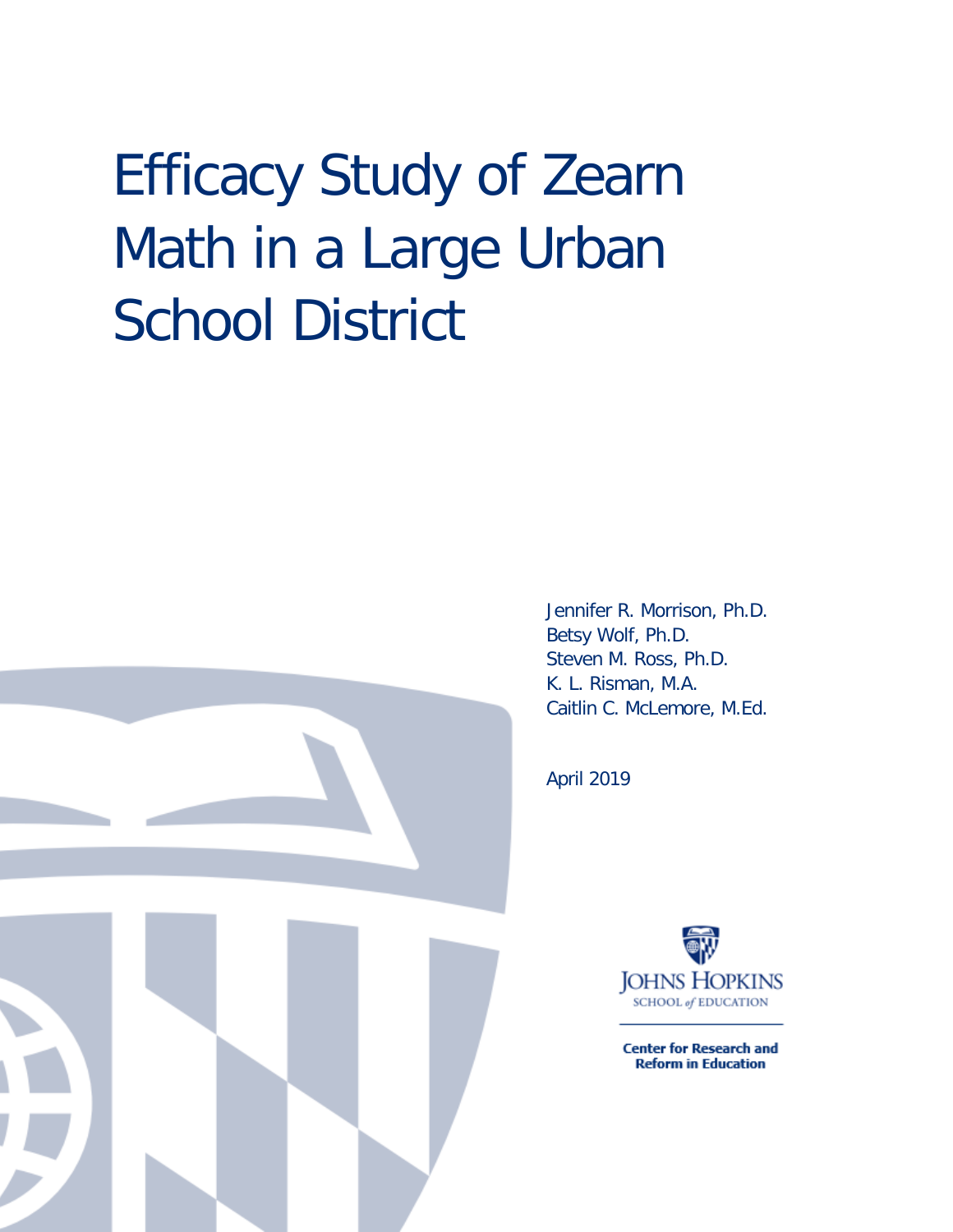# **Contents**

| An Evaluation of Zearn Math in a Large Urban School District: Year One Findings1 |  |
|----------------------------------------------------------------------------------|--|
|                                                                                  |  |
|                                                                                  |  |
|                                                                                  |  |
|                                                                                  |  |
|                                                                                  |  |
|                                                                                  |  |
|                                                                                  |  |
| Student Outcomes: Attitudes, Engagement and Achievement24                        |  |
|                                                                                  |  |
|                                                                                  |  |
|                                                                                  |  |
|                                                                                  |  |
|                                                                                  |  |
|                                                                                  |  |
|                                                                                  |  |
|                                                                                  |  |
|                                                                                  |  |
|                                                                                  |  |
|                                                                                  |  |
| Appendix G: Students' Responses to Open-Ended Section of the Student Reaction    |  |
|                                                                                  |  |
|                                                                                  |  |
|                                                                                  |  |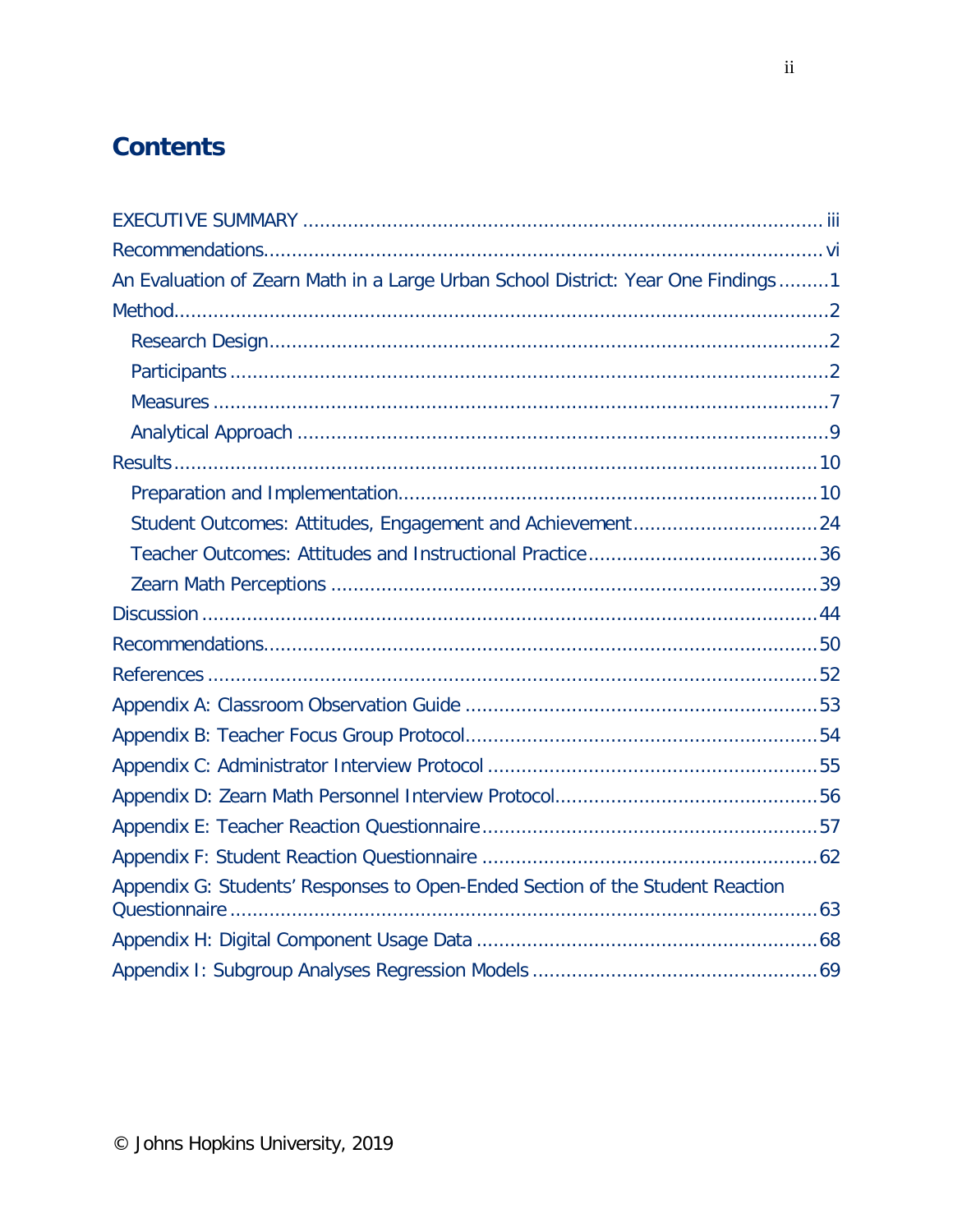# EXECUTIVE SUMMARY: Zearn Math Evaluation Report: Year One Findings

<span id="page-2-0"></span>Zearn Math provides an integrated approach to math teaching and learning, connecting a print- and software-based curriculum with a rotational classroom model, professional development, and classroom- and school-level reports on student learning. Zearn Math's K-5 curriculum is used by over 1.5 million elementary school students and 50,000 teachers across the United States. Each day with Zearn Math, students learn in a rotational model that allows students to learn new grade-level content in two ways: independently with engaging digital lessons and in small groups with their teacher and classmates. Students learn at their own pace working in *Independent Digital Lessons* through fluency, guided practice, and independent practice. While half the class works in the self-paced station, teachers provide instruction to the other half of the class. To support districts and schools with implementation, Zearn Math offers, at cost, year-long professional development, *School Accounts* with administrator-level implementation services, and print materials.

The purpose of the present study was to gather summative and formative data related to the implementation of Zearn Math during the first year of a two-year study. The sample included students in a large urban school district comprised of predominantly African American (58%) and Hispanic (28%) students. Roughly 90% of students are economically disadvantaged. As of the 2016-17 school year, only 8% of the district's students in Grades 3-8 met mathematics proficiency levels as compared to 40% of all students in the state. The current research was conducted during the district's second year of implementation of Zearn Math. During the 2016-17 school year, the district piloted the curriculum in two schools and provided some implementation support. The following year, 15 elementary schools began learning with Zearn Math and implementing the rotational classroom model, while the remainder of the elementary schools in the district continued to learn with EngageNY. This study explores the treatment schools' implementation of Zearn Math and the impacts of the shift during the first year of implementation.

This study includes findings from multiple data sources, including classroom observations and focus groups with teachers from four schools randomly selected for a site visit, student and teacher questionnaires, interviews with school administrators and Zearn Math personnel, student usage data across all schools, and student achievement data from two standardized mathematics assessments (NWEA MAP and the state assessment). Key findings of the current study include:

*Administrators, students, and teachers have, overall, very positive perceptions of Zearn Math.* Among the most robust findings from the current study is that teachers and administrators want to use Zearn Math in the future and would recommend it to their peers. Teachers generally perceived student- and teacher-facing features as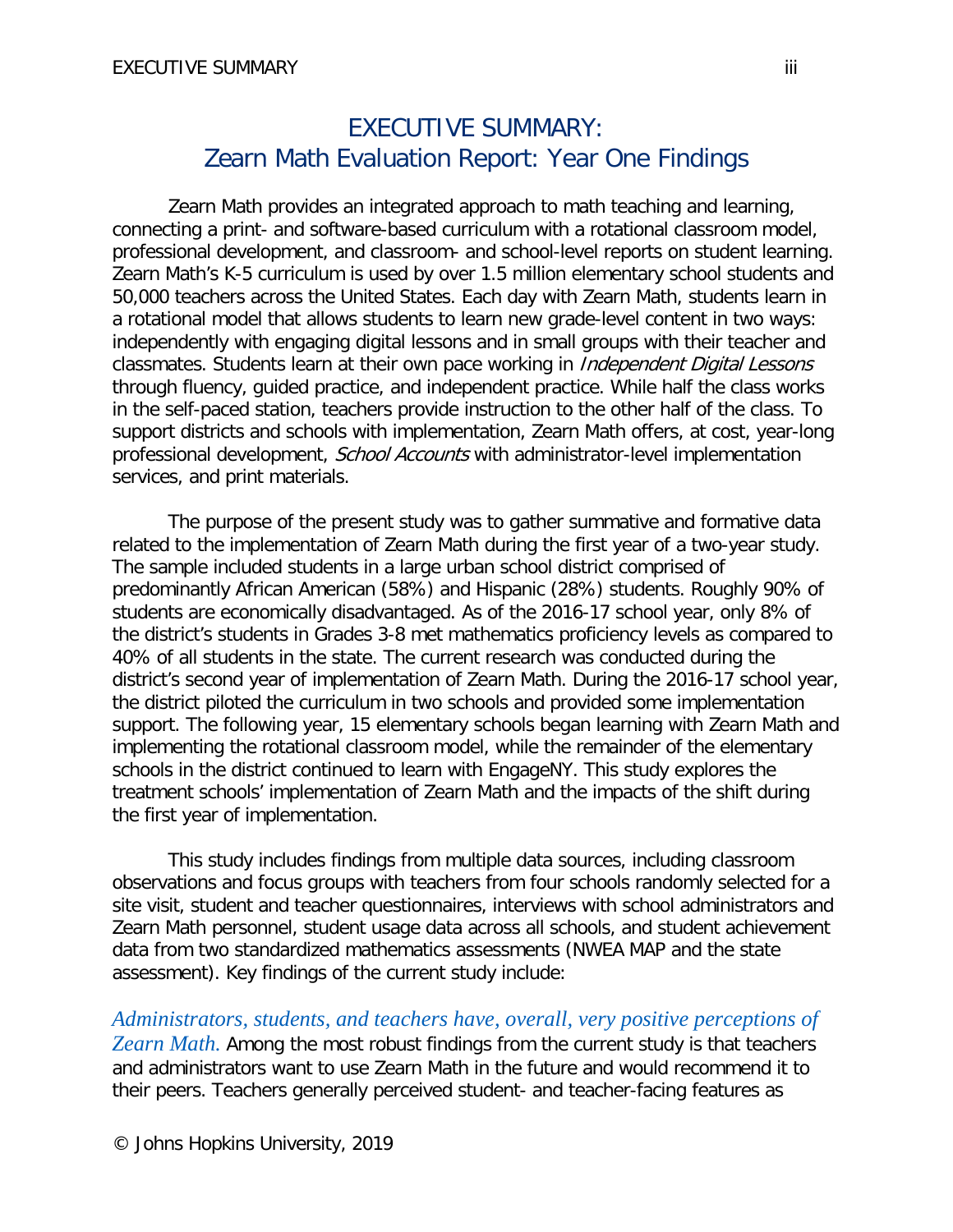effective, with few exceptions. The teacher reports and half-class model were viewed as notable strengths of Zearn Math. In addition, students expressed overwhelmingly positive feelings about the curriculum—almost 90% of students agree it is good for learning mathematics, and roughly 80% of students look forward to using it each day.

## *Teachers in the treatment schools have integrated specific teacher practices prescribed by Zearn Math into their mathematics instruction routines.* In the

teacher questionnaire, approximately 80% of teachers reported teaching with Zearn Math allows them to differentiate instruction based on the needs of their students. In focus groups, teachers described using individual- and classroom-level data to inform instruction and planning. Additionally, teachers at treatment schools were significantly more likely than comparison school teachers to believe they knew what to do to increase students' engagement in mathematics and felt more confident answering their students' mathematics questions. The reader should exercise caution in interpreting these results, however, due to a low response rate by comparison group teachers.

*Administrators and teachers cite Zearn Math's rotational half-class model as a major strength of the curriculum, while also noting the shift away from whole class instruction involved some initial discomfort and a period of adjustment during the first year of implementation.* In the teacher questionnaire, approximately 80% of teachers reported teaching with Zearn Math allows them to differentiate instruction based on the needs of their students. Teachers and administrators describe the halfclass rotational model, where students rotate between *Independent Digital Lessons* and teacher-led group learning each day, as a key strength of Zearn Math. Teachers explained that they are better teachers in smaller groups in general and that smallgroup teaching is more effective for mathematics in particular. However, all stakeholder groups described a period of adjustment as teachers shifted from teaching whole class to the half-class format. The change involved some discomfort among teachers and classroom management issues, primarily arising while students were learning independently. Administrators described improved classroom conditions after teachers had opportunities to share effective classroom management techniques with each other.

# *Multiple data sources indicate that some teachers felt better prepared to implement Zearn Math than others, and stakeholders explained there were limited*

*professional development opportunities prior to the start of the school year.* Just under 50% of teachers felt prepared to implement Zearn Math in their classroom. However, teachers and administrators tended to qualify their own perceptions of teacher unpreparedness, describing minimal PD and learning on the job as business-asusual. Interviews with multiple stakeholders, including Zearn personnel, revealed that the professional development provided to the district was not ideal in terms of timing relative to the beginning of the school year. Additionally, while online training was available to all teachers, there was no way to confirm participation. Deficits in teacher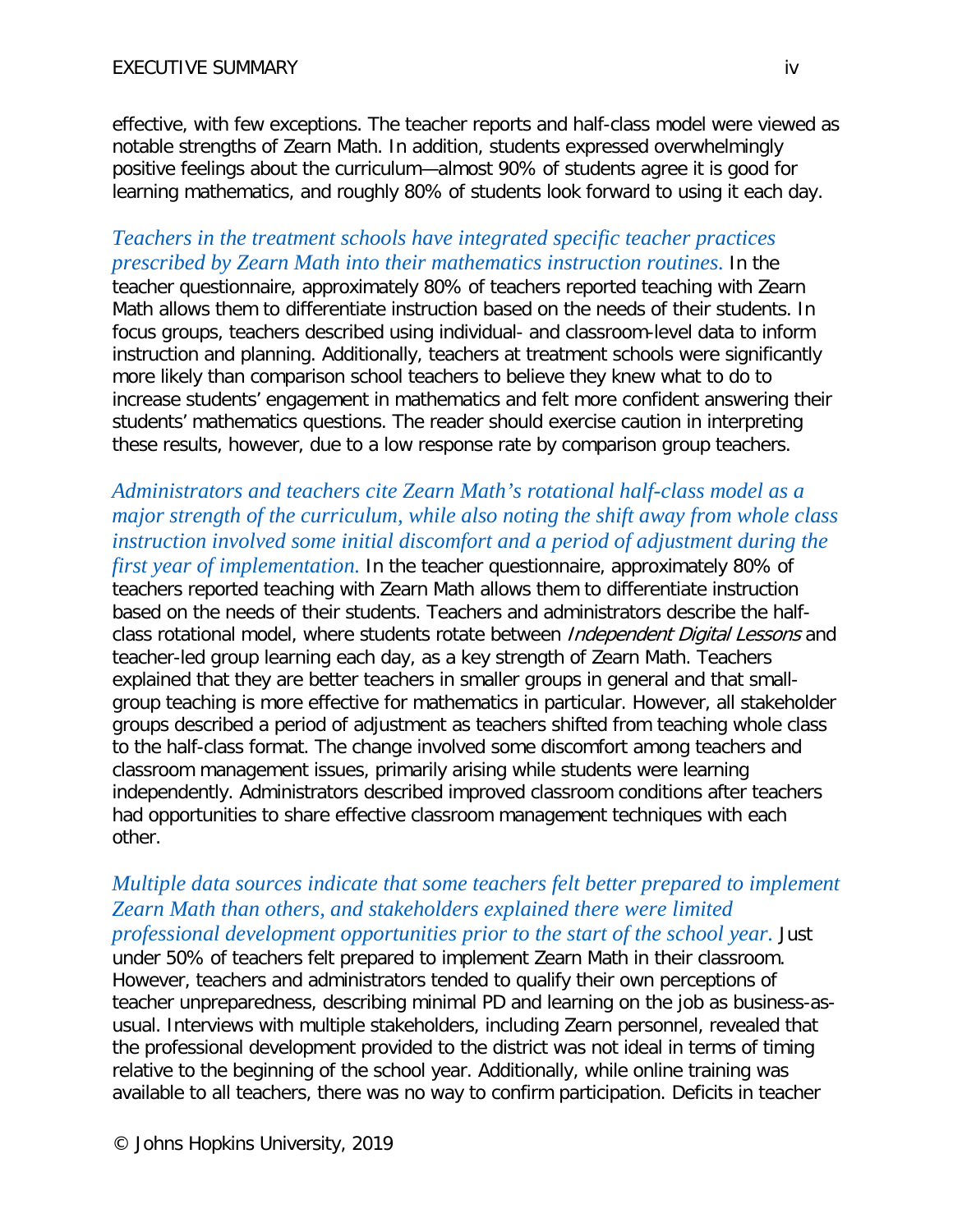preparation likely explain why teachers most frequently reported not using certain features because they were unaware it existed and may help explain the discomfort teachers described during the adjustment to the half-class rotational format of mathematics instruction.

*Administrators and teachers described definitive increases in student engagement in mathematics content.* Multiple data sources suggest that teachers and administrators have observed increased student engagement in mathematics in general, and that Zearn Math is widely enjoyed by their students. Both groups described the majority of students as motivated to learn using technology and positively impacted by the competition and "leveling up" embedded in *Individual Digital Lessons*. Administrators notably perceived that students remained engaged during their learning with Zearn Math regardless of skill level.

*At the time of qualitative data collection, school personnel expressed cautious optimism related to student learning outcomes.* In interviews and focus groups, teachers and administrative teams tended to espouse "wait and see" responses to prompts specifically about student achievement. In the teacher questionnaire, roughly 60% of respondents agreed that Zearn Math is effective for increasing student achievement while 30% of teachers responded neutrally. Respondents were more confident about the degree to which Zearn Math promoted higher-order thinking skills; roughly 70% of teachers agree that Small Group Lessons and Individual Digital Lessons promote these skills.

# *After controlling for a number of student-level variables, differences in achievement gains on the NWEA MAP and the state assessment mathematics exams were not significant for the overall treatment and comparison samples but significantly favored Zearn Math for certain student subgroups on each exam.*

Regression-adjusted NWEA MAP mathematics scores were 187.88 for comparison students and 188.37 for treatment students. This difference reflected an effect size of +0.024, which slightly favored the treatment group, though there was not a statistically significant difference. Regression-adjusted state mathematics assessment scores were 0.03 (in standardized units) for comparison students and -0.053 for treatment students, and the difference was not statistically different. Subgroup analyses related to prior achievement and grade level revealed some statistically significant observations favoring the treatment group; however, taken together, subgroup analyses were difficult to interpret with confidence given the inconsistency of observations between analytic samples, non-equivalence at baseline for some prior achievement subgroups, and the likelihood that usage patterns confound program effects.

*Usage of Zearn Math was positively and statistically significantly related with achievement gains on the NWEA MAP and the state mathematics assessment.*  Usage variables included in the current analysis were associated with achievement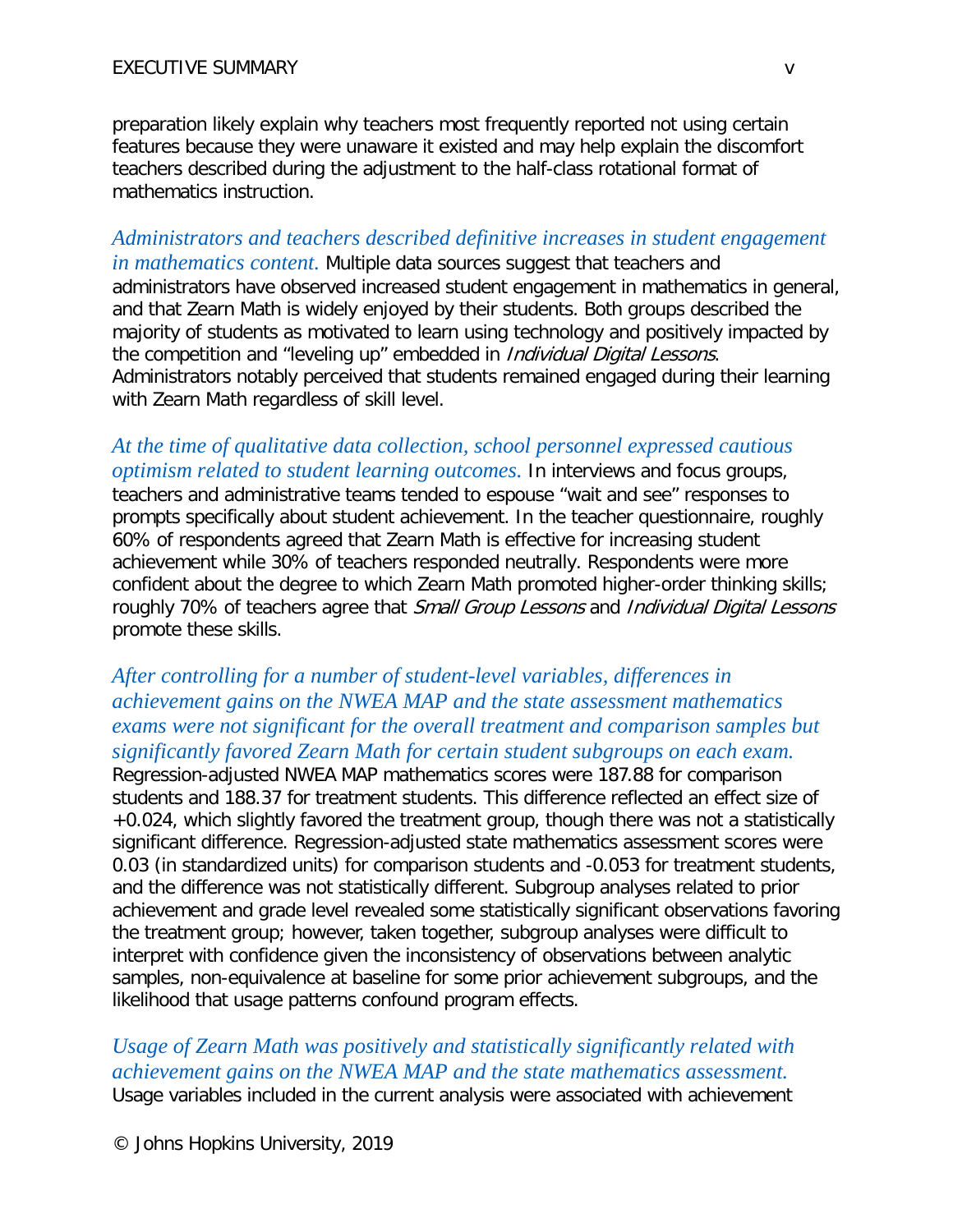gains for treatment students relative to comparison students in both analytic samples. These usage variables include total minutes using Zearn Math and total lessons completed. While gains related to increased usage were all positive and statistically significant, they were small in magnitude.

# *Multiple data sources indicated that treatment schools did not meet Zearn Math recommendations for weekly usage minutes or averages lessons completed and that implementation varied between and within treatment schools.* On average,

students in grades 1-5 used the *Independent Digital Lessons* for 72 minutes per week and completed roughly 2 lessons per week, below the Zearn Math recommended 120 minutes per week and 4 completed lessons per week. Average usage among students in grades 1-5 varied widely between and within treatment schools. For example, across all treatment schools, students in grades 3-5 averaged over 1,000 more minutes total in the digital component than students in grades 1 and 2. Within schools, usage data indicate that some grades used the digital component as intended, while others used it infrequently. While a majority of the teachers observed implemented Zearn Math with moderate to high fidelity, multiple data sources indicated that expectations for implementation established by school-level administrators were inconsistent across treatment schools and were inconsistent between district- and school-level administrators. Teachers also identified shortened mathematics blocks and a lack of headphones and devices for their students, as well as students being off-task, as barriers to successful implementation.

*Some students may have found Zearn Math's level of rigor and independent learning component very challenging.* In the student questionnaire, students in treatment and comparison schools report a relatively high degree of interest in mathematics and mathematics-related self-efficacy. However, students in comparison group schools reported significantly higher agreement with prompts related to mathematics knowledge and mathematics efficacy as compared with treatment students. A potential explanation for these findings is that treatment students may have found Zearn Math material more challenging than previously experienced, which may have affected their feelings toward mathematics in general. Additionally, while teachers and administrators are overwhelmingly satisfied with the curriculum and are optimistic about its use in the future, they also were emphatic about the extent to which the very format of Zearn Math—the demand for individual learning, and the integration of listening, reading, typing and writing—cannot accommodate the learning needs of some students in the district. The most frequent concern from teachers was the perception that Zearn Math is unable to facilitate targeted remedial work to address specific gaps in knowledge.

# <span id="page-5-0"></span>Recommendations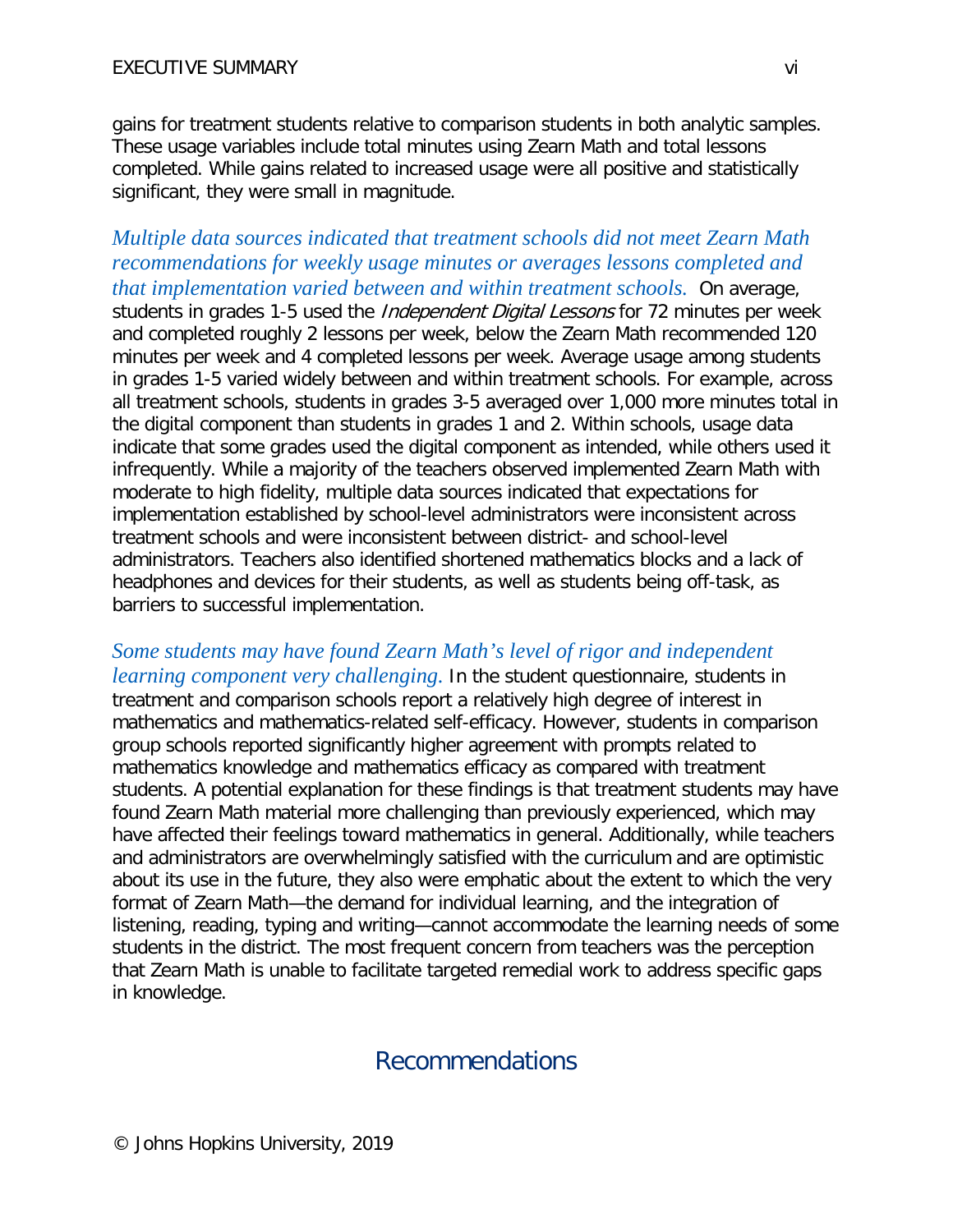Based on the findings on this evaluation, we offer the following suggestions for Zearn Math and the district to improve the curriculum and implementation:

# Provide district and school administrators with targeted support to lead implementation of Zearn Math.

District and school administrators will benefit from additional professional development and support materials that are geared toward the role of administration during implementation. Professional development for administrators should offer strategies for supporting teachers during the transition to the half-class rotational model, engaging resisters, and should address the importance of fidelity in achieving positive student outcomes.

## Provide teachers with resources that are easily accessible and that support understanding and usage of Zearn Math features.

Among the most concerning findings from the current study is the lack of knowledge teachers have about certain Zearn Math features, pervasive perceptions of teacher unpreparedness and the less than favorable feedback related to the professional development teachers did receive prior to implementation. Circumstances may be unique within the district, but Zearn may consider strategies to increase awareness of features and access to as-needed professional development. Zearn may also consider updating features currently perceived as ineffective and centralizing teacher resources that are currently spread across multiple platforms (e.g., YouTube channel, Zearn Facebook page, Zearn website).

# Provide teachers and administrators with strategies for supporting students during independent learning.

Multiple data sources suggest students experience both positive and negative emotions extending from the gamified components of Zearn Math, and that teachers experience some difficulty with classroom management in the half-class rotational format. Zearn may consider further research into the negative emotions experienced by students, and how to translate negative emotional states into positive learning experiences. Zearn may also consider including specific guidance about classroom routines and teacher practices that help students persevere during Independent Digital Lessons.

## Consider providing more flexibility for school-based educators to modify digital components of the curriculum to fit individual school and student needs.

We believe that mathematics teachers and coaches will continue to emphasize the needs of a small and important group of students who need targeted skills interventions. Zearn Math may consider how to increase flexibility within the curriculum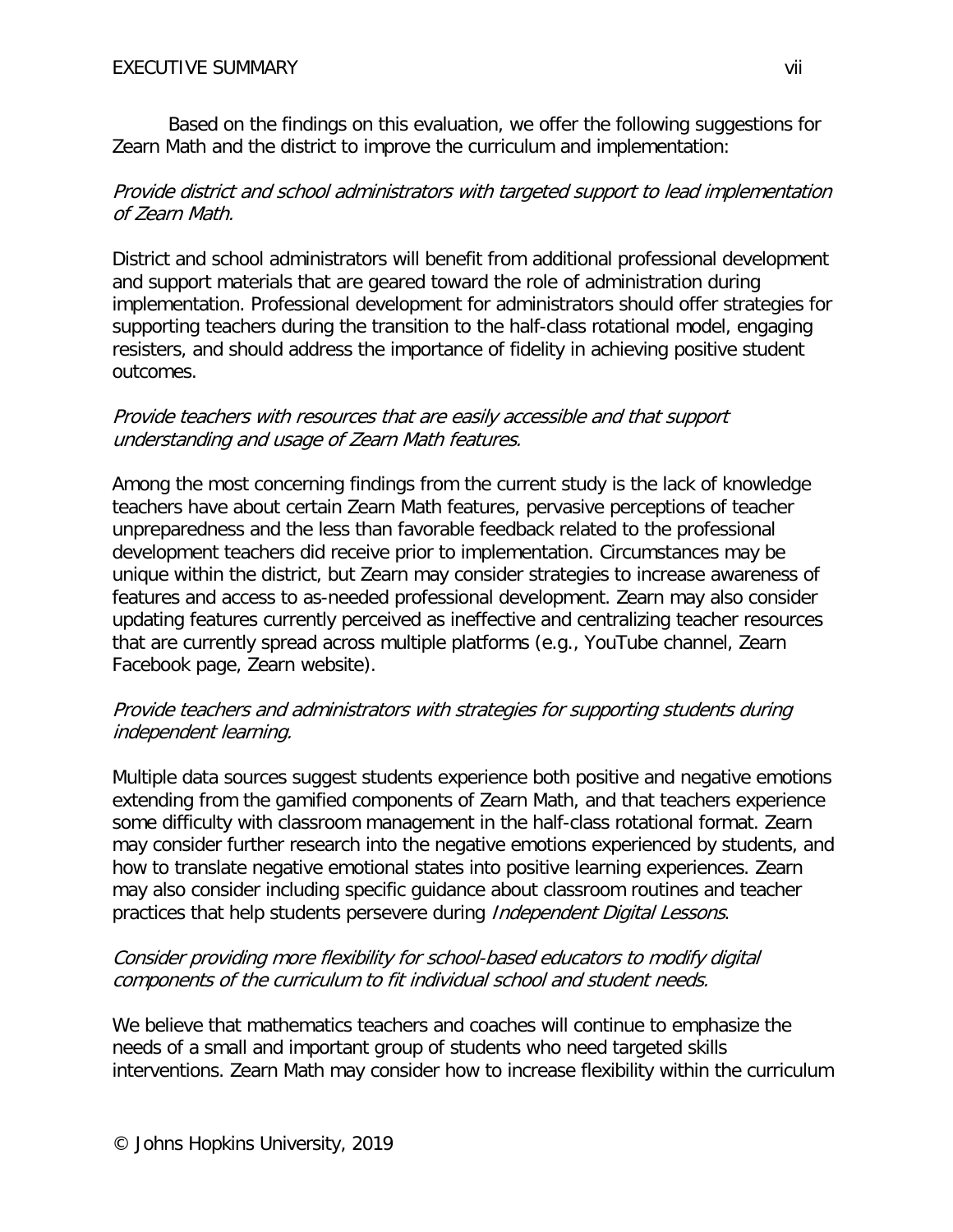to fit unique needs while maintaining cohesiveness of lessons and emphasis on implementation fidelity.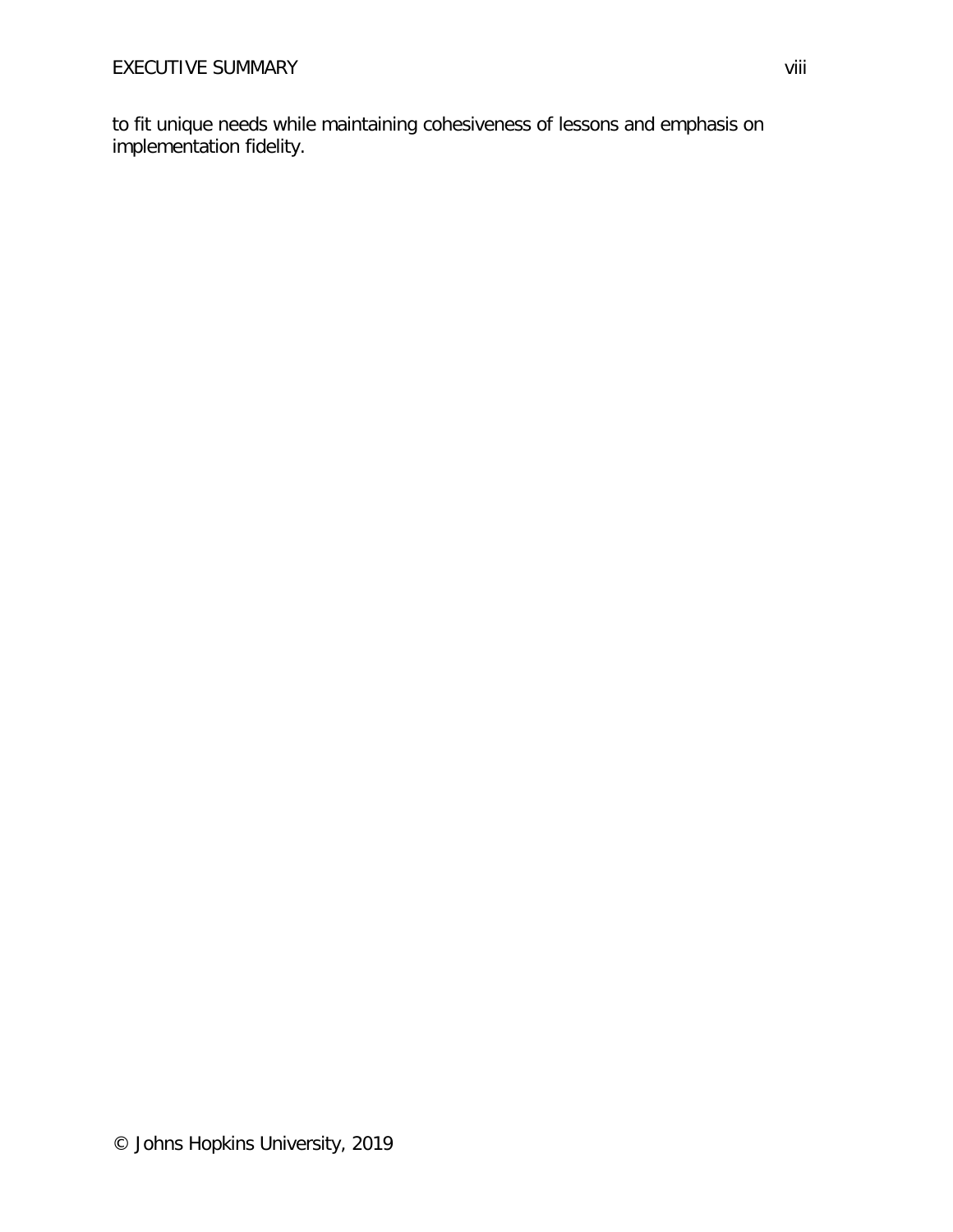# <span id="page-8-0"></span>An Evaluation of Zearn Math in a Large Urban School District: Year One Findings

Zearn Math provides an integrated approach to math teaching and learning, connecting a print- and software-based curriculum with a rotational classroom model, professional development, and classroom- and school-level reports on student learning. Zearn Math's K-5 curriculum is used by over 1.5 million elementary school students and 50,000 teachers across the United States. Each day with Zearn Math, students learn in a rotational model that allows students to learn new grade-level content in two ways: independently with engaging digital lessons and in small groups with their teacher and classmates. Students learn at their own pace working in *Independent Digital Lessons* through fluency, guided practice, and independent practice. While half the class works in the self-paced station, teachers provide instruction to the other half of the class. To support districts and schools with implementation, Zearn Math offers, at cost, year-long professional development, *School Accounts* with administrator-level implementation services, and print materials.

The purpose of the present study was to gather year one data as part of a twoyear efficacy evaluation of Zearn Math in an urban school district serving a relatively large population of economically disadvantaged and minority students. Interviews, questionnaires, classroom observations, focus groups, digital component usage data and student achievement data yielded summative information related to Zearn Math and formative feedback for future Zearn Math implementations. The current study was designed to address the following research questions:

- 1. How is Zearn Math implemented in the district overall and across schools?
	- How does implementation vary by grade level, school type, and level of support from school administrators?
	- To what degree do schools implement with high fidelity?
	- What are best implementation practices and barriers to full implementation?
- 2. Does adoption of Zearn Math lead to differences in instructional practice as measured by teachers' self-reflections and observation of teaching?
	- To what degree are teachers satisfied with Zearn?
	- What types of refinements or resources might improve satisfaction and support changes in practice?
- 3. Does the adoption of Zearn Math relate to improved student performance on standardized mathematics assessments?
	- To what degree does Zearn Math lead to greater academic growth and achievement in mathematics?
	- To what degree does Zearn Math lead to shifts in student attitudes (engagement, self-confidence in mathematics ability, enjoyment of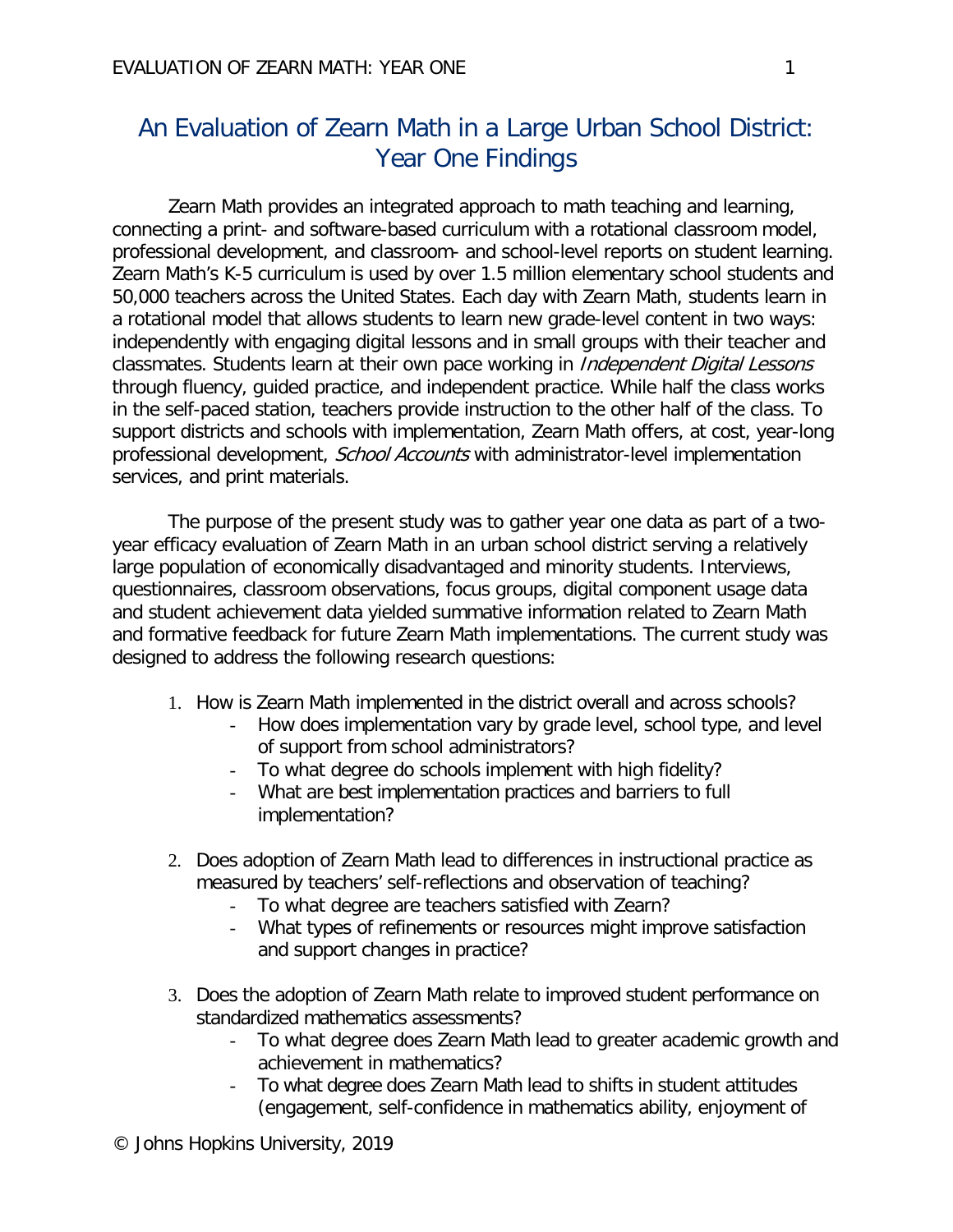mathematics)?

- Do impacts on student outcomes vary by student characteristics (gender, ethnicity, prior achievement)?
- 4. How do implementation quality and usage levels of Zearn Math relate to teacher and student outcomes, including student performance on standardized mathematics assessments?

# **Method**

## <span id="page-9-1"></span><span id="page-9-0"></span>Research Design

The current study employed a mixed-methods evaluation design, including qualitative and quantitative data collected from students, teachers, school administrators, and Zearn Math personnel. There are two major components of the current two-year evaluation that begins in 2017-18. The first involved site visits to four case study schools, randomly selected from the group of schools that implemented Zearn Math in the 2017-2018 school year. Site visits involved classroom observations, teacher focus groups, and administrator interviews. The second major component involved an analysis of student achievement data from all schools that implemented Zearn Math in 2017-2018 (treatment schools). Student math achievement data from treatment schools were compared to data from schools not currently implementing Zearn Math (comparison schools) to determine if treatment students demonstrated greater gains in achievement than comparison students.

The evaluation design addressed the summative needs of providing evidence of implementation and the formative needs of providing recommendations for general curriculum improvement. Toward this end, the study sought to achieve the following: (a) collect evidence from multiple data sources that can help explain student achievement outcomes; (b) generated outcomes other than student achievement for both descriptive and comparative analyses; (c) document implementation and application context through school visits and classroom observations; (d) estimate program effects by comparing student math achievement gains from treatment schools (schools implementing Zearn Math) with comparison schools (schools not implementing Zearn Math).

#### <span id="page-9-2"></span>**Participants**

The districts is a large urban school district serving more than 25,000 students in 50 schools, including 23 grades K-6 elementary schools and 12 grades K-8 combined elementary and middle schools. Three major ethnic groups account for over 95% of the student enrollment: African American (58%), Hispanic (28%), and White (10.1%). Close to 20% are students with disabilities (SWDs), 15% are English language learners

© Johns Hopkins University, 2019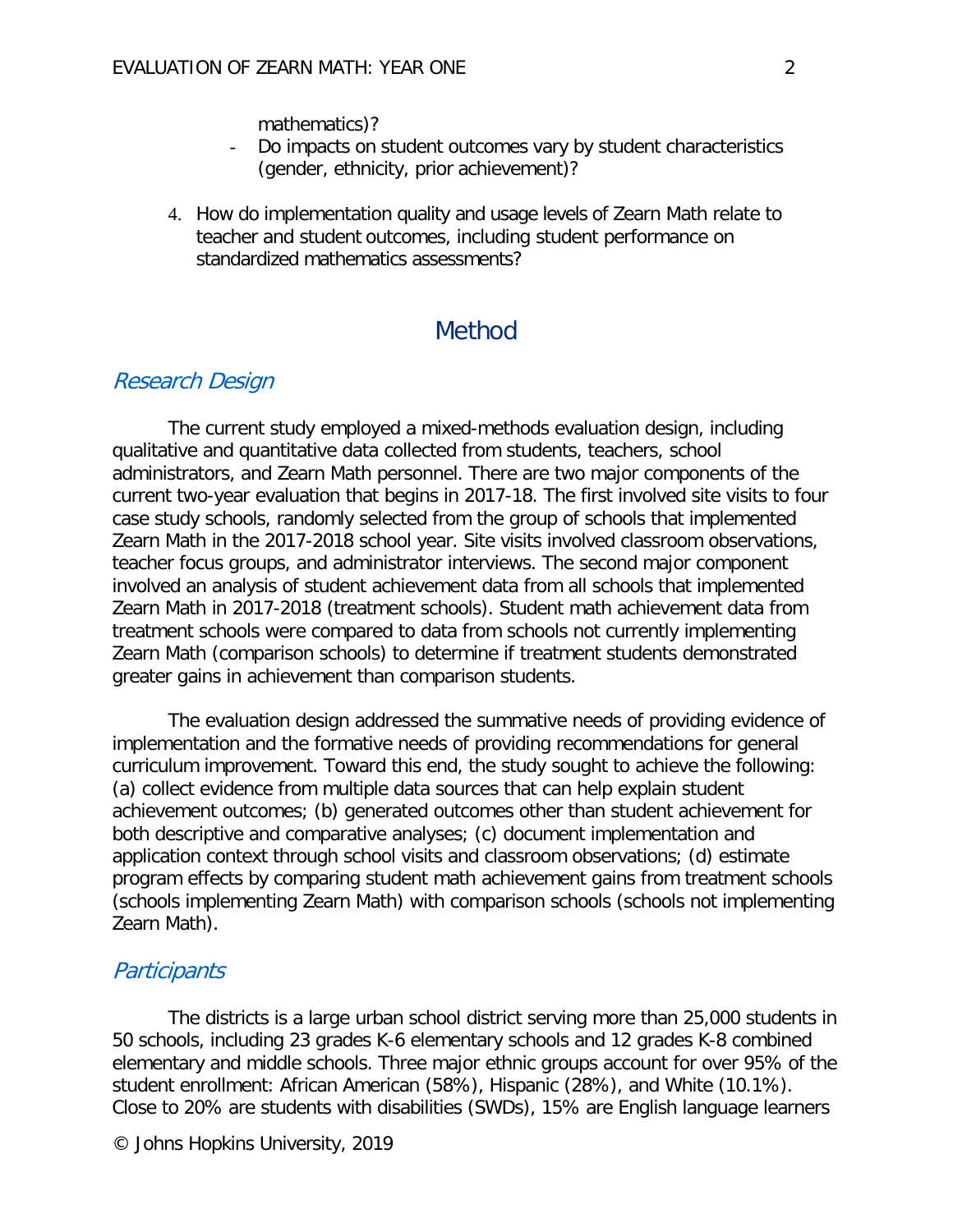(ELLs), and 90% are economically disadvantaged.<sup>[1](#page-10-0)</sup> In 2017, just 8% of the district's students in grades 3-8 were proficient in grade-level mathematics.

At the time of data collection (Spring 2018), the district was in the second year of implementation of Zearn Math. In 2016-2017, the district piloted the curriculum in two schools and provided some support for implementation. In 2017-2018, the district's mathematics director met with principals across the district and invited them to serve as treatment schools in the present study. This recruitment effort resulted in 15 elementary schools that implemented the curriculum. All schools were provided with upfront professional development from Zearn and ongoing support from the district throughout the year. Prior to Zearn Math, district schools implemented EngageNY (also known as Eureka Math), which served as the foundation for Zearn Math.

Analytic Samples. Because student achievement data were gathered from two different assessments (NWEA MAP and the state assessment), two distinct analytic samples will be described. The NWEA MAP analytic sample includes students in treatment schools in grades 1-5 and students in comparison schools in grades 1-5. Kindergarten students in treatment schools were not included in the analytic sample because these students do not have a pre-test assessment score and are therefore excluded from the analysis. Data from kindergarten students in treatment schools are presented descriptively. The state assessment sample includes students in treatment and comparison schools in grades 4 and 5. Sample sizes vary because the two analytic samples differ on student grade levels. In addition, parents may opt out of student testing and are more likely to do so for the NWEA MAP assessment.

Student characteristics for treatment group students in kindergarten and grades 1-5, and comparison students in grades 1-5 in the NWEA MAP sample are displayed in Tables 1 and 2. The treatment group was comprised of students in kindergarten ( $N =$ 517) and grades 1-5 ( $N = 3,803$ ) in the 15 elementary schools that implemented Zearn Math in the 2017-2018 school year. The comparison group  $(N = 4,915)$  was comprised of students in grades 1-5 that attended any of the 20 elementary schools not implementing Zearn Math.

 $\overline{a}$ 

<span id="page-10-0"></span><sup>&</sup>lt;sup>1</sup> New York State Department of Education, 2017

<sup>©</sup> Johns Hopkins University, 2019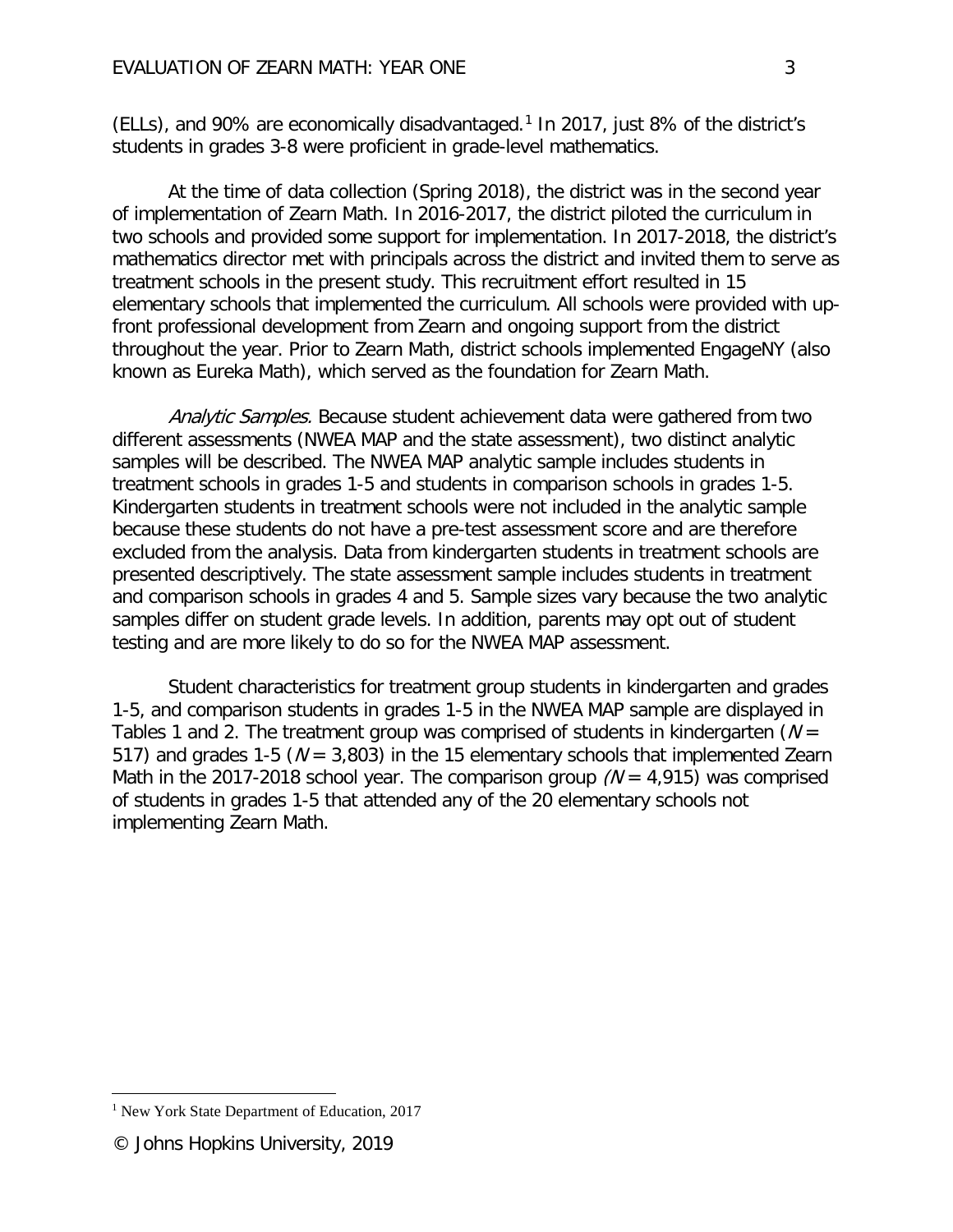Table 1

| Treatment student characteristics for NWEA MAP sample (kindergarten) |       |
|----------------------------------------------------------------------|-------|
| Kindergarten                                                         | Αll   |
| % Female                                                             | 47.39 |
| % Black                                                              | 56.29 |
| % White                                                              | 14.70 |
| % Asian                                                              | 1.55  |

% Asian  $\sim$  1.55 % Latino  $27.08$ % Other race/ethnicity 0.39 % ELL  $8.70$ % Students with IEP 2012 14:31  $N = 517$ 

## Table 2

Treatment and comparison student characteristics for NWEA MAP analytic sample  $(\text{arados } 1.5)$ 

| (9, 4400, 10)<br>Grades 1-5 | All   | Treatment | Comparison |
|-----------------------------|-------|-----------|------------|
| % Female                    | 48.05 | 48.7      | 47.55      |
| % Black                     | 57.25 | 59.19*    | 55.75*     |
| % White                     | 9.15  | $11.41*$  | $7.41*$    |
| % Asian                     | 3.18  | $1.79*$   | $4.25*$    |
| % Latino                    | 29.88 | $27.14*$  | 32.00*     |
| % Other race/ethnicity      | 0.54  | 0.47      | 0.59       |
| % ELL                       | 13.08 | $7.63*$   | $17.29*$   |
| % Students with IEP         | 18.89 | 19.12     | 18.72      |
| % students in grade 1       | 17.96 | $16.30*$  | 19.25*     |
| % students in grade 2       | 19.47 | 18.88     | 19.92      |
| % students in grade 3       | 21.87 | 23.01*    | $21.00*$   |
| % students in grade 4       | 20.69 | 21.61     | 19.98      |
| % students in grade 5       | 20.00 | 20.19     | 19.86      |
| N                           | 8,718 | 3,803     | 4,915      |

\*Statistically significantly difference between treatment and comparison group at  $p < .05$ 

As displayed in Table 2, some statistically significant differences emerged between the treatment and comparison group in the NWEA MAP sample. Treatment schools enrolled greater proportions of black and white students and lower proportions of Asian, Latino, and ELL students. The treatment group was comprised of fewer students in first grade and more students in fourth grade. While statistically significant due in part by large student sample sizes, these variations in general seem fairly small in magnitude and not indicative of the treatment and comparison populations differing meaningfully.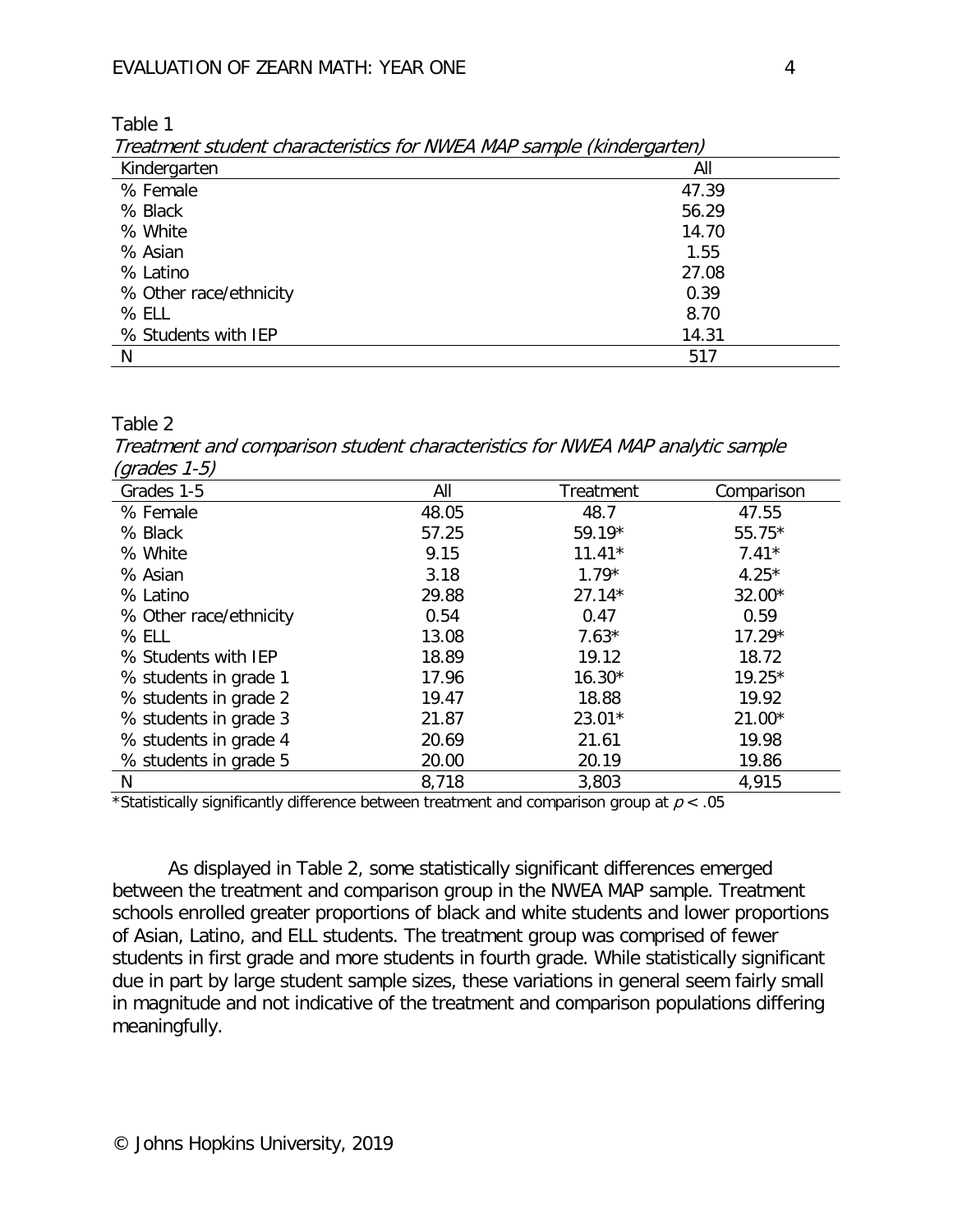| $\mathcal{L}$                 | All    | Treatment<br>Mean | Comparison<br>Mean | Standardized<br>Mean Difference |
|-------------------------------|--------|-------------------|--------------------|---------------------------------|
| <b>Overall Sample</b>         | 176.41 | 178.62            | 174.70             | 0.194                           |
| Grade 1                       | 146.08 | 149.15            | 144.07             | 0.317                           |
| Grade 2                       | 165.71 | 166.59            | 165.07             | 0.058                           |
| Grade 3                       | 180.78 | 182.69            | 179.17             | 0.155                           |
| Grade 4                       | 188.55 | 189.21            | 188.01             | 0.077                           |
| Grade 5                       | 196.71 | 197.71            | 195.92             | 0.152                           |
| Low Prior Achievement         | 167.11 | 169.35            | 165.51             | 0.209                           |
| Mid Prior Achievement         | 189.77 | 189.65            | 189.87             | 0.021                           |
| <b>High Prior Achievement</b> | 206.01 | 206.38            | 205.57             | 0.001                           |
| N                             | 8,718  | 3,803             | 4,915              |                                 |

Table 3 Baseline achievement characteristics for treatment and comparison students (NWEA MAP sample grades 1-5)

As displayed in Table 3, baseline equivalence in mathematics achievement between the treatment and comparison groups in the NWEA MAP sample is established because the standardized mean difference for the overall analytic sample and for most of the subgroups is less than 0.25 standard deviations (WWC, 2017). The one exception is that baseline equivalence was violated in grade 1 because treatment students had higher baseline achievement than comparison students by more than 0.25 standard deviations. While the statistical models control for baseline mathematics achievement, they cannot fully account for differences in treatment and comparison students' mathematics abilities.

Student characteristics for treatment and comparison students in grades 4 and 5 in the state assessment analytic sample are displayed in Table 4. The treatment group was comprised of students in grades 4 and 5 ( $N = 1,493$ ) in the 15 elementary schools that implemented Zearn Math in the 2017-2018 school year. The comparison group (N = 1,725) was comprised of students in grades 4 and 5 that attended any of the 19 elementary schools<sup>[2](#page-12-0)</sup> not implementing Zearn Math.

 $\overline{a}$ 

<span id="page-12-0"></span><sup>&</sup>lt;sup>2</sup> The state assessment sample comparison group include 19 elementary schools whereas the NWEA MAP assessment sample included 20 comparison schools. Only students in grade 3 and higher take the state assessment. One school enrolls students in pre-kindergarten through second grade. Students at this school completed the NWEA MAP assessment but not the state assessment.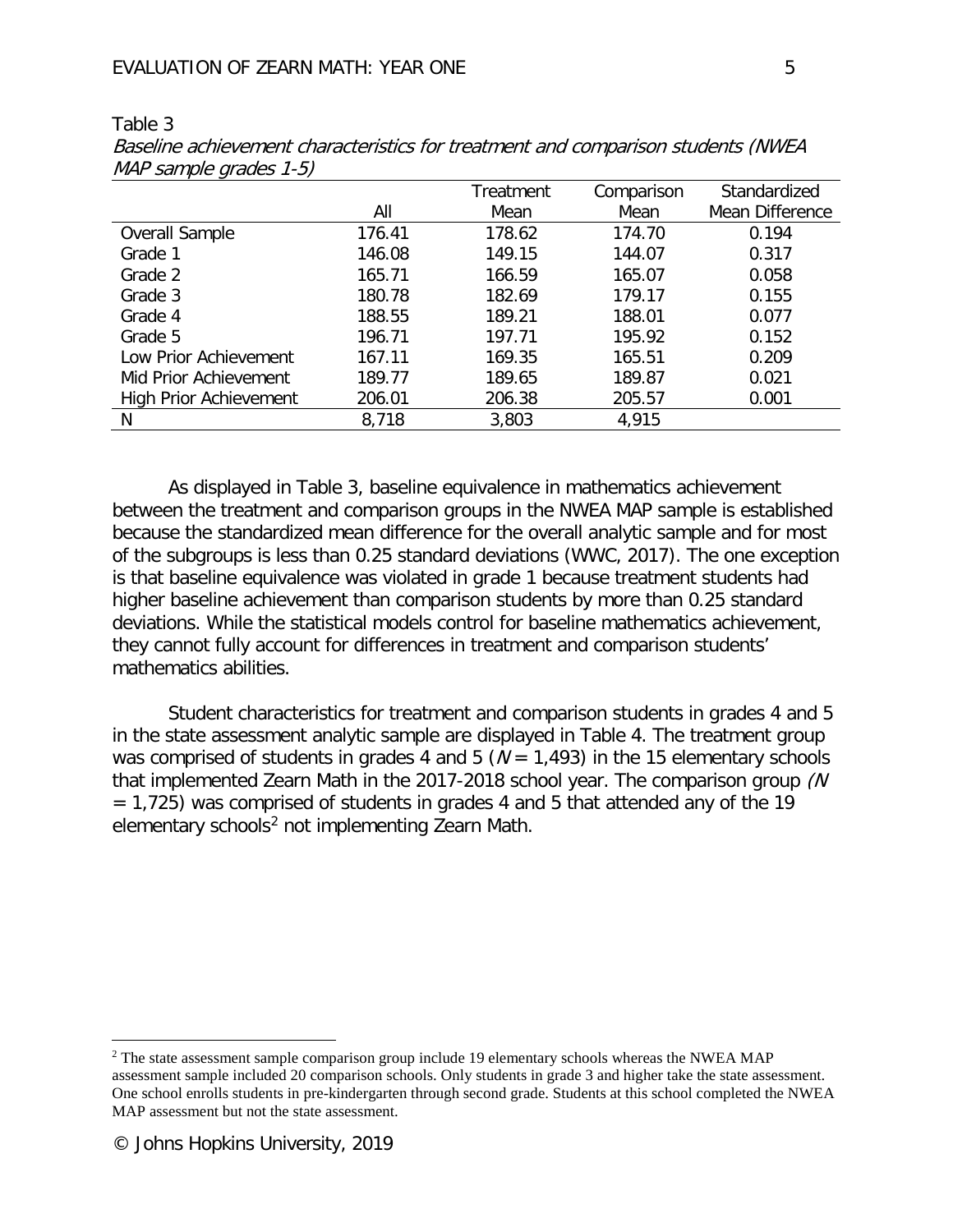| Table |  |  |
|-------|--|--|
|-------|--|--|

| $(y)$ uuttu u $y$         |       |           |            |
|---------------------------|-------|-----------|------------|
| Grades 4 and 5            | All   | Treatment | Comparison |
| % Female                  | 46.74 | 48.23     | 45.45      |
| % Black                   | 57.77 | 59.81     | 56.00      |
| % White                   | 8.11  | $10.99*$  | $5.62*$    |
| % Asian                   | 3.51  | $2.34*$   | $4.52*$    |
| % Latino                  | 30.24 | $26.59*$  | $33.39*$   |
| % Other race/ethnicity    | 00.37 | 00.27     | 00.46      |
| % ELL                     | 12.68 | $8.17*$   | $16.58*$   |
| % Students with IEP       | 22.34 | 21.30     | 23.25      |
| % students in grade 4 (at |       |           |            |
| posttest)                 | 51.27 | 52.24     | 50.43      |
| % students in grade 5 (at |       |           |            |
| posttest)                 | 48.73 | 47.76     | 49.57      |
| N                         | 3,218 | 1,493     | 1,725      |

Treatment and comparison student characteristics for state assessment analytic sample  $(\text{arades } 4 \text{ and } 5)$ 

\*Statistically significantly difference between treatment and comparison group at  $p < .001$ 

As displayed in Table 5, some statistically significant differences emerged between the treatment and comparison group in the state assessment sample. Comparison schools enrolled lower proportions of white students and greater proportions of Asian, Latino, and ELL students. While statistically significant, these variations are fairly small in magnitude and not indicative of substantial differences in the two populations, especially in light of baseline equivalence of pretest achievement scores between the two groups at pretest (see Table 5).

Table 5

| <i>assessifielit sailidie)</i> |          |           |            |                 |
|--------------------------------|----------|-----------|------------|-----------------|
|                                |          | Treatment | Comparison | Standardized    |
|                                | All      | Mean      | Mean       | Mean Difference |
| Overall Sample                 | 0.000    | 0.093     | $-0.080$   | 0.180           |
| Grade 4                        | 0.129    | 0.220     | 0.048      | 0.145           |
| Grade 5                        | $-0.136$ | $-0.046$  | $-0.210$   | 0.185           |
| Low Prior Achievement          | $-0.565$ | $-0.504$  | $-0.615$   | 0.184           |
| Mid Prior Achievement          | 0.765    | 0.766     | 0.764      | 0.019           |
| <b>High Prior Achievement</b>  | 1.684    | 1.746     | 1.605      | 0.290           |
| N                              | 3,218    | 1,493     | 1,725      |                 |

Baseline achievement characteristics for treatment and comparison students (state assessment sample)

State assessment scores were standardized because the scale employed by the exam changed from the 2016-2017 to 2017-2018 school year. The scale in 2016-2017 employed a 100-300 range. The scale was changed to a 500-600 range in 2017-2018.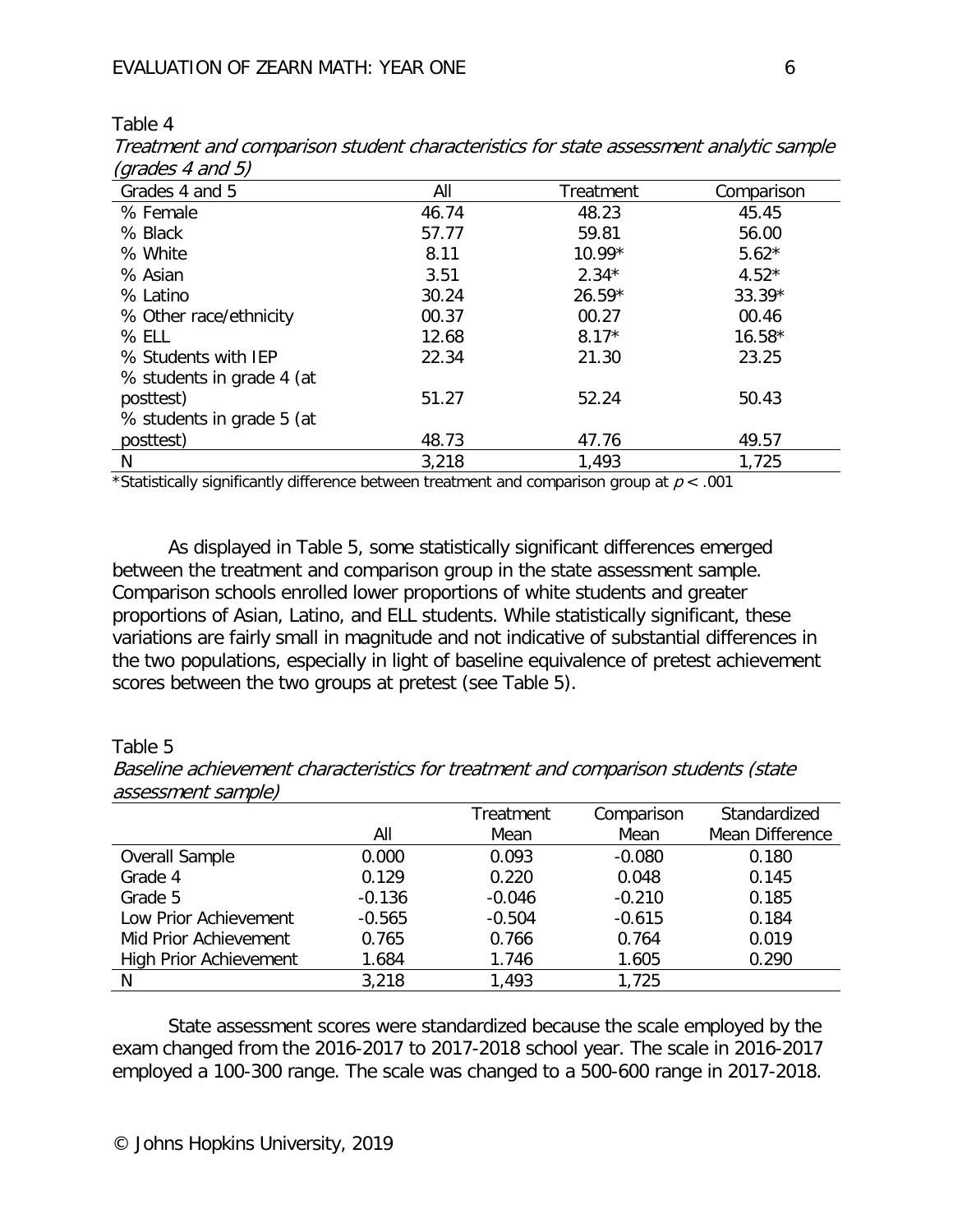As a result of standardization, the test scores used in the current analysis had a mean of 0 and a standard deviation of 1 and ranged from about  $-3$  to  $+4$ .

As displayed in Table 5, baseline equivalence in achievement was satisfied with the overall sample because the difference in prior achievement for treatment and comparison students was 0.18, which is less than the criterion of 0.25 standard deviations (WWC, 2017). However, the treatment group had noticeable higher prior math achievement than the comparison group by an average of 0.18 standard deviations. Baseline equivalence on the state mathematics assessment was also met for specific subgroups, including the grade 4, grade 5, low-pretest, and mid-pretest groups. Baseline equivalence was violated, however, for the high-pretest group because the difference (0.29 standard deviations) was greater than the criterion of 0.25 standard deviations (WWC, 2017). Thus, any findings regarding the high-pretest group on the state math assessment should be interpreted with caution, given that treatment students were higher achieving than comparison students prior to any participation in Zearn Math.

#### <span id="page-14-0"></span>**Measures**

Data sources for the current study include classroom observations, focus groups with teachers, student and teacher questionnaires, interviews with school administrators and Zearn Math personnel, student usage data, and student achievement data. Observations, focus groups, and interviews with school administrators occurred in four randomly selected case study schools. Student and teacher questionnaires were administered to all treatment and comparison schools. Zearn Math provided student usage data to CRRE. Student achievement data were gathered from two mathematics assessments: the NWEA MAP and the state assessment.

**Classroom observations**. Classroom observations occurred in all four randomly selected case study schools. Observations lasted approximately 20 minutes each and occurred in four to six classrooms at each school. Classroom observations focused on how and to what extent Zearn Math was implemented in the classroom and specific student and teacher behaviors relative to curriculum use, including instructional practices and student engagement, as well as overall impressions of the classroom (see Appendix A).

**Teacher focus groups.** Teacher focus groups occurred at all four case study schools. Each focus group included three to six teachers and lasted approximately 45 minutes. The interview protocol (see Appendix B) solicited teachers' descriptions of and reactions to implementation of Zearn Math in their classroom, changes in teaching practices, and perceived impacts of the curriculum on student outcomes.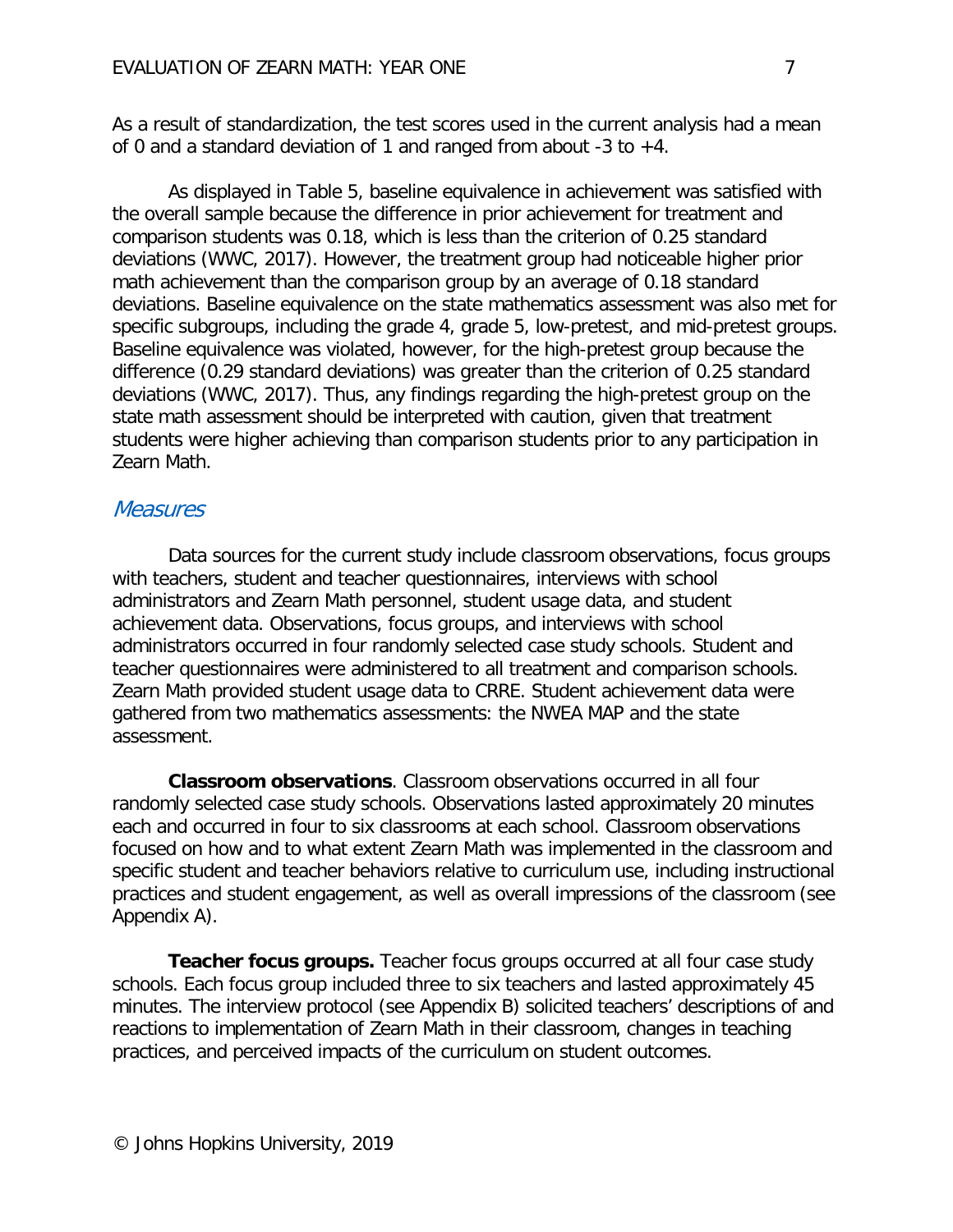**Administrator interviews.** Administrator interviews occurred at all four case study schools. An interview protocol (see Appendix C) was developed to provide opportunity for principals and other administrators to provide descriptions of and reactions to implementation, changes in teacher practice, and student impact. Administrator interviews lasted approximately 45 minutes and were conducted at each of the four visited schools. A total of 10 administrators participated in these group interviews; administrators included principals, vice-principals, and mathematics coaches.

**Zearn Math personnel interviews.** An interview protocol (see Appendix D) was developed to provide opportunity for Zearn Math personnel to provide descriptions of and reactions to implementation at the district and provide additional context for the evaluation. Personnel interviews were conducted by phone. The interviews lasted approximately 45 minutes and were conducted with two employees at Zearn who have had direct contact with the district prior to and during implementation.

**Teacher questionnaire**. The CRRE Zearn Math Teacher Reaction Questionnaire was co-developed by CRRE, Zearn Math, and the district. The questionnaire consisted of approximately 20 Likert-type and multiple-choice items focusing on teaching efficacy (e.g., confidence about one's ability to teach mathematics), curriculum usage, perceived impacts of the curriculum on students, and overall impressions of Zearn Math. The questionnaire also collected information about total mathematics instruction time, student-teacher and student-device ratios, and perceived barriers to successful implementation. The teacher questionnaire was administered to teachers in treatment and comparison schools; a modified version including only items related to teaching efficacy was administered to teachers in comparison schools. A total of 198 teachers completed the teacher reaction questionnaire for a response rate of 37.2%; 54 responses are from teachers in comparison schools (33.8% response rate), and 144 responses are from teachers in treatment schools (38.7% response rate). Descriptive statistics and frequencies for the questionnaire are presented in Appendix E.

**Student questionnaire.** The CRRE Zearn Math Student Reaction Questionnaire (see Appendix F) was co-developed by CRRE, Zearn Math, and the district. The questionnaire consisted of seven Likert-type items focusing on students' mathematics efficacy (e.g., confidence about one's ability to succeed in mathematics) and motivation to learn mathematics in general, and their current experiences regarding Zearn Math. The student questionnaire concluded with two open-ended items to further capture student reactions to the curriculum. A modified version, which did not include questions specifically related to Zearn Math, was administered to students in comparison schools. A total of 1,790 students completed the student reaction questionnaire (55.6% response rate); 508 responses are from students in comparison schools (29.4% response rate), and 1,282 responses are from students in treatment schools (85.9% response rate).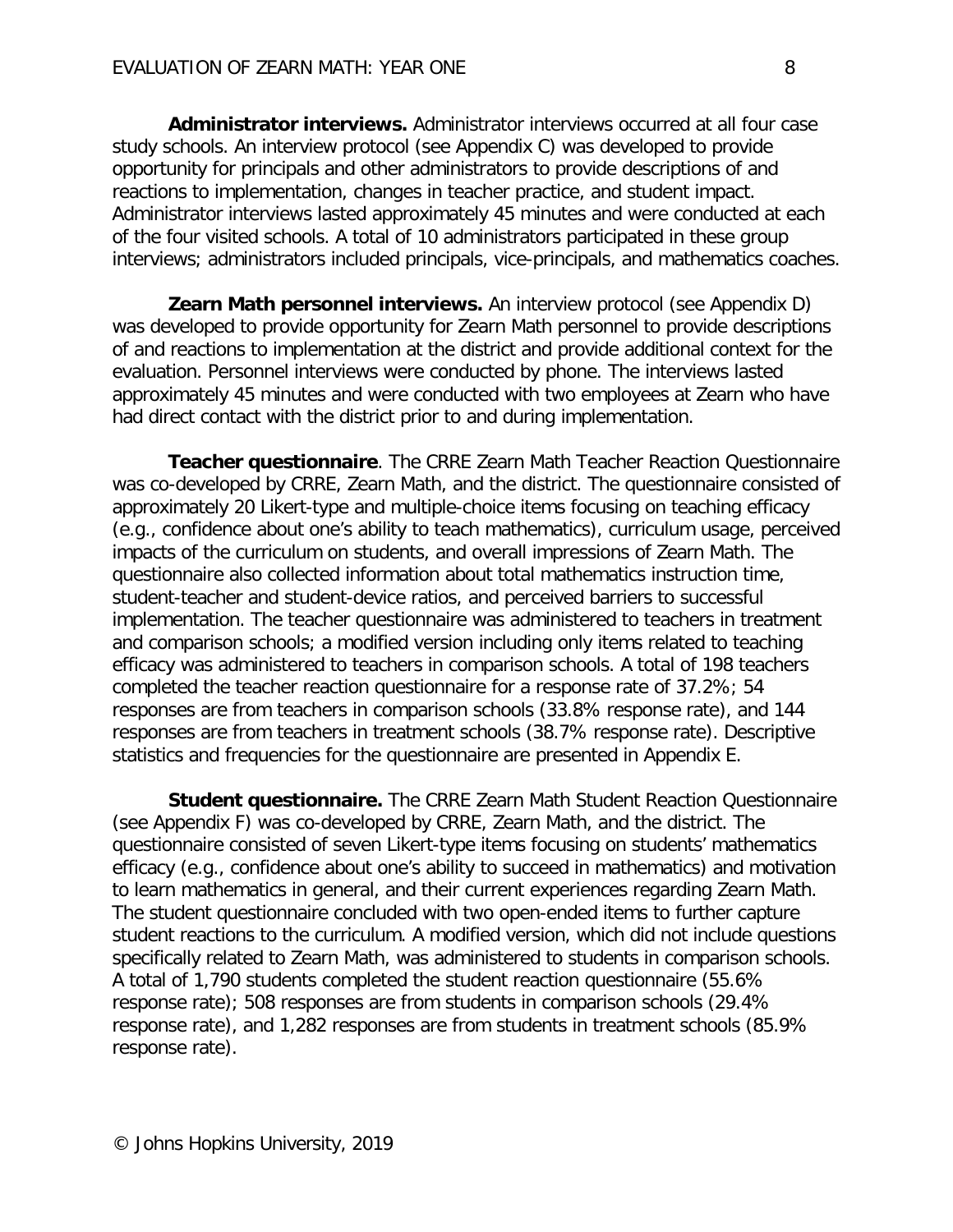**Usage data.** Zearn Math provided student usage data to CRRE via a secure web-based service provided by Johns Hopkins University. Metrics included students' total minutes using Zearn Math, total lessons completed (by grade level), and total weeks active in the digital component. The research team conducted basic equations to determine students' average minutes per week, average lessons completed per week, and proportion of lessons completed at/below grade level. Usage data are presented in full in a later section of this report. Additional usage data are presented in Appendix H.

**Student achievement data.** Student achievement data were the standardized end-of-grade mathematics exams administered to all district students (NWEA MAP), and the New York State Assessment in mathematics. Achievement scores from both assessments in spring of 2017 was used to establish baseline equivalence. Achievement scores in mathematics from spring 2018 were used to estimate program impact.

## <span id="page-16-0"></span>Analytical Approach

All qualitative data were analyzed using a grounded theory approach (Glaser & Strauss, 1967). Recorded data were transcribed, and handwritten observation notes were compiled, and uploaded into qualitative analysis software NVivo (QSR International). Qualitative data were organized by data source and analyzed using an iterative coding process. Within each data source, a structure of codes emerged from patterns in participant voices and/or team members' field notes. All codes were consistently reviewed for uniqueness and cohesion. Main findings are patterns that emerged strongly from multiple data sources.

Questionnaire data were analyzed descriptively using quantitative software (SPSS). Independent samples *t*-tests were used to compare questionnaire responses on items administered to both treatment and comparison students. Frequencies and descriptive statistics for the teacher questionnaire and student questionnaire are presented in Appendix E and Appendix F, respectively.

Student achievement data were analyzed using quantitative analysis software (STATA). For kindergarten students, achievement data were analyzed descriptively because the majority of kindergarten students were missing pretest data, precluding an analysis of program effects on math improvement. For student achievement analysis of NWEA MAP data from grades 1-5, and state assessment data for grades 4 and 5, we used two-level hierarchical linear modeling (HLM) to compare improvement in mathematics achievement between the springs of 2017 and 2018 for treatment and comparison students. Specifically, this analysis compared spring 2018 mathematics achievement for treatment and comparison students while controlling for the following variables: student's baseline reading and math performance, grade level, race/ethnicity, gender, and special education and ELL designations.<sup>[3](#page-16-1)</sup> The model also, by default,

 $\overline{a}$ 

<span id="page-16-1"></span><sup>3</sup> Student socio-economic status or economic disadvantage was not available.

<sup>©</sup> Johns Hopkins University, 2019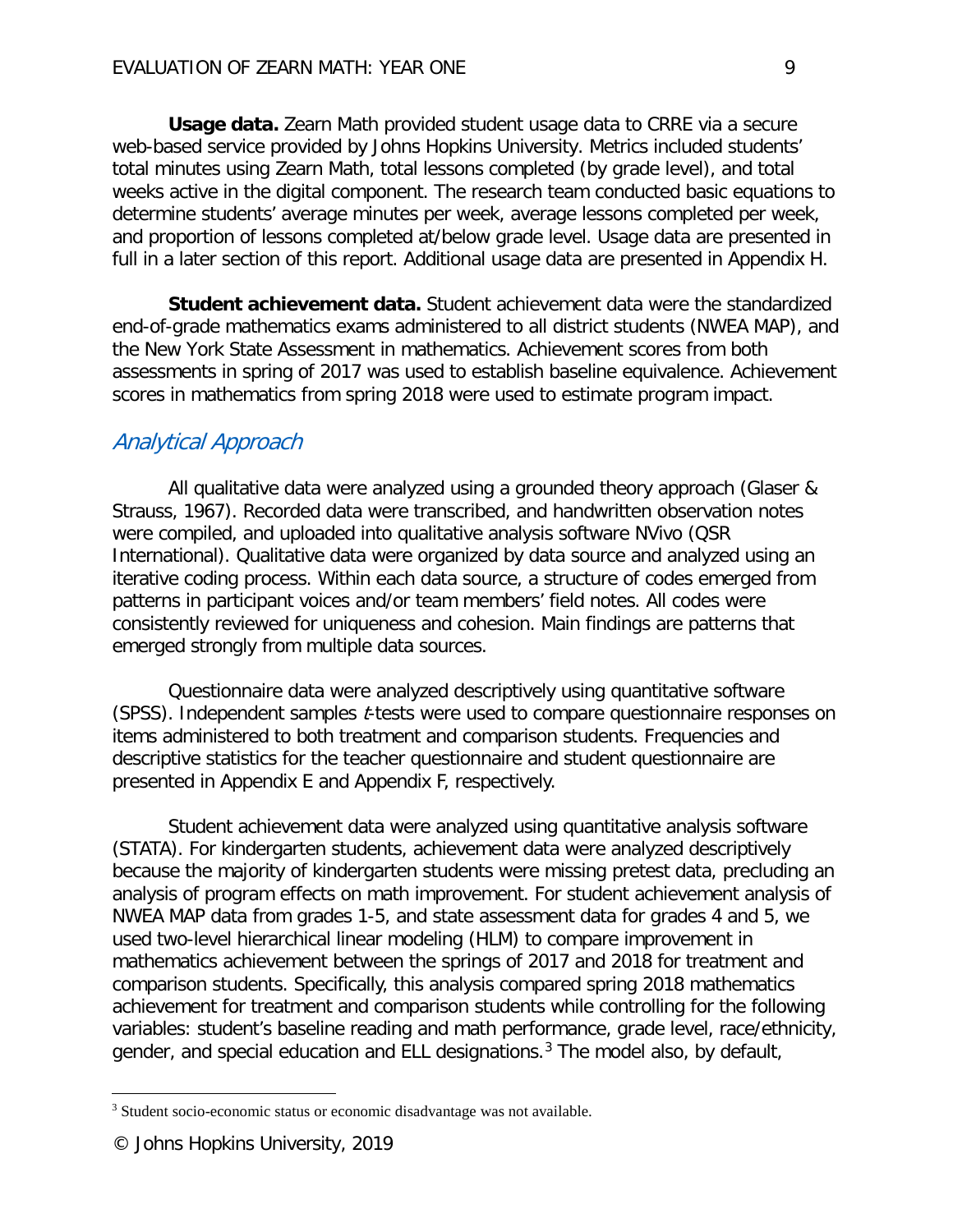controlled for school fixed and random effects.

In addition, similar analyses were conducted to estimate the extent to which digital component usage related to improvement on students' mathematics scores. We examined associations between improvement in mathematics scores and total minutes spent participating in the digital component, total lessons completed, total weeks active in the digital component, average minutes per week using the digital component, average lessons completed per week, and proportion of on-grade level lessons completed, while also controlling for the covariates listed above. We also explored usage data descriptively for treatment students and calculated average usage and lessons completed per week by grade and school.

We also conducted a number of supplementary analyses to determine if the treatment effect was consistent across different student subgroups based on student demographics, prior student achievement, and grade level. Subgroup analyses were conducted by adding interaction terms between the treatment and subgroup indicators into the HLM models. Subgroups were largely predetermined (e.g., ELL designations, grade-levels, gender). The research team did create prior achievement subgroups for each analytic sample. For prior achievement subgroups of NWEA MAP data, we defined low prior achievement as scoring at or below the 25<sup>th</sup> percentile and high prior achievement as scoring at or above the 75th percentile, respectively, on the 2017 spring NWEA MAP mathematics assessment. For prior achievement subgroups of State Assessment data, we defined prior achievement in terms of performance levels (Level 1, 2, 3, or 4). Low prior achievement was defined as scoring at or below a Level 1 on the 2017 spring mathematics assessment and high prior achievement was defined as scoring a 3 or 4. Students in the higher levels of 3 and 4 were combined given the small overall proportion of students in these categories. The vast majority (88%) of students who scored at the lowest level on the state math assessment also scored at or below the 25<sup>th</sup> percentile on NWEA MAP math test, and 91% of students who scored at one of the two highest levels on the state math assessment also scored at or above the 75<sup>th</sup> percentile on the NWEA MAP math test. Thus, the prior achievement subgroups overlapped across the two assessments, but the NWEA MAP sample differed from the state sample due to grade levels included.

# **Results**

<span id="page-17-0"></span>The following sections includes findings from all data sources related to implementation, professional development, fidelity, digital component usage, student and teacher outcomes, student and teacher response, student achievement, and overall stakeholder perceptions.

## <span id="page-17-1"></span>Preparation and Implementation

© Johns Hopkins University, 2019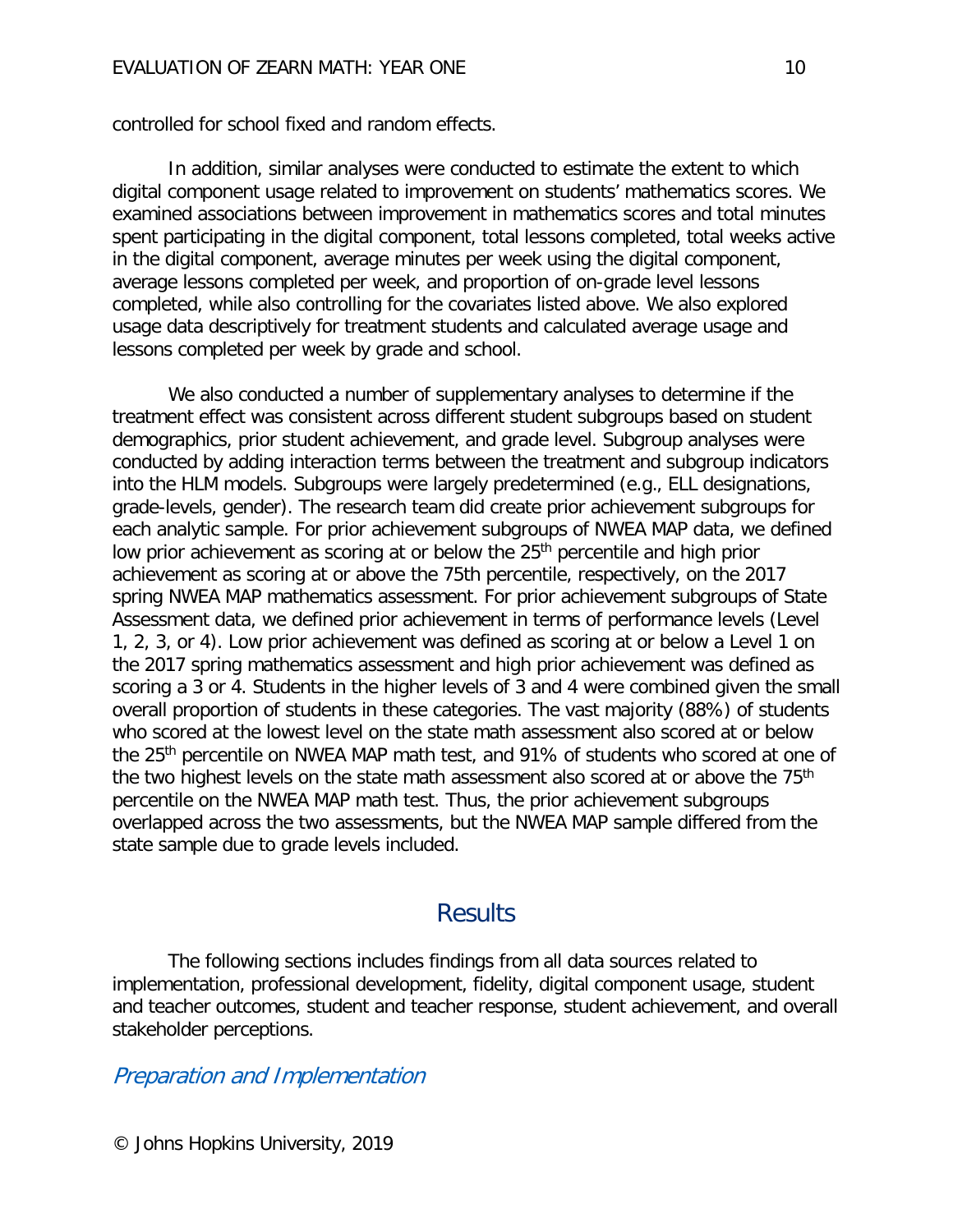Participants were asked to describe their experiences and impressions of curriculum implementation in the district at large and, for teachers and administrators, specifically at their school. Usage data provided by Zearn provide accurate descriptions of weekly usage duration by students and teachers, and questionnaire data and classroom observations shed light on how teachers have implemented the curriculum in their classrooms. Findings in this section include a description of implementation at each case study school, including stakeholder perceptions of preparation to implement and overall impressions of implementation, as well as impressions of implementation fidelity and student and teacher usage.

**School and district context.** Case study schools were three traditional K-5 schools and one K-8 school. All four schools had a relatively high representation of students who receive free or reduced lunch. Two case study schools were currently in receivership, and one had just emerged from receivership last year. All four schools served a relatively high proportion of African American and Hispanic students. Principals at two schools spoke about modest gains in student performance in English and Language Arts in recent years. One school was currently part of a school-wide mathematics intervention, which included a full-time on-site mathematics coach provided by the district. All schools in the current study are "schools of choice", meaning that students do not have to live in the neighborhood to attend the school.

Two case study schools had fully implemented Zearn Math in all classrooms in grades 1-5, whereas one school had implementation only in grades 3-5. The fourth school implemented in grades 3-5 and was described as "moving toward full implementation" by introducing the curriculum to individual teachers in younger grades. Administrative teams were asked to describe why they decided to implement Zearn Math instead of other curricula. Two administrative teams cited previous knowledge or recommendations from other school leaders while two schools cited the perceived fit of the curriculum with the mission and goals of their school. One school described Zearn Math as the best core mathematics curriculum option that fit with the 1:1 technology emphasis of the school; the other cited the schools' prior experience with EngageNY and a somewhat urgent need to match the gains the school recently saw in ELA. This administrative team described blindly accepting the opportunity to be a pilot school because they were eager to "try something new."

In interviews, Zearn personnel described their relationship with the district as typical of school districts where Zearn is providing targeted support. Many districts across the country are implementing Zearn Math but not all of them need or are open to the type of relationship Zearn maintains with the district. Personnel explained that the company often reaches out to districts where teachers have found Zearn Math on their own to offer support. This is exactly the case with the district; a critical mass of teachers began to use the curriculum and Zearn reached out, establishing contact with the district administrator who oversees mathematics curriculum in the district.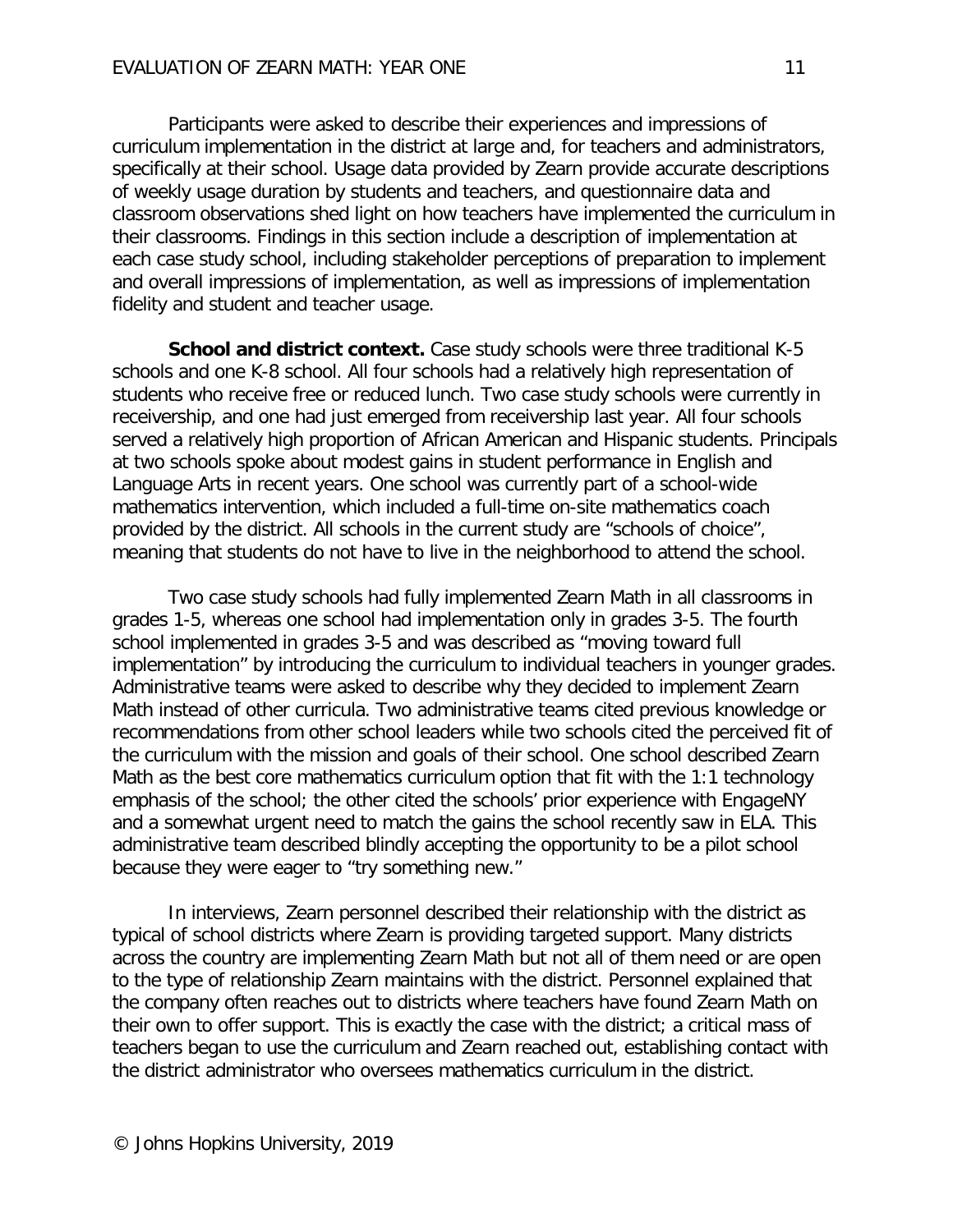Both Zearn personnel interviewed described the district as one well positioned to be a Zearn Math success story because of the number of teachers opting in to the curriculum on their own, the history of using EngageNY mathematics curriculum, and the relative room for improvement in student achievement scores. Both also noted the unique role district administrators have played in the implementation and expansion of Zearn Math in the district and ultimately the selection of the district as the site for the program evaluation. Zearn personnel explained that Zearn Math tends to fare better in districts when teachers discover the product on their own and cultivate their own excitement. They explained that when teacher excitement is met with administrative support, the likelihood of positive outcomes increases dramatically. One of the personnel explained,

Administration has to be on board and intentional about building teachers' understanding of how digital lessons work and of small group instruction content. If administration is on board, they are going to make sure everything falls into place around that.

Both Zearn personnel expressed optimism about the implementation in general and the future impact Zearn Math may have on student achievement in mathematics in the district.

**Initial training.** Zearn offered two days of onsite professional development in August 2017 for approximately 52 teachers and administrators from all 15 implementing schools. All schools had at least one administrator attend the training. Some schools sent mathematics coaches, lead teachers in mathematics, or grade-level leaders. Each session facilitated by Zearn lasted three hours and was designed to support school representatives to return to their buildings and facilitate PD for teachers implementing Zearn Math. Teachers also completed three hours of digital professional development prior to the school year, although district leaders described it as "impossible" to estimate how many teachers actually completed the digital PD.

According to questionnaire responses, teachers conveyed mixed perceptions regarding their preparation and support for implementation (see Figure 1). Just under half of respondents agreed that they felt prepared to implement Zearn Math in their classroom. A greater proportion (66.2%) agreed that they had sufficient access to technical support.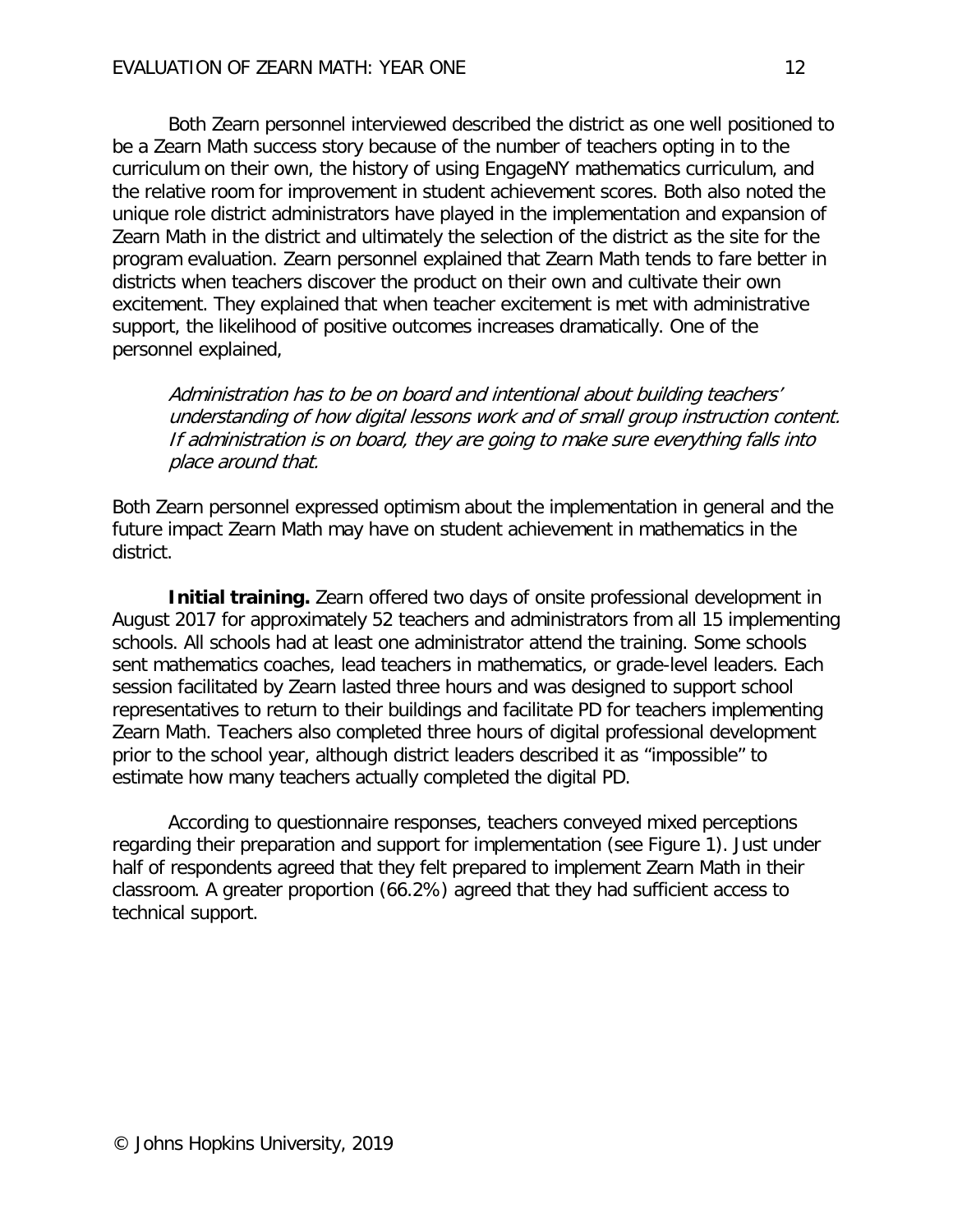

Figure 1. Teachers' questionnaire responses regarding preparation and support for implementation. Note:  $+ < 5.0\%$ 

In focus groups, teachers described professional development opportunities provided by Zearn as helpful but minimal. All four administrative teams interviewed also implied minimal up-front professional development and a general sense of unpreparedness to implement among teachers ("Teachers needed more support and information to ease into the new instructional approach."). In focus groups, teachers agreed they would have benefited from more professional development, but they also indicated that learning from each other was realistically the best way of learning new curriculum. Teachers referenced learning walks and informal conversations when prompted to describe how they learned the curriculum, if not through the professional development provided by Zearn. One teacher said, "We learned through trial and error of course, but that's normal. We did observe a classroom and that was really helpful." Administrative teams also qualified their perceptions of teacher preparedness with, "Teachers learn as they go." Both teachers and administrators implied that the Zearn Math implementation was business as usual. As one administrator noted, "We always need earlier PD and more time and more PD. Always."

**Implementation fidelity.** Administrative teams from case study schools described the expectations set for implementing teachers with varying emphasis on fidelity. Just two of the four case study schools described Zearn Math as the core curriculum in all classrooms, grades K-5, and that the expectation for teachers was to implement Zearn Math with fidelity during all mathematics blocks. Administrative teams from one school intended for the curriculum to be fully implemented with fidelity in grades K-5 but explained that, in general, tension and discord among teachers was one of the school's primary challenges; administrators described their hesitancy to "force the hand" of resisters and holdouts in a context where other organizational concerns were salient. The administrative team from the final school described full implementation in grades 3-5 with some usage of the curriculum by lower elementary teachers. Administrators in this school explained some K-2 classrooms were "using the games and stuff" to supplement core content but that no expectation was set for full implementation with fidelity in the lower grades.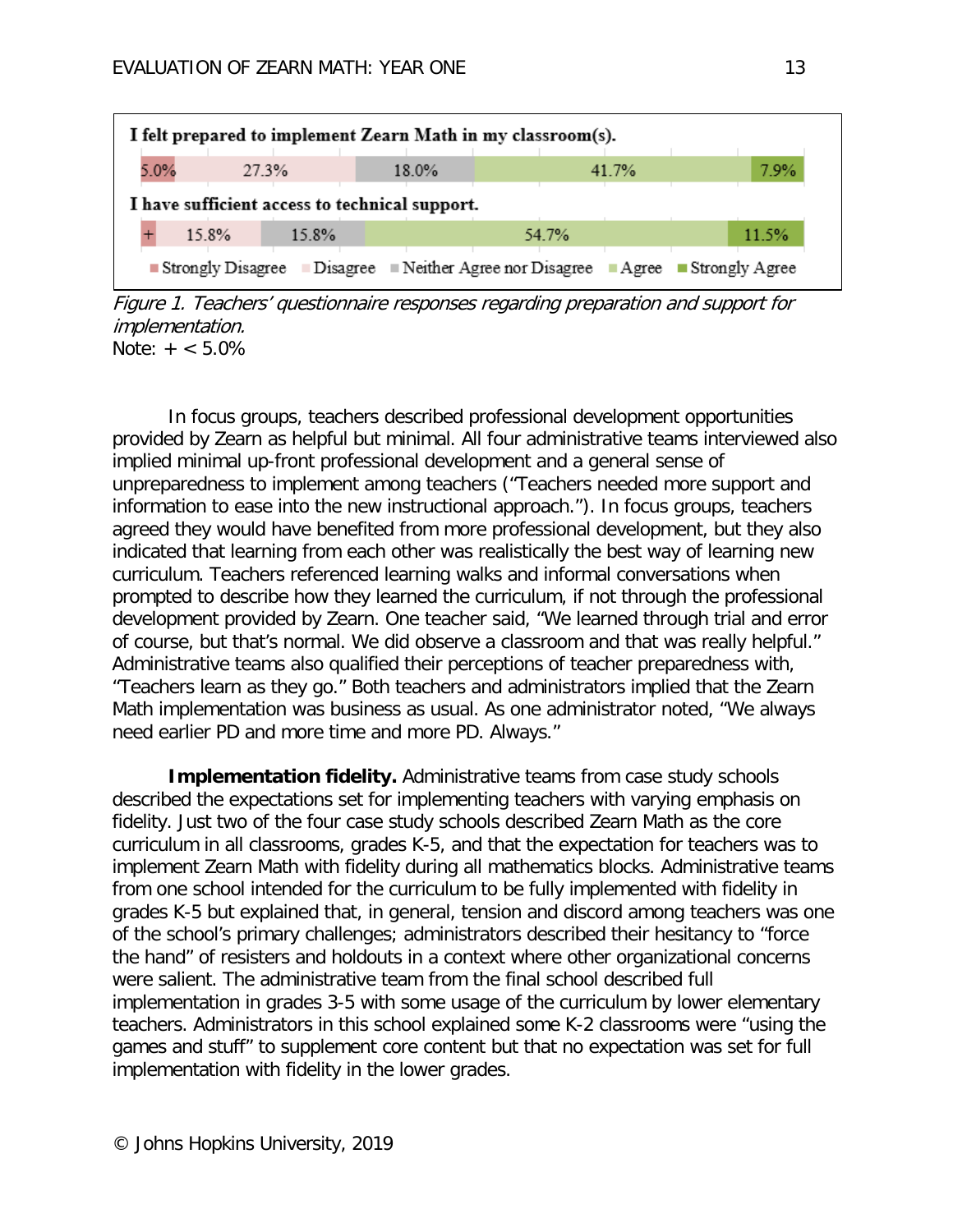In focus groups, teachers were asked to describe current Zearn Math implementation in their classrooms, including the degree to which implementation reflected practices prescribed by Zearn. Based on teachers' description of implementation, we infer that most teachers have implemented Zearn Math with moderate to high fidelity. The phrase "flexible implementation" captured teachers' most common description of a mostly high-fidelity implementation with minor adaptations of curriculum routines and features. For example, one teacher described occasionally doing whole group instruction when much of the class "isn't getting it." Other teachers described retaining some center-based instruction and activities from previous curricula or using various online teacher resources as supplemental to Zearn Math.

Descriptions of high-fidelity implementation was the second most frequent description, followed by descriptions of low fidelity. Teachers in high-fidelity classrooms were described as employing the half-class rotational model, with 30 minutes rotations of Small Group Lessons led by the primary teacher and Independent Digital Lessons. High-fidelity classroom teachers perform notebook checks, require *Exit Tickets*, check Teacher Reports, and have a visual representation of lesson completion displayed in their classroom. The majority of teachers in low-fidelity classrooms exclude or modify the use of printed materials. Some teachers did not use *Exit Tickets* or regularly monitor their completion, and other teachers described inconsistent workbook checks. One teacher said, "I don't always know what they aren't getting because I can't see their whole book because that's way too much to go over, their notes and the *Exit Tickets*, but I'm gauging what I see on their small group work."

In the teacher questionnaire, teachers using Zearn Math indicated what instructional approaches they employed during mathematics time each day. The majority of kindergarten teachers (71.5%) reported spending at least half of classroom time on small group instruction, while just over half (57.1%) spent at least half of the classroom time on whole group instruction. The majority of teachers in grades 1-5, though, reported spending at least half of the classroom time on small group instruction, then half on *Independent Digital Lessons*, with a minority of teachers indicating using at least half of class time for whole group instruction.

In terms of barriers to successful implementation, technical aspects appeared to be the most frequent issue for teachers (see Figure 2). Specifically, just under two thirds of teachers indicated that lack of headphones was a frequent or major barrier to implementation. Half of teachers indicated that a lack of devices was a frequent or major barrier. Lack of paper materials was viewed as not a barrier (63.1.%), and not enough time in the mathematics block was sometimes a barrier (40.0%).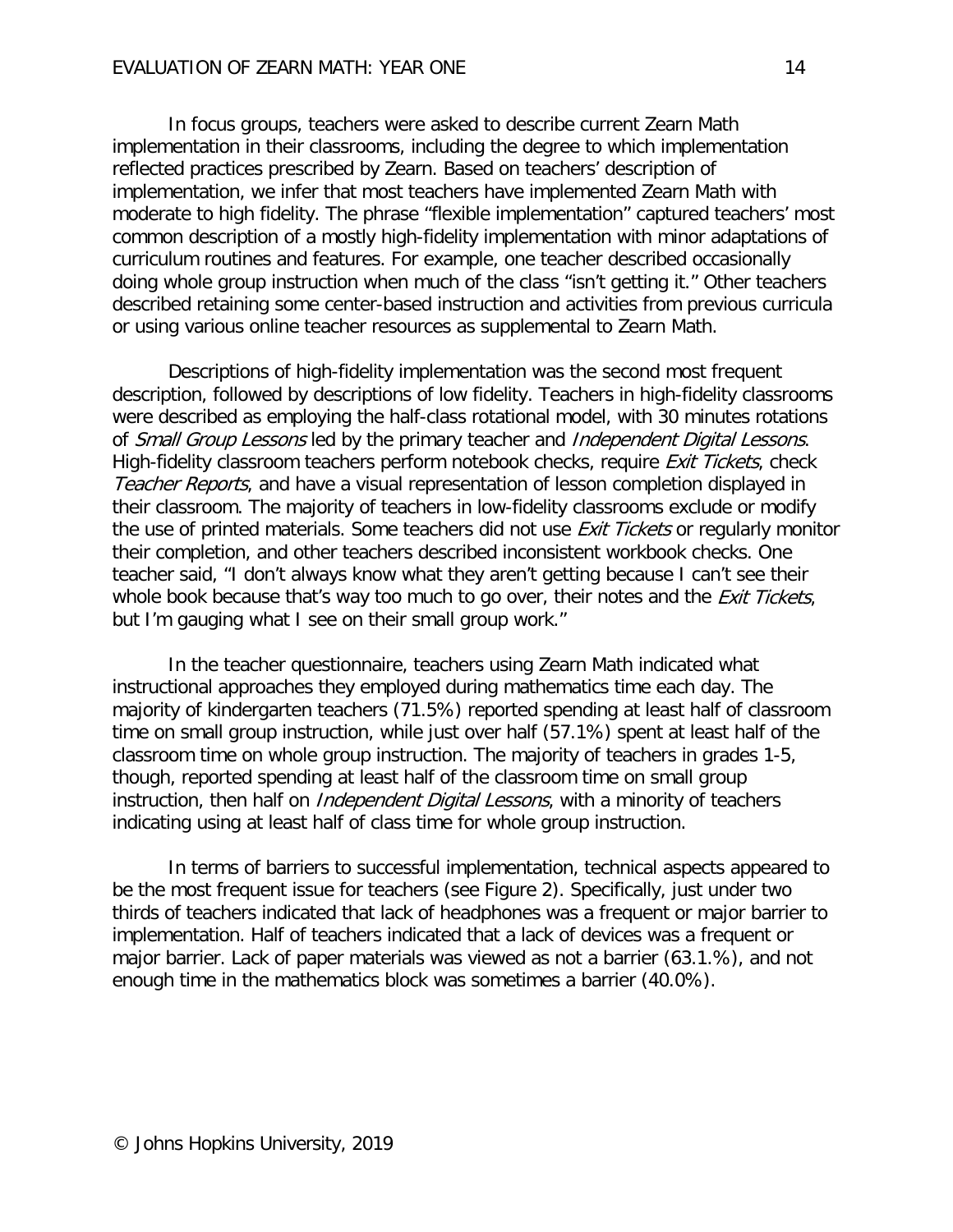

Figure 2. Degree to which teachers viewed factors as a barrier to implementation. Note:  $+ < 5.0\%$ 

**Student usage.** Tables 6-11 display descriptive information related to student usage. Student usage data were analyzed separately for kindergarten and grade 1-5 students because the curriculum is designed to be used differently by kindergarten students. Kindergarten students work through lessons much more quickly than students in grades 1-5. On average, kindergarten students spent roughly 236 total minutes and just under 10 total weeks active in the digital component, and completed an average of 46 total lessons. Kindergarten students averaged 20 minutes of usage and 4.5 lessons completed per week.

| Table 6                                                            |                |                    |         |             |             |     |
|--------------------------------------------------------------------|----------------|--------------------|---------|-------------|-------------|-----|
| Average usage of Zearn Math by kindergarten students ( $N = 517$ ) |                |                    |         |             |             |     |
|                                                                    | Total          |                    | Total   | Minutes per | Lessons per |     |
|                                                                    | <b>Minutes</b> | <b>Total Weeks</b> | Lessons | Week        | Week        | N   |
| All                                                                | 236.61         | 9.79               | 46.23   | 19 97       | 4.59        | 517 |

Average usage for all treatment schools, and descriptive usage information for each individual school, are displayed in Table 7. Students in grades 1-5 ( $N = 3,803$ ) used Zearn Math, on average, almost 2,200 total minutes, 28 total weeks, and completed 53 total lessons. Students in grades 1-5 averaged 72 minutes per week, which is 48 minutes below the intended usage of 120 minutes per week, and 1.8 lessons per week, which is below the intended 4 lessons per week. An examination of the range of school-level averages sheds light on usage patterns across all treatment schools, which is quite high in variability. The school-level range of total minutes using the digital component is 1,376 minutes to 3,034 minutes; total weeks using the digital component ranges from 20 weeks to 34 weeks; the range of average total lessons completed is 36 to 77. Average minutes per week ranged from roughly 58 minutes to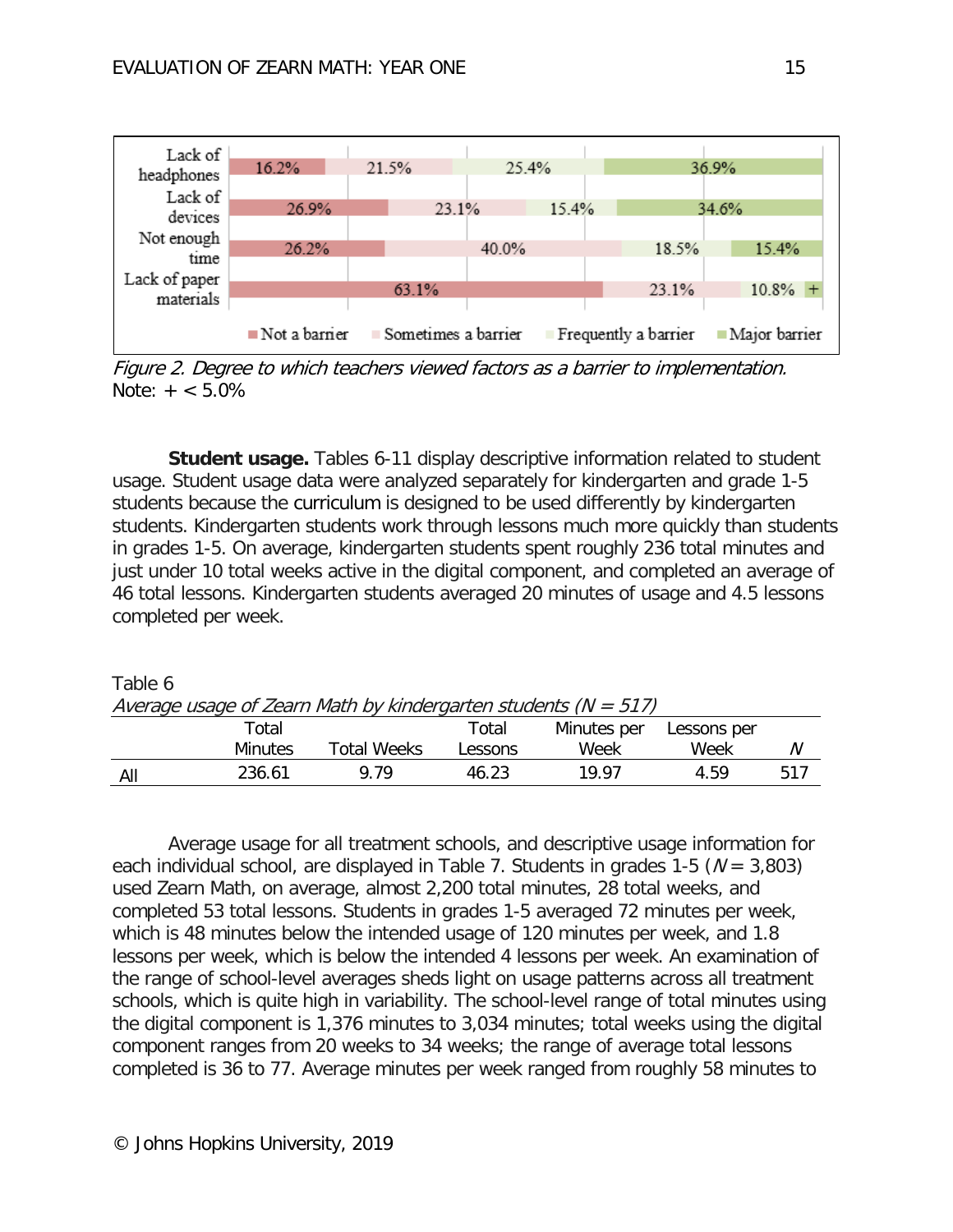Table 7

just over 89 minutes, and average lessons completed per week ranged from 1.39 to 2.26.

| school icycl average asage or Learn math by students in grades T o | Total          | Total | Total   | <b>Minutes</b> | Lessons  |       |
|--------------------------------------------------------------------|----------------|-------|---------|----------------|----------|-------|
| School                                                             | <b>Minutes</b> | Weeks | Lessons | per Week       | per Week | N     |
| School A                                                           | 2529.09        | 29.44 | 68.27   | 84.98          | 2.26     | 209   |
| School B                                                           | 1633.01        | 24.83 | 41.19   | 59.32          | 1.60     | 156   |
| School C                                                           | 2526.27        | 27.44 | 54.31   | 89.48          | 2.08     | 210   |
| School D                                                           | 1375.72        | 20.58 | 36.05   | 57.56          | 1.52     | 355   |
| School E                                                           | 2167.08        | 27.54 | 47.55   | 74.45          | 1.69     | 238   |
| School F                                                           | 1743.54        | 26.46 | 37.76   | 61.54          | 1.39     | 226   |
| School G                                                           | 2383.72        | 32.24 | 61.88   | 73.14          | 1.90     | 216   |
| School H                                                           | 2148.61        | 28.65 | 48.64   | 70.50          | 1.67     | 204   |
| School I                                                           | 2104.77        | 27.95 | 56.37   | 70.11          | 2.02     | 589   |
| School J                                                           | 3034.21        | 34.55 | 77.06   | 87.20          | 2.23     | 287   |
| School K                                                           | 2334.88        | 24.65 | 49.21   | 77.81          | 1.72     | 235   |
| School L                                                           | 2427.71        | 29.76 | 57.09   | 74.70          | 1.85     | 293   |
| School M                                                           | 2135.93        | 24.97 | 51.04   | 65.61          | 1.87     | 223   |
| School N                                                           | 2017.56        | 29.72 | 48.64   | 64.00          | 1.55     | 213   |
| School O                                                           | 2848.42        | 30.33 | 62.67   | 83.07          | 2.06     | 149   |
| All                                                                | 2199.91        | 27.81 | 53.31   | 72.36          | 1.84     | 3,803 |

School-level average usage of Zearn Math by students in grades 1-5

Table 8 displays usage information by grade level. Across treatment schools, students in the upper elementary grades used the digital component, on average, more than lower elementary grades. For grades 1 and 2, average total minutes using the digital component was 1,433.41 minutes and 1,448.53 minutes, respectively. For grades 3-5, the lowest average total minutes using the digital component was over 1,000 more minutes. The average total weeks active in the digital component for grades 3-5 was at least 29 weeks, and average minutes per week was at least 77. Grade 1 and 2, however, averaged only 21 and 24 weeks of total usage respectively, and 55 and 53 minutes per week, respectively. Interestingly, first grade students in the treatment group averaged higher lessons completed per week than all other grades. This grade group, however, completed the lowest proportion of on-grade lessons (65.2%) as compared with grade 2 (81.2%), grade 3 (86.1%), grade 4 (82.9%), and grade 5 (85.5%).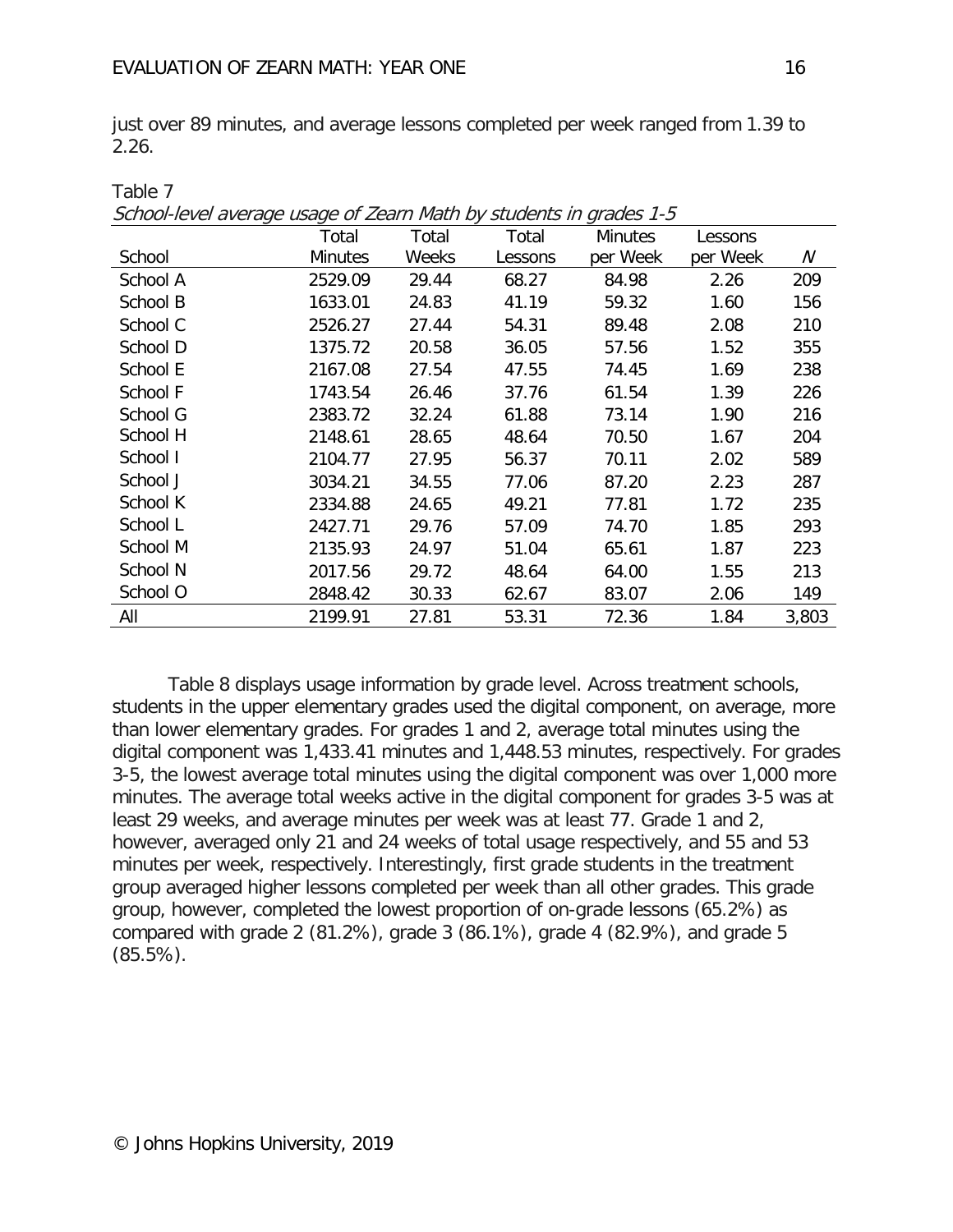#### EVALUATION OF ZEARN MATH: YEAR ONE 17

|       |                |       |         | Total On- |             |          |       |
|-------|----------------|-------|---------|-----------|-------------|----------|-------|
|       | Total          | Total | Total   | grade     | Minutes per | Lessons  |       |
| Grade | <b>Minutes</b> | Weeks | Lessons | Lessons   | Week        | per Week | N     |
|       | 1433.41        | 21.41 | 63.15   | 41.19     | 55.56       | 2.73     | 620   |
| 2     | 1448.53        | 24.01 | 39.48   | 32.05     | 53.44       | 1.49     | 718   |
| 3     | 2474.41        | 31.05 | 57.28   | 49.32     | 77.59       | 1.79     | 875   |
| 4     | 2753.25        | 30.79 | 55.84   | 46.30     | 85.37       | 1.73     | 822   |
| 5     | 2616.14        | 29.63 | 51.05   | 43.66     | 83.72       | 1.61     | 768   |
| All   | 2199.91        | 27.81 | 53.31   | 42.94     | 72.36       | 1.84     | 3,803 |

| Table 8 |                                                                   |
|---------|-------------------------------------------------------------------|
|         | Grade-level average usage of Zearn Math by students in grades 1-5 |

Table 9 displays usage data by grade-level within each treatment school. We observed important differences in usage *within schools*. Using School A as an example, students in grade 1 completed an average of 20.56 lessons total, which is over twice what students in grade 4 (at the same school) averaged. For School O, first grade students averaged just 1 total lesson completed while third grade students had one of the highest average total lessons completed in the whole treatment sample (23.81). These observable within-school differences of usage by grade shed further light on the variation in implementation that emerged from other data sources during site visits to case study schools.

|          | Average Total Lessons Completed |                |         |         |         |  |  |
|----------|---------------------------------|----------------|---------|---------|---------|--|--|
| School   | Grade 1                         | Grade 2        | Grade 3 | Grade 4 | Grade 5 |  |  |
| School A | 92.27                           | 52.28          | 63.42   | 33.07   | 47.17   |  |  |
| School B | 17.91                           | 4.36           | 39.05   | 58.03   | 25.65   |  |  |
| School C | 54.91                           | 30.25          | 42.58   | 61.41   | 36.17   |  |  |
| School D | 1.17                            | 30.92          | 53.71   | 34.38   | 13.53   |  |  |
| School E | 67.35                           | 42.76          | 25.79   | 35.54   | 21.02   |  |  |
| School F | 22.71                           | 34.49          | 38.05   | 37.35   | 37.43   |  |  |
| School G | 102.41                          | 29.26          | 48.37   | 37.94   | 33.96   |  |  |
| School H | 31.65                           | 62.89          | 37.41   | 39      | 44.54   |  |  |
| School I | 38.21                           | 22.28          | 51.63   | 45.36   | 40.88   |  |  |
| School J | 66.33                           | 62.09          | 57.31   | 84.19   | 43.43   |  |  |
| School K | 3.35                            | $\overline{0}$ | 57.15   | 43.69   | 57.1    |  |  |
| School L | 18.89                           | 37.98          | 47.41   | 70.76   | 61.65   |  |  |
| School M | 1.19                            | 0.51           | 51.97   | 38.37   | 77.63   |  |  |
| School N | 29.12                           | 33.56          | 42.21   | 65.1    | 54.02   |  |  |
| School O | 0                               | 20.74          | 82.68   | 27.68   | 77.47   |  |  |
| All      | 41.19                           | 32.05          | 49.32   | 46.30   | 43.66   |  |  |

Table 9 Average total lessons completed by grade within schools (treatment group only)

© Johns Hopkins University, 2019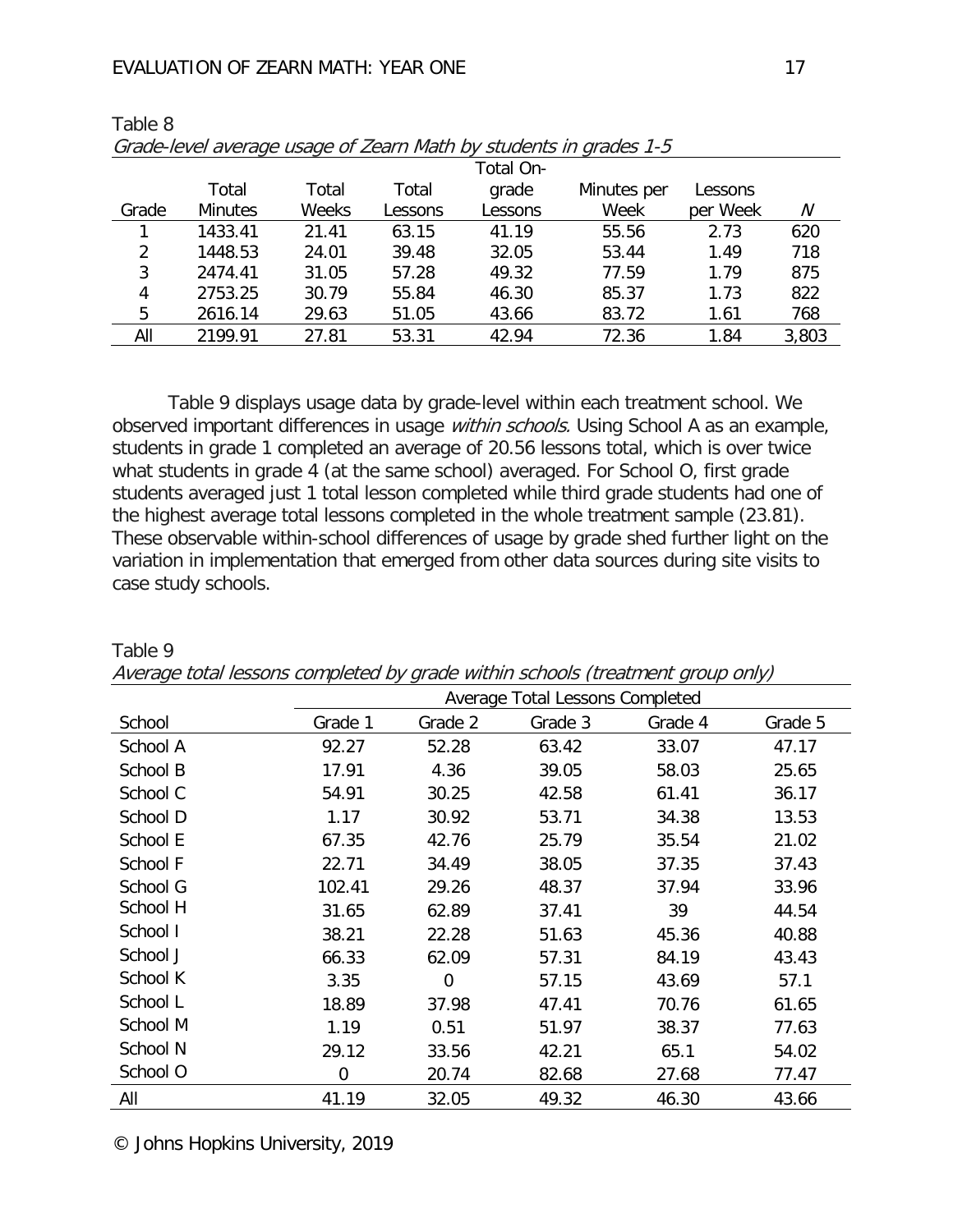Table 10 displays usage data related to average total remedial lessons completed by school and by grade across the treatment sample. On average, students completed just under 19 total remedial lessons. Across the entire sample, first grade students completed more remedial lessons than all other grades. Similar to other usage patterns, we observed quite a bit of variation between schools, ranging from 8.38 total remedial lessons to 36.49.

|                      | Average Total Remedial Lessons |       |  |  |  |  |
|----------------------|--------------------------------|-------|--|--|--|--|
|                      | Completed                      |       |  |  |  |  |
| School A             | 13.58                          | 209   |  |  |  |  |
| School B             | 31.59                          | 156   |  |  |  |  |
| School C             | 17.87                          | 210   |  |  |  |  |
| School D             | 13.26                          | 355   |  |  |  |  |
| School E             | 19.67                          | 238   |  |  |  |  |
| School F             | 8.38                           | 226   |  |  |  |  |
| School G             | 19.62                          | 216   |  |  |  |  |
| School H             | 12.31                          | 204   |  |  |  |  |
| School I             | 24.38                          | 589   |  |  |  |  |
| School J             | 19.44                          | 287   |  |  |  |  |
| School K             | 21.76                          | 235   |  |  |  |  |
| School L             | 18.37                          | 293   |  |  |  |  |
| School M             | 36.49                          | 223   |  |  |  |  |
| School N             | 9.07                           | 213   |  |  |  |  |
| School O             | 16.51                          | 149   |  |  |  |  |
| All grade 1 students | 31.04                          | 620   |  |  |  |  |
| All grade 2 students | 20.29                          | 718   |  |  |  |  |
| All grade 3 students | 15.38                          | 875   |  |  |  |  |
| All grade 4 students | 15.68                          | 822   |  |  |  |  |
| All grade 5 students | 15.91                          | 768   |  |  |  |  |
| All                  | 18.99                          | 3,803 |  |  |  |  |

Average total remedial lessons completed by school and grade (treatment group only)

Table 11 displays usage data by prior achievement subgroups. For the NWEA MAP sample, which included students in grades 1-5, students in the low-prior achievement subgroup used Zearn Math more, on average, than all other subgroups in the sample. Students in the low-prior achievement subgroup completed more total lessons and lessons per week, on average, than students in the mid- and high-prior achievement subgroups. For the NWEA MAP sample, mid-prior achievers used the digital component the least. For the State Assessment sample, which included students in grades 4 and 5, students in the high-prior achievement subgroup used Zearn Math more, on average, than all other subgroups in the sample. Students in the high-prior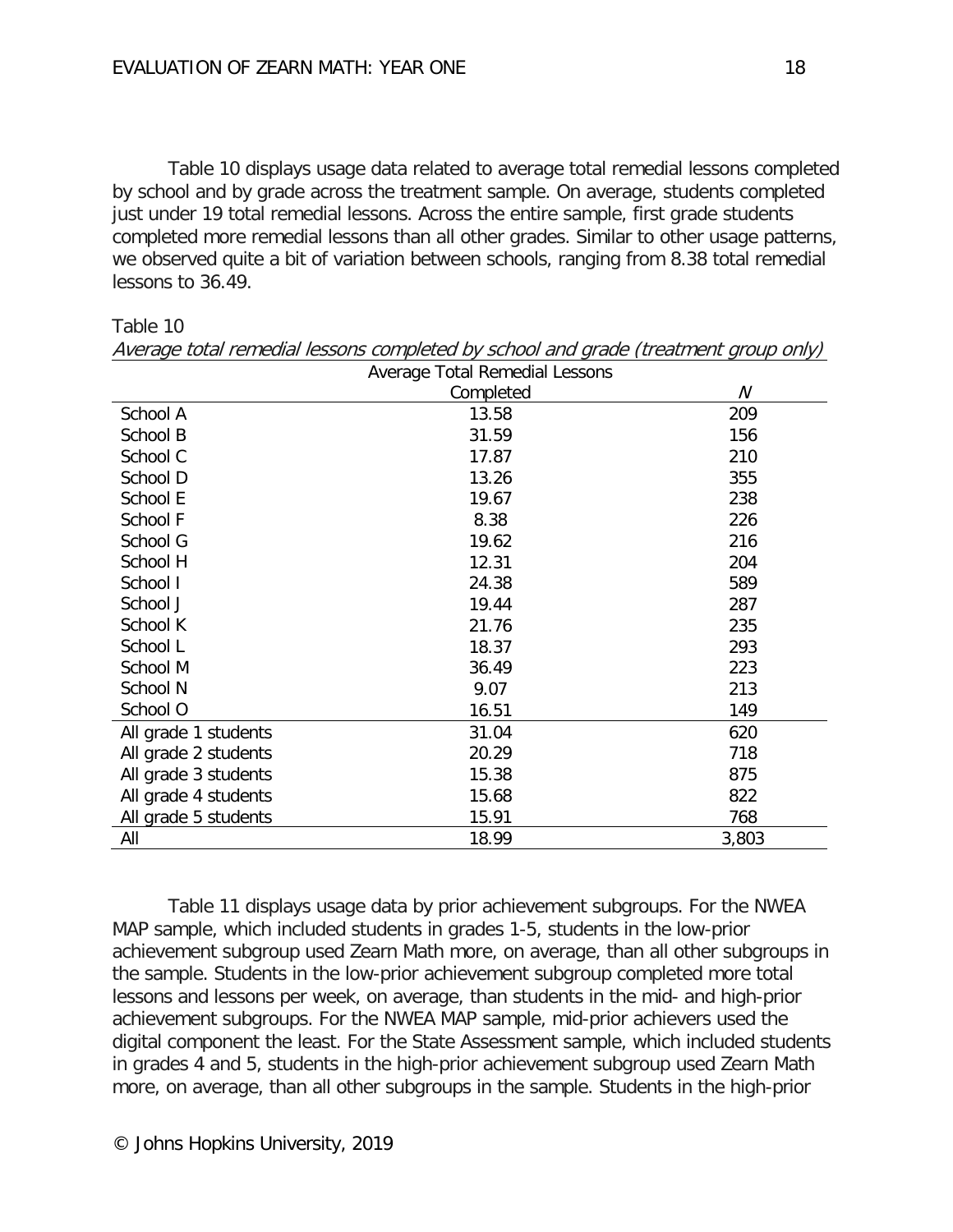achievement subgroup completed more total lessons and lessons per week, on average, than students in the mid- and low-prior achievement subgroups.

| Average usage of zearn wath by students in prior achievement subgroups |                |       |         |                |          |       |  |  |
|------------------------------------------------------------------------|----------------|-------|---------|----------------|----------|-------|--|--|
|                                                                        | Total          | Total | Total   | <b>Minutes</b> | Lessons  |       |  |  |
| Subgroup                                                               | <b>Minutes</b> | Weeks | Lessons | per Week       | per Week | N     |  |  |
| <b>NWEA MAP Low</b>                                                    | 2530.75        | 30.54 | 81.52   | 79.01          | 2.65     | 309   |  |  |
| <b>NWEA MAP Mid</b>                                                    | 2082.20        | 26.90 | 44.00   | 69.50          | 1.56     | 2,320 |  |  |
| NWEA Map High                                                          | 2345.42        | 28.88 | 64.29   | 76.26          | 2.17     | 1,174 |  |  |
| State Low                                                              | 2643.77        | 29.80 | 46.64   | 83.92          | 1.47     | 955   |  |  |
| State Mid                                                              | 2728.83        | 30.74 | 58.96   | 85.45          | 1.85     | 326   |  |  |
| <b>State High</b>                                                      | 2824.69        | 31.51 | 77.29   | 86.43          | 2.37     | 212   |  |  |
|                                                                        |                |       |         |                |          |       |  |  |

Average usage of Zearn Math by students in prior achievement subgroups

Table Notes:

Table 11

(a) The NWEA MAP sample includes students in grades 1-5; the State Assessment sample includes students in grades 4 and 5.

**Teacher usage.** Based on analysis of usage data, the average teacher minutes per active week for the entire district ( $n = 323$ ) was 47 minutes, which includes time spent reviewing Teacher Reports. The lowest average teacher usage occurred in kindergarten (19 minutes). The highest averages occurred in first grade (51 minutes) and fifth grade (58 minutes). Third and fourth grade teachers gradually increased in usage from 36 to 49 minutes. Teachers also conveyed their degree of use and reactions to various Zearn Math components through questionnaire items.

Student-facing components. As shown in Figure 3, teachers were most likely to report using *Independent Digital Lessons* (79.6%), student notes and workbooks (86.2%), small-group lessons (82.4%), and paper *Exit Tickets* (75.4%) frequently (weekly) or very frequently (daily). Less often did teachers report at least frequent use of the printed homework (27.7% never used), printed assessments (26.2%), printed problem sets (20.8%), and *Mission Overviews* (19.0%). Teachers most often indicated that they were not aware of the particular feature when prompted to select the reason why these features were never used. Teachers were able to select "Other" as a response option for questions related to why they were not using certain features of Zearn. When describing "other" reasons for not using printed homework, problem sets, and assessments, teachers most frequently said that they used other sources for materials, including from non-descript online sources and making their own. Several teachers described using EngageNY materials or materials "from the module" as homework. We infer this to mean that teachers are using the whole-group fluency warm-ups and word problems to build homework and/or assessments. It should be noted that some Zearn materials, including printed homework and printed problem sets, are not required elements of the curriculum.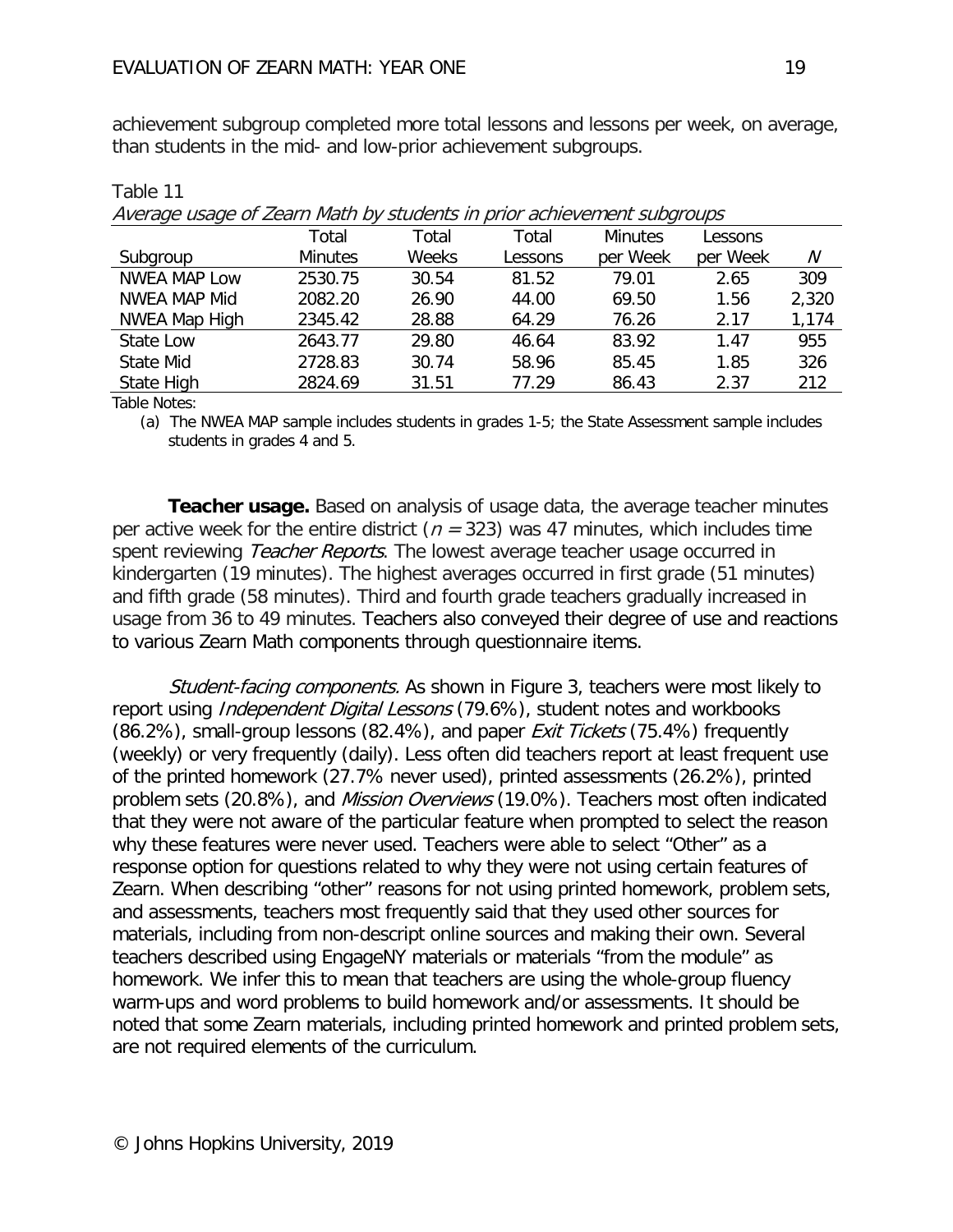

Figure 3. Reported frequency of student-facing components on the teacher questionnaire. Note:  $+ < 5.0\%$ 

The majority of teachers that used curriculum features rated them as at least somewhat effective. As displayed in Figure 4, teachers had highly positive perceptions of each feature, particularly Small-Group Lessons (92.2% at least somewhat effective), paper Exit Tickets (85.1%), Independent Digital Lessons (84.4%), and paper student notes or student workbooks (84.0%).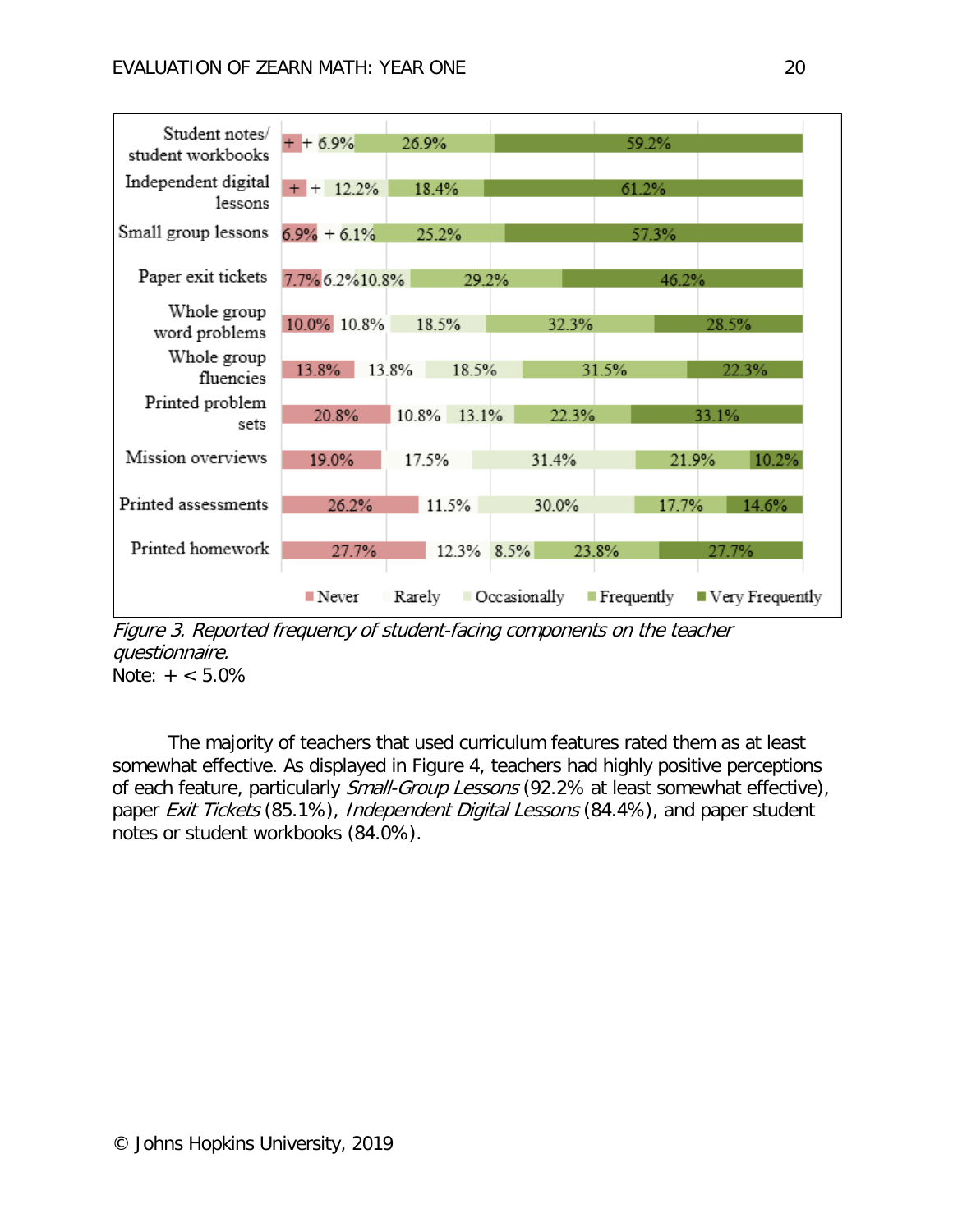

Figure 4. Teachers' perceptions of student-facing components. Note:  $+ < 5.0\%$ 

Teacher-facing components. Questionnaire results indicated that teachers generally used the teacher components less frequently than the student-facing components (see Figure 5). The most frequently used teacher-facing components were the Teacher Reports, including the Pace Report (74.0% at least frequently), followed by the Tower Alerts Report (57.5%) and Progress Report (52.2%).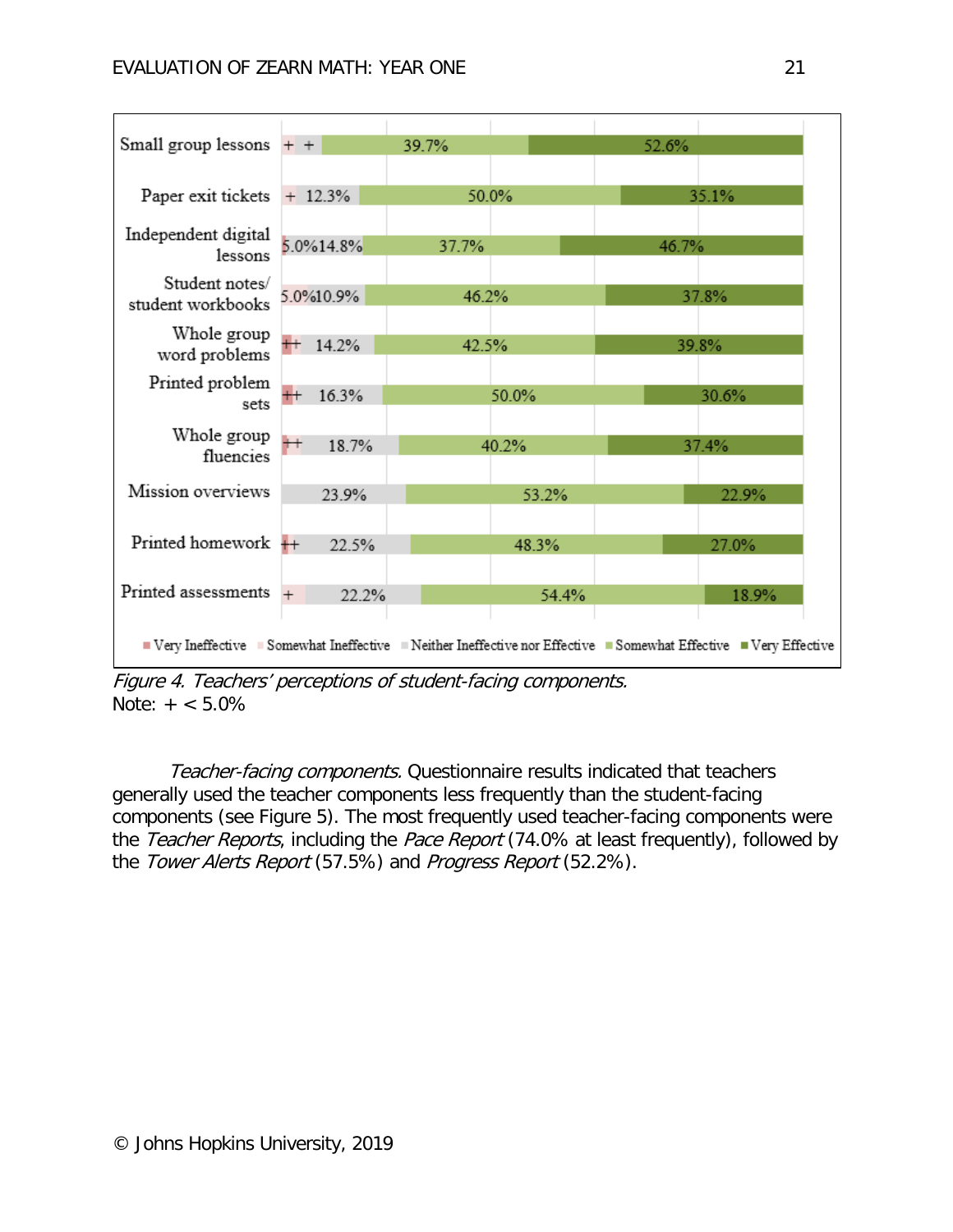

Figure 5. Reported frequency of use for teacher-facing components on the teacher questionnaire. Note:  $+ < 5.0\%$ 

The majority of teachers reported never accessing the Facebook community (70.1%) and never or rarely accessing the *Help Center* (47.0%), though their primary reasons included not having a Facebook account and not needing help. Other less frequently accessed features included Zearn's Teaching and Learning Guide (44.0%), the recommended schedule (33.6%), and classroom lesson trackers (32.1%). The majority of participants who indicated never using these features also indicated that the reason was that they were not aware the feature was available. Teachers also described (under "Other" reasons) using their own established methods to track and record student progress. Many viewed the recommended scheduling and pacing from Zearn as not feasible for their students or inconsistent with their classroom norms (e.g., "student-led pace" or "I teach special education and it's not valuable for my students").

As with student-facing components, the majority of teachers rated the teacherfacing components they employed as at least somewhat effective. As displayed in Figure 6, teachers had highly positive perceptions on each of the curriculum features, particularly the Teacher Reports (Pace Report: 84.6% at least somewhat effective,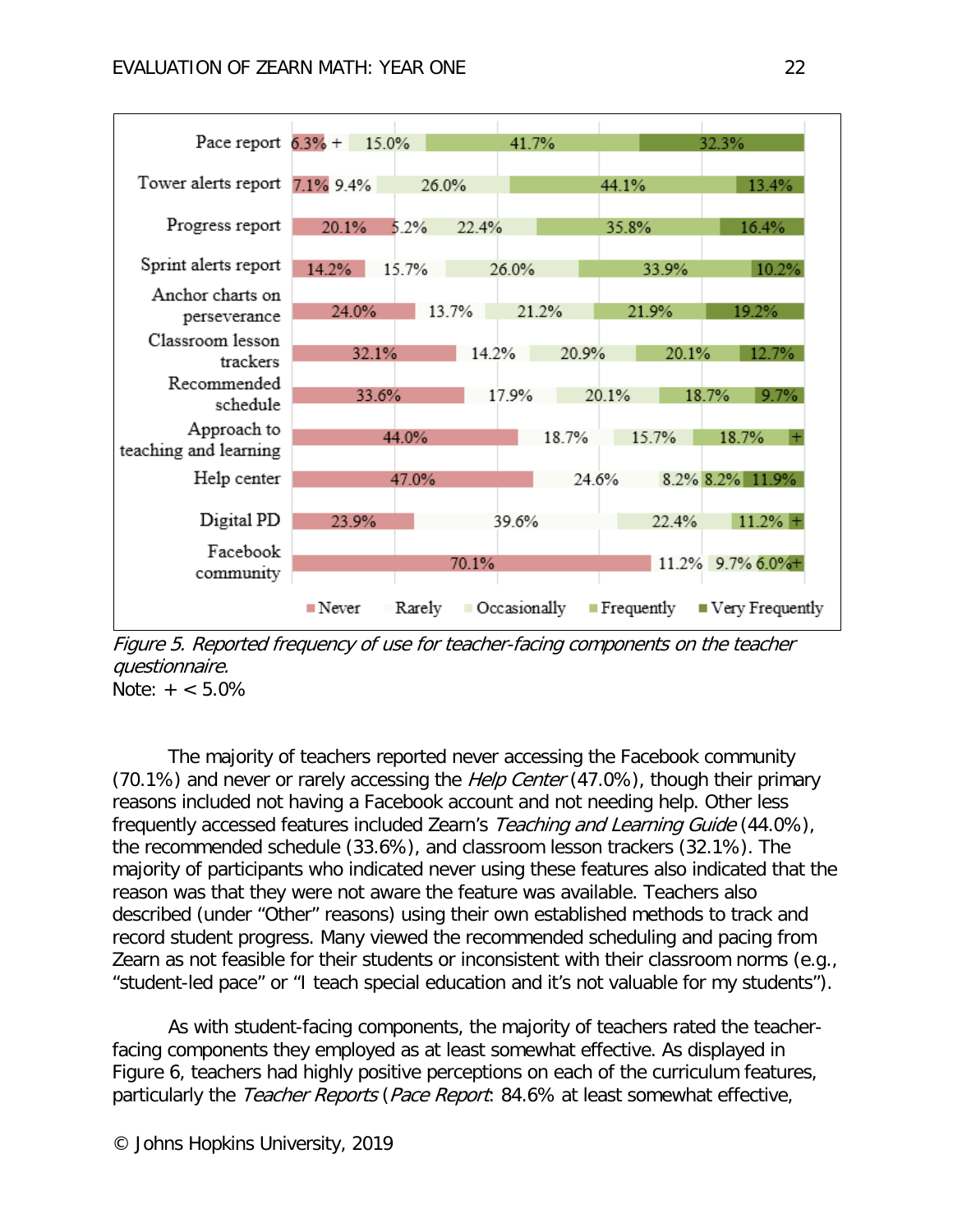Tower Alerts Report: 79.5%, Progress Report: 74.0%), classroom lesson trackers (76.4%), and anchor charts on perseverance/growth mindset (74.5%).

| Pace report                                                                                                         | 15.4%       | 32.5% |       | 52.1% |       |  |  |
|---------------------------------------------------------------------------------------------------------------------|-------------|-------|-------|-------|-------|--|--|
| Tower alerts report                                                                                                 | 19.7%       |       | 40.2% |       | 39.3% |  |  |
| Classroom lesson<br>trackers                                                                                        | 22.5%       |       | 49.4% |       | 27.0% |  |  |
| Anchor charts on<br>perseverance                                                                                    | 21.6%<br>ŀ+ |       | 47.1% |       | 27.5% |  |  |
| Progress report +                                                                                                   | 24.0%       |       | 36.5% |       | 37.5% |  |  |
| Sprint alerts report $+$                                                                                            | 25.9%       |       | 38.9% |       | 34.3% |  |  |
| Facebook<br>community                                                                                               | 30.2%       |       | 41.9% |       | 25.6% |  |  |
| Digital $PD$ +                                                                                                      | 33.7%       |       | 45.9% |       | 18.4% |  |  |
| Recommended<br>schedule                                                                                             | $-5.7%$     | 29.9% | 43.7% |       | 19.5% |  |  |
| Approach to<br>teaching and learning                                                                                | $+$ +       | 23.0% | 37.9% |       | 14.9% |  |  |
| Help center                                                                                                         | $+$         | 56.9% |       | 27.5% | 11.8% |  |  |
| ■ Very Ineffective ■ Somewhat Ineffective ■ Neither Ineffective nor Effective ■ Somewhat Effective ■ Very Effective |             |       |       |       |       |  |  |

Figure 6. Teachers' perceptions of teacher-facing components. Note:  $+ < 5.0\%$ 

**Summary.** Onsite visits with case study schools revealed evidence of varied implementation practices and emphasis on fidelity. Not all case study schools had fully implemented Zearn Math in all classrooms, in all grades. In focus groups, teachers most frequently described a modified implementation where they generally followed the classroom structure provided by Zearn Math (i.e., the half-class rotational model) with some adaptations to routines and features. Teachers indicated on the questionnaire that they are using the student-facing features more consistently than teacher-facing tools. Among the student-facing tools, *Digital Lessons*, workbooks, and Small Group Lessons are used most frequently; Mission Overviews and printed materials (homework, problem sets, and assessments) are used least frequently. Notably, over 70% of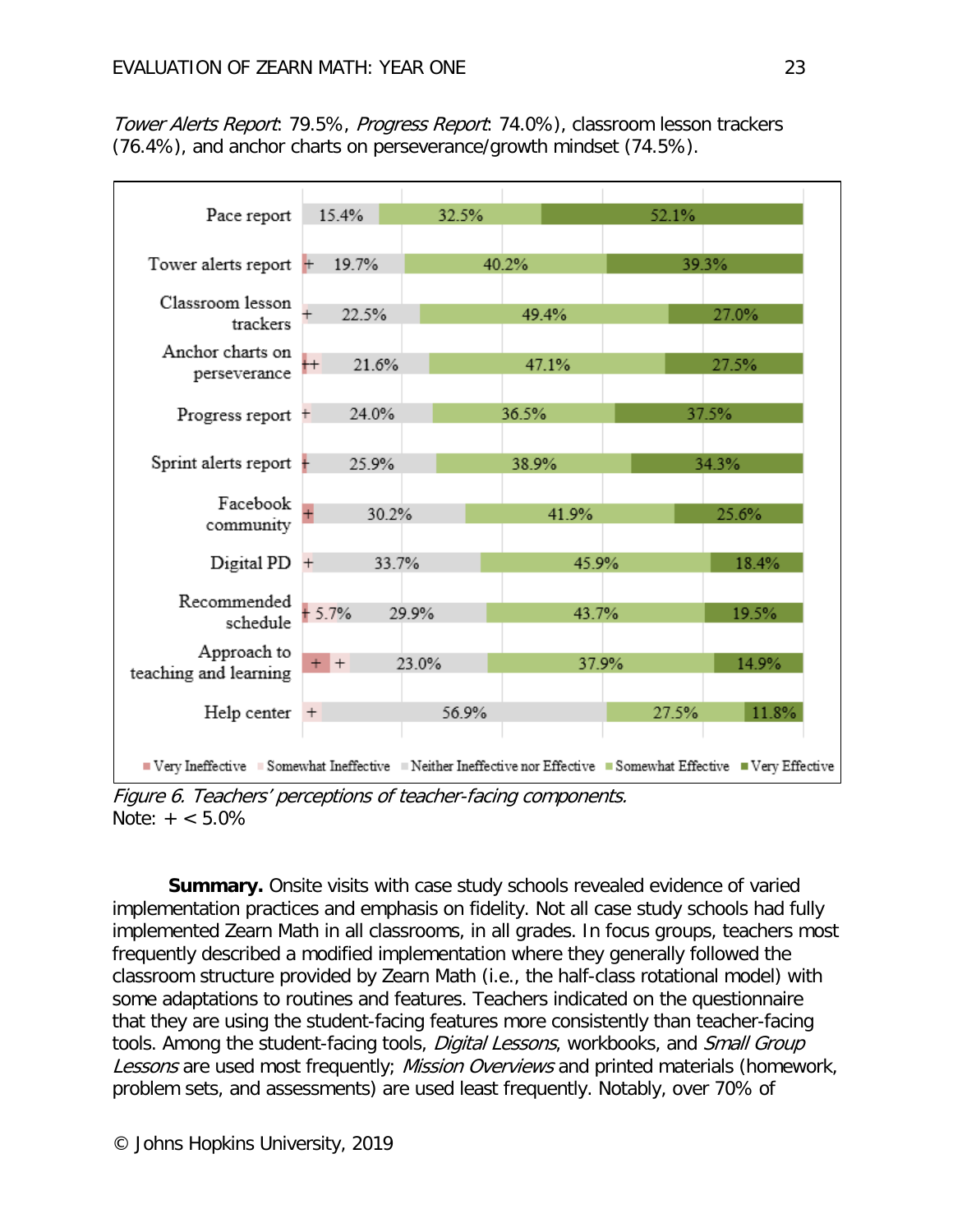teachers rated all of the student-facing tools as being at least somewhat effective. Teachers also generally agreed that teacher-facing components are at least somewhat effective. It appears that teachers generally think highly of curriculum features even if they are not incorporating all features into their daily routines.

Administrators and teachers indicated that up-front professional development was helpful but limited. Multiple data sources suggest that some teachers were likely under-prepared to implement the curriculum with fidelity and stand to benefit from more preparation up front. The most concrete data point related to this finding emerged from the teacher questionnaire: Just under half of teachers reported feeling prepared to implement Zearn Math. Further underscoring the limitations of the professional development provided, for both student-facing and teacher-facing curriculum features, teachers were most likely to never use a curriculum feature because they were not aware the feature existed. In focus groups, teachers expressed a desire for more professional development and implied that learning from each other (e.g., learning walks, time for collaboration) is not only most effective but also preferred. We discuss these findings in more detail in the last section of this report.

Student usage data suggest that students in the district generally did not meet expectations for weekly duration or lesson completion in Zearn Math. Data from the teacher questionnaire provide evidence that external factors, such as access to headphones or individual devices, are a major barrier to meeting usage and completion expectations for students in grades 1-5. We discuss student usage in more detail in later sections of this report. Also included in later sections are additional data sources, which provide more context for why student usage in the district is generally below expectations.

# <span id="page-31-0"></span>Student Outcomes: Attitudes, Engagement and Achievement

This section includes findings from the student questionnaire related to students' self-reported interest in mathematics education and mathematics self-efficacy. Findings in this section also include stakeholder perceptions about the impact of Zearn Math on students' mathematics achievement and engagement in mathematics education, and results from the analysis of students' achievement on grade level NWEA MAP mathematics assessments.

**Student interest and self-efficacy.** Students in both treatment and comparison schools responded to questionnaire items regarding their interest in mathematics. As shown in Figure 7, the vast majority of students in both groups indicated agreement that they like to learn new things related to mathematics (treatment: 86.5% at least agreed, comparison: 90.9%), want to get good grades in mathematics (treatment: 95.7%, comparison: 96%), and are interested in mathematics (treatment: 85.9%, comparison: 89.3%). For both interest in mathematics and learning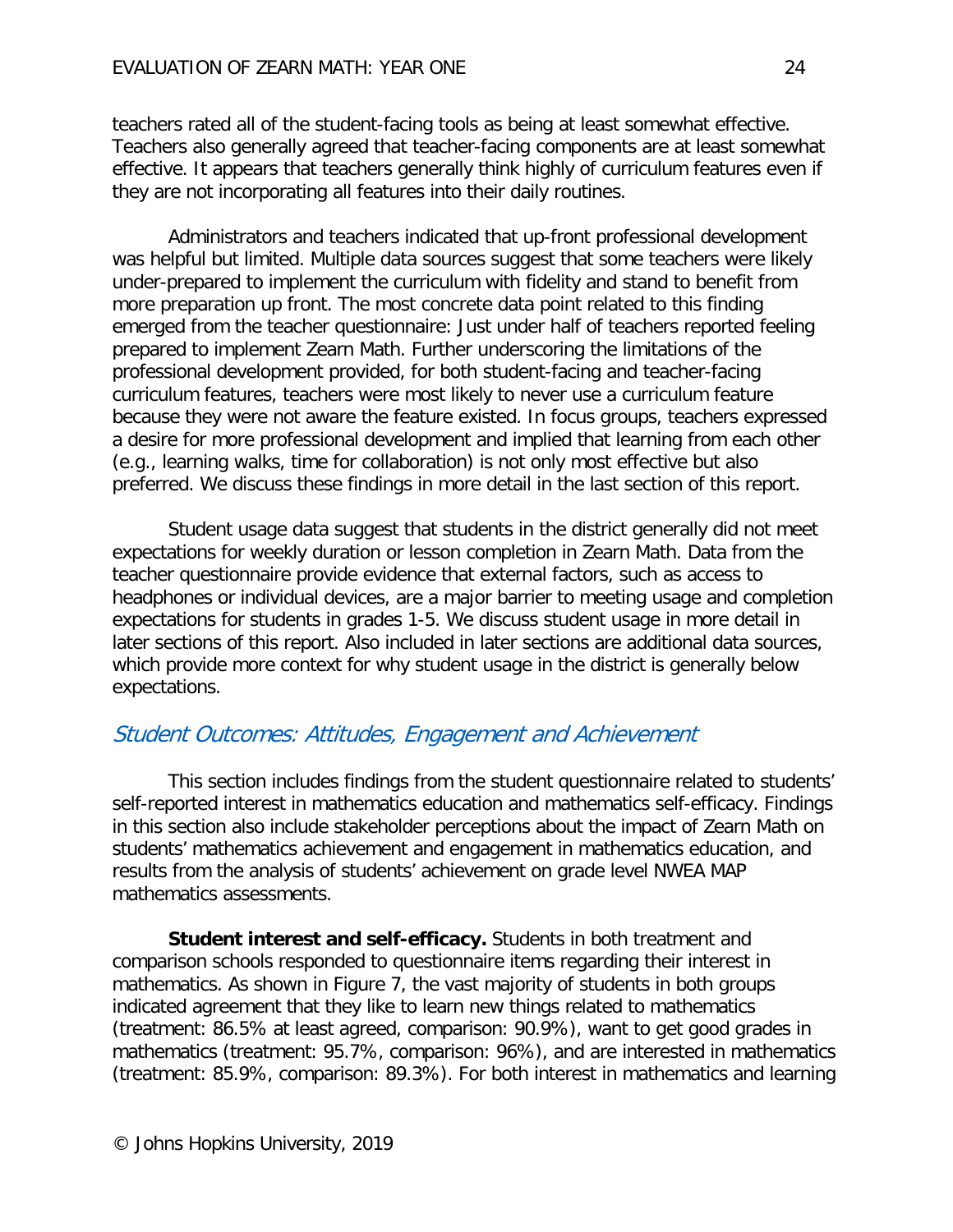new things related to mathematics, the comparison group was significantly more likely than the treatment group to agree,  $p < .01$ , though the differences were small.



Figure 7. Students' questionnaire responses regarding interest in mathematics. Note:  $+ < 5.0\%$ , \*\*  $p < .01$ 

Students in both treatment and comparison schools responded to questionnaire items regarding their self-efficacy toward mathematics. As shown in Figure 8, most students in both groups of schools agreed that they are confident during mathematics tests (treatment: 79.9% at least agreed, comparison: 83%). Though the vast majority of students agreed that they could learn mathematics even when the work was hard (treatment: 91.1% at least agreed, comparison: 93.2%), students in comparison schools were significantly more likely to agree when compared with treatment students,  $p < .001$ . Additionally, though the vast majority of students also agreed that they could complete all their work in mathematics class if they were persistent (treatment: 88.4% at least agreed, comparison: 91.6%), students in comparison schools were significantly more likely to agree as compared with treatment students,  $p < 0.01$ .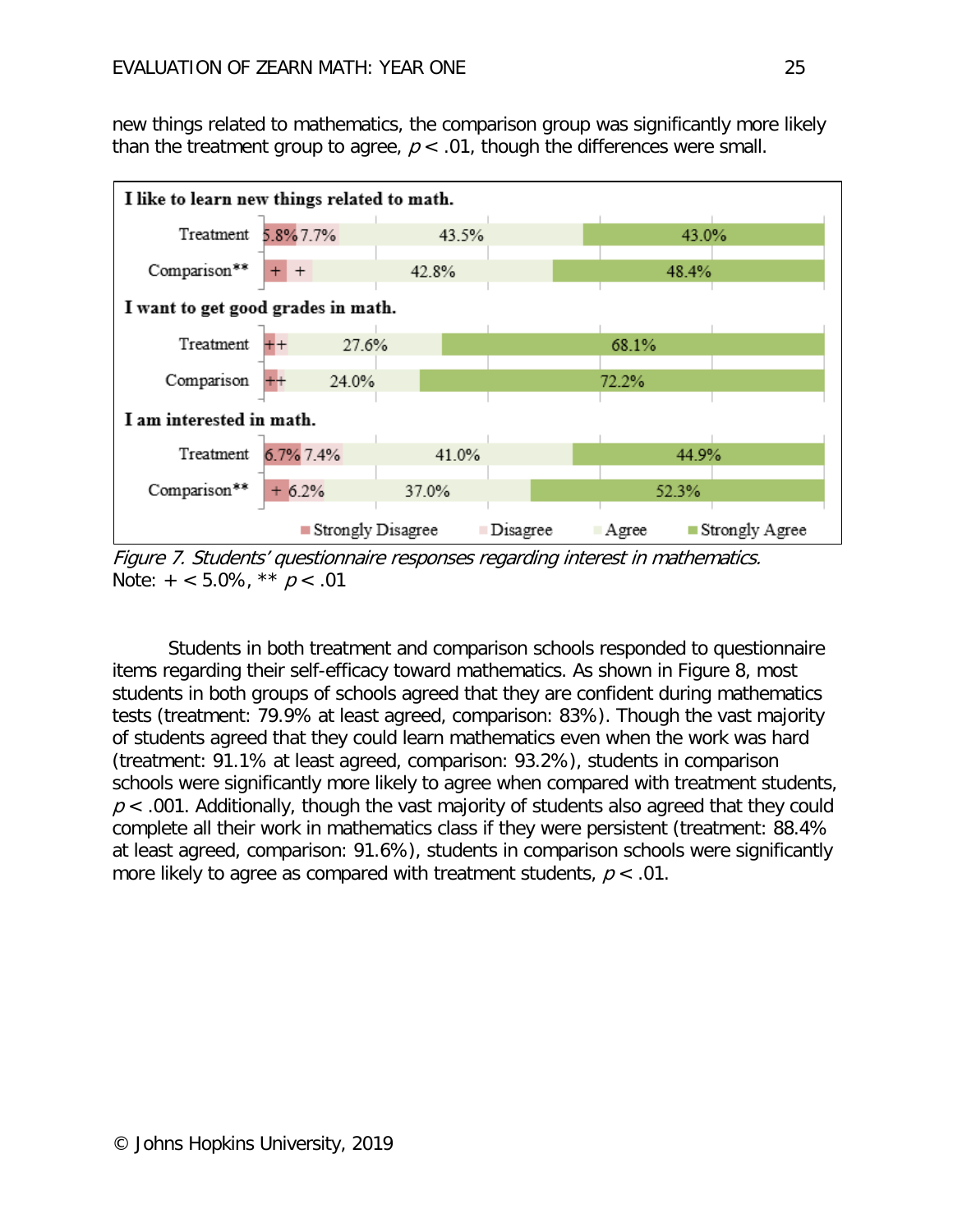

Figure 8. Students' questionnaire responses regarding mathematics self-efficacy. Note:  $+ < 5.0\%$ ,  $* p < .01$ ,  $* * p < .001$ 

**Teacher and administrator perceptions.** At the time of focus group and interview data collection, teachers and administrators most often indicated that it was too early in the school year *and* the implementation process to speak definitively about student achievement (e.g., according to one teacher, "Until I see results then I really can't say."). Teachers generally expressed optimism, however, and emphasized the positive reactions from students to the curriculum. Additionally, while none of the four administrative teams made any definitive statements about student achievement, all expressed general satisfaction with the curriculum and with the effort of their teachers to implement the curriculum.

 Teachers responded to questionnaire items regarding the perceived impact of Zearn Math on students in terms of engagement and learning (see Figure 9). The majority of teachers agreed that Zearn Math engages students in mathematics education (83.6% at least agreed). Fewer teachers, though still the majority, agreed that the digital lessons and small-group lessons promote higher-order thinking skills such as critical thinking or problem solving (70.3% and 74.3% respectively). Just under two-thirds of teachers agreed that the curriculum is effective for increasing student achievement over and above regular practices. A relatively large portion of teachers (30.2%) indicated a neutral position regarding increase student achievement, which echoes teachers' responses to related prompts during focus groups.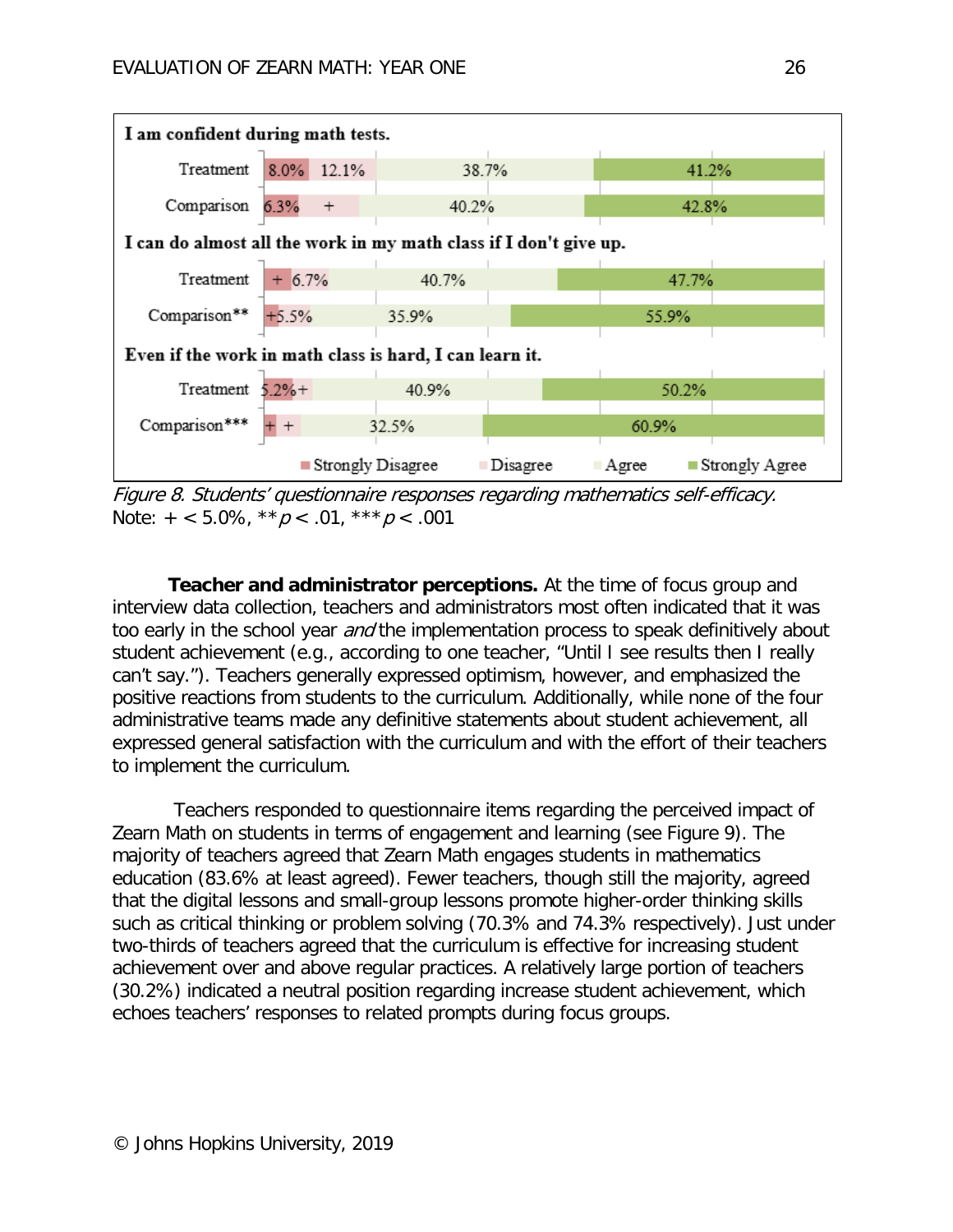| Zearn Math engages students in math education.                |       |       |  |       |       |       |  |       |                                                                            |
|---------------------------------------------------------------|-------|-------|--|-------|-------|-------|--|-------|----------------------------------------------------------------------------|
| 14.3%<br>$\overline{+}$                                       |       |       |  | 60.7% |       |       |  | 22.9% |                                                                            |
| Zearn Math is effective for increasing student achievement.   |       |       |  |       |       |       |  |       |                                                                            |
| $+5.0%$                                                       |       | 30.2% |  |       |       | 50.4% |  |       | 12.9%                                                                      |
| Zearn Math's small group lessons promote higher-order skills. |       |       |  |       |       |       |  |       |                                                                            |
| $+5.1%$                                                       | 19.1% |       |  |       | 60.3% |       |  |       | 14.0%                                                                      |
| Zearn Math's digital lessons promote higher-order skills.     |       |       |  |       |       |       |  |       |                                                                            |
| $+7.2%$                                                       | 21.7% |       |  |       | 52.9% |       |  |       | 17.4%                                                                      |
|                                                               |       |       |  |       |       |       |  |       | Strongly Disagree Disagree Neither Agree nor Disagree Agree Strongly Agree |

Figure 9. Teachers' questionnaire responses regarding the impact on student learning. Note:  $+ < 5.0\%$ 

Focus groups provided more context for teachers' perceptions of Zearn Math's impact on students. Regarding students' enjoyment of mathematics, teachers describe students as engaged, excited and motivated by the competition embedded in Zearn Math. One teacher said, "Kids LOVE Zearn, they love the competition and the gaming. The leveling up board is huge. Gotta have that in the classroom. The kids light up." Teachers described their students' excitement after completing lessons and emphasized that using a computer during mathematics instruction keeps student engaged in content that is often one of the most difficult subjects during the school day.

Administrative teams also consistently perceived students as being engaged in the curriculum and particularly excited to use technology during learning ("Obviously, kids love to get on the computer to use technology."). Notable here are administrators' perceptions that students remain engaged regardless of skill level. One administrator said, "The biggest thing for me that even the kids who are normally struggling are still trying. They are still on that computer."

**Student achievement.** The school district employs two standardized mathematics assessments: the NWEA MAP and the State Assessment. The current analysis provides evidence for the following primary research questions using data from both of these mathematics assessments:

- Does the adoption of Zearn Math relate to improved student performance on standardized mathematics assessments?
- How do usage levels of Zearn Math relate to improved student performance on standardized mathematics assessments?

To address the first question, we employed two-level hierarchical linear modeling to compare improvement in mathematics achievement on both exams for treatment and

© Johns Hopkins University, 2019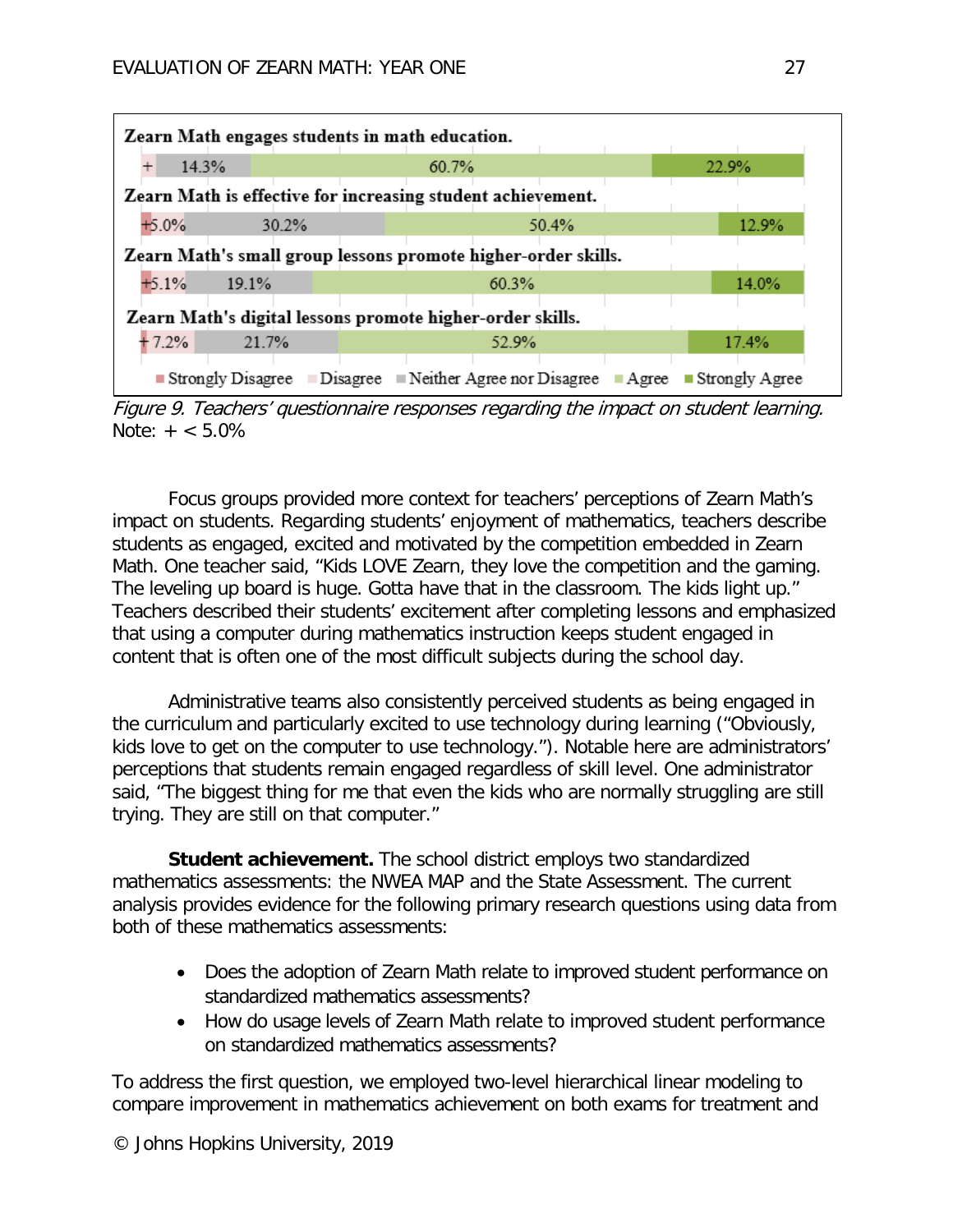comparison students while controlling for differences in baseline achievement in mathematics and reading, race/ethnicity, gender, special education status, English language learner (ELL) status, grade level, and school effects. Additional analyses were used to estimate the extent to which digital component usage related to improvement in mathematics achievement. Our presentation of results is organized by these two research questions and their respective analytic approaches. The overall treatment effects are presented first, and findings for specific student subgroups follow.

Overall treatment effect. After controlling for the variables specified above, a statistically significant difference in improvement in mathematics achievement was not found between treatment and comparison students. Table 12 displays regression coefficients related to the analysis of NWEA MAP data. The regression-adjusted NWEA MAP mathematics scores were 187.88 for comparison students and 188.37 for treatment students. This difference reflected an effect size of +0.024, which slightly but not significantly favored the treatment group.

#### Table 12

NWEA MAP mathematics achievement for treatment and comparison students in grades 1-5

|            | Estimate   | Standard error | P-value |
|------------|------------|----------------|---------|
| Zearn Math | 0.490      | 0.540          | 0.360   |
| Constant   | 187.880*** | 0.350          | 0.000   |
| Student N  | 8,718      |                |         |
| School N   | 35         |                |         |

Table Notes:

(a) \*\*\*  $p < .001$ 

(b) The statistical model controlled for baseline achievement in both mathematics and reading, race/ethnicity, gender, special education status, ELL status, grade level, and fixed and random school effects

Table 13 displays regression coefficients related to the overall treatment effect according to State Assessment data. Again, state mathematics assessment scores were standardized to accommodate the difference in score scales between 2016-2017 and 2017-2018. Similar to results above, a statistically significant difference in improvement in mathematics achievement on the State Assessment was not found between treatment and comparison students, controlling for other variables. The regressionadjusted assessment scores were 0.032 for comparison students and -0.021 for treatment students. This difference reflected an effect size of -0.05 standard deviations. Again, these results are not statistically significant.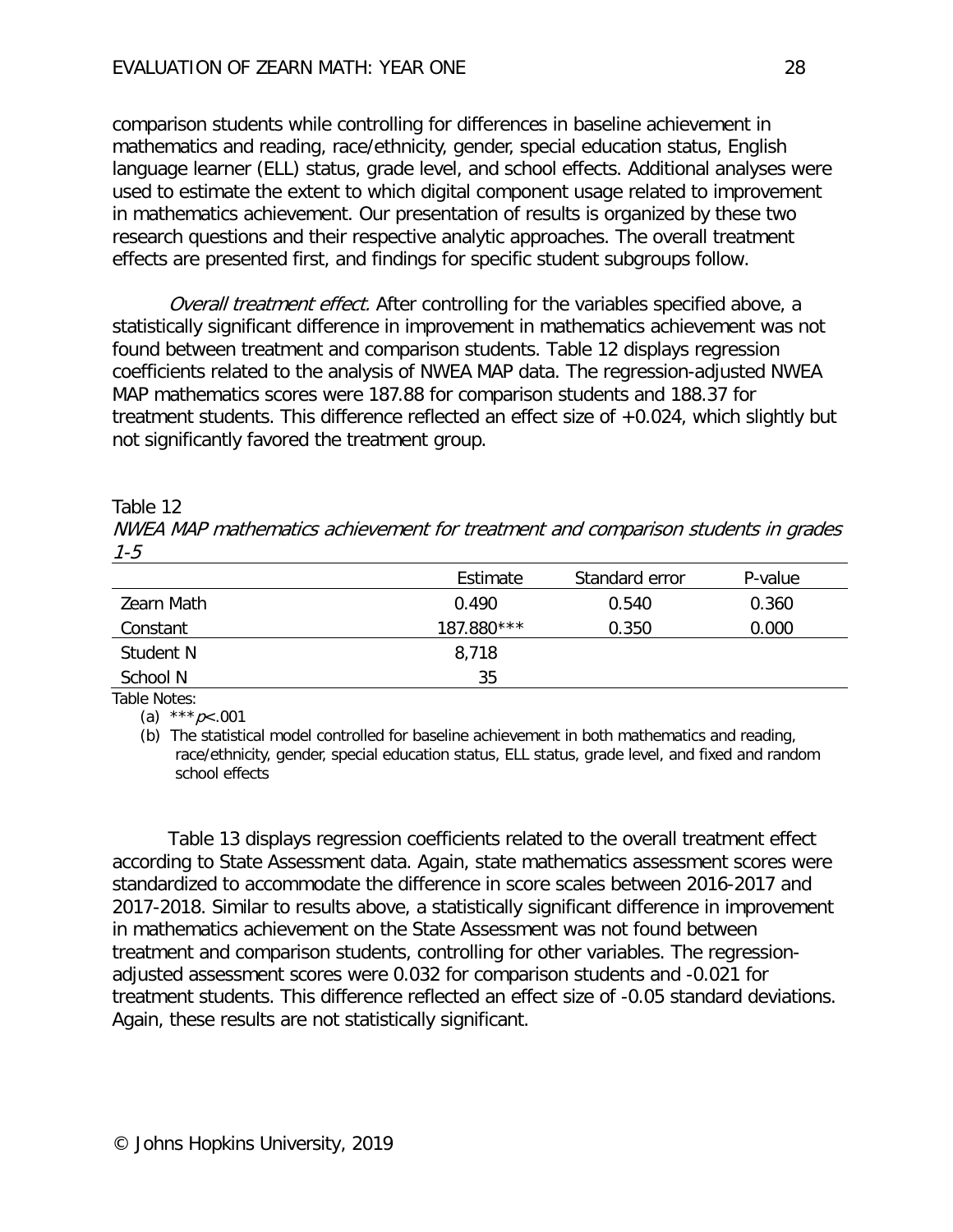| <u>Under assessment admending in the treatment and companison stadents in grades + and 5</u> |          |                |         |  |  |
|----------------------------------------------------------------------------------------------|----------|----------------|---------|--|--|
|                                                                                              | Estimate | Standard error | P-value |  |  |
| Zearn Math                                                                                   | $-0.053$ | 0.052          | 0.304   |  |  |
| Constant                                                                                     | 0.032    | 0.035          | 0.355   |  |  |
| Student N                                                                                    | 3,218    |                |         |  |  |
| School N                                                                                     | 34       |                |         |  |  |

Table 13 State assessment achievement for treatment and comparison students in grades 4 and 5

Table Notes:

(a) The statistical model controlled for baseline achievement in mathematics, race/ethnicity, gender, special education status, ELL status, grade level, and fixed and random school effects.

To summarize, no significant findings emerged from analyses related to overall treatment effects. We conclude that no treatment effect was observed in either of the analytic samples in the current analysis.

Usage analyses. Analyses were also conducted to determine the extent to which time spent using Zearn Math related to improvement in mathematics achievement, relative to comparison students, controlling for student prior achievement and characteristics. Using the NWEA MAP sample in grades 1–5, results for usage variables were positive and statistically significant (see Table 14). On average, more time spent using Zearn Math—in terms of total minutes, total lessons completed, total weeks, and average minutes and lessons per week—was associated with achievement gains on the NWEA MAP mathematics exam.

- Total minutes using Zearn Math: On average, each additional minute using the digital component was associated with an increase in mathematics MAP score of 0.0006 points for participating students relative to comparison students ( $p <$ .001); each additional hour using the digital component was associated with an increase of 0.0375 points; each additional 5 hours was associated with an increase of 0.1873 points.
	- o Students would need to spend roughly 26.5 additional total hours using the digital component in order to increase their mathematics MAP score by 1 point.
- Total lessons completed: On average, each additional Zearn Math lesson completed was associated with an increase in mathematics MAP score of 0.045 points for participating students relative to comparison students ( $p < .001$ )
	- o Students would need to complete approximately 22 additional lessons in order to increase their MAP score by 1 point.
- Total weeks using Zearn Math: On average, each additional week using the digital component was associated with an increase in mathematics MAP score of 0.041 points for participating students relative to comparison students ( $p < .01$ )
	- o Students would need to use Zearn Math for 24 additional weeks in order to increase their MAP score by 1 point.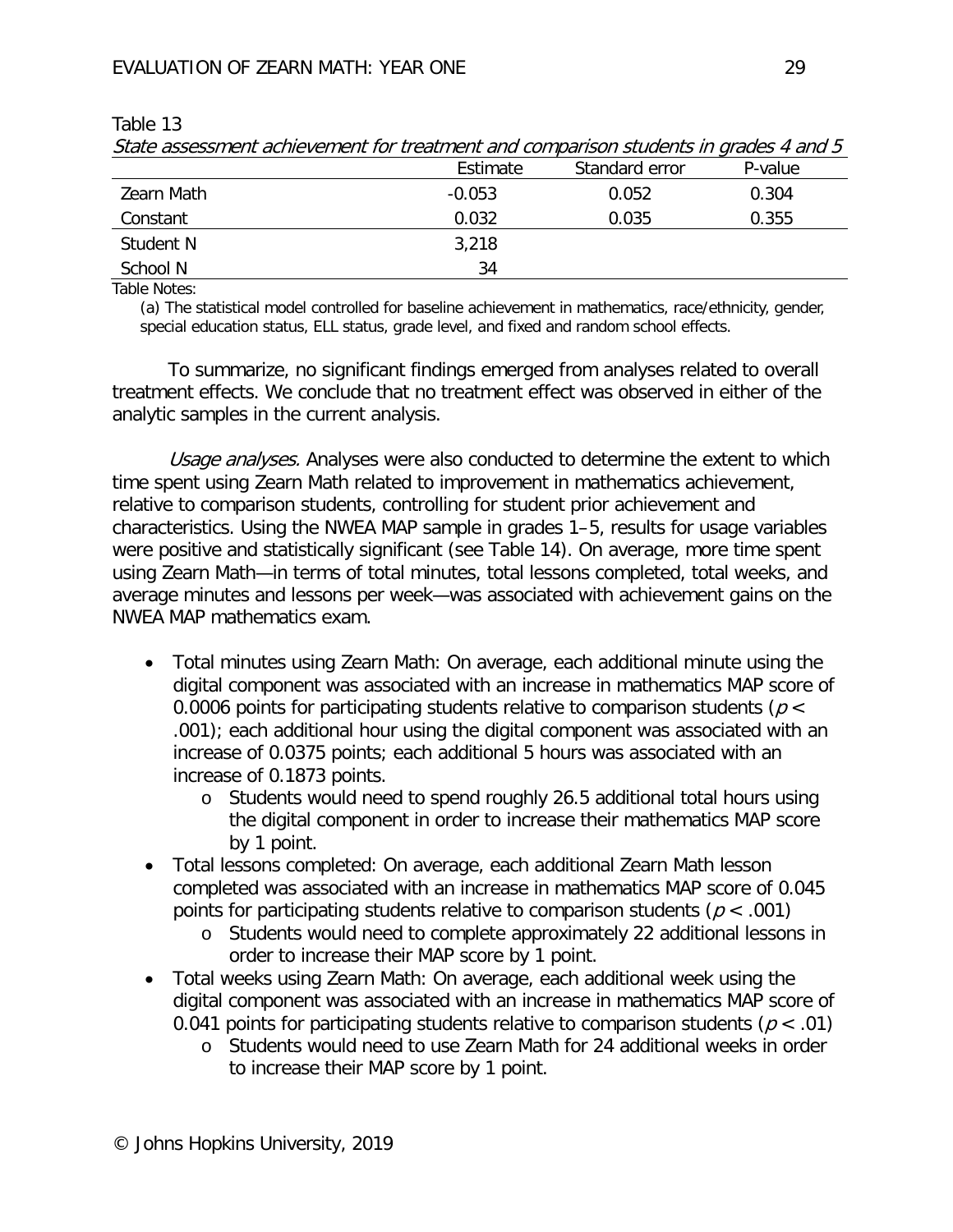#### Table 14

NWEA MAP mathematics improvement and usage for treatment students relative to comparison students

|                                | Estimate    | Standard error | P-value |
|--------------------------------|-------------|----------------|---------|
| Total minutes using Zearn Math | $0.0006***$ | 0.000          | 0.000   |
| Constant                       | $187.49***$ | 0.303          | 0.000   |
|                                |             |                |         |
| Total lessons completed        | $0.045***$  | 0.004          | 0.000   |
| Constant                       | 187.06***   | 0.330          | 0.000   |
|                                |             |                |         |
| Total weeks using Zearn Math   | $0.041**$   | 0.014          | 0.004   |
| Constant                       | $187.59***$ | 0.324          | 0.000   |
|                                |             |                |         |
| Average minutes per week       | $0.022$ *** | 0.004          | 0.000   |
| Constant                       | $187.39***$ | 0.324          | 0.000   |
|                                |             |                |         |
| Average lessons completed per  |             |                |         |
| week                           | $1.241***$  | 0.121          | 0.000   |
| Constant                       | 187.88***   | 0.350          | 0.000   |
| N                              | 8,718       |                |         |

Table Notes:

(a) These models were estimated for students in grades 1-5 only.

(b)  $* p < .01$ ,  $* * p < .001$ 

(c) All regression models control for variables previously indicated.

In the state assessment sample in grades 4 and 5 only, results for all but one usage variable were positive and statistically significant (see Table 15). The magnitude of the regression estimates described below may appear much smaller than those found in the NWEA MAP analysis because this analysis uses standardized scores instead of scale scores. On average, more time spent using Zearn Math was associated with the following achievement gains on the state mathematics assessment.

- Total minutes using Zearn Math: On average, each additional minute using the digital component was associated with an increase in state mathematics assessment score of 0.0001 standardized scale points for participating students relative to comparison students ( $p < .001$ ); each additional hour using the digital component was associated with an increase of 0.006 standardized scale points; each additional 5 hours was associated with an increase of 0.03 standardized scale points.
	- o Students would need to spend roughly 167 additional total hours using the digital component in order to increase their state mathematics score by 1 standardized scale point.
- Total lessons completed: On average, each additional Zearn Math lesson completed was associated with an increase in state mathematics assessment score of 0.004 standardized scale points for participating students relative to

© Johns Hopkins University, 2019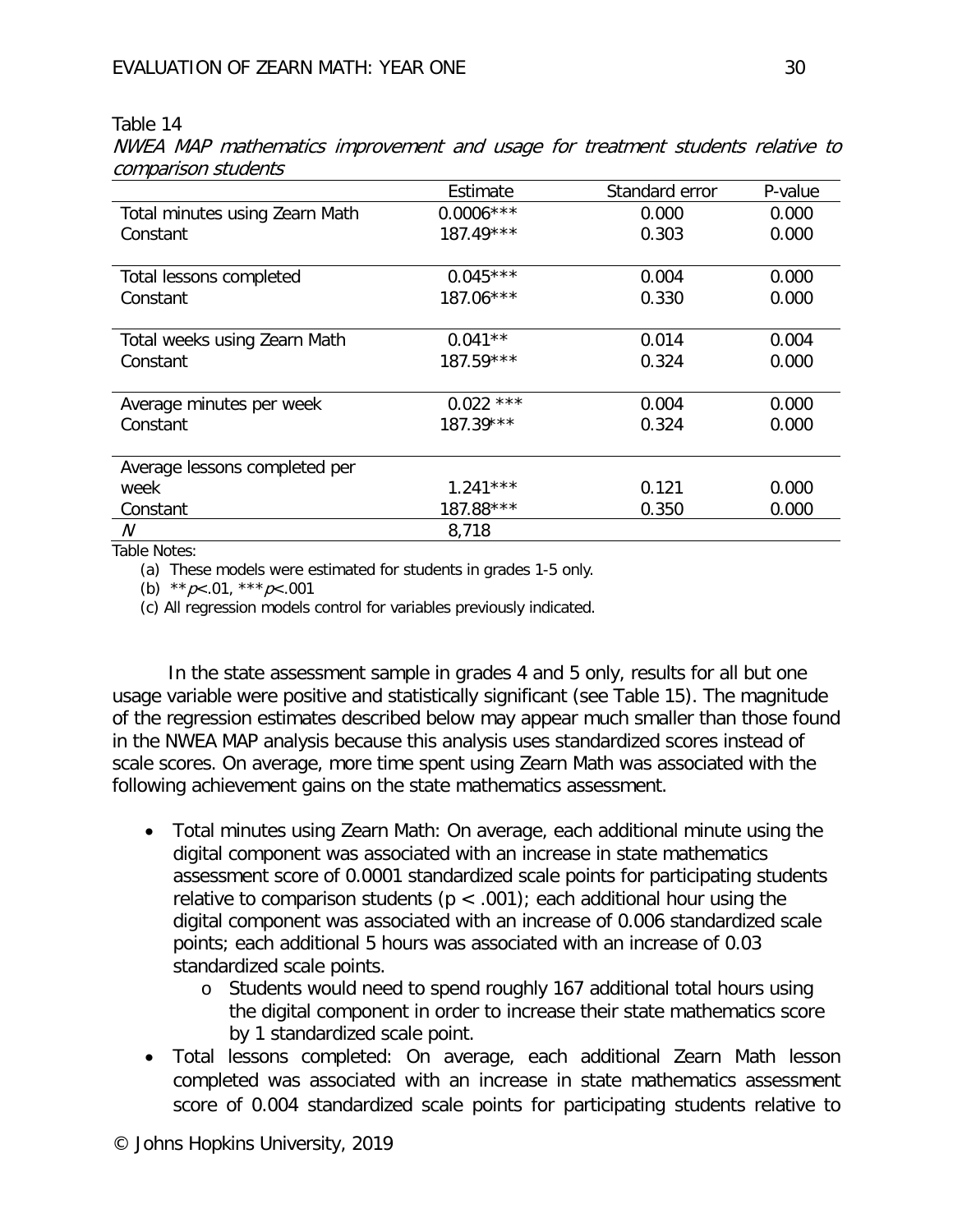comparison students ( $p < .001$ ).

o Students would need to complete approximately 250 additional lessons in order to increase their assessment score by 1 standardized scale point.

We found no association between the number of weeks using Zearn Math and improved math performance on the state mathematics test.

### Table 15

State assessment improvement and usage for treatment students relative to comparison students

|                                | Estimate       | Standard error | P-value |
|--------------------------------|----------------|----------------|---------|
| Total minutes using Zearn Math | $0.0001***$    | 0.000          | 0.000   |
| Constant                       | $-0.055$       | 0.034          | 0.108   |
|                                |                |                |         |
| Total lessons completed        | $0.004***$     | 0.000          | 0.000   |
| Constant                       | $-0.084*$      | 0.036          | 0.019   |
|                                |                |                |         |
| Total weeks using Zearn Math   | 0.002          | 0.002          | 0.277   |
| Constant                       | $-0.015$       | 0.035          | 0.672   |
|                                |                |                |         |
| Average minutes per week       | $***$<br>0.002 | 0.000          | 0.000   |
| Constant                       | $-0.061$       | 0.035          | 0.087   |
|                                |                |                |         |
| Average lessons completed per  |                |                |         |
| week                           | $0.134***$     | 0.015          | 0.000   |
| Constant                       | $-0.091*$      | 0.037          | 0.014   |
| N                              | 3,218          |                |         |

Table Notes:

(a) These models were estimated for students in grades 4 and 5 only.

(b)  $*_{p<.05}$ ,  $*_{*p<.001}$ 

(c) All regression models control for variables previously indicated.

In addition to examining the relationship between usage and improvement in mathematics, we also examined the relationship between the number of remedial lessons and improvement in mathematics scores. Remedial lessons were defined as the number of lessons completed below one's grade level divided by total lessons completed. In contrast to the positive relationship between total lessons completed and improvement in mathematics scores, the percentage of remedial lessons completed was negatively associated with improvement on the NWEA MAP mathematics assessment ( $\rho$ )  $\leq$  .001; see Table 16) and the state mathematics assessment ( $p \leq 0.01$ ; see Table 17). These findings indicate, however, that a student completing remedial lessons would still positively benefit from completing lessons, as long as some lessons were not remedial.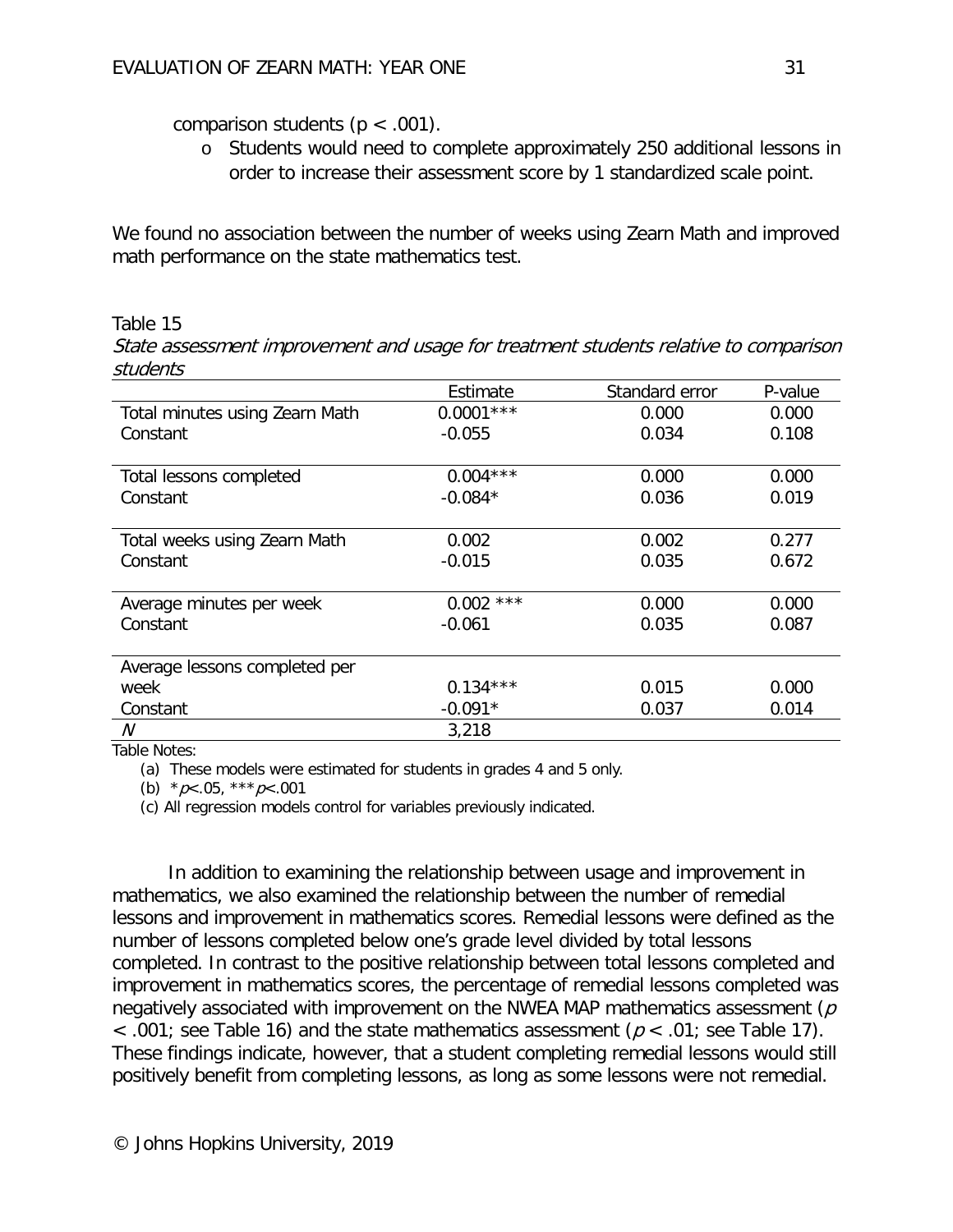#### Table 16

NWEA MAP mathematics improvement and usage for treatment students relative to comparison students in grades 1-5, controlling for proportion of remedial lessons

|                          | Estimate    | Standard error | P-value |
|--------------------------|-------------|----------------|---------|
| Total lessons completed  | $0.047***$  | 0.004          | 0.000   |
| Percent remedial lessons | $-0.048***$ | 0.005          | 0.000   |
| Constant                 | $187.41***$ |                |         |
| N                        | 8,718       |                |         |
| <b>TIINI</b>             |             |                |         |

Table Notes: (a) \*\*\*  $p < .001$ 

(b) All regression models control for variables previously indicated.

#### Table 17

State mathematics assessment improvement and usage for treatment students relative to comparison students in grade 4 and 5, controlling for proportion of remedial lessons

|                          | Estimate   | Standard error | P-value |
|--------------------------|------------|----------------|---------|
| Total lessons completed  | $0.004***$ | 0.000          | 0.000   |
| Percent remedial lessons | $-0.002**$ | 0.001          | 0.004   |
| Constant                 | $-0.074*$  |                |         |
| N                        | 3,218      |                |         |
| Toble Notcon             |            |                |         |

Table Notes:

(a)  $*_{p<.05}$ ,  $*_{p<.01}$ ,  $*_{p<.001}$ 

(b) All regression models control for variables previously indicated.

Subgroup analysis. A number of analyses were completed to understand if program effects varied for specific student subgroups. Some subgroup analyses are displayed in Tables 18 and 19. Complete regression tables related to all subgroup analyses of both analytic samples are found in Appendix I. For the NWEA MAP sample, no statistically significant subgroup findings emerged for students of different race, gender, or ELL status, with one exception discussed below (see Table 18). Statistically significant findings did emerge from prior achievement subgroups and grade-level subgroups.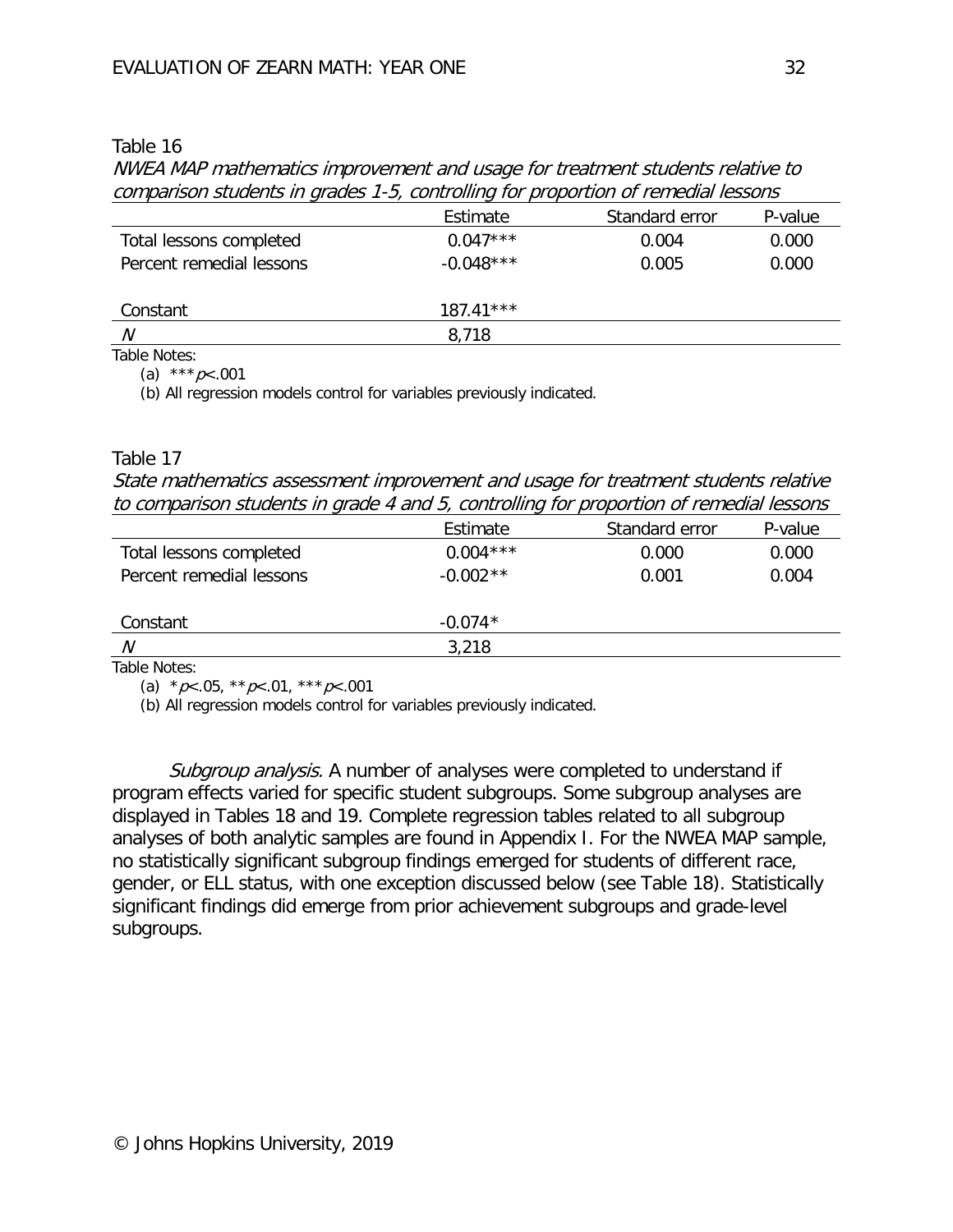| ۰.<br>۰. |
|----------|
|          |

|                               | Estimate | P-value |
|-------------------------------|----------|---------|
| <b>Prior Achievement</b>      |          |         |
| Low Prior Achievement         | 1.112    | 0.062   |
| Mid Prior Achievement         | 0.103    | 0.852   |
| <b>High Prior Achievement</b> | 1.325    | 0.104   |
| Grade                         |          |         |
| Grade 1                       | $-0.959$ | 0.163   |
| Grade 2                       | 1.286    | 0.071   |
| Grade 3                       | $1.571*$ | 0.024   |
| Grade 4                       | $-0.655$ | 0.330   |
| Grade 5                       | $1.405*$ | 0.039   |

Table 18

NWEA MAP mathematics improvement: Selected subgroup analyses

Table Notes:

(a) Results were estimated for students in grades 1-5 only.

(b)  $*_{p<.05}$ 

(c) The treatment effect for each subgroup was calculated by adding the overall treatment effect and the treatment interaction term for the subgroup. The p-values reported in this table show whether the curriculum appeared to have a positive effect for the subgroup relative to similar comparison students.

For prior achievement subgroups analyses of NWEA MAP data, we defined low prior achievement as scoring at or below the  $25<sup>th</sup>$  percentile and high prior achievement as scoring at or above the 75th percentile, respectively, on the 2017 spring NWEA MAP mathematics assessment. Findings revealed that the low prior achievement subgroup had higher average gains in mathematics relative to their counterparts in the comparison sample subgroup (advantage  $= 1.112$  points), but this difference only approached statistical significance at  $p = 0.06$ . There were no observed differences in achievement gains for treatment and comparison students with mid or high prior achievement. These findings suggest that Zearn Math may have particularly positive effects for students in the lowest  $25<sup>th</sup>$  percentiles of achievement. Exploratory analyses of usage also revealed that low-prior achievement students averaged the most minutes using Zearn, followed by high- and then mid-achieving students. Therefore, the positive program effect for students with low prior achievement may be partially explained by greater program usage for these students. These findings should be interpreted cautiously, however, given the marginally significant effect for low-prior achievers.

Subgroup analyses of NWEA MAP assessment data also revealed positive program effects for students in the third and fifth grades. Treatment students outperformed their comparison peers by an average of 1.57 points ( $p < .05$ ) in grade 3, and 1.41 points ( $p < .05$ ) in grade 5. These findings are partially explained by gradelevel differences in Zearn Math usage. Students in grades 3–5 used Zearn Math to a greater extent, on average, than students in grades 1–2. However, while grades 3 and

© Johns Hopkins University, 2019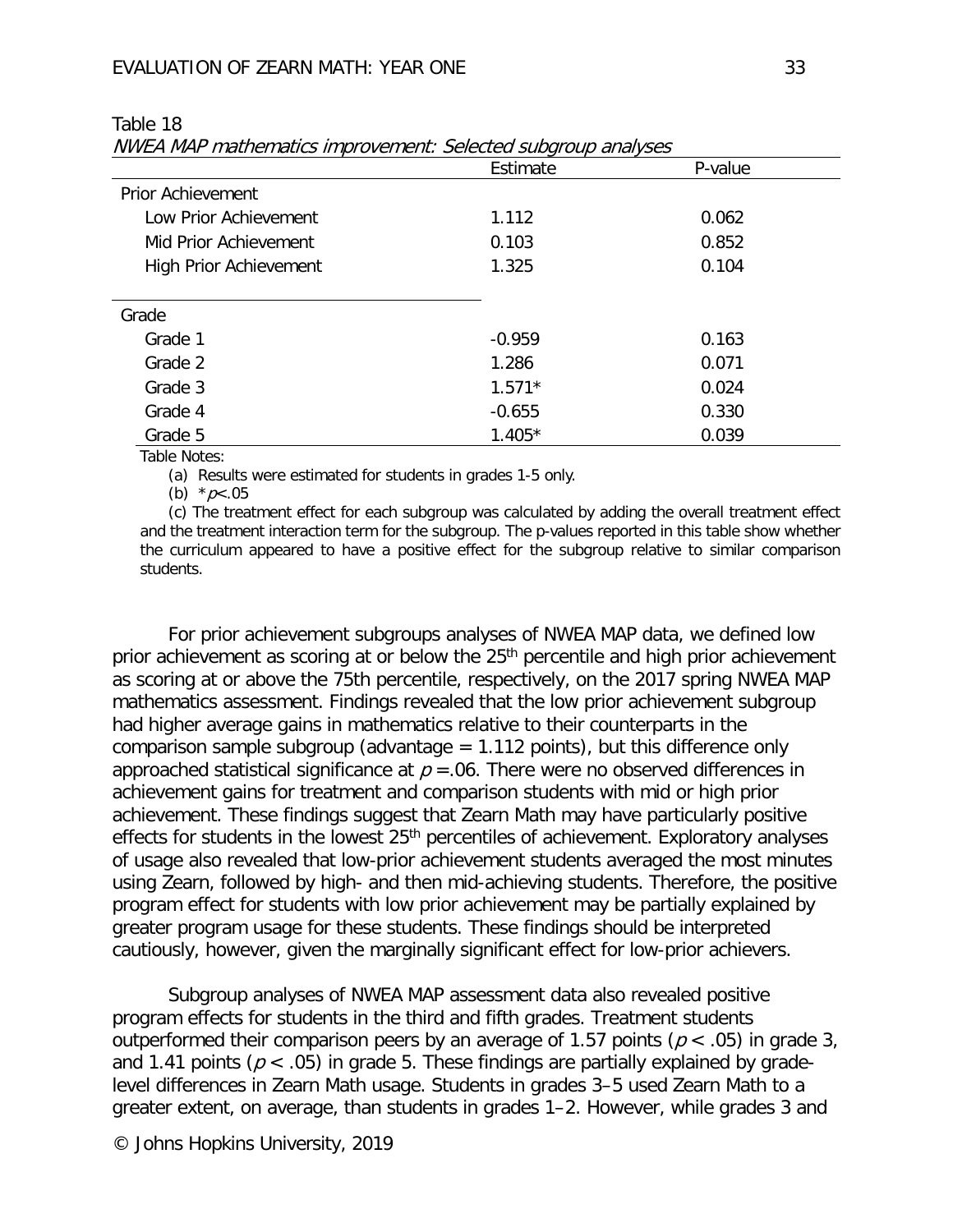5 had significant program effects and higher average usage, this pattern did not fit grade 4, which had non-significant program effects and high usage. Grade 2 had lower usage and the program effect was not statistically significant at  $p = 07$ . No statistically significant subgroup findings emerged for students of different gender or ELL status using the State Assessment sample.

Statistically significant findings also emerged from students' prior achievement subgroups and grade-level subgroups using the State Assessment sample (see Table 19). Students' prior achievement was defined in terms of performance levels (Level 1, 2, 3, or 4). Students in the prior achievement levels 3 and 4 were combined given the small overall proportion of students in these categories. For students with high prior math achievement (e.g., those who scored at a level 3 or 4 on the prior year's math assessment), treatment students outperformed comparison students by 0.151 standard deviations (or standardized units) on the state mathematics assessment, and this was statistically significant ( $p < .05$ ). This finding should be interpreted with caution, however, given that treatment students had substantially higher achievement at baseline than comparison students. Despite this limitation, this finding is corroborated by the directionally (but not statistically significantly) positive program effect identified for high-achieving treatment students on the NWEA MAP mathematics assessment.

#### Table 19

State mathematics assessment improvement: Treatment effects for selected subgroups

|                               | Estimate  | P-value |
|-------------------------------|-----------|---------|
| <b>Prior Achievement</b>      |           |         |
| Low Prior Achievement         | $-0.102$  | 0.058   |
| Mid Prior Achievement         | $-0.013$  | 0.839   |
| <b>High Prior Achievement</b> | $0.151*$  | 0.036   |
|                               |           |         |
| Grade                         |           |         |
| Grade 4                       | 0.026     | 0.642   |
| Grade 5                       | $-0.137*$ | 0.016   |

Table Notes:

(a) Results were estimated for students in grades 4 and 5 only.

(b)  $* p < .05, ** p < .01, ** p < .001$ 

(c) The treatment effect for each subgroup was calculated by adding the overall treatment effect and the treatment interaction term for the subgroup. The p-values reported in this table show whether the curriculum appeared to have a positive effect for the subgroup relative to similar comparison students.

For students with low prior math achievement, there was a negative program effect (-0.102 standardized points), that approached statistical significance ( $p = .06$ ). This finding is also deemed inconclusive, considering the opposite finding that emerged from the NWEA MAP sample. In the NWEA MAP sample, the low prior achievement

© Johns Hopkins University, 2019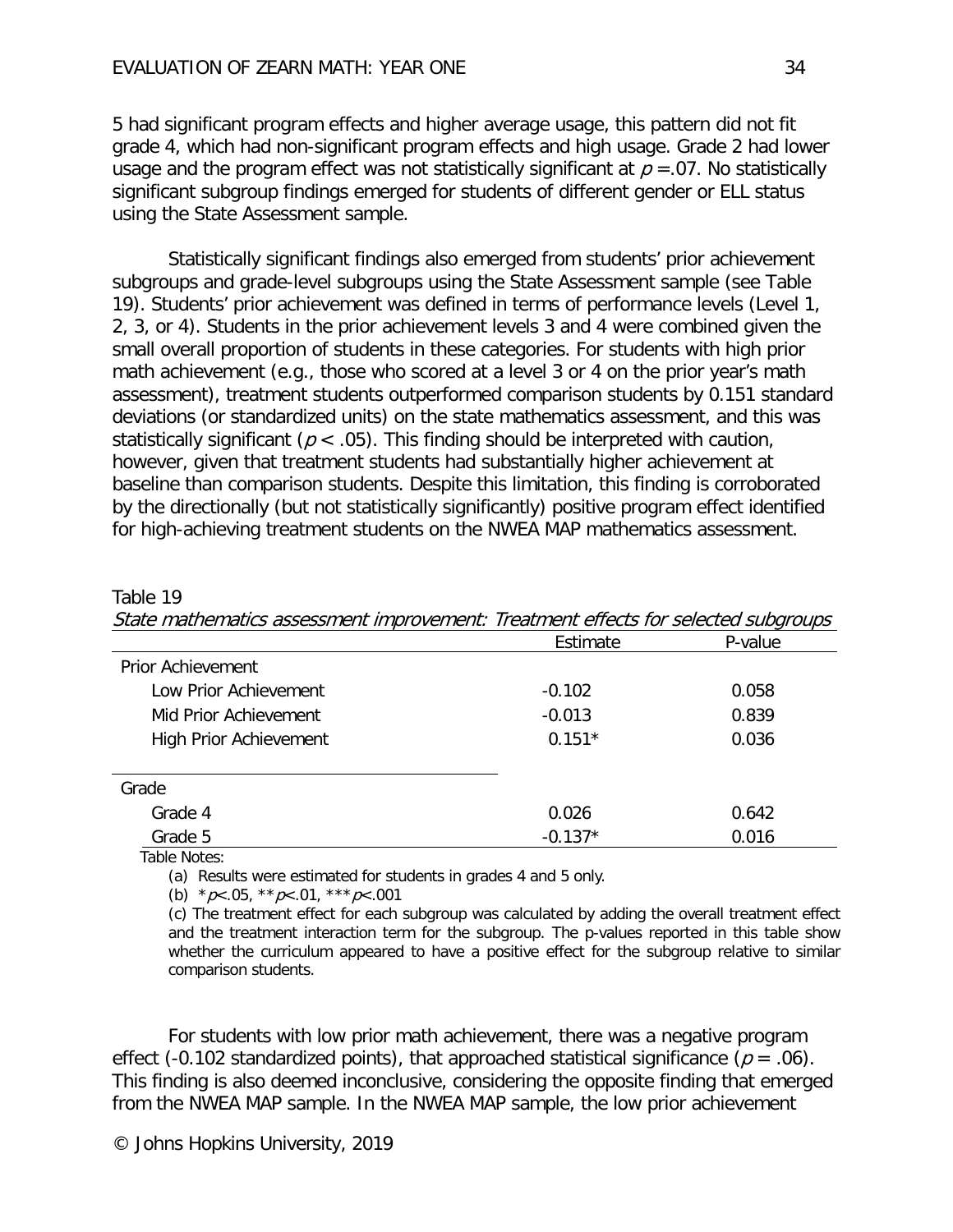subgroup had higher average gains in mathematics relative to the low prior achievement subgroup in the comparison group ( $p = .06$ ), yet the samples also differed on the basis of grade levels included. Treatment students with high prior achievement outperformed similar comparison peers by 0.151 standardized points ( $p < .05$ ); this finding should be interpreted with caution, given the unacceptably large differences between treatment and comparison students in baseline achievement for this subgroup. Similar to findings from NWEA MAP assessment data, there was no difference in math improvement for treatment and comparison students who were mid-achieving at baseline.

Using the State Assessment sample, treatment students in grade 4 had similar learning gains as their grade-level comparison counterparts, and there was no statistically significant difference. Treatment students in grade 5 under-performed their grade-level comparison counterparts by -0.137 standardized points, on average ( $p <$ .05). It is important to note, however, that treatment students in grade 5 used Zearn Math less than treatment students in grade 4, in terms of total minutes and average lessons completed. Thus, it is possible that these subgroup findings reflect differences in usage by grade level. Taken together with the NWEA MAP subgroup analysis of grade level difference, these findings indicate that there may be grade-level program effects, but these effects were not entirely consistent across different assessments and were dependent on usage.

To conclude our subgroup analysis, we explored differential treatment effects across different schools. Our exploratory analyses indicated there were few cases in which individual treatment schools appeared to diverge from the overall non-significant program effect. A positive treatment effect was found in one treatment school using the NWEA MAP sample, and negative effects were found in two treatment schools using the State Assessment sample. Differences in usage (in terms of total minutes using Zearn Math) did not account for these differential effects. Moreover, relationships between the treatment indicator and school-level characteristics (e.g., demographics, prior achievement) were also examined, and no patterns were identified. Therefore, these school-level findings related to student achievement suggest an observation of outliers as opposed to larger patterns in which some schools reaped greater benefit of Zearn Math implementation than others.

**Summary.** Students in all schools, treatment and comparison, demonstrated positive attitudes toward mathematics education and a relatively high degree of mathematics-related self-efficacy. Significant differences, however, emerged between treatment and comparison schools related to attitudes toward mathematics in general. Students from comparison schools were significantly more likely to be interested in mathematics and enjoy learning new things related mathematics. Students from comparison schools were also significantly more likely to feel like they can learn mathematics even when it is hard and that, with persistence, they can complete all of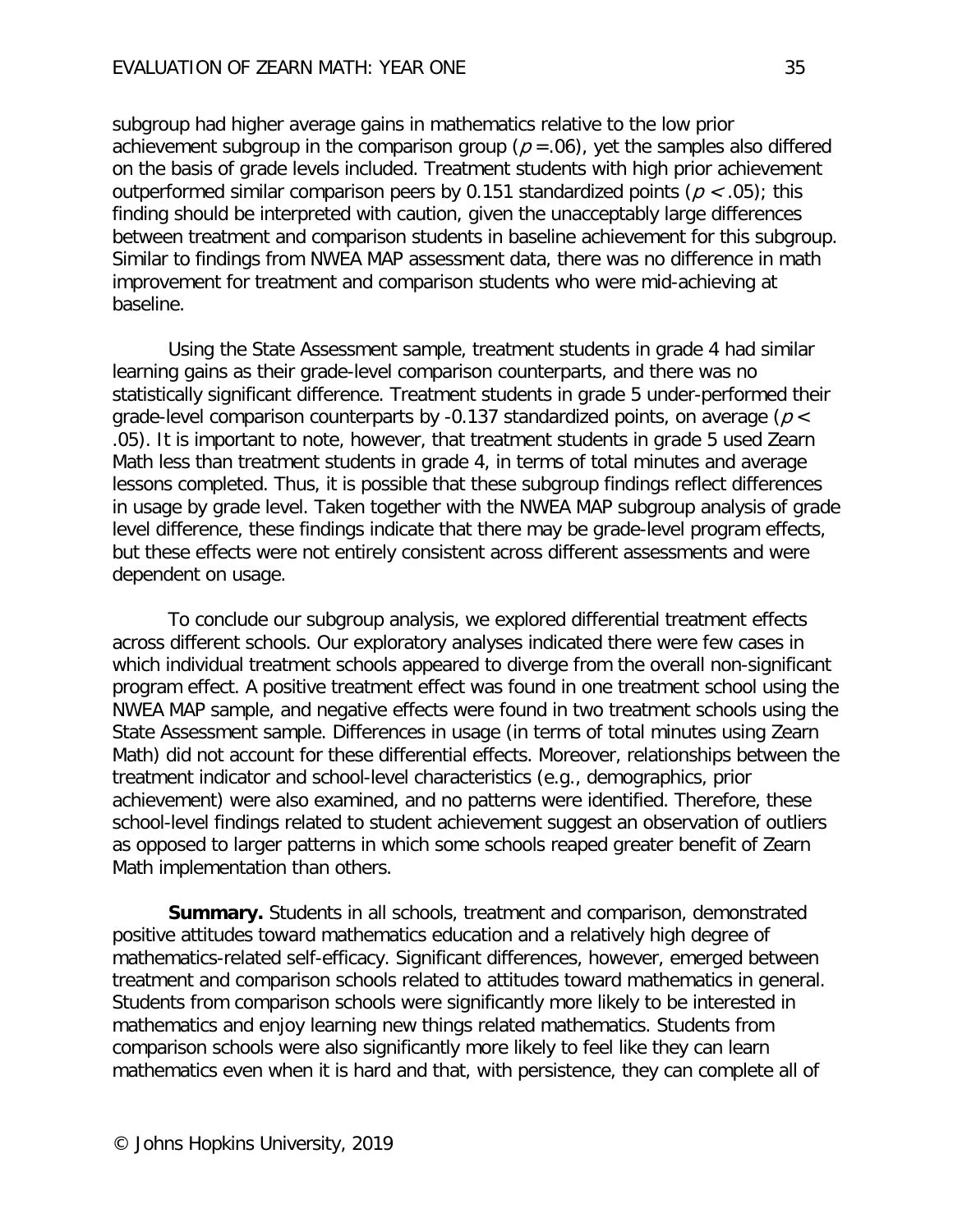their mathematics work. We discuss these findings in more detail in a later section of this report.

Teachers and administrators shared perceptions of increased student enjoyment of and engagement in mathematics education due to Zearn Math. Administrators in particular were impressed by the degree to which students with varying abilities remained engaged with content in digital lessons. The majority of teachers agree that both major components of Zearn Math—the Small Group Lessons and Individual Digital Lessons—promote higher order thinking skills but were less enthusiastic about the impact of Zearn Math on student achievement. In focus groups, teachers tended to deflect conversations about achievement, focusing instead on increased engagement. Administrators also expressed cautious optimism when discussing Zearn Math's impact on student achievement. At the time of data collection (March 2018), most explained it is simply too early to tell.

Our analysis of student achievement data on the NWEA MAP mathematics assessment and the state mathematics assessment indicated that no overall difference was observed between improvement in achievement of treatment and comparison schools. All digital component usage variables were positively and significantly associated with improvement in achievement of treatment students relative to comparison students on the NWEA MAP assessment; all but one digital component usage variable (total weeks using the digital component) were positively and significantly associated with improvement in achievement of treatment students relative to comparison students on the state mathematics assessment. We also found some marginally significant and statistically significant findings from subgroup analyses related to prior achievement and grade level. These findings were not consistent or replicated across samples and are difficult to interpret with confidence considering the confounding influence of usage patterns and baseline achievement not being met in all prior achievement subgroups. No statistically significant or conclusive findings emerged from subgroup analysis related to race, gender, or ELL status of students in either of the analytic samples. We discuss implications of these findings in a later section of this report.

### Teacher Outcomes: Attitudes and Instructional Practice

Administrators and teachers were prompted to describe the impact of Zearn Math on teachers and teacher practices. Findings in this section include stakeholder perceptions of and questionnaire responses related to the impact of Zearn Math on teachers' instructional practice and mathematics teaching efficacy.

**Mathematics teaching efficacy.** Teachers in both treatment and comparison schools responded to questionnaire items regarding their mathematics teaching selfefficacy. The reader should exercise caution in interpreting these results, however, due to a low response rate by comparison group teachers. As shown in Figure 10, the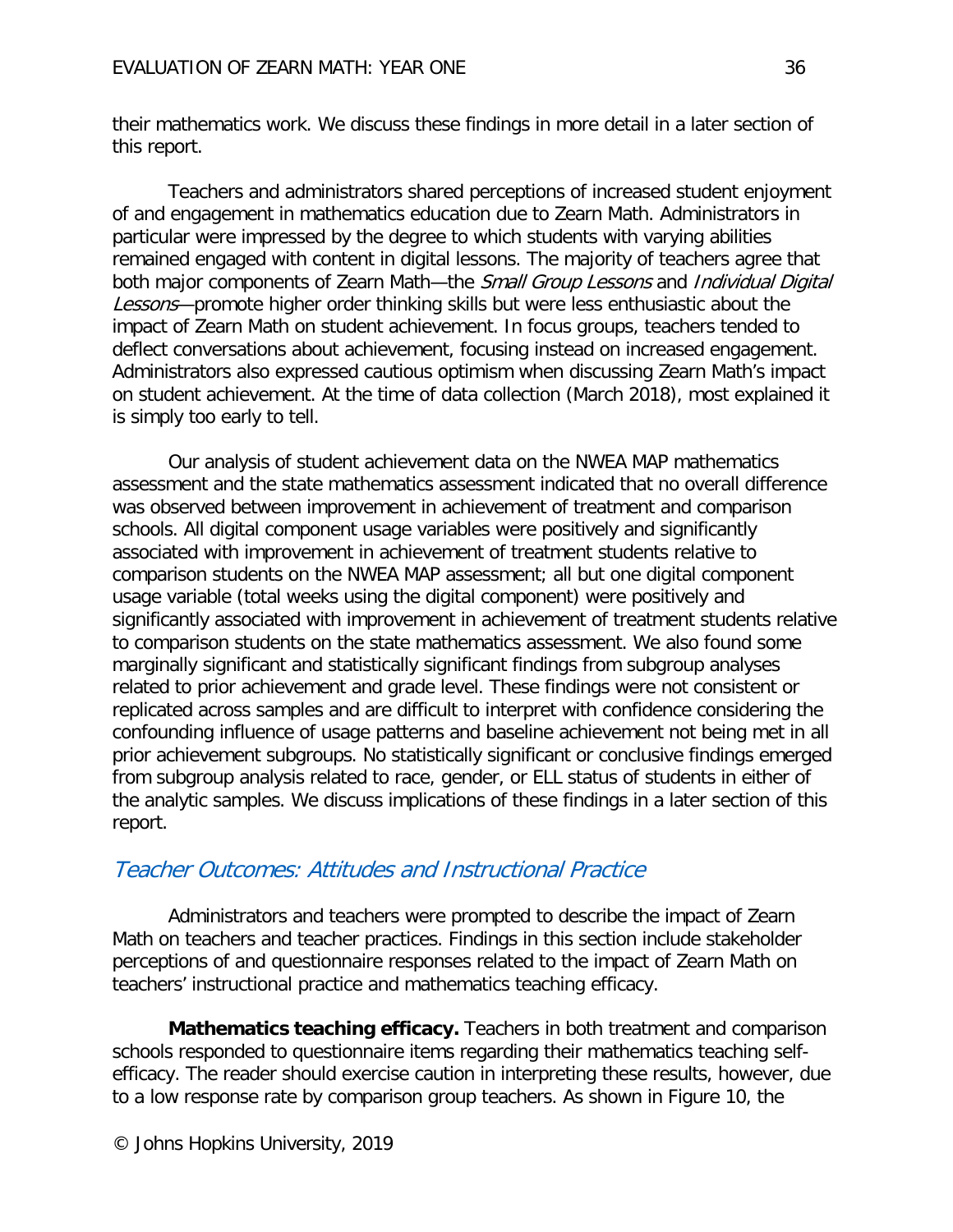majority of teachers in both groups of schools agreed that they know what to do to increase student interest in mathematics and are confident they can both teach mathematics effectively and answer students' questions pertaining to mathematics. They tended to agree that they are continually improving their mathematics teaching practices. There were, however, statistically significant differences in two of the questionnaire items. First, teachers in treatment schools were significantly more likely to agree that they know what to do to increase student interest in mathematics as compared with teachers in comparison schools (treatment: 83.3% at least agreed, comparison: 72.2%),  $p < .05$ . Second, treatment teachers were also significantly more likely to agree that they are confident they can answer students' mathematics questions (treatment: 98.6%, comparison: 85.2%),  $p < .05$ .



Figure 10. Teachers' questionnaire responses regarding mathematics teaching efficacy.  $Note: + < 5.0\%$ 

**Instructional practice.** In the teacher questionnaire, the majority of teachers (79.7%) indicated agreement in the teacher questionnaire that Zearn Math allows them to differentiate instruction based on the needs of their students. Focus group data shed light on the specific features teachers appreciate the most during instructional planning, including the tools that facilitate differentiation. Teachers were consistently enthusiastic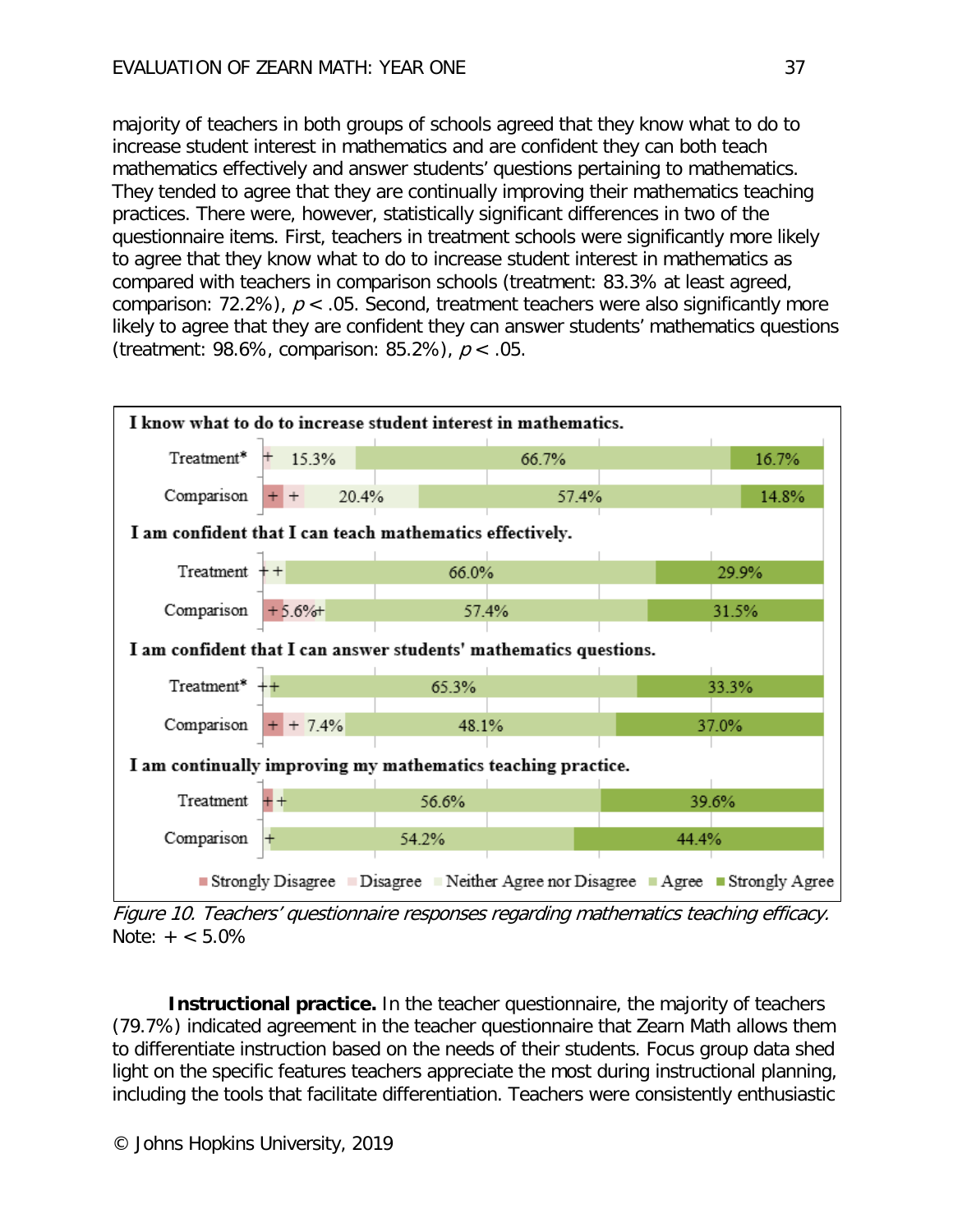about the use of *Teacher Reports* in lesson planning and classroom management. Teachers described using data from *Teacher Reports* to group students, determine how to use "flex" days, and keep up with student progress. Teachers explained that this type of user-friendly information has never been available from prior curriculums and that the impact on their teaching practice is palpable. Further data from the teacher questionnaire affirmed teachers' descriptions of the centrality of Teacher Reports to teachers' positive experience with Zearn Math (see Figures 5 and 6 in a previous section of this report). Teachers indicated that Teacher Reports were the most frequently used teacher-facing features of Zearn Math and rated them among the most effective features for increasing student achievement.

Administrative teams were also prompted to describe how the curriculum has impacted teacher practices. They most frequently mentioned aspects of teacher practice that extend from the half-class rotational model of Zearn Math. Administrative teams were unanimously complimentary of this classroom format even as they acknowledged that letting students work independently has involved a major adjustment for teachers. Administrators emphasized how the format has facilitated a shift in teacher practice to cultivate independent learners and built in application of knowledge into each mathematics block. According to one principal:

In the past we saw a lot of great teaching but a lot of hand holding with kids. Like, there would be a multi-step problem and students would answer the first part, then the teacher would say, 'Ok what now?' And they'd say, 'Ok, I have another step to do and I have another step to do.' They may not have been giving answers to kids, but they were holding their hand. Now we're asking teachers to work with kids but then send them on their own and not help them at all and let's see how they do.

**Summary.** The teacher questionnaire revealed generally high level of mathematics teaching efficacy among teachers although there were some significant differences between the treatment and comparison groups. Teachers from the treatment group were significantly more likely to agree that they know what to do to increase student interest in mathematics and that they are confident they can answer students' mathematics questions. We discuss these findings in further detail later in the report.

Multiple data sources suggest that teacher practices were positively impacted by Zearn Math. Teacher described incorporating Teacher Reports into their routines, and implied that doing so has improved their instructional practices. Specifically, teachers indicated that *Teacher Reports* are central to instructional planning and differentiating instruction based on student needs. In focus groups, teachers described using Teacher Reports to make data-driven decisions with ease and with real-time, accurate information. Administrators described a shift in teacher practice, extending from the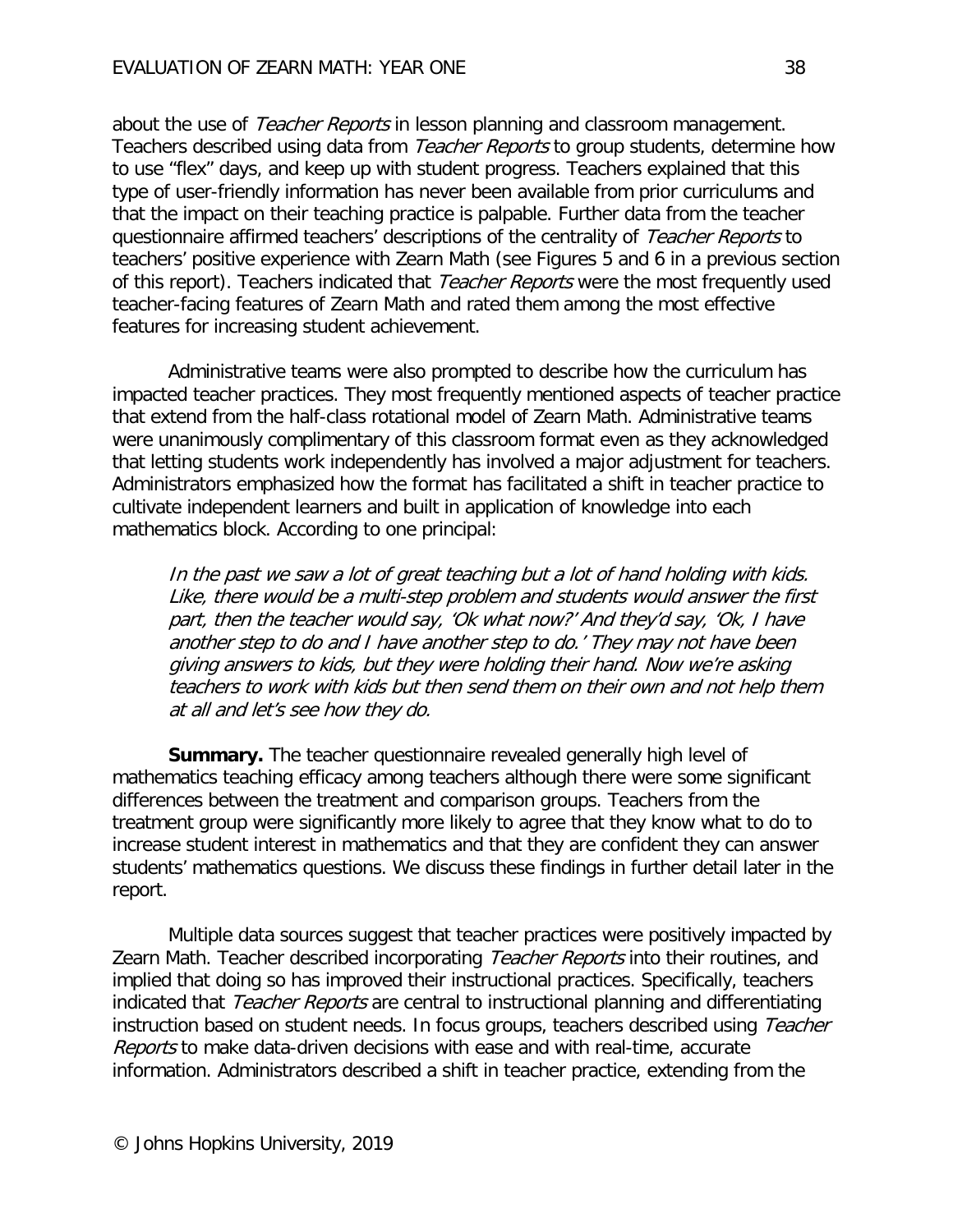half-class rotational format of Zearn Math, toward independent learning and application of knowledge during each mathematics block.

### Zearn Math Perceptions

All stakeholders were asked to provide overall impressions of the curriculum, including their initial response to the curriculum and overall strengths and weaknesses. In this section, we report on teacher and administrators' perceived strengths and weaknesses of Zearn Math and on teachers' general reactions to the curriculum. This section also includes student questionnaire data related to students' general impressions of the curriculum and their favorite and least favorite components of individual digital lessons.

**Administration perceptions.** Administrative teams were asked to provide a description of teacher reactions to Zearn Math. They described generally positive responses to the curriculum from teachers. Administrators specifically mentioned their teachers' familiarity with the curriculum content and the availability of student usage data to explain teacher satisfaction. Their most frequent feedback, however, was that teachers were initially skeptical of the half-class rotational model and that implementation involved a period of adjustment. One administrator said, "The 50/50 model is a new structure for all teachers. They have to adjust to that. They were used to whole group instruction." One principal said of his teachers, "Some teachers are struggling with 50/50 especially the larger classes, larger than 20 kids. It is hard to monitor them. But there are ways that teachers can adapt." Yet another explained, "Half class has been hard. It's a concern, 'How do I approach this half class'." Administrative teams elaborated on the supports in place to facilitate the adjustment to the half-class rotational model, including establishing weekly meetings with mathematics coaches to share strategies and providing human capital (e.g., coaches, general staff, and AmeriCorps members) to certain classrooms during mathematics blocks.

Administrative teams were asked to describe the strengths and weaknesses of the curriculum. In terms of strengths, they most frequently cited the availability of usage data for teachers and the degree to which usage data helps classroom teachers be better mathematics teachers ("The reports help teachers be better lesson planners. They learn more about what their students need."). Administrative teams also considered the repetition and consistency of constructs throughout the curriculum, including across grade levels, to be a major strength of the curriculum. One principal said, "The repetition and seeing it in more than one way is a big deal. The teacher does the small group and then they see it again in the digital lessons." Finally, administrative teams felt that Zearn Math allows students to work independently from wherever they personally are with mathematics content ("We're able to differentiate much more than we've had in the past."). Administrators appreciated that students of all ability levels have an opportunity to be self-directive in Zearn Math. One administrator explained,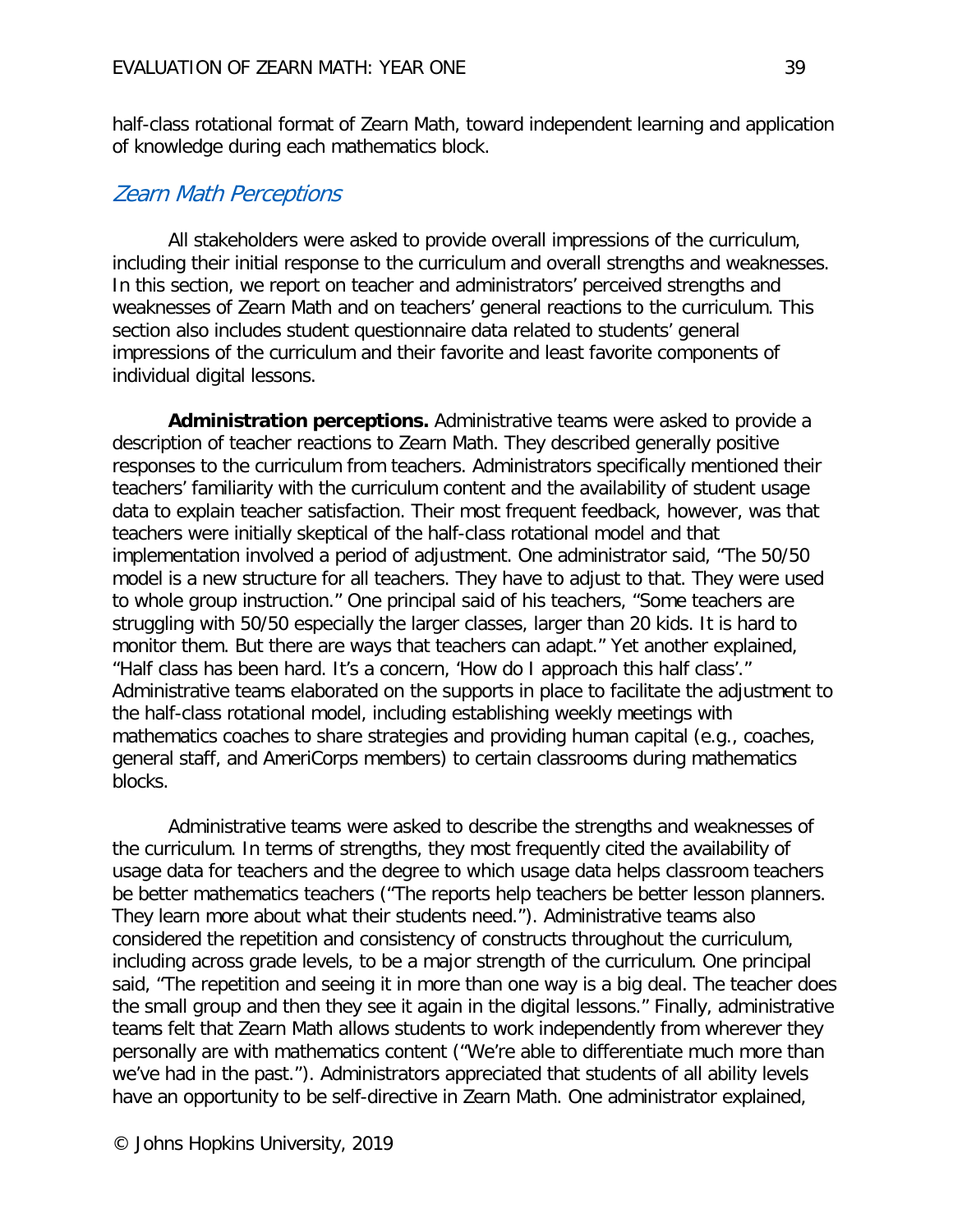"Another appealing piece is that teachers might not have the time to devote individual instruction to every student, but they [students] can use Zearn to be on their own."

The most frequent criticism of Zearn Math by administrative teams is the inability to customize individual digital lessons. One mathematics coach summarized,

As a district we spent time digging through the curriculum and finding lessons that aren't at grade level, based on our standards, or that we saw as overkill. As a group of teachers and coaches and administration, we work through all of that, we say like, 'Lesson 13 module 5 can be taken out.' But you can't do that. If we choose to skip a lesson, if they choose to skip teaching that, they can, but kids still have to do it.

Another coach said, "I want more control over Zearn Stuff and My Stuff. More flexibility to determine what kids can access what." This coach explained that there are students who need targeted interventions, which mathematics coaches design to bring students up to speed by focusing on specific skills and gaps in knowledge. For these exceptional cases, flexibility would allow mathematics coaches and intervention specialists to integrate Zearn Math into individualized plans in a way that is more meaningful. Administrators also frequently expressed concerns about the inability of the curriculum to meet the needs of very low-level students. They expressed frustration on behalf of their teachers that, while Zearn Math is an exceptional curriculum for average students and high-flyers, some students who struggle to engage with the very beginning of grade-level content remained effectively "stuck" in Zearn.

**Teacher perceptions.** At the conclusion of each focus group, we asked teachers explicitly, "Would you recommend Zearn Math to other teachers." The majority of teachers in all focus groups indicated they would recommend Zearn Math to other teachers. Teachers' questionnaire responses (see Figure 11) also indicated that they had overall very positive perceptions of Zearn Math. Specifically, the vast majority agreed that they would like to use Zearn Math in the future (87.1%) and that they would recommend the curriculum to other teachers (83.5%). Importantly, over onethird of teachers indicated strong agreement to these two questionnaire items.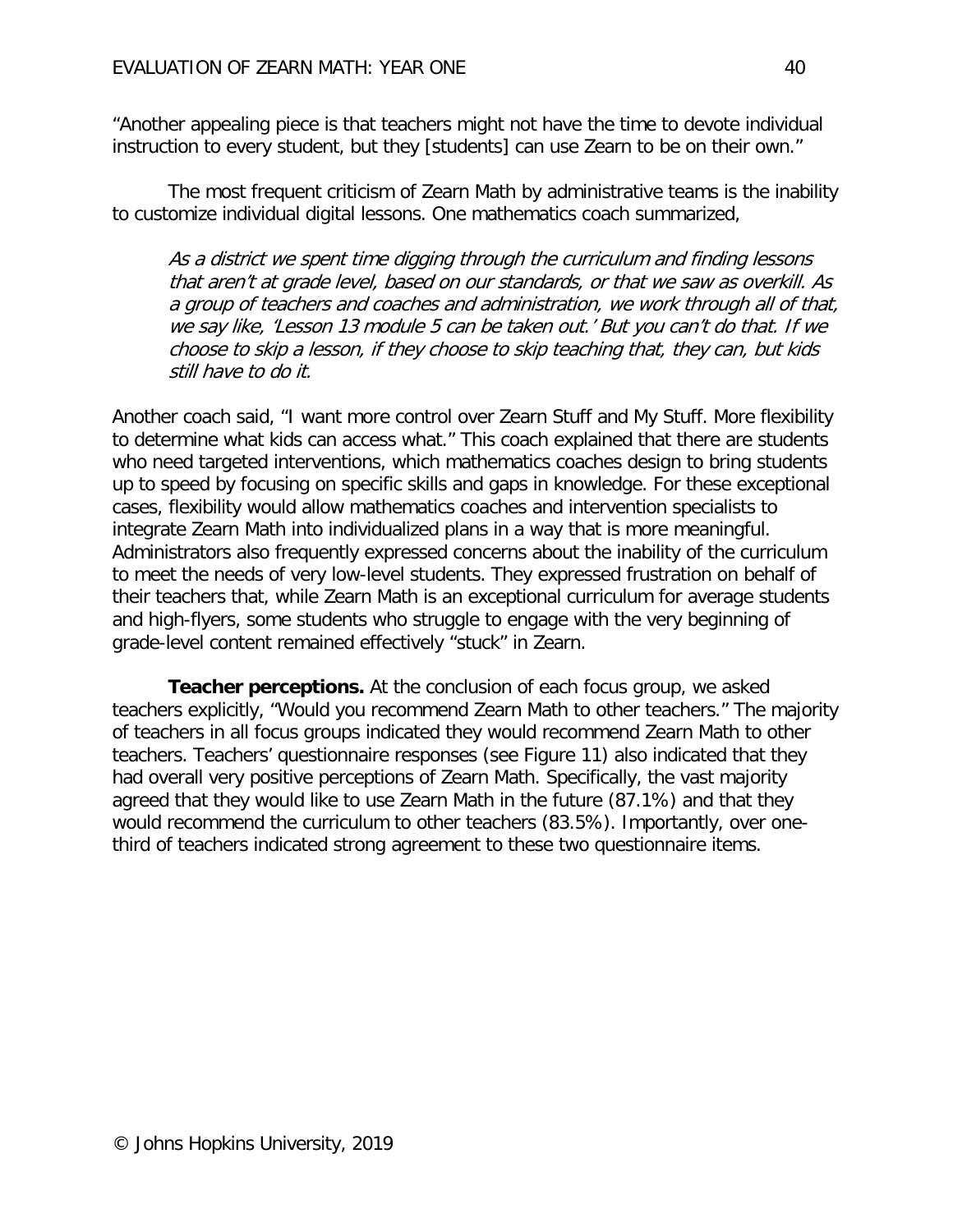

Figure 11. Teachers' questionnaire responses regarding perceptions of Zearn Math. Note:  $+ < 5.0\%$ 

Throughout focus groups, teachers provided specific positive and negative feedback related to the curriculum. As mentioned previously, teachers were particularly complementary of Teacher Reports. Teachers cited the ease of access to the type of information provided by the reports, and the utility of that information for instructional planning. Positive feedback also included that Zearn Math provides reinforcement of content and that *Individual Digital Lessons*, when used correctly, is akin to having an additional teacher in the classroom. Teachers also appreciate the independent learning encouraged by digital lessons. One teacher said, "I like that if the student is on Zearn, not only are they taken care of for 30 minutes, but they are doing their own thing. That's student accountability." Teachers complimented the extent to which Zearn has made teaching mathematics easier. They described the curriculum as streamlined and praised the problem sets provided for small-group lessons. One teacher explained,

I'd work so hard with centers and making games, but if they're not playing it right, they're not learning. I like that Zearn is right there teaching what they need to know. I like that it is less work. At the beginning of the year when kids were not on Zearn I'd try to find things for them to work on for 30 minutes. Now Zearn takes away that so I can really concentrate on the small group lesson. I feel like I can focus more on the lesson in my planning.

This teacher captures a sentiment shared by others: Teachers believe that they are better teachers in small groups, and that small-group teaching is more effective for mathematics especially. Teachers described the consistency of small group interaction as a major strength of the curriculum.

The most frequent concern from teachers was the perception that Zearn Math is particularly unable to meet the needs of all students in their classes and the inability of Zearn Math to facilitate targeted remedial work to address specific gaps in knowledge. This concern was pervasive across all focus groups. One teacher asked, "How do I manage a kid where mission one is over their head?" In general, teachers were quite expressive regarding the current district's requirement to keep students at grade level in *Independent Digital Lessons*. Teachers also are not totally convinced of the utility of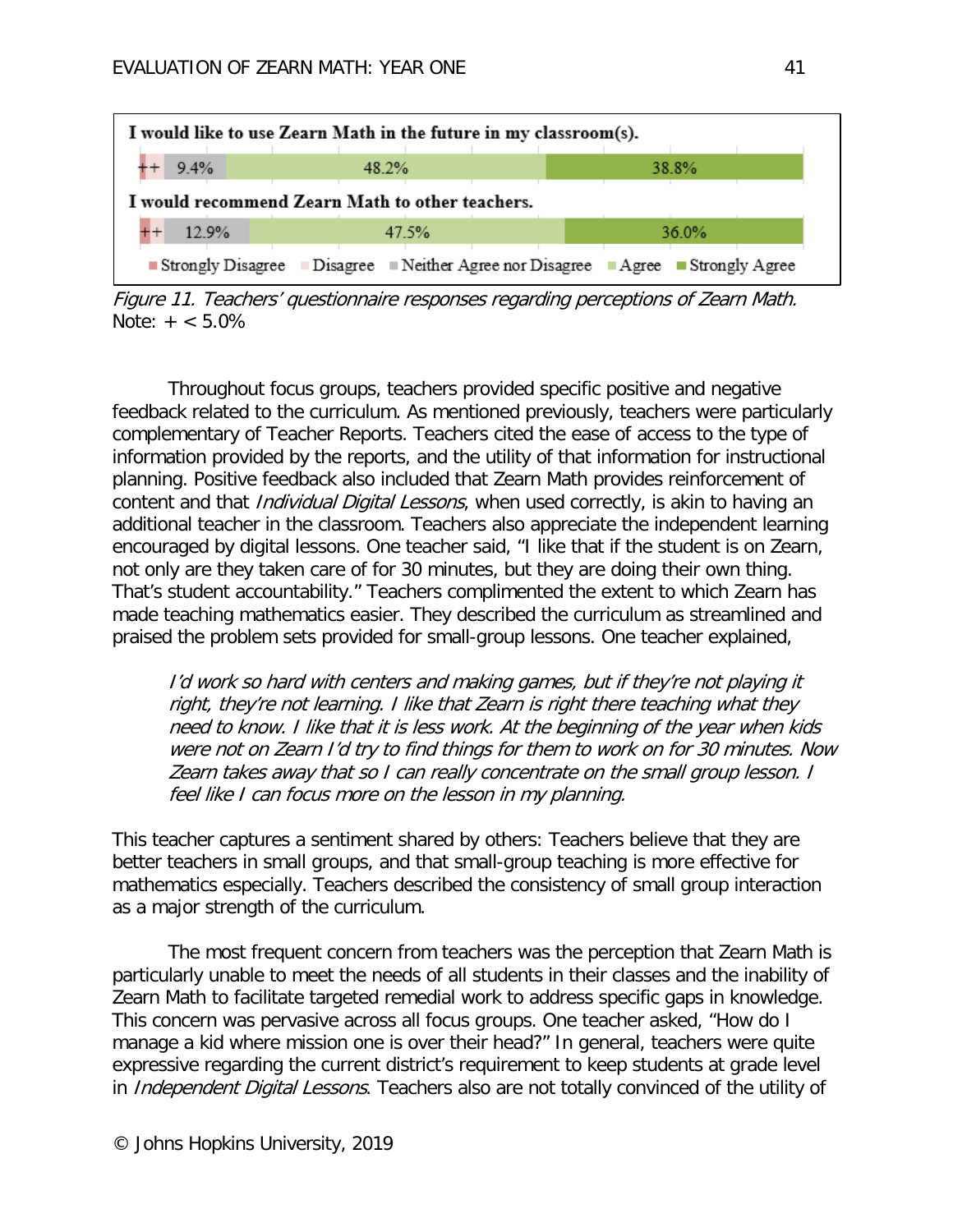moving ahead in *Small Group Lessons* even as students remain "behind schedule" in the digital component.

Teachers also described their discomfort with the half-class rotational model of Zearn Math at length. Many were not immediately comfortable letting students learn on their own and felt additionally burdened by students' inability to manage themselves for that length of time. During the focus groups, some teachers described different strategies to mitigate disruptions from students working on *Independent Digital* Lessons. Several teachers felt that Zearn Math would be a more effective tool if they had a second teacher to work with struggling students and assist with classroom management.

Finally, teachers complained about district issues related to the use of Zearn Math such as the (lack of) availability of headphones, poor Wi-Fi functionality, aging technology, and shortened mathematics block times. These themes echo findings from the teacher questionnaire, where just under two thirds of teachers indicated that lack of headphones was a frequent or major barrier to implementation; 50% indicated a lack of devices and 40% indicated shortened mathematics blocks were frequent or major barriers to implementation.

**Student perceptions.** Students' questionnaire responses indicated that they overall had positive perceptions regarding Zearn Math (see Figure 12). Specifically, the vast majority of students indicated agreement that Zearn Math is a good program for learning mathematics (89.2%) and that they look forward to using the program (81.3%). Most students also agreed that Zearn Math makes learning mathematics fun (79.4%) and that they would like to use the program in the future (74.4%).



Figure 12. Students' questionnaire responses regarding Zearn Math. Note:  $+ < 5.0\%$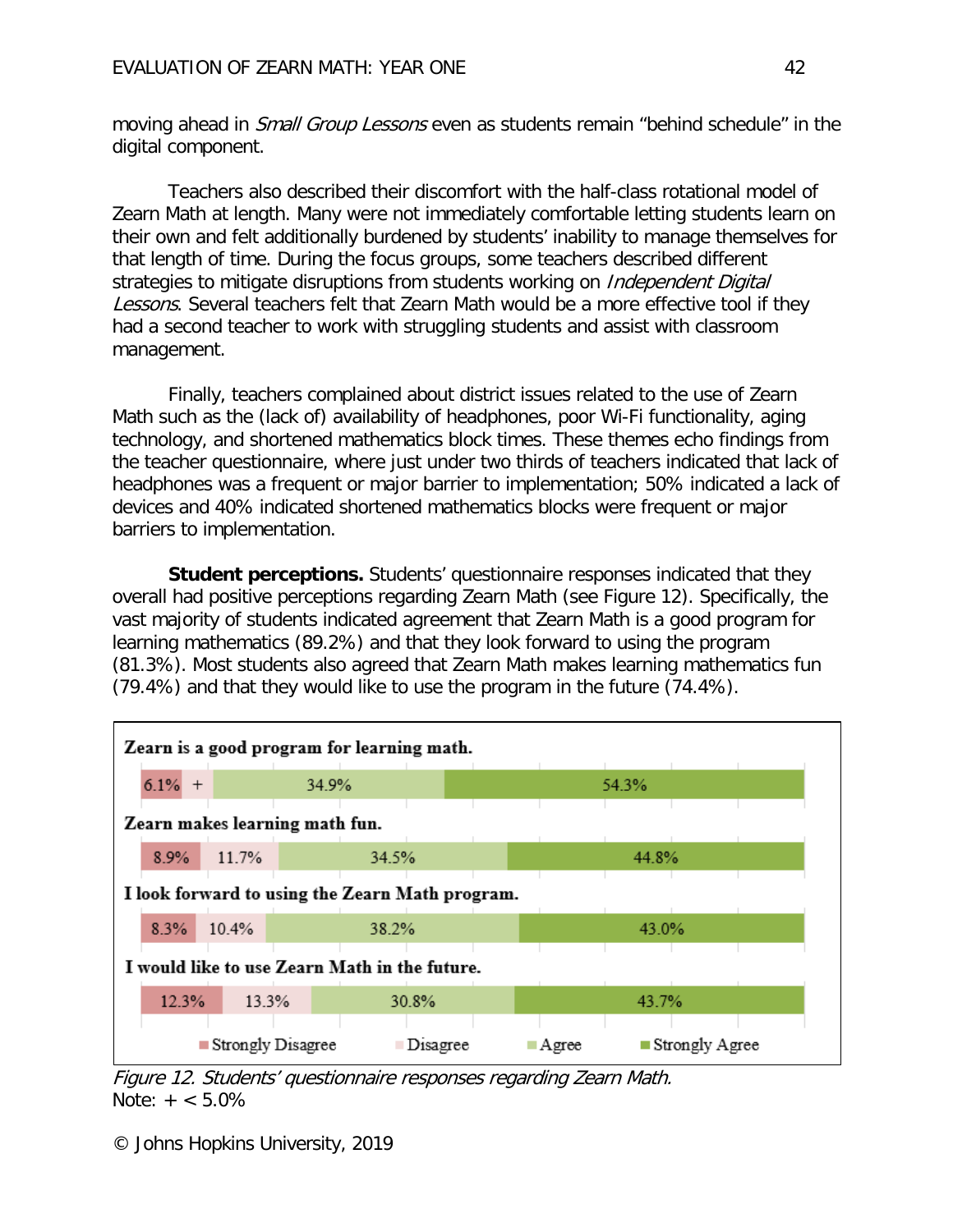Students were prompted at the end of the student questionnaire to describe their favorite and least favorite component of Zearn Math. These prompts were openended and optional ( $n = 1,304$ ). The most frequently mentioned favorite component of Zearn Math overall is "learning" ( $n = 229$ ). Responses related to learning included, "I just like it because it lets me learn math and math is my favorite," and "Zearn teaches me new things I didn't know before." The most frequently mentioned favorite specific curriculum feature is the *Tower of Power* ( $n = 225$ ), followed by *Wild Cards* ( $n = 111$ ) and *Math Chat* ( $n = 104$ ). Students also mentioned the fact that Zearn makes mathematics fun ( $n = 107$ ; "You can be a math star while you have fun."). Other relatively frequent mentions were related to feeling a sense of achievement or accomplishment when completing lessons ( $n = 91$ ).

Students were prompted to describe their least favorite component of Zearn Math. Responses such as "nothing," "I like everything about Zearn," "I can't think of anything," represented the largest portion of responses ( $n = 285$ ). The Tower of Power is the most frequently mentioned least favorite component of Zearn Math ( $n = 265$ ). Just over half of all mentions of the *Tower of Power* ( $n = 148$ ) were dual-coded to represent negative emotional states experienced relative to the *Tower of Power*. Students used phrases such as, "when you get one thing wrong in the Tower and they bring you down," or "I dislike the Towers because it's hard to not be stuck," to describe experiences extending from that section of the curriculum. The other (roughly) half of mentions only identified the curriculum feature, with no additional context.

Students also frequently mentioned that Zearn Math is hard ( $n = 180$ ). Students said, "It's very hard for me, I can't complete it," and, "It gets too hard." Students also described frustration and that they need more help in the digital component ( $n = 107$ ), and that they disliked starting over in features or losing their points in the Tower of *Power* ( $n = 95$ ). A full analysis of all open-ended student responses is in Appendix G.

**Summary.** Data from the teacher questionnaire and focus groups suggest teachers had an overwhelmingly positive attitude toward Zearn Math and would recommend the curriculum to other teachers. Data from focus groups provided more details about what exactly teachers like and dislike about the curriculum. Teachers described their adjustment to the half-class rotational model as uncomfortable, but they also consistently cite the positive contribution of the format to student learning. Teachers appreciated that digital lessons provide students with independent work time while Small Group Lessons give teachers the opportunity to provide meaningful and effective direct instruction. Teachers expressed concerns about the ability for Zearn Math to meet the needs of struggling students. While teachers may have been able to "float" in previous formats, the half-class rotational model completely removes the core teacher from part of the classroom while they are teaching small group, leaving students without assistance.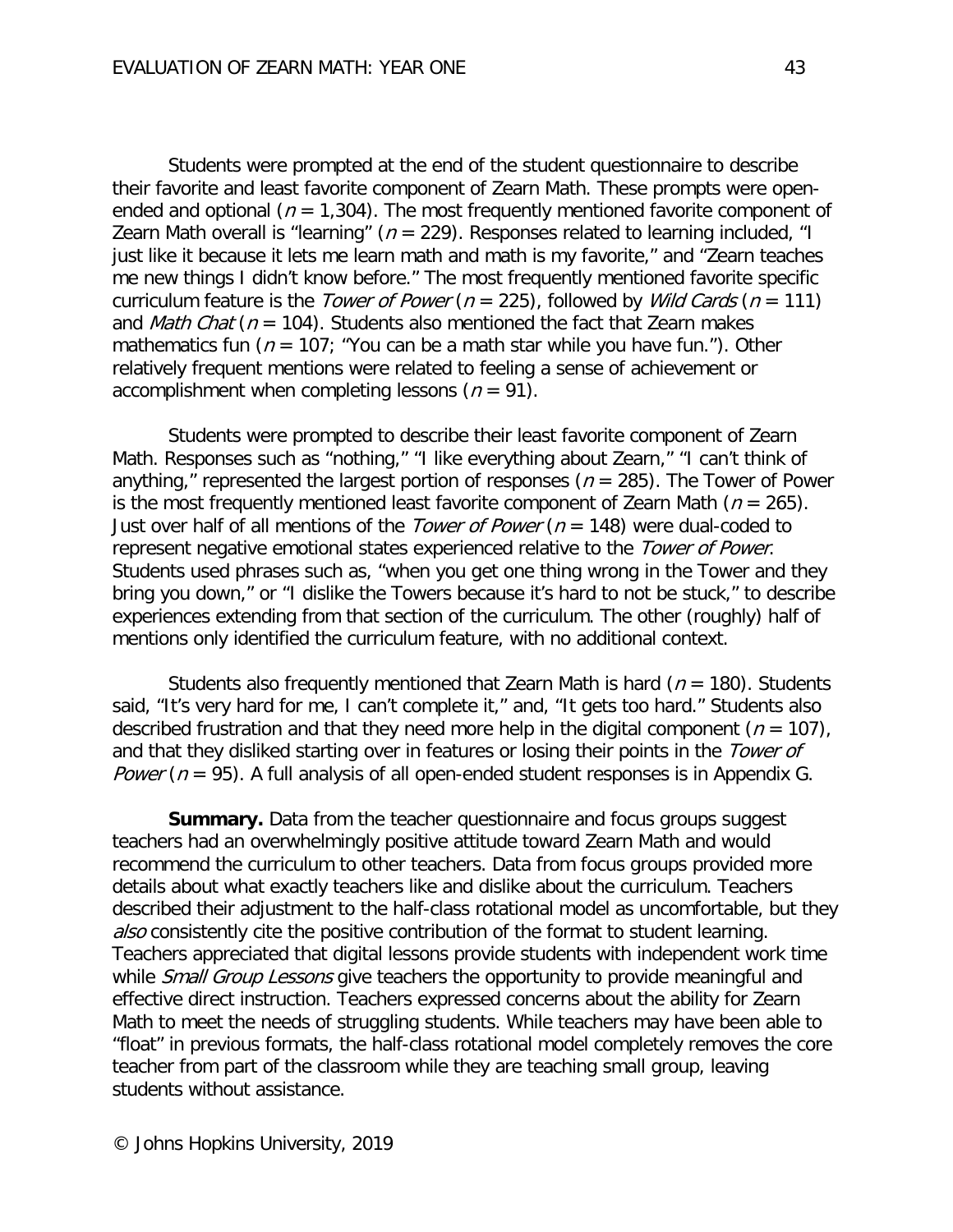Administrators echoed these strengths and weaknesses provided by teachers with near symmetry. Administrators were especially enthusiastic about the differentiation and independent learning facilitated by the half-class rotational model. Administrators also considered the availability of usage data to teachers and the consistently of constructs throughout grade levels as major strengths of the curriculum. Some of the administrative teams we spoke with included mathematics coaches and/or vice-principals who oversaw mathematics and science curriculum at their school. These administrators in particular shared a desire for more flexibility in Zearn Math to meet the needs of students with targeted intervention plans and to be integrated more seamlessly with the mission/focus of mathematics education at their particular school. Teachers and administrators also shared concerned related to the availability of functional computers and headphones and a need for more mathematics time in general and more teachers to provide support for core teachers during mathematics blocks. These concerns, while notably frequent, are not addressable by Zearn.

The results of the student questionnaire suggest that students have overall positive feelings toward Zearn Math. Open-ended questions revealed some specific information about what students like and dislike about the curriculum. When naming their favorite component of Zearn Math, students most frequently described that the curriculum helps them learn mathematics or get better at certain math-related skills. Students also named specific curriculum features such as the Tower of Power, Math Chat, and Wild Cards. When discussing their least favorite component, students most frequently said, "nothing, I love Zearn." Students tended to mention negative feelings provoked by the curriculum, especially related to the Tower of Power and feeling like Zearn Math is difficult. We discuss these finding more and provide recommendations in the next section of this report.

## **Discussion**

The purpose of the present study was to gather summative and formative data related to the implementation of Zearn Math in a large urban school district. The current report includes findings from all data sources, including classroom observations, focus groups with teachers, student and teacher questionnaires, interviews with school administrators and Zearn Math personnel, student usage data, and student achievement data. In the present section, we discuss main findings and their implications.

#### **Preparation and Implementation**

Our findings suggest that implementation of Zearn Math in the district is going well overall and that stakeholders hold largely positive views of the curriculum and their experiences with Zearn. Based on site visits and interviews with Zearn personnel, the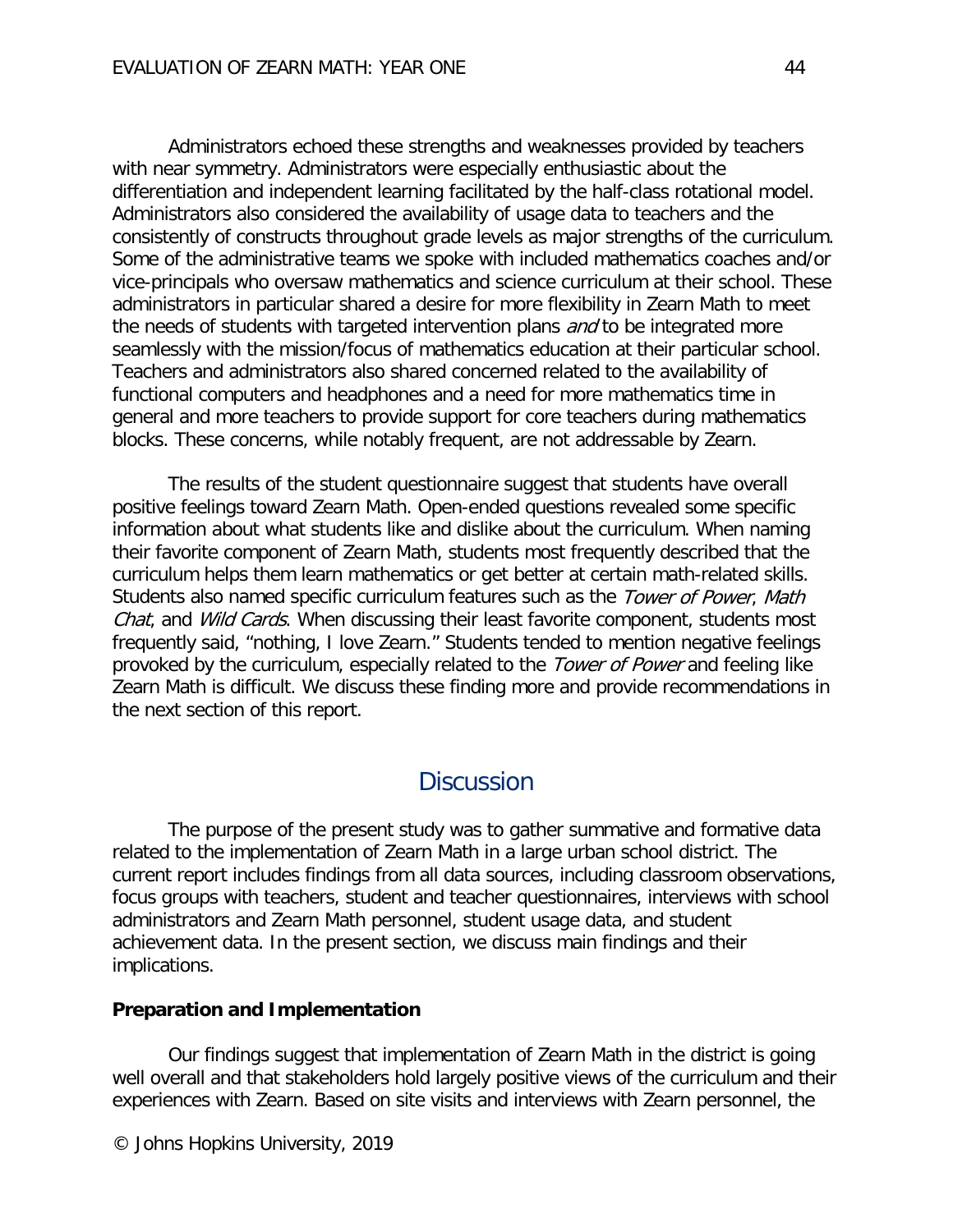curriculum appears to be a good fit for the district. Zearn Math is currently quite popular among teachers in the district, and teachers and administrators appear to be mutually invested in its success. Zearn will likely benefit from maintaining a highly supportive relationship with the district because of what can be learned about its product through an in-depth look at district implementation and use over time.

In terms of implementation, multiple data sources indicate that while a majority of the district teachers implemented Zearn Math with moderate to high fidelity, expectations for implementation were inconsistent across treatment schools. We infer that district administrators expected full implementation in all grades, in all treatment schools, but that school-based administrators were hesitant to make over-arching demands of teachers. One of the reasons Zearn Math stands to be successful in the district is the relatively high degree of organic teacher buy-in. Administrators are likely acutely aware of the importance of teacher buy-in to the success of new curriculums and may rightly continue to allow gradual implementation in their school. It is important for Zearn to support school-level administrators by providing resources and strategies to engage resisters.

Usage data also indicated that students in treatment schools are generally not meeting expectations for weekly duration and average lessons completed. Questionnaire and focus group data suggest teachers are concerned about shortened mathematics blocks and a lack of headphones and devices for their students, as well as students being off-task. Teachers may need more support to establish transition routines to help students maximize the amount of time they are in the curriculum.

We infer from multiple data sources that the overwhelming majority of teachers are excited about Zearn Math but that some district teachers were better prepared to implement than were others. Just under 50% of teachers felt prepared to implement Zearn Math in their classroom; however, teachers and administrators tended to qualify their own perceptions of teacher unpreparedness, describing minimal PD and learning on the job as business-as-usual. Deficits in teacher preparation likely explain why teachers most frequently reported not using certain curriculum features because they were unaware it existed, and may help explain the discomfort teachers described during the adjustment to the half-class rotational model. In interviews and focus groups, teachers, administrators and Zearn personnel consistently qualified descriptions of the professional development provided up front as not ideal, due to a lack of time between when teachers received PD and the start of the school year.

#### **Student Outcomes**

Comparison group students demonstrated significantly higher agreement with prompts related to interest in mathematics knowledge (i.e., I am interested in math; I am interested in learning new things related to math) and significantly higher mathematics self-efficacy (i.e., I can learn math even when it is hard; I can complete all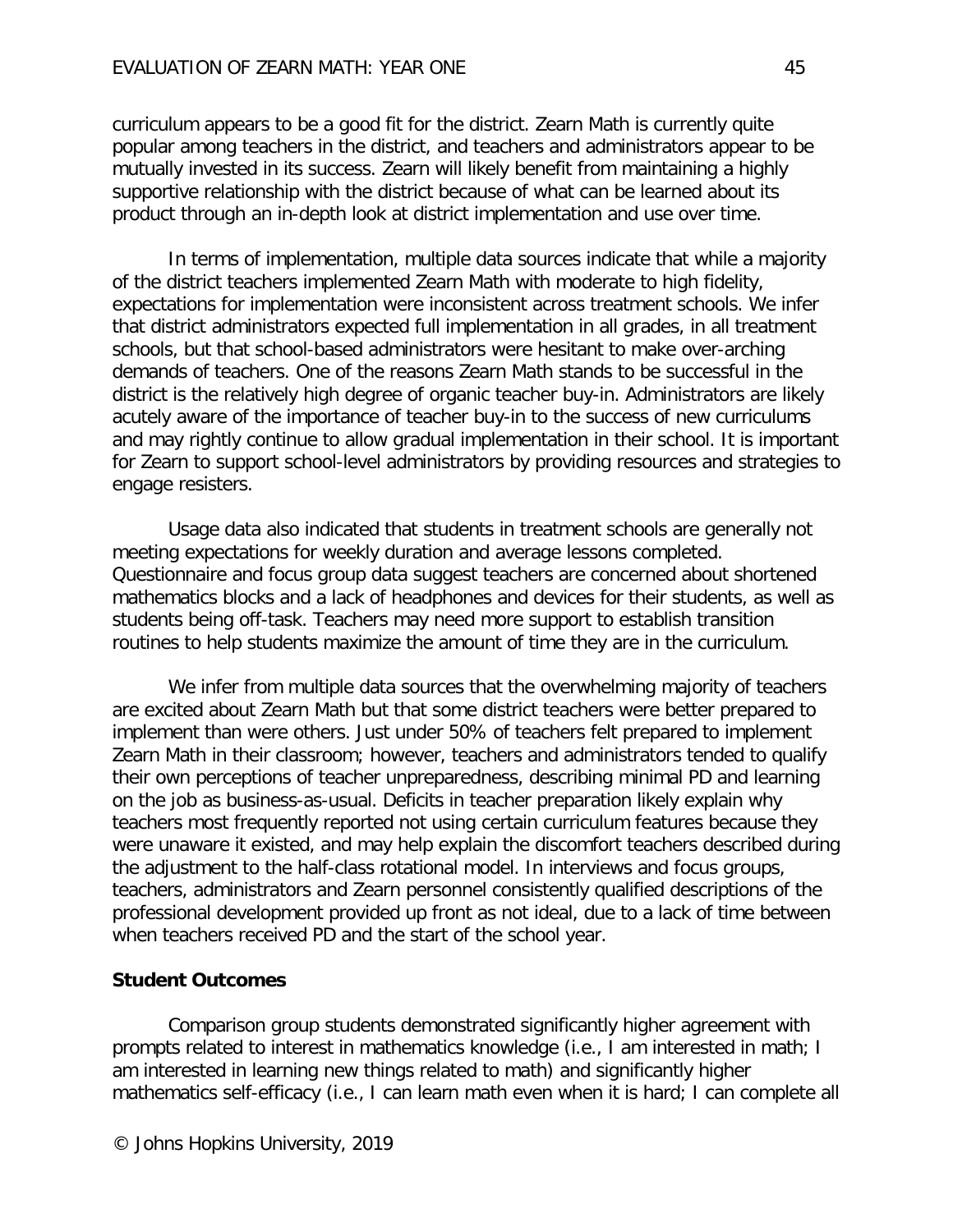my work in math). A potential explanation for these findings is that Zearn Math (treatment) students may have found Zearn Math material more challenging than previously experienced, which may have affected their feelings toward mathematics in general. Students in treatment schools generally did not meet expectations for weekly duration or lesson completion. While external factors in the district, such as too little time during mathematics block or lack of headphones, are cited as barriers to successful implementation, it is also the case that students in the district generally struggle to master grade-level content—just 8% of students were proficient in mathematics in 2017. Student engagement and efficacy are preceded by feelings of mastery (Bandura, 1997; Gecas, 1989; Pekun & Linnenbrink-Garcia, 2012; Salomon, 2008). To the extent that students are unable to complete lessons and achieve goals in Zearn Math, they may form more negative views about mathematics in general. Zearn should further explore students' sense of mastery in the curriculum and consider how to ensure that all students, regardless of ability, have tangible opportunities within the curriculum to feel successful.

When prompted during site visits, teachers and administrative teams were cautiously optimistic about student achievement outcomes. Teachers and administrators, though positive overall, were perhaps rightly hesitant to make predictions before end-of-year testing was completed. However, multiple data sources indicated that teachers and administrators saw definitive increases in student engagement in mathematics in general, and described Zearn Math as widely enjoyed by their students. Both groups described the majority of students was motivated to learn how to use technology and was positively impacted by the competition and "leveling up" embedded in *Individual Digital Lessons*. We infer from site visits that teachers and administrators believe student engagement and enjoyment precedes achievement in a meaningful way. This hypothesis is supported by prior research (Baroody, Rimm-Kaufman, Larsen, & Curby, 2016; Duncan et al., 2007; Hao, Yunhoo, & Wenye, 2018; Roorda, Jox, Zee, Oort, & Kroomen, 2017).

Our analysis of student achievement data did not indicate statistically significant differences between the improvement in achievement of students in the overall treatment and comparison samples. Within the treatment group, nearly all student usage variables, except total remedial lessons completed, were positively and significantly associated with achievement. While the regression model calculated controlled for student-level differences (i.e., demographics and baseline achievement), the current analysis could not rule out the possibility of unobservable differences—such as teacher quality or student motivation—between treatment and comparison students, which may confound the results.

Coupled with data from site visits, student usage data shed light on the schoollevel effects at play in the district. One of the main findings from site visits was that implementation between and within the four case study schools varied. Only two case study schools were implementing in all grades; the other two schools implemented in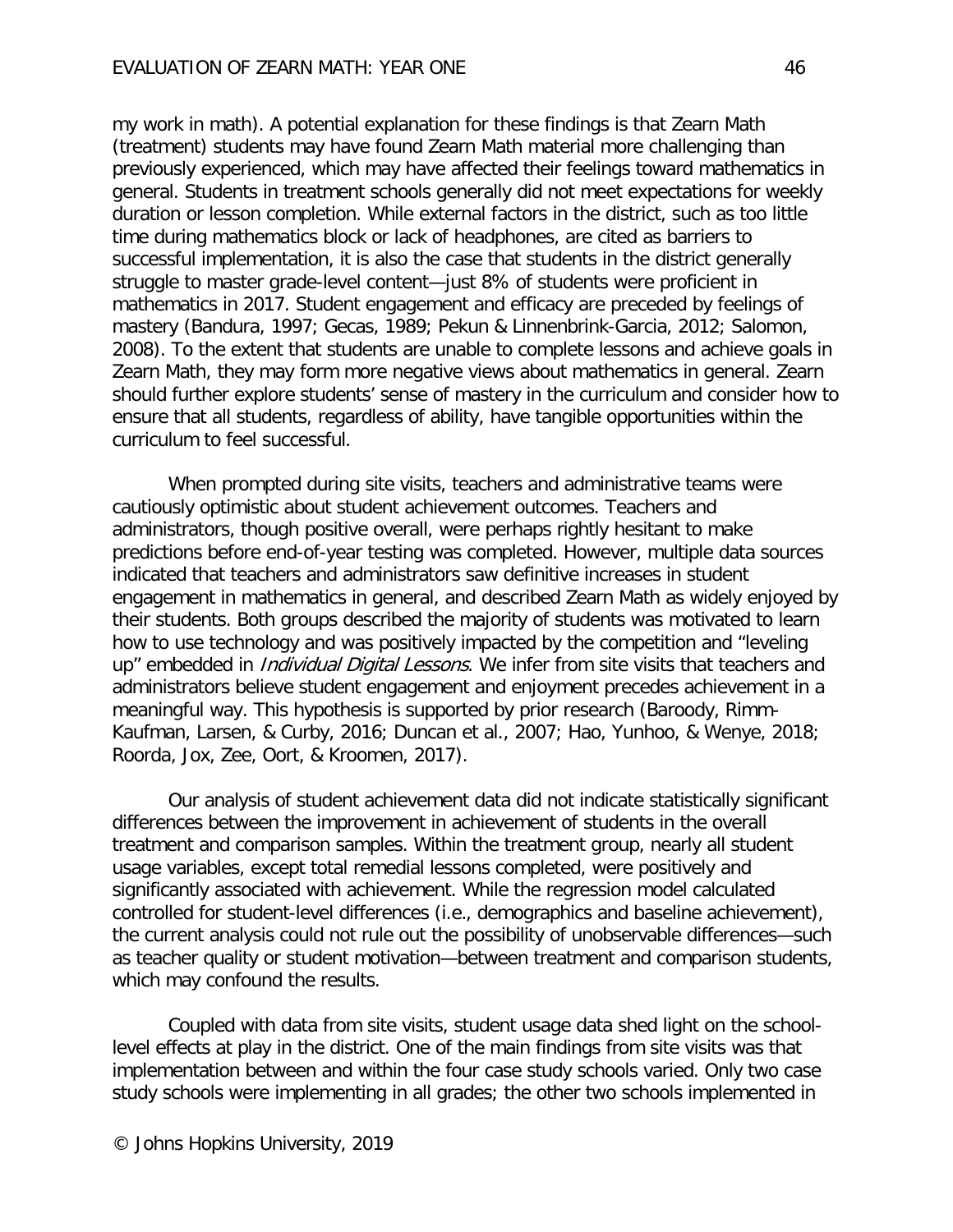some grades and not others or partially implemented in certain classrooms. Descriptive statistics of student usage data from all treatment schools affirm that inconsistent implementation between and within schools was a pervasive component of the current implementation. Within several schools, usage trends were quite high in some grades and low in others. Across all schools, average usage varied widely. The snapshot provided by the case study schools, and our discussion of findings related to implementation, likely serve as a fairly accurate proxy for understanding current student achievement outcomes in the district.

Although there was no overall program effect on increased performance on standardized mathematics assessments, the relationship between digital component usage by students and achievement was positive and significant across multiple usage measures and in both analytic samples. While this represents the most robust finding to emerge from our analysis of student achievement data, it's important to keep in mind that usage would have to increase dramatically to achieve the predicted improvements. There also were positive program effects for certain student subgroups and grade levels, although the supplementary analyses should be interpreted cautiously given smaller sample sizes, the inconsistent findings between analytic samples, and the risk that multiple analyses might yield isolated chance effects. Grade-level effects that emerged in the NWEA MAP sample were partly explained by usage, where positive program effects were identified in grades with higher average usage (grades 3 and 5). In the State Assessment analysis, grade 5 students under-performed their counterparts in the comparison group, while grade 4 students performed comparable to comparison students. Again, these findings may be partially explained by usage data; Grade 5 students demonstrated lower usage of Zearn Math, on average, than students in grade 4. Still, these findings potentially identify situations where the program was differentially effective during the year, perhaps due to implementation factors that in future years could be addressed adaptively.

Findings from the State Assessment sample related to prior achievement subgroups provide some evidence that providing differentiated (adaptive) instruction through small-group and independent digital lessons can accommodate content and pacing needs of students of student who otherwise might be slowed down (high-prior achievement group) by uniform lessons. Less convincing evidence emerged for the pacing needs of low-achieving students. While marginally significant positive effects were found for low-prior achieving students in the NWEA MAP sample, the finding was not replicated in the State Assessment sample. In fact, the opposite finding was observed, also with marginal significance. More research is needed to confirm that there are differential effects for different pretest subgroups beyond a positive relationship between usage and outcomes.

While lacking conclusive statistical support in this first-year study, the achievement results seem encouraging overall given their positive direction, significant impacts in some supplementary analyses, and perhaps especially, the early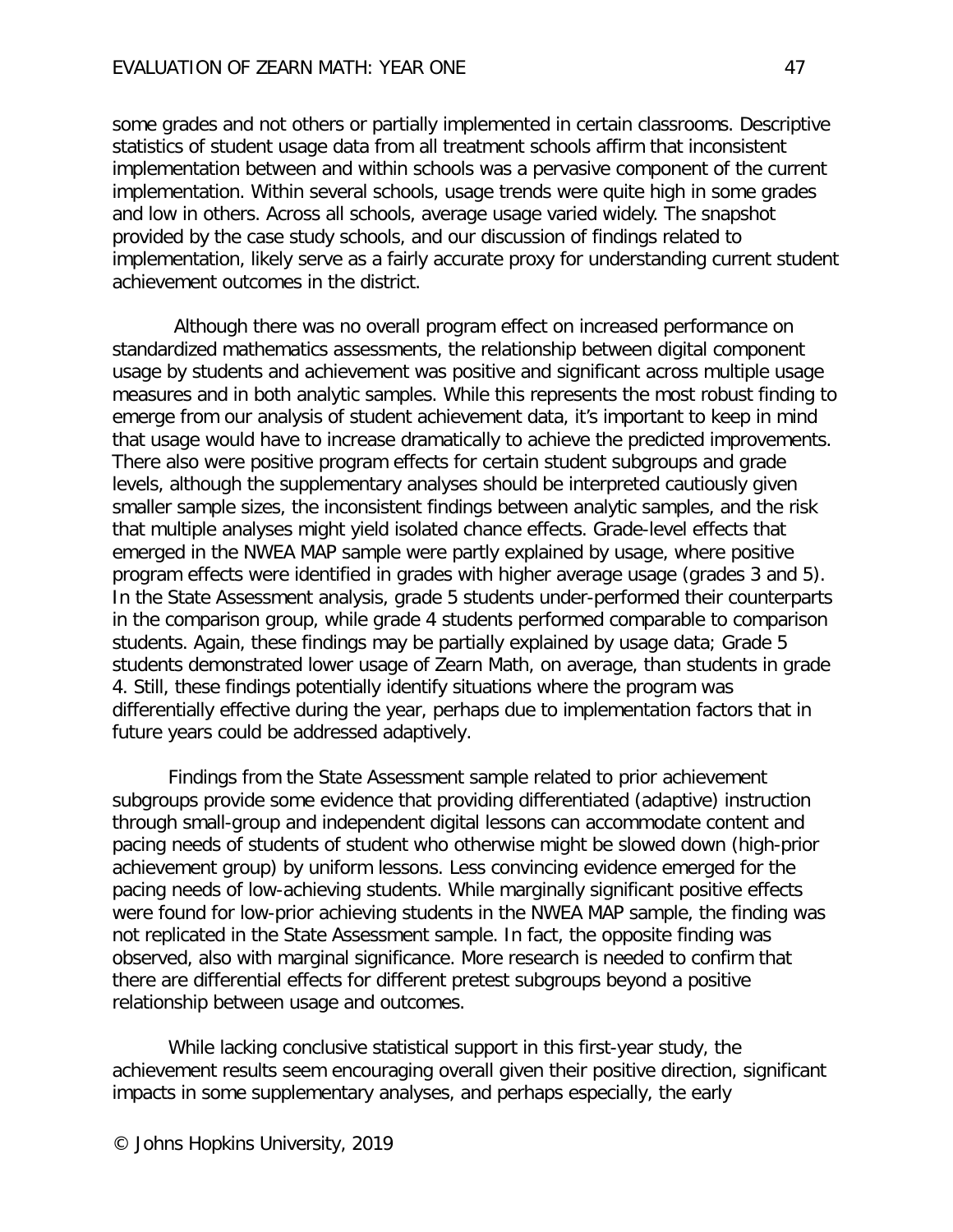implementation efforts examined. In the latter regard, it is noteworthy that digital component usage levels (e.g., lessons completed) in most schools failed to meet expectations. Determining whether these early effects increase as implementation matures over time is important for evaluating program success. The CRRE team is addressing this question in a Year 2 study that will examine achievement outcomes for Zearn Math in the district over the 2018-19 school year.

### **Teacher Outcomes**

Multiple data sources suggest that *Teacher Reports* are among the most celebrated features of Zearn Math. Teachers described using these features as intended and want more training on how to continue to use the reports effectively. Accessibility to data at the student, classroom, and school level that is easy to understand and relevant to the goals of teachers and administrators will likely remain central to teacher and administrator perceptions of technology as additive to curriculum and instruction (Straub, 2009).

Teachers from the treatment group were significantly more likely to agree they know what to do to increase student interest in mathematics and that they are confident they can answer students' mathematics questions than comparison group teachers were. Paired with other findings related to professional development and teacher preparedness, we are cautious to attribute these differences to treatment group teachers' exposure to professional development related to Zearn Math. We are more convinced by findings related to teachers' generally positive feelings toward Zearn Math and the resounding perceptions of increased student engagement in mathematics. Treatment group teachers may express more confidence in knowing what to do to increase student interest in mathematics because they have seen student interest in mathematics increase in their classroom. They may feel more confident about their ability to answer students' mathematics questions because of the history most teachers have with EngageNY content. It is likely that consistently teaching in a small group and the availability of Teacher Reports facilitate more confidence about where individual students are with content and the gaps in knowledge that underlie questions.

### **Curriculum Perceptions**

Our findings suggest that stakeholders have, overall, positive perceptions of Zearn Math. Among the most robust findings from the current study is that teachers and administrators want to use Zearn Math in the future and would recommend the curriculum to their peers. Teachers generally perceived student- and teacher-facing curriculum features as effective, with few exceptions. Students also expressed overwhelmingly positive feelings about the curriculum —almost 90% of students agree it is a good curriculum for learning mathematics and roughly 80% of students look forward to using the curriculum each day. These findings should be convincing to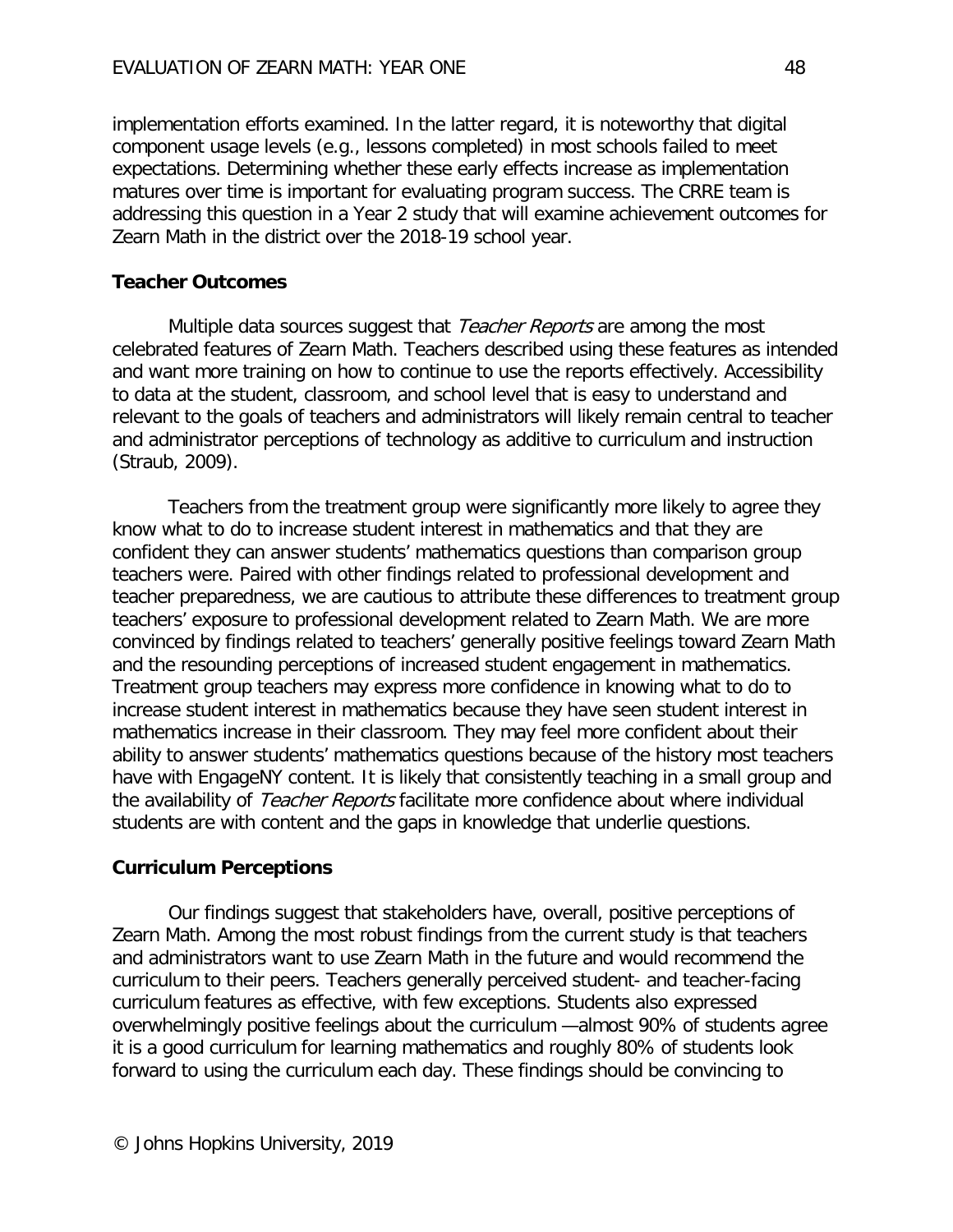district administrators and provide support for maintaining and expanding the use of Zearn Math throughout the district.

The greatest strength of the curriculum, according to teachers and administrators, appears to stem from the half-class rotational model of Zearn Math. Specifically, administrators and teachers both described the format as the foundation of better mathematics teaching and more engaging, personalized learning experiences. Both groups also appreciated that the format allows students to encounter content in multiple ways. Students receive small group instruction—which is preferred among teachers for teaching mathematics—and have opportunity to be independent learners with access to differentiated instruction and practice, with little to no additional burden on teachers. Interestingly, teachers and administrators spoke at length about the difficult transition to half-class rotational model while unanimously citing its benefits. Both groups emphasized a need for support during implementation and the importance of establishing classroom routines to mitigate student disruptions during independent work time. In interviews and focus groups, teachers and administrative teams cited the benefit of sharing effective classroom management techniques among teachers, and that the period of adjustment, among teachers and students, was finite. These findings provide evidence for a need for more training and support that anticipates the discomfort teachers may feel during implementation.

Considering all data sources from all stakeholders, the biggest concern about Zearn Math is the perceived inability of the curriculum to meet the needs of all students. To be sure, teachers and administrators are enthusiastic about the ease at which differentiated instruction is available to students and consistently praise the extent to which students are able to work independently from where they personally are with content knowledge. We infer that teachers and administrators are concerned about the handful of students who perform below grade-level, who may or should receive targeted intervention services. Teachers and administrators are emphatic about the extent to which the very format of Zearn Math—the demand for individual learning, the integration of listening, reading, typing and writing—is fundamentally incompatible with the needs of a small, but important, population of students. This a fruitful avenue for Zearn to explore in future iterations of the curriculum. We believe that additional tools and flexibility in the curriculum that allow teachers to integrate Zearn Math into individual intervention plans will mitigate this most pervasive concern about the curriculum.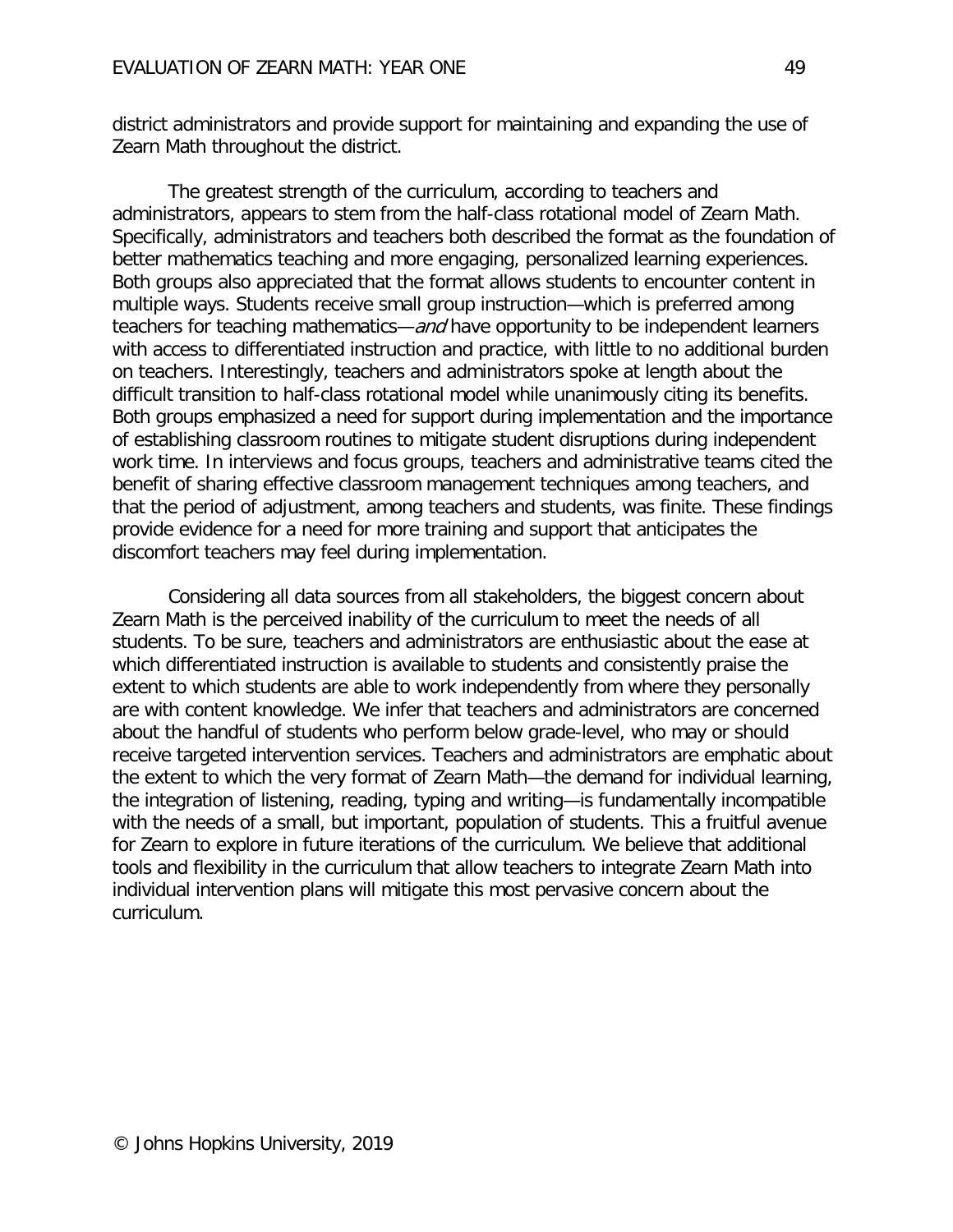# Recommendations

Based on the findings on this evaluation, we offer the following suggestions for Zearn Math and the district to improve the curriculum and implementation:

### Provide district and school administrators with targeted support to lead implementation of Zearn Math.

District and school administrators will benefit from additional professional development and support materials that are geared toward the role of administration during implementation. Professional development for administrators should offer strategies for supporting teachers during the transition to the half-class rotational model, engaging resisters, and should address the importance of fidelity in achieving positive student outcomes.

### Provide teachers with resources that are easily accessible and support understanding and usage of features of Zearn Math.

Among the most concerning findings from the current study is the lack of knowledge teachers have about certain Zearn Math features, pervasive perceptions of teacher unpreparedness and the less than favorable feedback related to the professional development teachers did receive prior to implementation. Circumstances may be unique within the district, but Zearn may consider strategies to increase awareness of features and access to as-needed professional development. Zearn may also consider updating features currently perceived as ineffective and centralizing teacher resources that are currently spread across multiple platforms (e.g., YouTube channel, Zearn Facebook page, Zearn website).

### Provide teachers and administrators with strategies for supporting students during independent learning.

Multiple data sources suggest students experience both positive and negative emotions extending from the gamified components of Zearn Math and that teachers experience some difficulty with classroom management in the half-class rotational format. Zearn may consider further research into the negative emotions experienced by students, and how to translate negative emotional states into positive learning experiences. Zearn may also consider including specific guidance about classroom routines and teacher practices that help students persevere during *Independent Digital Lessons*.

### Consider providing more flexibility for school-based adults to modify digital components of the curriculum to fit individual school and student needs.

We believe that mathematics teachers and coaches will continue to emphasize the needs of a small and important group of students who need targeted skills

© Johns Hopkins University, 2019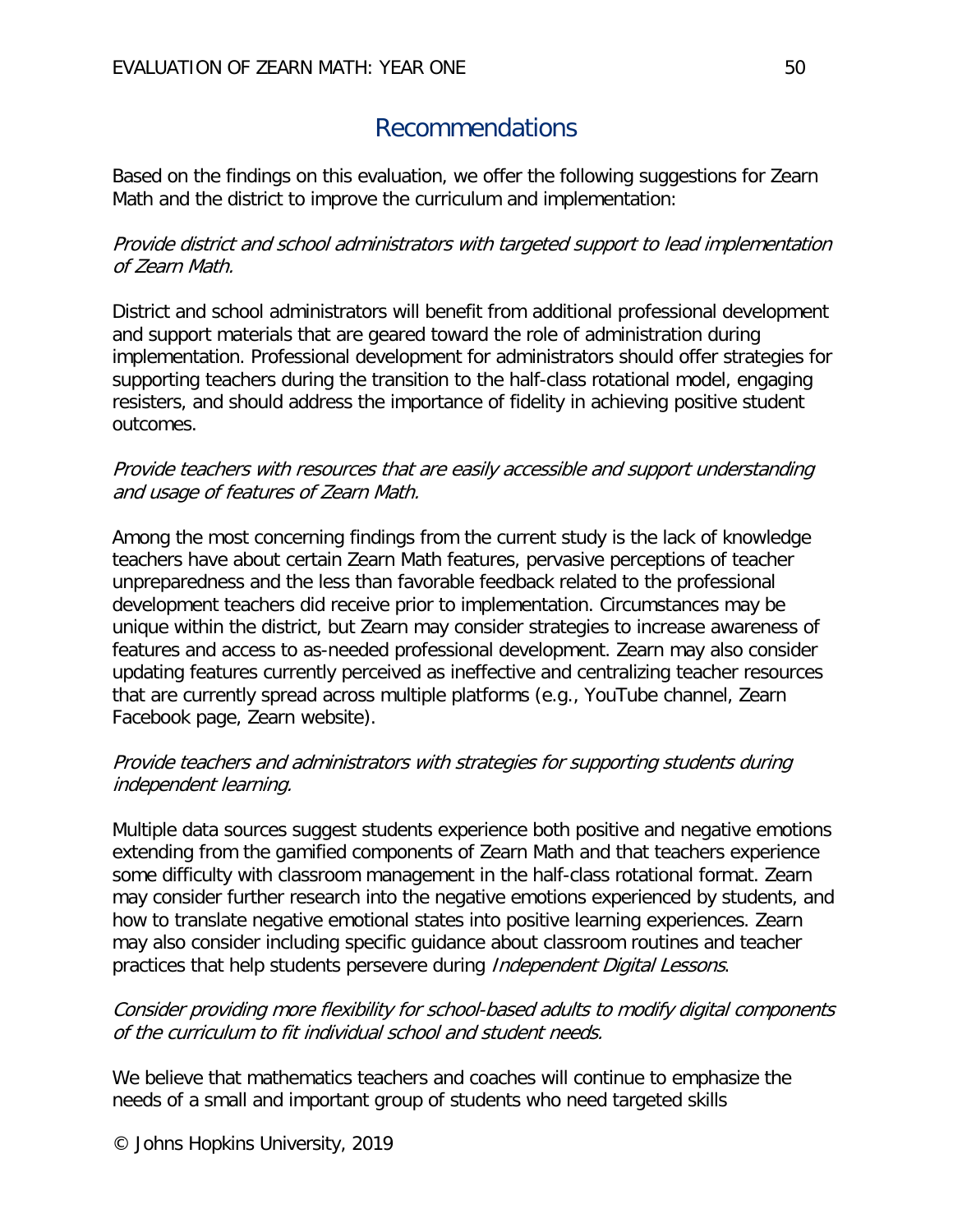interventions. Zearn Math may consider how to increase flexibility within the curriculum to fit unique needs while maintaining cohesiveness of lessons and emphasis on implementation fidelity.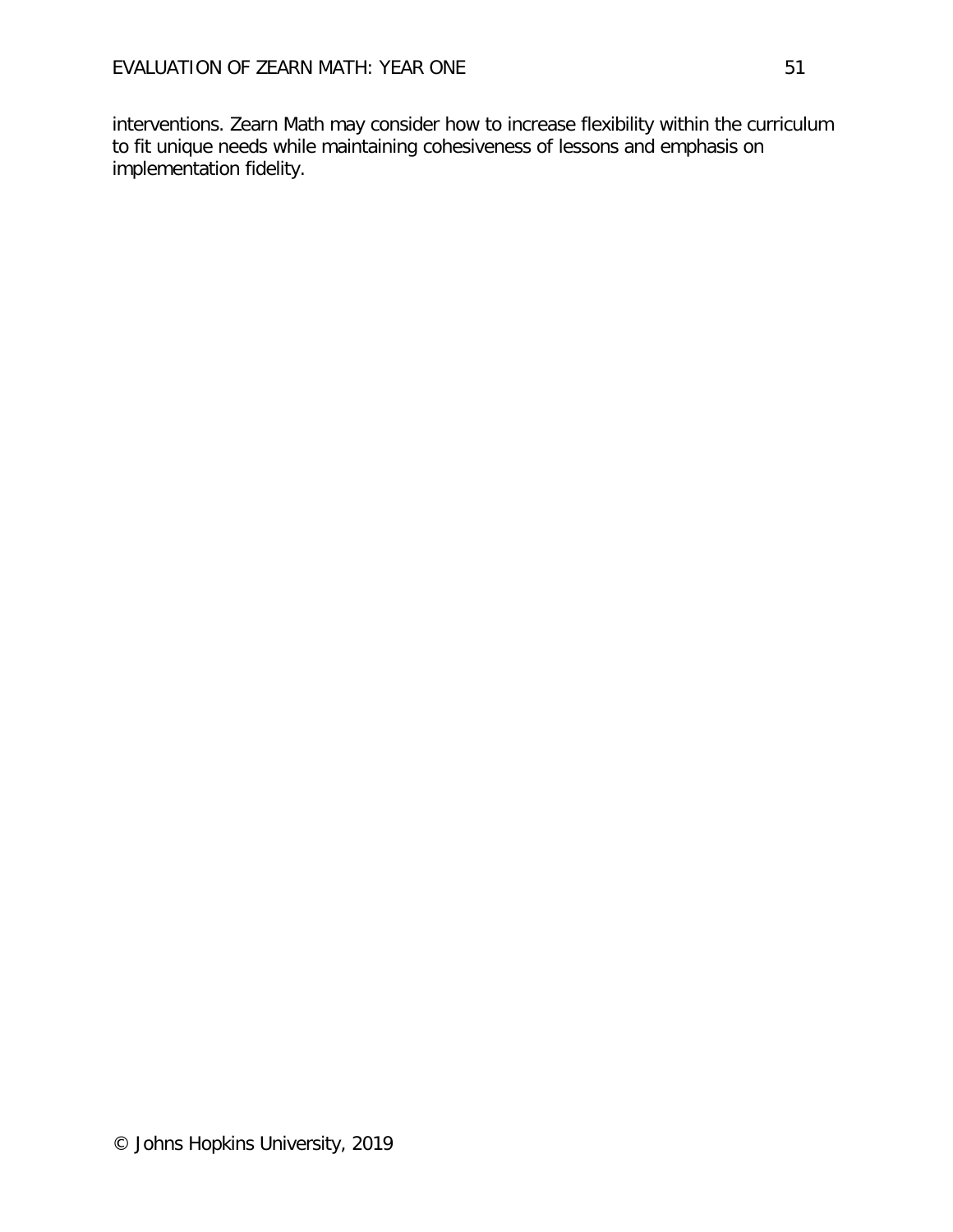## References

- Bandura, A. (1997). *Self-efficacy: The exercise of control*. New York: W. H. Freeman & Company.
- Baroody, A. E., Rimm-Kaufman, S. E., Larsen, R. A., & Curby, T. W. (2016). A multimethod approach for describing the contributions of student engagement on fifth grade students' social competence and achievement in mathematics. Learning and Individual Differences, 48, 54-60. doi: [https://doi.org/10.1016/j.lindif.2016.02.012](https://doi-org.proxy1.library.jhu.edu/10.1016/j.lindif.2016.02.012)
- Duncan, G. J., Dowsett, C. J., Claessens, A., Magnuson, K., Huston, A. C., Klebanov, P., Pagani, L. S., Feinstain, L., Engel, M. Brooks-Gun, J., Sexton, H., Duckworth, K., & Japel, C. (2007). School readiness and later achievement. Developmental Psychology, 43(6), 1428-1446. Doi:10.1037/0012-1649.43.6.1428
- Gecas, V. (1989). The social psychology of self-efficacy. Annual Review of Sociology, 15, 291-316.
- Glaser, B. and Strauss, A. (1967). The discovery of grounded theory: strategies for qualitative research. London: Weidenfeld and Nicolson.
- Hao, L., Yunhuo, C., & Wenye, Z. (2018). Relationships between students' engagement and academic achievement: A meta-analysis. Social Behavior & Personality: An International Journal, 46(3), 517-528.
- Pekrun R., & Linnenbrink-Garcia, L. (2012). Academic emotions and student engagement. In S. Christensen, A. Reschly, & C. Wylie (Eds), Handbook of research on student engagement. Boston: Springer.
- Roorda, D. D., Jak, S., Zee, M., Oort, F. J., & Koomen, H. Y. (2017). Affective teacherstudent relationships and students' engagement and achievement: A metaanalytic update and test of the mediating role of engagement. School Psychology Review, 46(3), 239-261.
- Salomon, G. (1983). The differential investment of mental effort in learning from different sources. Educational Psychologist, 18(1), 42-50.
- What Works Clearing House. (2017). Standards Handbook. Retrieved from: https://ies.ed.gov/ncee/wwc/Docs/referenceresources/wwc\_standards\_handbook \_v4.pdf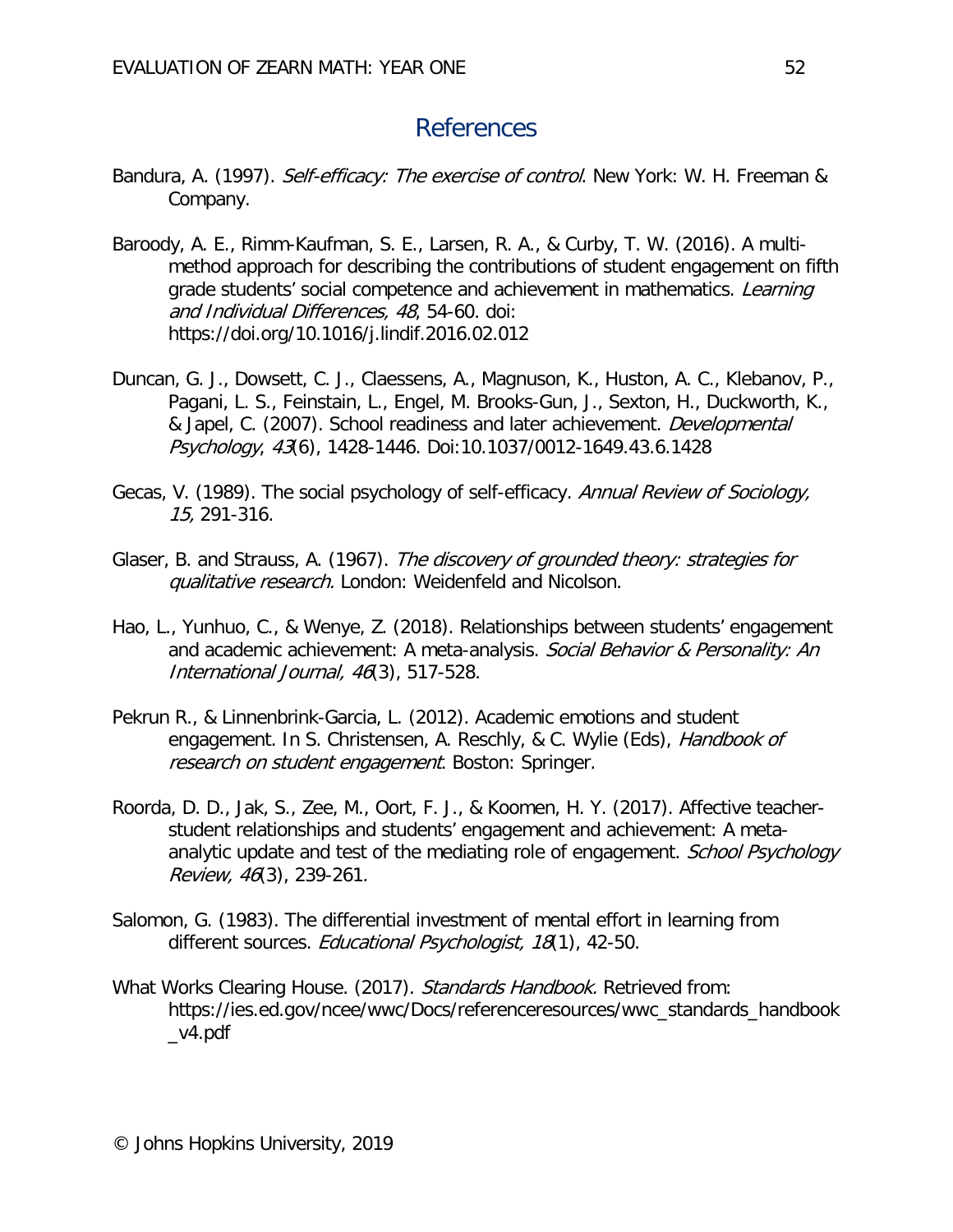# Appendix A: Classroom Observation Guide

Comment on the following aspects of the classroom:

### **1. Environment and Setting:**

What activities are you observing (e.g. independent work, peer teaching, problem sets) and how are students grouped (e.g. whole group, small group, independently)?

How are children arranged in the classroom relative to 1) other students, 2) personal technology devices, 3) the teacher and 4) shared technology devices? What classroom systems / anchor charts do you observe?

### **2. Curriculum and Instruction:**

How and to what extent technology is integrated into instruction and activities? How and to what extent are digital citizenship norms integrated into learning and/or play?

### **3. Teacher Activities**

Describe the instructional practices of the teacher. Describe how the teacher is facilitating learning.

### **4. Student Activities and Engagement:**

Describe what students are doing in the classroom. How and to what extent do students appear to be engaged in learning through the program?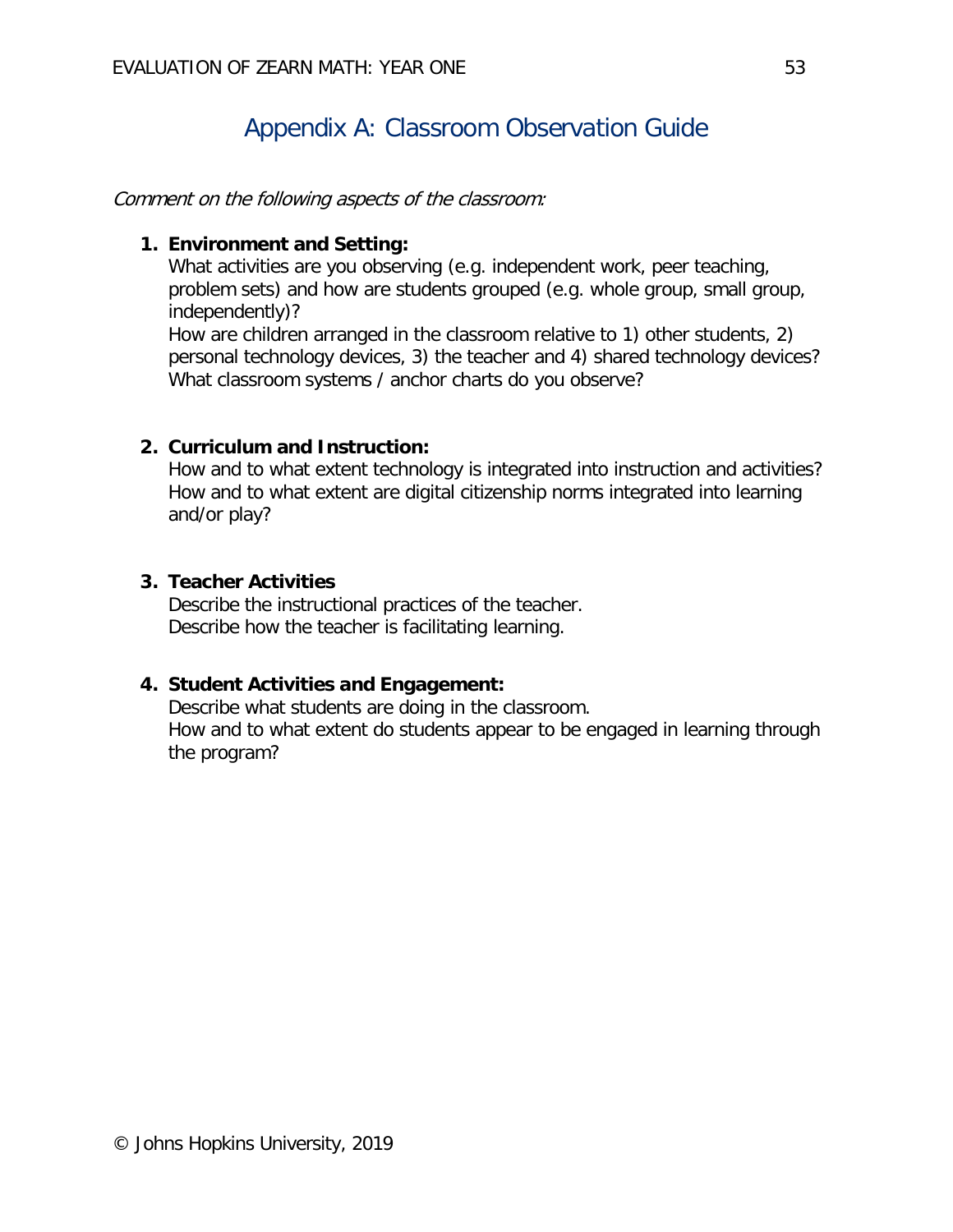# Appendix B: Teacher Focus Group Protocol

- 1. How is Zearn implemented in your classrooms?
	- a. To what extent/how did you use the Independent Digital Lessons, Small Group and Whole Group Materials?
	- b. To what extent and how did you use the Teacher Reports?
- 2. To what degree are school administrators or others involved in the implementation of Zearn Math?
- 3. Were you adequately prepared to implement Zearn Math? Why or why not?
- 4. What, if any, changes have you made to your instructional practices as a result of using Zearn Math?
- 5. To what extent has Zearn Math impacted student achievement?
- 6. To what extent has Zearn Math affected student attitudes towards math, such as their mindset and motivation?
- 7. How does Zearn Math compare to other math curricula?
- 8. What do you see as the strengths of Zearn Math?
- 9. What suggestions would you have to improve the program or its implementation in your school?
- 10.Would you recommend Zearn Math to other educators? Why or why not?
- 11.What routines and systems did you establish in your classroom to implement Zearn Math?
	- Routines/Systems for digital time and small group time?
	- Routines/Systems to help students persevere through challenge?
	- Routines/Systems for providing feedback on Student Notes and Exit Tickets?
	- Routines/Systems for tracking and celebrating progress?
- 12.Do you feel Zearn Math meets the needs of most of your students? Why or why not?

© Johns Hopkins University, 2019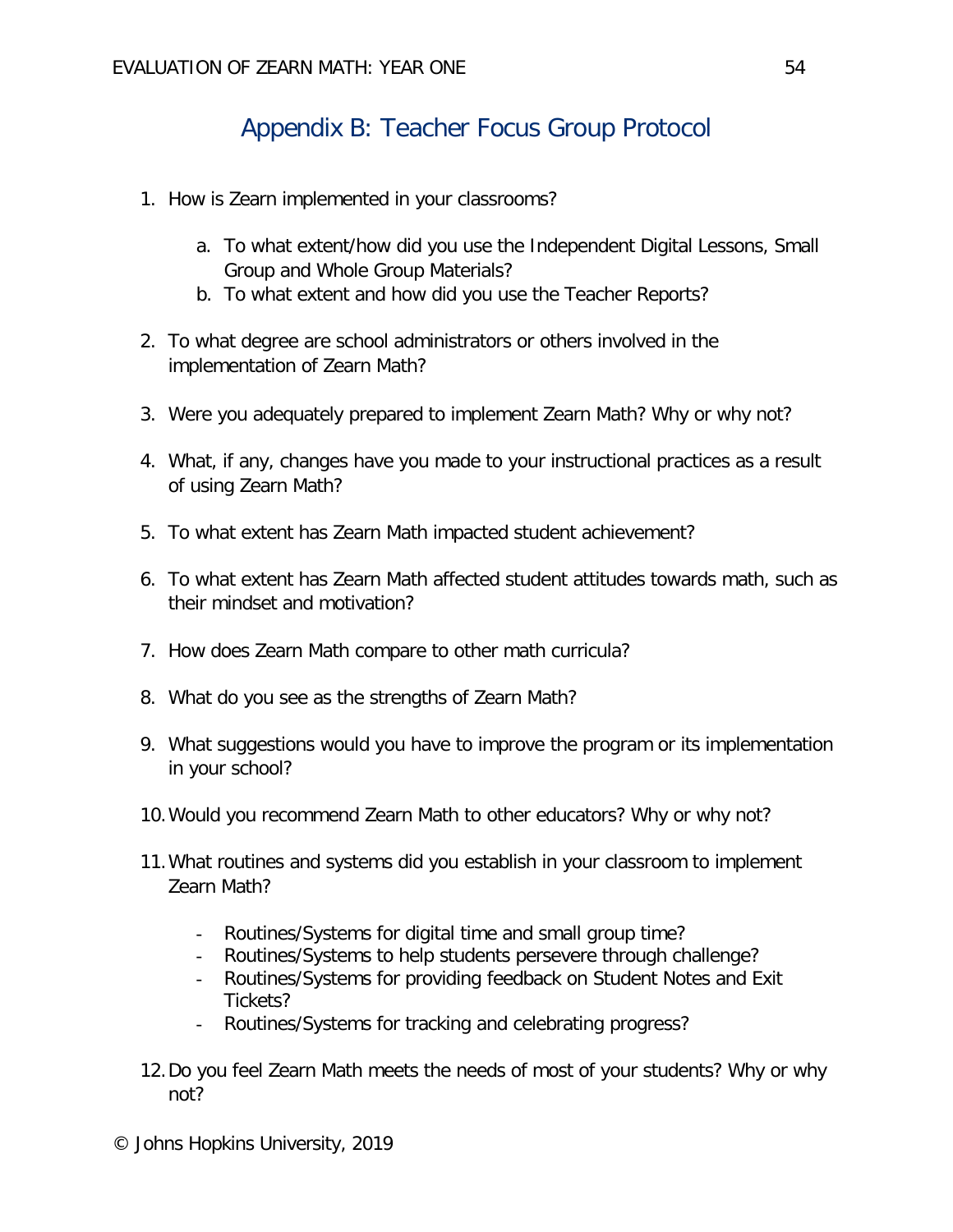# Appendix C: Administrator Interview Protocol

Let's begin by learning more about your school and your history there.

- Please briefly describe the school with regard to size, types of students, the community, and student outcomes.
- How long have you been principal there?
- What math curriculum did you use before Zearn Math?

General Topic: Implementation of Zearn Math

- Why did you decide to implement Zearn Math in your school?
- How prevalent is Zearn Math in your school? Are all teachers and all grades using the program?
- What guidelines / expectations did you establish in how classrooms should implement Zearn Math?
- What professional development was in place to support the implementation of Zearn Math?
- Were your teachers adequately prepared to implement Zearn Math?
	- If yes, what went well?
	- If not, what should have gone differently?

General Topic: Impact of Zearn Math on Students and Teachers

- How do you perceive teachers are responding to Zearn Math?
- To what degree has the program had a positive impact on student achievement (e.g. grades, test scores)?
- Do you feel Zearn Math meets the needs of most of your students? Why or why not?
- Do you feel Zearn Math meets the needs of most of your teachers? Why or why not?
- Would you recommend this program to other school administrators? Why or why not?

General Topic: Overall Perceptions

- To what degree do you believe Zearn Math benefits your school overall?
- What do you see as the strengths of Zearn Math?
- What suggestions would you have to improve the existing program?
- Is there anything else you would like to add?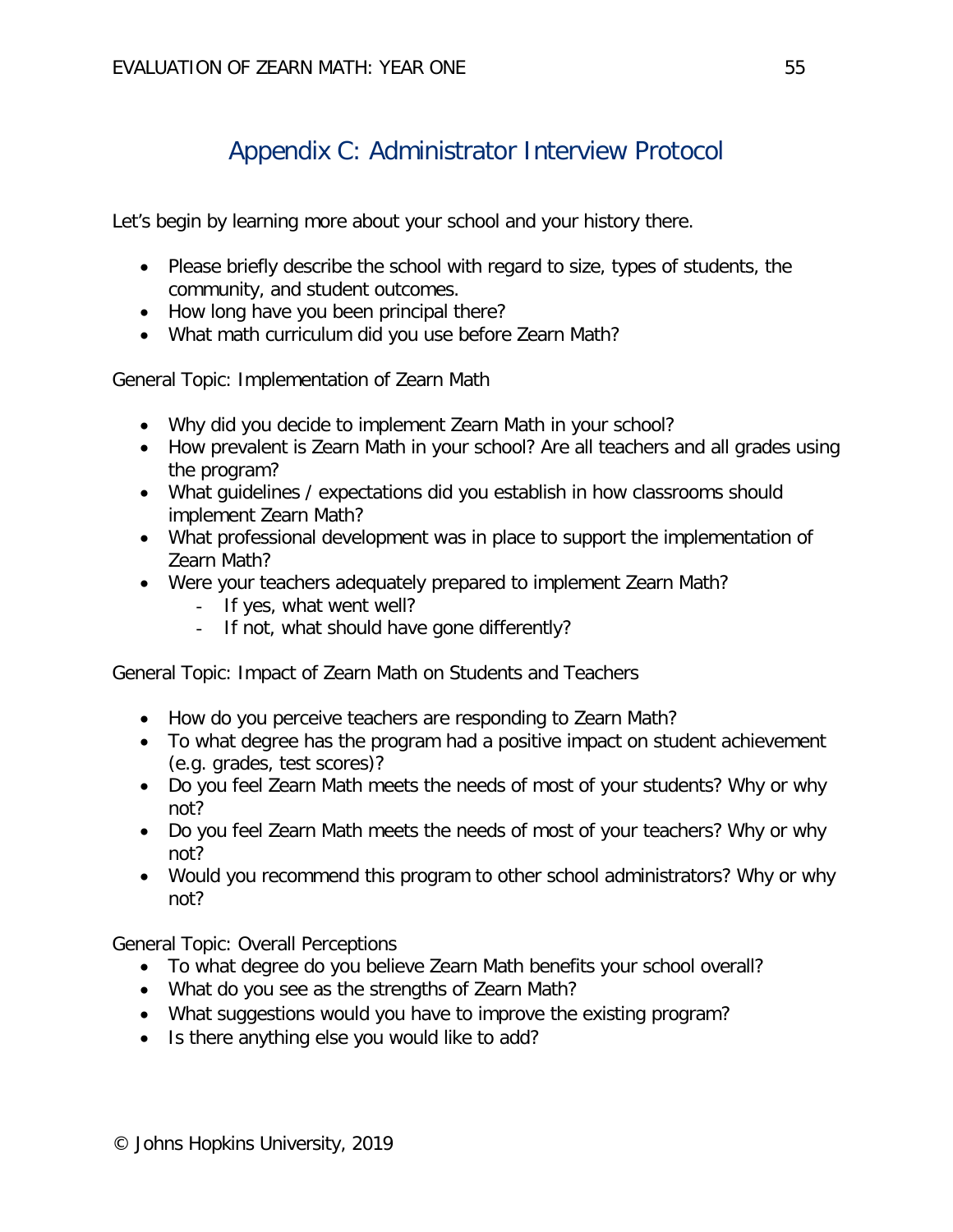# Appendix D: Zearn Math Personnel Interview Protocol

Let's begin by learning more about your role at Zearn and how you were involved with Zearn in the school district.

- Please briefly describe your role at Zearn. How long have you worked for Zearn?
- What is your role in regards to the district?

General Topic: Implementation in the district

- How did the relationship between Zearn and the district begin?
- To what degree are you and other Zearn personnel involved in the day-to-day implementation of Zearn Math in the district?
	- How does your role change over time?
- In your opinion, were the teachers in the district adequately prepared to implement Zearn Math?
	- If yes, what went well?
	- If not, what should have gone differently?
- Is there anything specific Zearn can do to better support teachers and administrators during implementation?

General Topic: Impact of Zearn Math on Students and Teachers

- To what degree have the district teachers responded well to the program?
- In your experience, what factors tend to influence whether or not teachers and students respond well to the program?
- To what degree do you believe Zearn Math is a good fit for the district?

General Topic: Overall Perceptions of Implementation Fidelity

- In your opinion, to what degree have teachers implemented the Zearn Math program effectively?
- What factors generally influence implementation fidelity?
- What factors are at play in the district, in terms of the fidelity of implementation in classrooms there?
- Is there anything Zearn Math should be doing differently to ensure teachers are implementing Zearn effectively?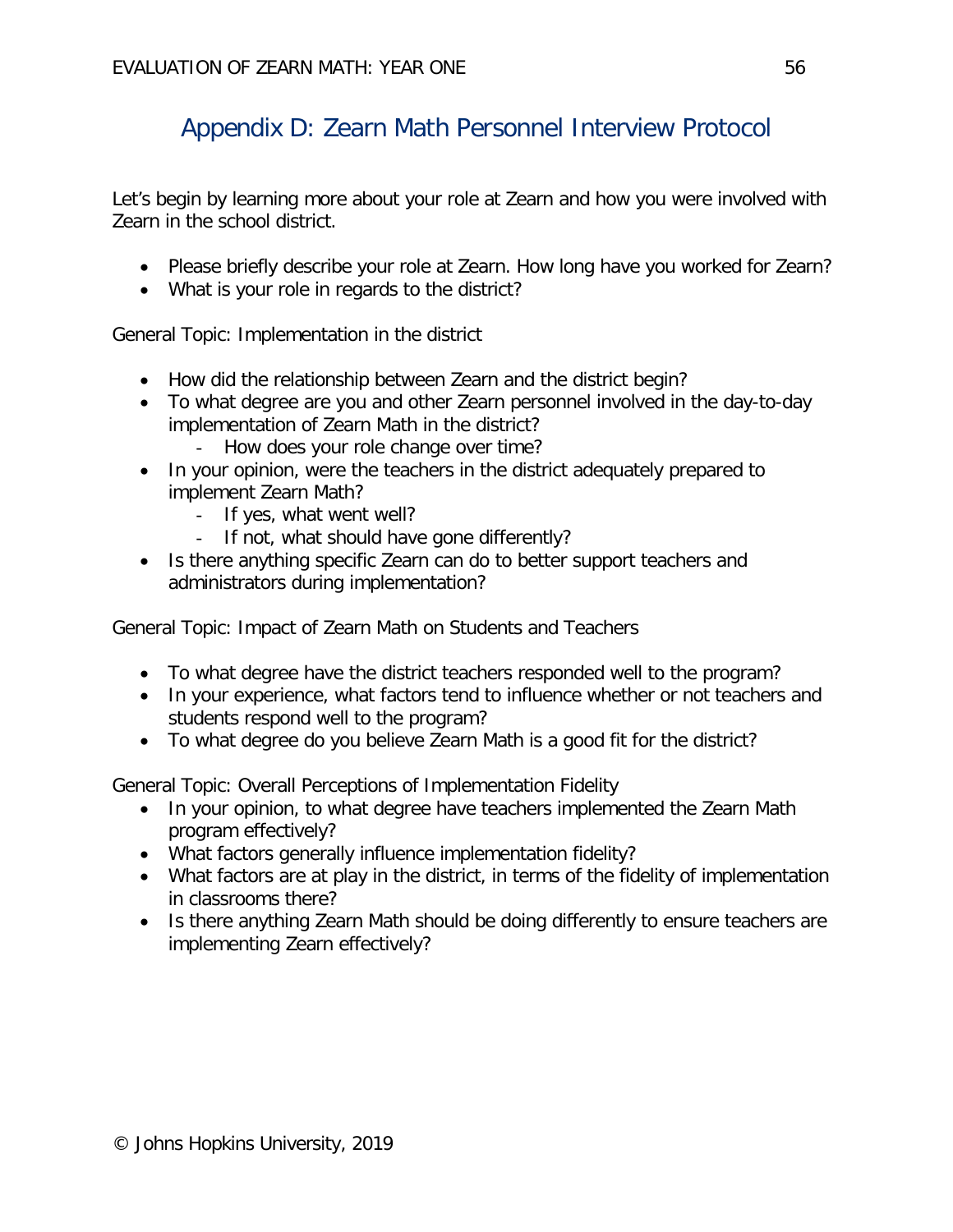# Appendix E: Teacher Reaction Questionnaire

|                                                                   |          |          | <b>Neither</b> |          |          |     |                   |      |
|-------------------------------------------------------------------|----------|----------|----------------|----------|----------|-----|-------------------|------|
|                                                                   | Strongly | Somewhat | agree nor      | Somewhat | Strongly |     |                   |      |
|                                                                   | disagree | disagree | disagree       | agree    | agree    | N   | M                 | SD   |
| I am continually improving my mathematics teaching practice       |          |          |                |          |          |     |                   |      |
| Treatment                                                         | $0.0\%$  | $0.0\%$  | 1.4%           | 54.2%    | 44.4%    | 144 | 4.43              | 0.52 |
| Comparison                                                        | 1.9%     | $0.0\%$  | 1.9%           | 56.6%    | 39.6%    | 53  | 4.32              | 0.70 |
| I am confident that I can teach mathematics effectively.          |          |          |                |          |          |     |                   |      |
| Treatment                                                         | $0.0\%$  | $0.0\%$  | 1.4%           | 65.3%    | 33.3%    | 144 | 4.25              | 0.55 |
| Comparison                                                        | 3.7%     | 3.7%     | 7.4%           | 48.1%    | 37.0%    | 54  | 4.07              | 0.95 |
| I am confident that I can answer students' mathematics questions. |          |          |                |          |          |     |                   |      |
| Treatment                                                         | $0.0\%$  | 0.7%     | 3.5%           | 66.0%    | 29.9%    | 144 | 4.32 <sup>a</sup> | 0.50 |
| Comparison                                                        | 3.7%     | 5.6%     | 1.9%           | 57.4%    | 31.5%    | 54  | 4.11              | 0.96 |
| I know what to do to increase student interest in mathematics     |          |          |                |          |          |     |                   |      |
| Treatment                                                         | $0.0\%$  | 1.4%     | 15.3%          | 66.7%    | 16.7%    | 144 | 3.99a             | 0.61 |
| Comparison                                                        | 3.7%     | 3.7%     | 20.4%          | 57.4%    | 14.8%    | 54  | 3.76              | 0.89 |

### **Rate your level of agreement to the following statements.**

<sup>a</sup>Treatment teachers were significantly more likely to agree than comparison teachers,  $p$  < .05

### **Rate your level of agreement to the following statements.**

|                                                                                                               | Strongly | Somewhat | <b>Neither</b><br>agree nor | Somewhat | Strongly |     |      |      |
|---------------------------------------------------------------------------------------------------------------|----------|----------|-----------------------------|----------|----------|-----|------|------|
|                                                                                                               | disagree | disagree | disagree                    | agree    | agree    | N.  | M    | SD   |
| I felt prepared to implement Zearn Math in my classroom(s)                                                    |          |          |                             |          |          |     |      |      |
| Treatment                                                                                                     | 5.0%     | 27.3%    | 18.0%                       | 41.7%    | 7.9%     | 137 | 3.20 | 1.09 |
| I have sufficient access to technical support                                                                 |          |          |                             |          |          |     |      |      |
| Treatment                                                                                                     | 2.2%     | 15.8%    | 15.8%                       | 54.7%    | 11.5%    | 137 | 3.57 | 0.97 |
| Zearn Math engages students in math education.                                                                |          |          |                             |          |          |     |      |      |
| Treatment                                                                                                     | $0.0\%$  | 2.1%     | 14.3%                       | 60.7%    | 22.9%    | 138 | 4.04 | 0.68 |
| Zearn Math is effective for increasing student achievement over and above regular practices.                  |          |          |                             |          |          |     |      |      |
| Treatment                                                                                                     | 1.4%     | 5.0%     | 30.2%                       | 50.4%    | 12.9%    | 137 | 3.68 | 0.82 |
| Zearn Math's small group lessons promote higher-order skills such as critical thinking or problem<br>solving. |          |          |                             |          |          |     |      |      |
| <b>Treatment</b>                                                                                              | 1.5%     | 5.1%     | 19.1%                       | 60.3%    | 14.0%    | 134 | 3.81 | 0.80 |
| Zearn Math's digital lessons promote higher-order skills such as critical thinking or problem solving.        |          |          |                             |          |          |     |      |      |
| Treatment                                                                                                     | 0.7%     | 7.2%     | 21.7%                       | 52.9%    | 17.4%    | 136 | 3.79 | 0.85 |
| Zearn Math allows me to differentiate my instruction based on student needs.                                  |          |          |                             |          |          |     |      |      |
| Treatment                                                                                                     | 1.4%     | 6.5%     | 12.3%                       | 59.4%    | 20.3%    | 136 | 3.90 | 0.85 |
| I would like to use Zearn Math in the future in my classroom(s).                                              |          |          |                             |          |          |     |      |      |
| Treatment                                                                                                     | 0.7%     | 2.9%     | 9.4%                        | 48.2%    | 38.8%    | 137 | 4.20 | 0.78 |
|                                                                                                               |          |          |                             |          |          |     |      |      |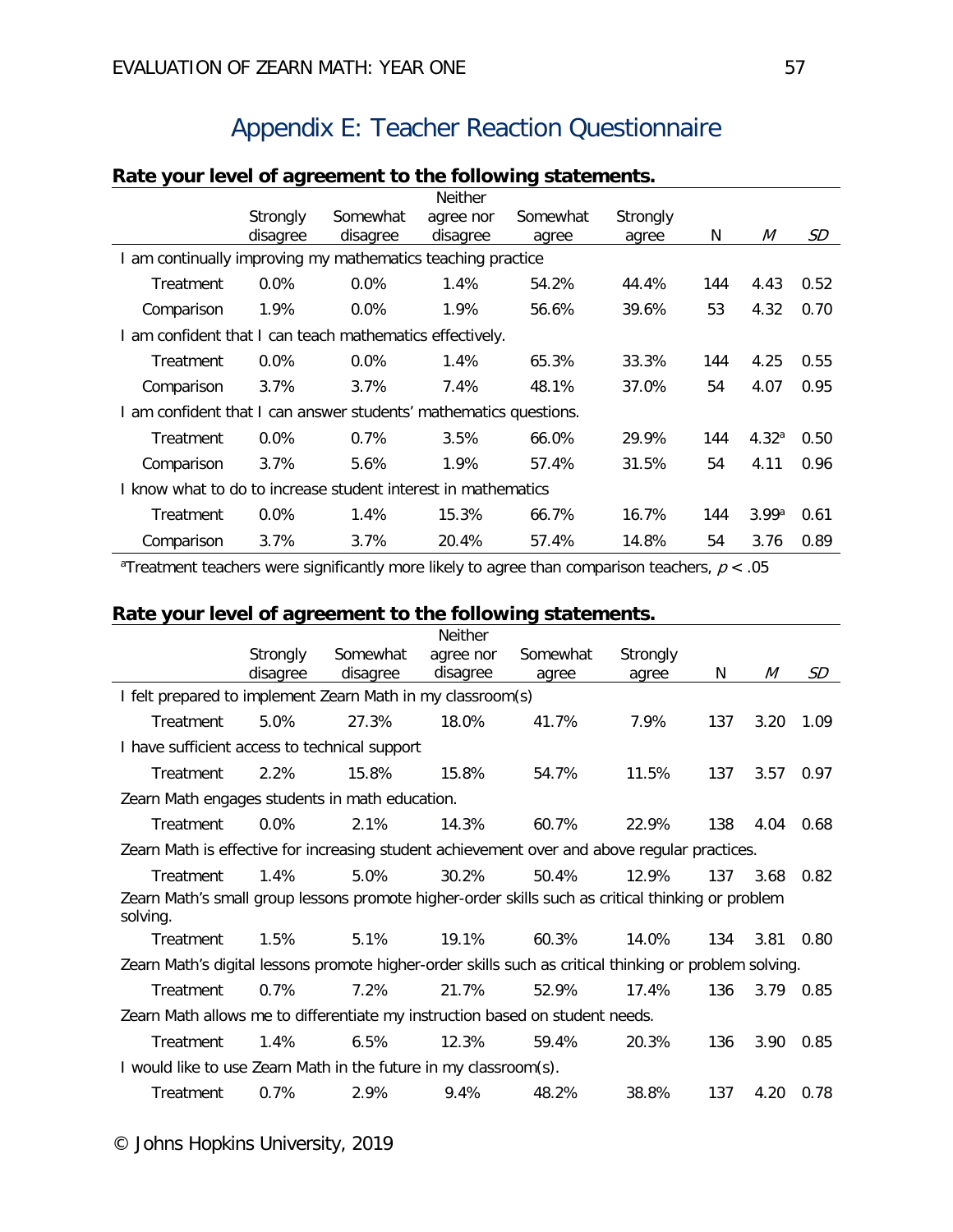I would recommend Zearn Math to other teachers.

|  | Treatment 1.4% 2.2% 12.9% 47.5% 36.0% 137 4.13 0.83 |  |  |  |  |  |  |  |  |
|--|-----------------------------------------------------|--|--|--|--|--|--|--|--|
|--|-----------------------------------------------------|--|--|--|--|--|--|--|--|

### **Use the scale to indicate how frequently you or your classroom(s) use different features of the Zearn Math program.**

|                                              |              | Rarely    |              |            |            |     |      |      |
|----------------------------------------------|--------------|-----------|--------------|------------|------------|-----|------|------|
|                                              |              | Used      | Occasionally |            | Very       |     |      |      |
|                                              |              | (once or  | Used (once   | Frequently | Frequently |     |      |      |
|                                              | <b>Never</b> | twice a   | or twice a   | Used       | Used       |     |      |      |
|                                              | Used         | semester) | month)       | (weekly)   | (daily)    | N   | М    | SD   |
| <b>Mission Overviews</b>                     | 19.0%        | 17.5%     | 31.4%        | 21.9%      | 10.2%      | 137 | 2.87 | 1.25 |
| Independent Digital<br>Lessons               | 4.8%         | 3.4%      | 12.2%        | 18.4%      | 61.2%      | 147 | 4.28 | 1.11 |
| Anchor Charts on<br>perseverance/growth      | 24.0%        | 13.7%     | 21.2%        | 21.9%      | 19.2%      | 146 | 2.99 | 1.45 |
| mindset<br>Teacher Report:                   | 20.1%        | 5.2%      | 22.4%        | 35.8%      | 16.4%      | 134 | 3.23 | 1.35 |
| Progress Report<br>Facebook community        | 70.1%        | 11.2%     | 9.7%         | 6.0%       | 3.0%       | 134 | 1.60 | 1.08 |
| Digital Professional<br>Development          | 23.9%        | 39.6%     | 22.4%        | 11.2%      | 3.0%       | 134 | 2.30 | 1.05 |
| Classroom Lesson<br><b>Trackers</b>          | 32.1%        | 14.2%     | 20.9%        | 20.1%      | 12.7%      | 134 | 2.67 | 1.43 |
| Recommended<br>Schedule                      | 33.6%        | 17.9%     | 20.1%        | 18.7%      | 9.7%       | 134 | 2.53 | 1.38 |
| Approach to<br>Teaching and<br>Learning      | 44.0%        | 18.7%     | 15.7%        | 18.7%      | 3.0%       | 134 | 2.18 | 1.26 |
| <b>Help Center</b>                           | 47.0%        | 24.6%     | 8.2%         | 8.2%       | 11.9%      | 134 | 2.13 | 1.40 |
| All but                                      |              |           |              |            |            |     |      |      |
| Kindergarten:                                |              |           |              |            |            |     |      |      |
| Student Notes or<br><b>Student Workbooks</b> | 3.8%         | 3.1%      | 6.9%         | 26.9%      | 59.2%      | 130 | 4.35 | 1.01 |
| Paper Exit Tickets                           | 7.7%         | 6.2%      | 10.8%        | 29.2%      | 46.2%      | 130 | 4.00 | 1.23 |
| <b>Whole Group</b><br><b>Fluencies</b>       | 13.8%        | 13.8%     | 18.5%        | 31.5%      | 22.3%      | 130 | 3.35 | 1.34 |
| Whole Group Word<br>Problems                 | 10.0%        | 10.8%     | 18.5%        | 32.3%      | 28.5%      | 130 | 3.58 | 1.28 |
| Small Group Lessons                          | 6.9%         | 4.6%      | 6.1%         | 25.2%      | 57.3%      | 131 | 4.21 | 1.18 |
| <b>Printed Homework</b>                      | 27.7%        | 12.3%     | 8.5%         | 23.8%      | 27.7%      | 130 | 3.12 | 1.61 |
| <b>Printed Problem Sets</b>                  | 20.8%        | 10.8%     | 13.1%        | 22.3%      | 33.1%      | 130 | 3.36 | 1.54 |
| <b>Printed Assessments</b>                   | 26.2%        | 11.5%     | 30.0%        | 17.7%      | 14.6%      | 130 | 2.83 | 1.38 |
| Teacher Report:<br>Pace Report               | 6.3%         | 4.7%      | 15.0%        | 41.7%      | 32.3%      | 127 | 3.89 | 1.11 |
| Teacher Report:<br><b>Tower Alerts</b>       | 7.1%         | 9.4%      | 26.0%        | 44.1%      | 13.4%      | 127 | 3.47 | 1.07 |
| Teacher Report:<br><b>Sprint Alerts</b>      | 14.2%        | 15.7%     | 26.0%        | 33.9%      | 10.2%      | 127 | 3.10 | 1.21 |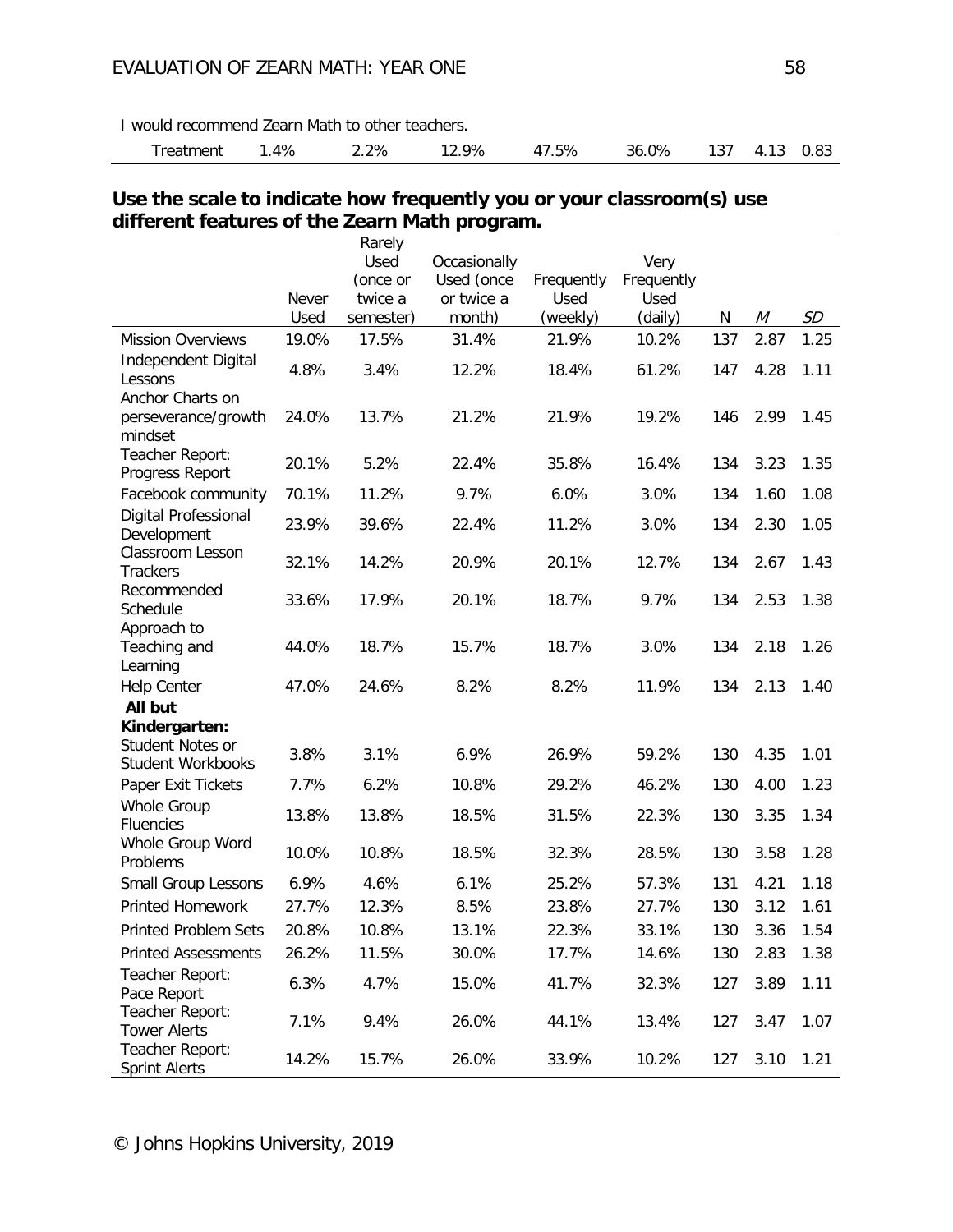|                                                    | Not<br>enough<br>time | Materials<br>or tools<br>are<br>lacking | Not valuable<br>to<br>instruction | Don't<br>know how<br>to use | Wasn't<br>aware of<br>this<br>component | Other: | N  |
|----------------------------------------------------|-----------------------|-----------------------------------------|-----------------------------------|-----------------------------|-----------------------------------------|--------|----|
| <b>Mission Overviews</b>                           | 18.2%                 | 0.0%                                    | 4.5%                              | 13.6%                       | 59.1%                                   | 4.5%   | 22 |
| Independent Digital<br>Lessons                     | 20.0%                 | 0.0%                                    | 10.0%                             | 0.0%                        | 70.0%                                   | 0.0%   | 10 |
| Anchor Charts on<br>perseverance/growth<br>mindset | 13.3%                 | 0.0%                                    | 0.0%                              | 0.0%                        | 76.7%                                   | 10.0%  | 30 |
| Teacher Report:<br>Progress Report                 | 18.2%                 | 1.0%                                    | 3.0%                              | 15.2%                       | 29.3%                                   | 28.3%  | 99 |
| Digital Professional<br>Development                | 15.6%                 | 0.0%                                    | 0.0%                              | 12.5%                       | 62.5%                                   | 9.4%   | 32 |
| Classroom Lesson<br><b>Trackers</b>                | 11.6%                 | 0.0%                                    | 2.3%                              | 27.9%                       | 48.8%                                   | 9.3%   | 43 |
| Approach to Teaching<br>and Learning               | 11.8%                 | 0.0%                                    | 0.0%                              | 15.7%                       | 66.7%                                   | 5.9%   | 51 |
| All but Kindergarten:                              |                       |                                         |                                   |                             |                                         |        |    |
| Student Notes or<br><b>Student Workbooks</b>       | 20.0%                 | 40.0%                                   | 0.0%                              | 20.0%                       | 0.0%                                    | 20.0%  | 5  |
| Paper Exit Tickets                                 | 10.0%                 | 0.0%                                    | 10.0%                             | 10.0%                       | 10.0%                                   | 60.0%  | 10 |
| Whole Group Fluencies                              | 5.6%                  | 0.0%                                    | 5.6%                              | 16.7%                       | 61.1%                                   | 11.1%  | 18 |
| Whole Group Word<br>Problems                       | 7.7%                  | 0.0%                                    | 7.7%                              | 15.4%                       | 69.2%                                   | 0.0%   | 13 |
| Small Group Lessons                                | 22.2%                 | 0.0%                                    | 0.0%                              | 22.2%                       | 55.6%                                   | 0.0%   | 9  |
| <b>Printed Homework</b>                            | 8.3%                  | 0.0%                                    | 2.8%                              | 5.6%                        | 41.7%                                   | 41.7%  | 36 |
| <b>Printed Problem Sets</b>                        | 7.4%                  | 0.0%                                    | 0.0%                              | 3.7%                        | 51.9%                                   | 37.0%  | 27 |
| <b>Printed Assessments</b>                         | 8.8%                  | 0.0%                                    | 2.9%                              | 2.9%                        | 52.9%                                   | 32.4%  | 34 |
| Teacher Report: Pace<br>Report                     | 0.0%                  | 0.0%                                    | 0.0%                              | 37.5%                       | 50.0%                                   | 12.5%  | 8  |
| Teacher Report: Tower<br>Alerts                    | 11.1%                 | 0.0%                                    | 0.0%                              | 33.3%                       | 44.4%                                   | 11.1%  | 9  |
| Teacher Report: Sprint<br>Alerts                   | 27.8%                 | 0.0%                                    | 11.1%                             | 22.2%                       | 33.3%                                   | 5.6%   | 18 |

### **If you indicated you never use a feature, please indicate why this feature was not used.**

|                                      | Not<br>enough | <b>Materials</b><br>or tools<br>are | Not<br>valuable<br>to | Don't<br>know<br>how to | Wasn't<br>aware of<br>this |       | Schedule<br>moves<br>too |    |
|--------------------------------------|---------------|-------------------------------------|-----------------------|-------------------------|----------------------------|-------|--------------------------|----|
|                                      | time          | lacking                             | instruction           | use                     | component                  | Other | slow/fast                | N  |
| Recommended<br>classroom<br>schedule | 18.2%         | $0.0\%$                             | 4.5%                  | 13.6%                   | 59.1%                      | 4.5%  | $0.0\%$                  | 45 |
|                                      |               | <b>Materials</b>                    | Not                   | Don't                   | Wasn't                     |       |                          |    |
|                                      | <b>Not</b>    | or tools                            | valuable              | know                    | aware of                   |       | never                    |    |
|                                      | enough        | are                                 | to                    | how to                  | this                       |       | needed                   |    |
|                                      | time          | lacking                             | instruction           | use                     | component                  | Other | help                     |    |

© Johns Hopkins University, 2019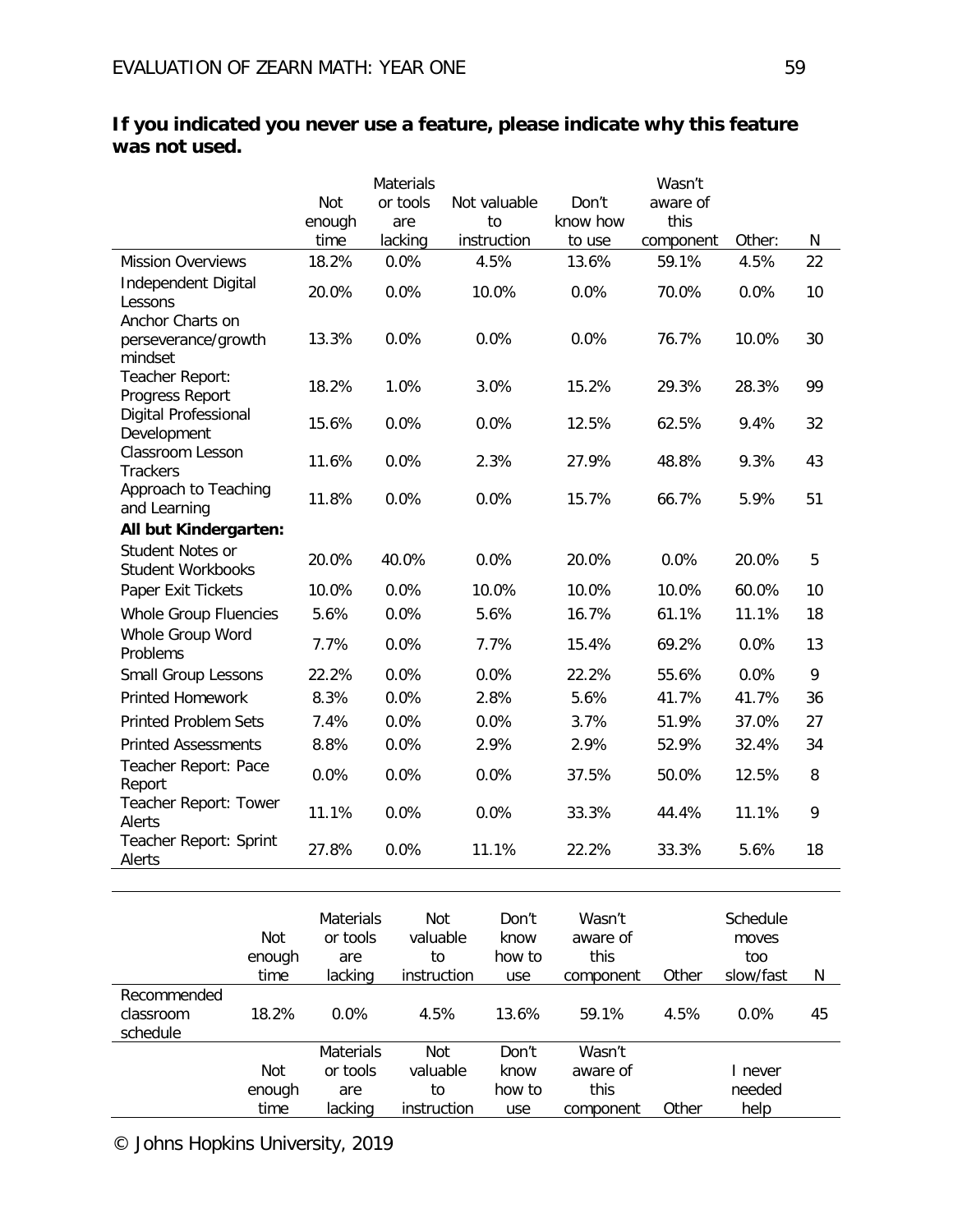| Help center           | 7.2%    | $0.0\%$          | 2.9%        | 5.8%    | 18.8%     | 11.6% | 53.6%    | 69 |
|-----------------------|---------|------------------|-------------|---------|-----------|-------|----------|----|
|                       |         | <b>Materials</b> | Not         | Don't   | Wasn't    |       | do not   |    |
|                       | Not     | or tools         | valuable    | know    | aware of  |       | have a   |    |
|                       | enough  | are              | to          | how to  | this      |       | Facebook |    |
|                       | time    | lacking          | instruction | use     | component | Other | account  |    |
| Facebook<br>community | $0.0\%$ | $0.0\%$          | $0.0\%$     | $0.0\%$ | 28.6%     | 42.9% | 28.6%    |    |

### **Use the scale to indicate how effective you consider different features of the Zearn Math program to be for increasing students' knowledge and achievement related to math.**

| <b>SD</b><br>0.69 |
|-------------------|
|                   |
|                   |
|                   |
|                   |
|                   |
| 0.78              |
|                   |
| 0.84              |
|                   |
| 0.83              |
|                   |
| 0.88              |
| 0.76              |
|                   |
| 0.74              |
| 0.88              |
|                   |
| 1.86              |
| 0.81              |
| 0.84              |
| 0.76              |
|                   |
| 0.82              |
|                   |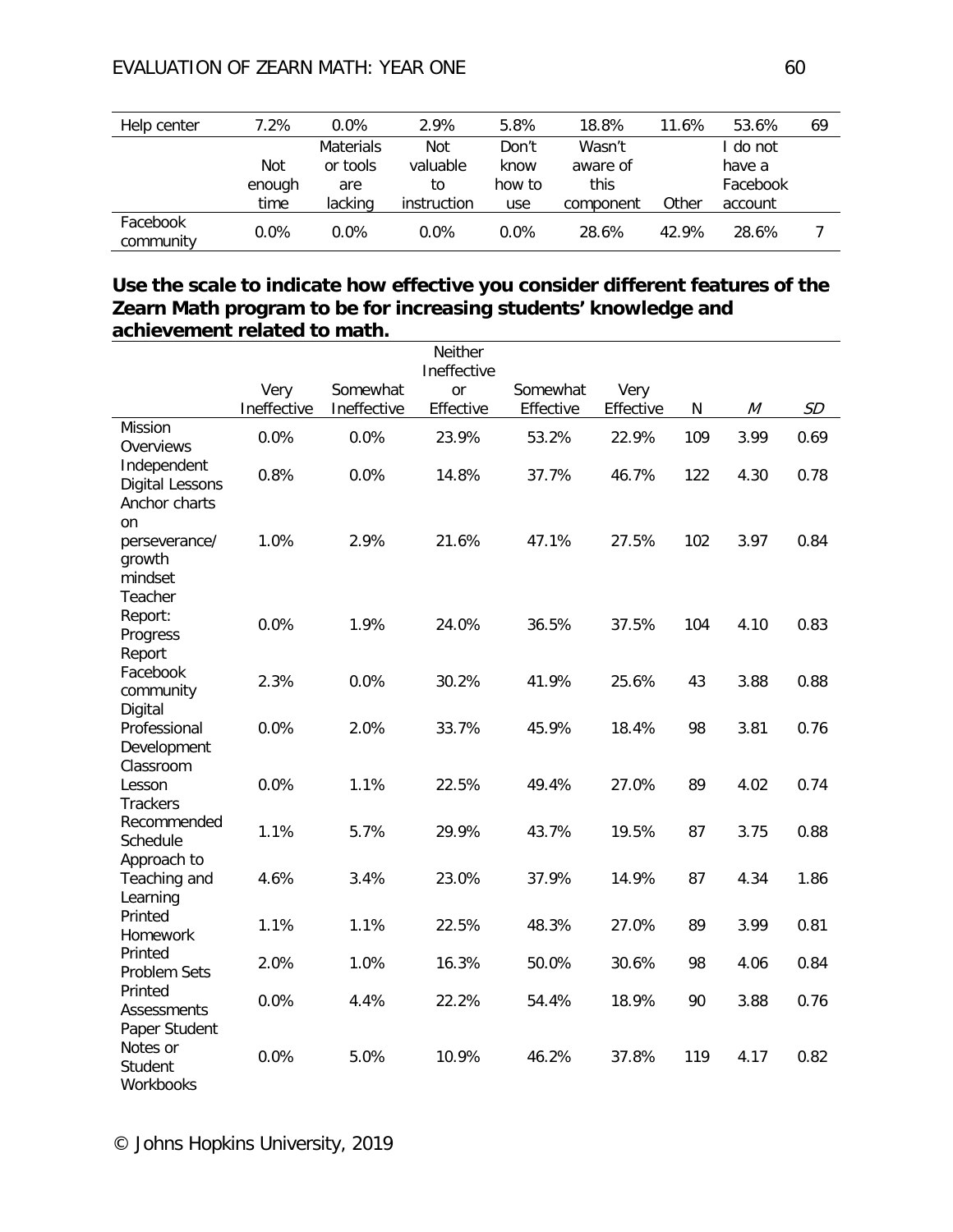### EVALUATION OF ZEARN MATH: YEAR ONE 61

| Paper Exit<br>Tickets                  | 0.0%    | 2.6% | 12.3% | 50.0% | 35.1% | 114 | 4.18 | 0.74 |
|----------------------------------------|---------|------|-------|-------|-------|-----|------|------|
| <b>Whole Group</b><br><b>Fluencies</b> | 0.9%    | 2.8% | 18.7% | 40.2% | 37.4% | 107 | 4.10 | 0.87 |
| <b>Whole Group</b>                     |         |      |       |       |       |     |      |      |
| Word                                   | 1.8%    | 1.8% | 14.2% | 42.5% | 39.8% | 113 | 4.17 | 0.87 |
| Problems                               |         |      |       |       |       |     |      |      |
| Small Group                            | 0.0%    | 2.6% | 5.2%  | 39.7% | 52.6% | 116 | 4.42 | 0.71 |
| Lessons<br>Teacher                     |         |      |       |       |       |     |      |      |
| Report: Pace                           | 0.0%    | 0.0% | 15.4% | 32.5% | 52.1% | 117 | 4.37 | 0.74 |
| Report                                 |         |      |       |       |       |     |      |      |
| Teacher                                |         |      |       |       |       |     |      |      |
| Report: Tower                          | 0.9%    | 0.0% | 19.7% | 40.2% | 39.3% | 117 | 4.17 | 0.80 |
| Alerts                                 |         |      |       |       |       |     |      |      |
| Teacher                                |         |      |       |       |       |     |      |      |
| Report: Sprint                         | 0.9%    | 0.0% | 25.9% | 38.9% | 34.3% | 108 | 4.06 | 0.83 |
| Alerts                                 |         |      |       |       |       |     |      |      |
| <b>Help Center</b>                     | $0.0\%$ | 3.9% | 56.9% | 27.5% | 11.8% | 51  | 3.47 | 0.76 |

### **How much time per day is spent on math instruction in your classroom?**

|            |         |         |         | 120        |     |    |      |
|------------|---------|---------|---------|------------|-----|----|------|
| 30 minutes | 30-60   | 60-90   | 90-120  | minutes or |     |    |      |
| or less    | minutes | minutes | minutes | more       |     | M  | SD   |
| 2.3%       | 12.3%   | 70.8%   | 13.8%   | $0.8\%$    | 130 | 95 | 2.98 |

### **Of the time spent on math instruction, how much time per day is spent on…**

|                               | Very little | About a<br>quarter<br>of the | About<br>half of | About<br>three<br>quarters<br>of the | Almost<br>all of<br>the<br>time |     |      |      |
|-------------------------------|-------------|------------------------------|------------------|--------------------------------------|---------------------------------|-----|------|------|
|                               | (25%)       | time                         | the time         | time                                 | (>75%)                          | N   | М    | SD   |
| Whole group<br>instruction    | 50.8%       | 35.4%                        | 12.3%            | 0.8%                                 | 0.8%                            | 130 | 1.65 | 0.79 |
| Small group instruction       | 3.8%        | 16.2%                        | 43.1%            | 12.3%                                | 24.6%                           | 130 | 3.38 | 1.14 |
| Individual digital<br>lessons | 8.5%        | 19.2%                        | 63.8%            | 3.1%                                 | 5.4%                            | 130 | 2.78 | 0.86 |

### **Please indicate the degree to which you consider the following factors to be a barrier to the successful implementation of Zearn Math in your classroom.**

|                                  | Not a<br>barrier | Sometimes<br>a barrier | Frequently<br>a barrier | Major<br>barrier | N   | М    | SD   |
|----------------------------------|------------------|------------------------|-------------------------|------------------|-----|------|------|
| Lack of headphones               | 16.2             | 21.5                   | 25.4                    | 36.9             | 130 | 2.83 | 1.10 |
| Lack of devices                  | 26.9             | 23.1                   | 15.4                    | 34.6             | 130 | 2.58 | 1.22 |
| Lack of paper materials          | 63.1             | 23.1                   | 10.8                    | 3.1              | 130 | 1.54 | 0.81 |
| Not enough time in math<br>block | 26.2             | 40.0                   | 18.5                    | 15.4             | 130 | 2.23 | 1.01 |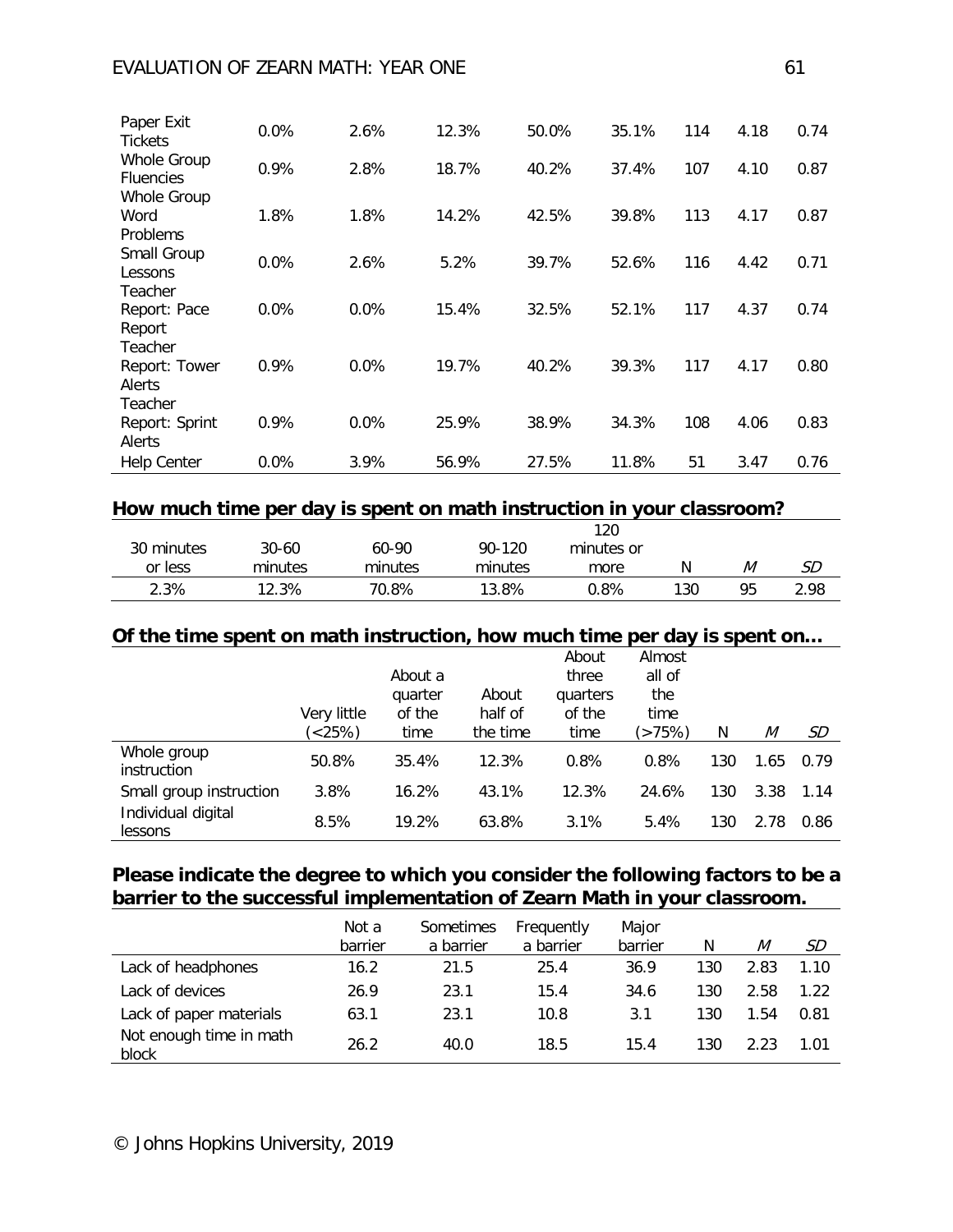# Appendix F: Student Reaction Questionnaire

|                                                                   | Strongly<br>disagree               | Disagree | Agree | Strongly<br>agree |      |                   |      |  |  |
|-------------------------------------------------------------------|------------------------------------|----------|-------|-------------------|------|-------------------|------|--|--|
|                                                                   | %                                  | %        | %     | %                 | N    | М                 | SD   |  |  |
| I am interested in math.                                          |                                    |          |       |                   |      |                   |      |  |  |
| Treatment                                                         | 6.7                                | 7.4      | 41.0  | 44.9              | 1185 | 3.24              | 0.86 |  |  |
| Comparison                                                        | 4.5                                | 6.2      | 37.0  | 52.3              | 470  | 3.37 <sup>b</sup> | 0.79 |  |  |
|                                                                   | I want to get good grades in math. |          |       |                   |      |                   |      |  |  |
| Treatment                                                         | 2.1                                | 2.2      | 27.6  | 68.1              | 1282 | 3.62              | 0.64 |  |  |
| Comparison                                                        | 2.4                                | 1.4      | 24.0  | 72.2              | 508  | 3.66              | 0.63 |  |  |
| I like to learn new things related to math.                       |                                    |          |       |                   |      |                   |      |  |  |
| Treatment                                                         | 5.8                                | 7.7      | 43.5  | 43.0              | 1195 | 3.24              | 0.83 |  |  |
| Comparison                                                        | 4.2                                | 4.6      | 42.8  | 48.4              | 477  | $3.35^{b}$        | 0.76 |  |  |
| I am confident during math tests.                                 |                                    |          |       |                   |      |                   |      |  |  |
| Treatment                                                         | 8.0                                | 12.1     | 38.7  | 41.2              | 6.3  | 3.13              | 0.92 |  |  |
| Comparison                                                        | 6.3                                | 10.7     | 40.2  | 42.8              | 460  | 3.20              | 0.87 |  |  |
| I can do almost all the work in my math class if I don't give up. |                                    |          |       |                   |      |                   |      |  |  |
| Treatment                                                         | 4.9                                | 6.7      | 40.7  | 47.7              | 1192 | 3.31              | 0.80 |  |  |
| Comparison                                                        | 2.7                                | 5.5      | 35.9  | 55.9              | 476  | $3.45^{b}$        | 0.72 |  |  |
| Even if the work in math class is hard, I can learn it.           |                                    |          |       |                   |      |                   |      |  |  |
| Treatment                                                         | 5.2                                | 3.6      | 40.9  | 50.2              | 1209 | 3.36              | 0.79 |  |  |
| Comparison                                                        | 2.3                                | 4.3      | 32.5  | 60.9              | 486  | 3.52c             | 0.69 |  |  |

### **Rate your level of agreement to the following statements.**

<sup>b</sup> Statistically significant difference between treatment and comparison schools,  $p < .01$ . Statistically significant difference between treatment and comparison schools,  $p < .001$ .

### **Rate your level of agreement to the following statements.**

|                                                 | Strongly<br>disagree | <b>Disagree</b> | Agree | Strongly<br>agree |      |      |      |
|-------------------------------------------------|----------------------|-----------------|-------|-------------------|------|------|------|
|                                                 | %                    | %               | %     | %                 | N    | М    | SD.  |
| Zearn is a good program for learning math.      |                      |                 |       |                   |      |      |      |
| Treatment                                       | 6.1                  | 4.7             | 34.9  | 54.3              | 1227 | 3.37 | 0.83 |
| Zearn makes learning math fun.                  |                      |                 |       |                   |      |      |      |
| Treatment                                       | 8.9                  | 11.7            | 34.5  | 44.8              | 1211 | 3.15 | 0.95 |
| I look forward to using the Zearn math program. |                      |                 |       |                   |      |      |      |
| Treatment                                       | 8.3                  | 10.4            | 38.2  | 43.0              | 1187 | 3.16 | 0.92 |
| I would like to use Zearn Math in the future.   |                      |                 |       |                   |      |      |      |
| Treatment                                       | 12.3                 | 13.3            | 30.8  | 43.7              | 1138 | 3.06 | 1.03 |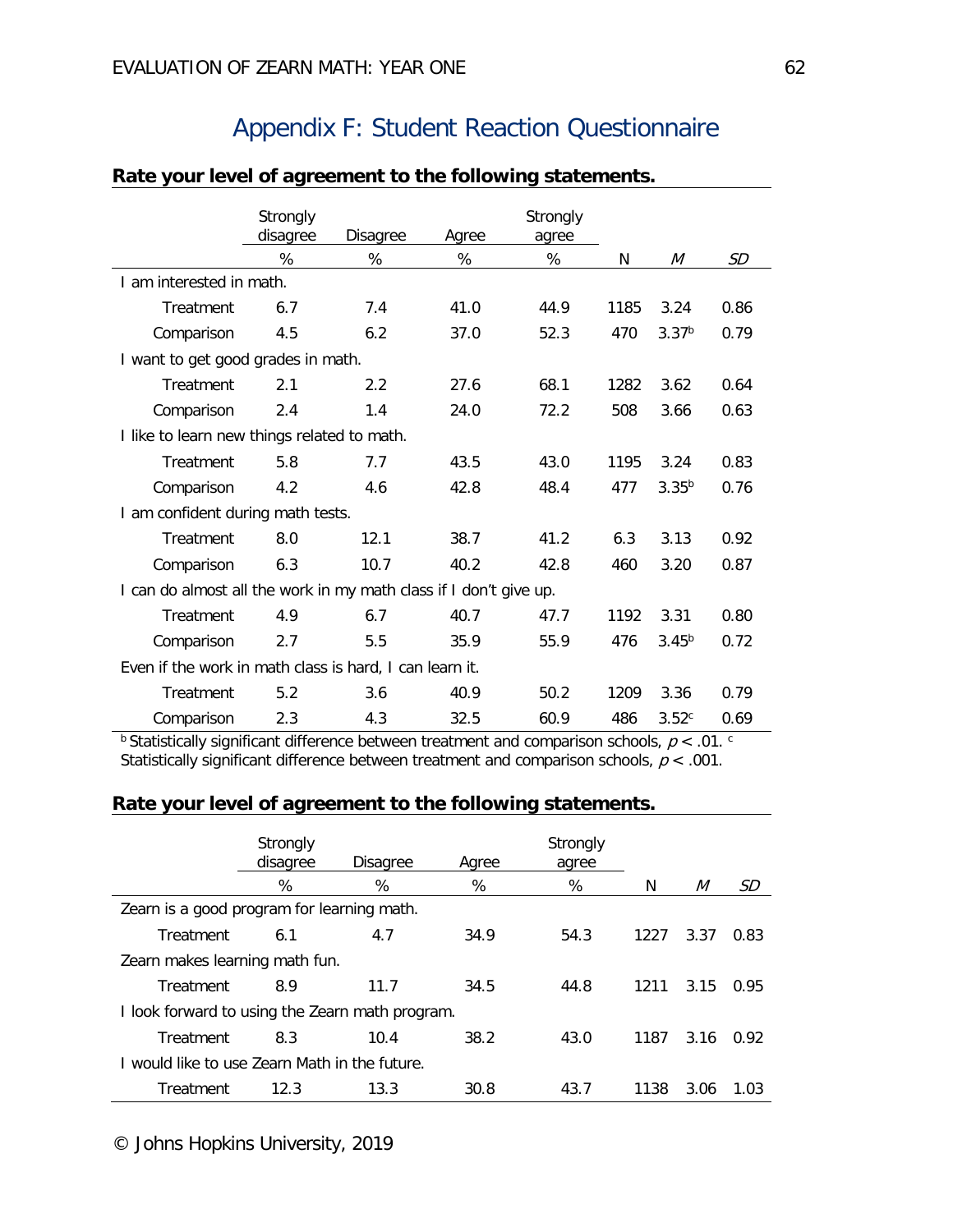# Appendix G: Students' Responses to Open-Ended Section of the Student Reaction Questionnaire

Table 1. Students' favorite components of Zearn Math (overall).

| Code                         | Frequency |
|------------------------------|-----------|
| Learning                     | 229       |
| Tower of Power               | 225       |
| <b>Wild Cards</b>            | 111       |
| Makes math fun, easy         | 107       |
| Math Chat                    | 104       |
| Substantive content          | 95        |
| Achievement                  | 91        |
| Nothing, I do not like Zearn | 81        |
| Songs                        | 75        |
| <b>Sprints</b>               | 41        |
| Jokes or Math Laughs         | 41        |
| "Math games"                 | 40        |
| Uninterpretable              | 40        |
| Everything, I love Zearn     | 35        |
| Number Gym                   | 32        |
| Misc. features               | 26        |
| Using technology             | 17        |
| <b>Boost</b>                 | 17        |
| Zearn Squad                  | 16        |
| Learning Lab                 | 15        |
| Paper Materials              | 8         |

### Table 2.

Students' favorite component of Zearn Math: Misc. features.

|                               | Frequency |
|-------------------------------|-----------|
| <b>Miscellaneous features</b> | 26        |
| <b>Multiply Mania</b>         | 12        |
| Sum Snacks                    | .h        |
| Discovery Canyon              | .h        |
| <b>Blast</b>                  |           |

#### Table 3.

Favorite component of Zearn Math: Code descriptions.

| Code           | Description                                           |
|----------------|-------------------------------------------------------|
| Learning       | Students describes learning or increased math skills  |
| Tower of Power | Student mentions the Tower of Power in their response |
| Wild Cards     | Student mentions Wild Cards in their response         |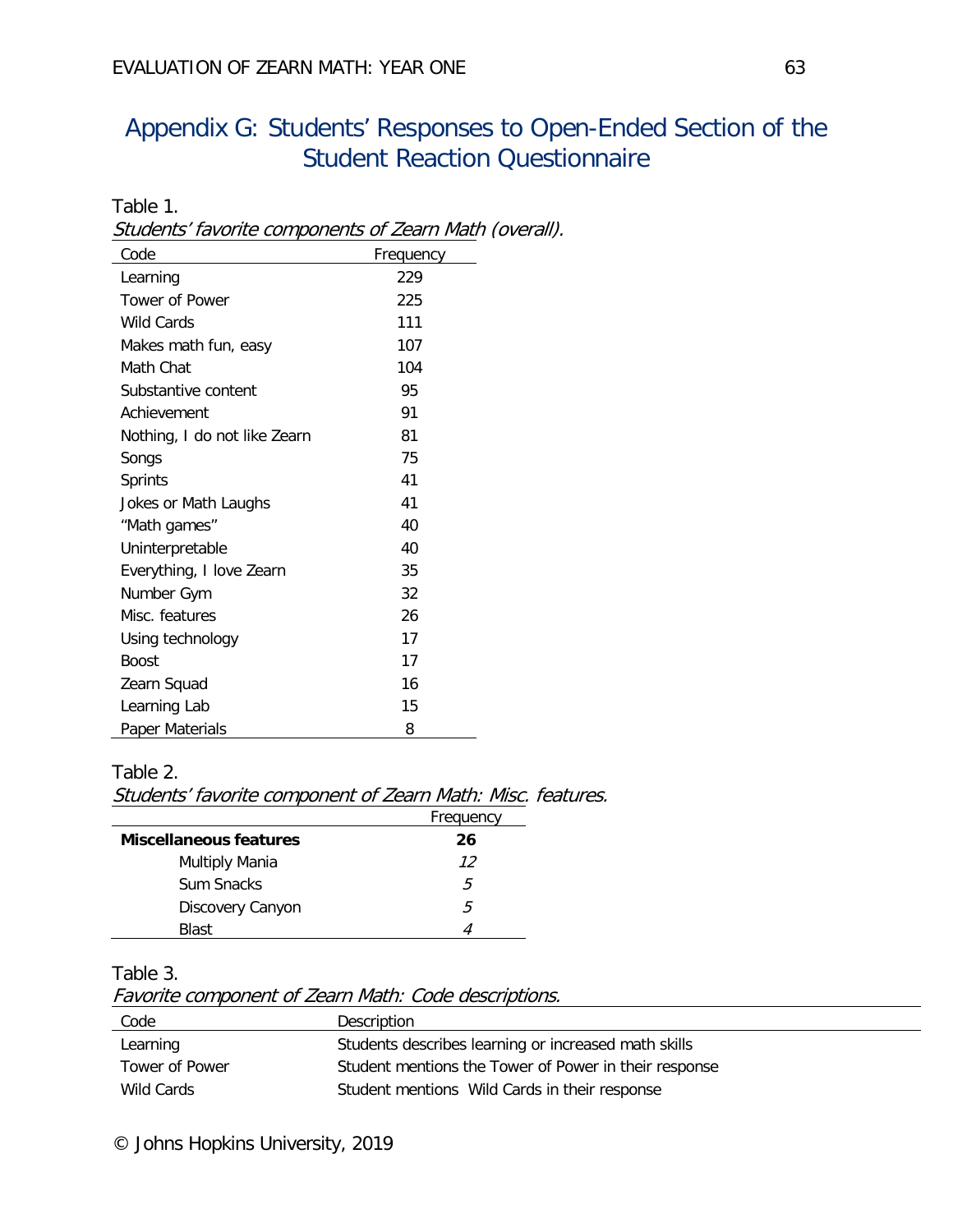| Makes math fun, easy         | Student explains Zearn Math makes learning fun or easy                                                                                                |
|------------------------------|-------------------------------------------------------------------------------------------------------------------------------------------------------|
| Math Chat                    | Student mentions Math Chat in their response                                                                                                          |
| Substantive content          | Student describes substantive mathematics topics in their response<br>Student references completing lessons, moving through the program, feelings of  |
| Achievement                  | accomplishment                                                                                                                                        |
| Nothing, I do not like Zearn | Student response includes "nothing" or overall dissatisfaction with the program                                                                       |
| Songs                        | Student describes songs or Z Beats in the response                                                                                                    |
| <b>Sprints</b>               | Student mentions Sprints in their response                                                                                                            |
| Jokes or Math Laughs         | Student mentions Math Laughs or indicates Zearn Math is funny                                                                                         |
| "Math games"                 | Student describes a gamified feature, or mentions "math games"                                                                                        |
| Uninterpretable              | Researchers are unable to understand the student's comments                                                                                           |
| Everything, I love Zearn     | Student response includes "everything" or overall satisfaction with the program                                                                       |
| Number Gym                   | Student mentions Number Gym in their response                                                                                                         |
| Misc. features               | Student mentions a miscellaneous feature in their response (see Table 2)<br>Student mentions the use of technology or a preference for working on the |
| Using technology             | computer                                                                                                                                              |
| <b>Boost</b>                 | Student mentions Boost in their response                                                                                                              |
| Zearn Squad                  | Student mentions Zearn Squad in their response                                                                                                        |
| Learning Lab                 | Student mentions Learning Lab in their response                                                                                                       |
|                              | Student references Exit Tickets, their workbook, or other paper-based materials in                                                                    |
| Print materials              | their response                                                                                                                                        |

### Table 4.

Favorite component of Zearn Math: Examples of Codes.

| Code                         | Example                                                                                  |
|------------------------------|------------------------------------------------------------------------------------------|
| Learning                     | "I like Zearn because it make me smart and good at math."                                |
| Tower of Power               | "I really like tower of power after I complete a video."                                 |
| <b>Wild Cards</b>            | "I like when they have wild cards."                                                      |
| Makes math fun, easy         | "My favorite is that they have fun stuff for math so it does not make it boring."        |
| Math Chat                    | "I like the math chat because it helps me learn the stuff I need for tower of<br>power." |
| Substantive content          | "My favorite is learning about area."                                                    |
| Achievement                  | "My favorite thing is completing lessons and passing levels."                            |
| Nothing, I do not like Zearn | "I don't like anything about Zearn."                                                     |
| Songs                        | "I like the songs and music."                                                            |
| <b>Sprints</b>               | "My favorite thing is the sprints."                                                      |
| Jokes or Math Laughs         | "I like the funny jokes."                                                                |
| "Math games"                 | "My favorite part is all of the math games."                                             |
| Uninterpretable              | "Hi zearn."                                                                              |
| Everything, I love Zearn     | "I don't have a favorite thing. Zearn is just GREAT!!!"                                  |
| Number Gym                   | "I like the games that comes before all the work."                                       |
| Misc. features               |                                                                                          |
| Using technology             | "My favorite thing about Zearn is that it is on the computers."                          |
| <b>Boost</b>                 | "My favorite thing about Zearn is that they give you the boost in tower of power."       |
| Zearn Squad                  | "My favorite part about Zearn is the people."                                            |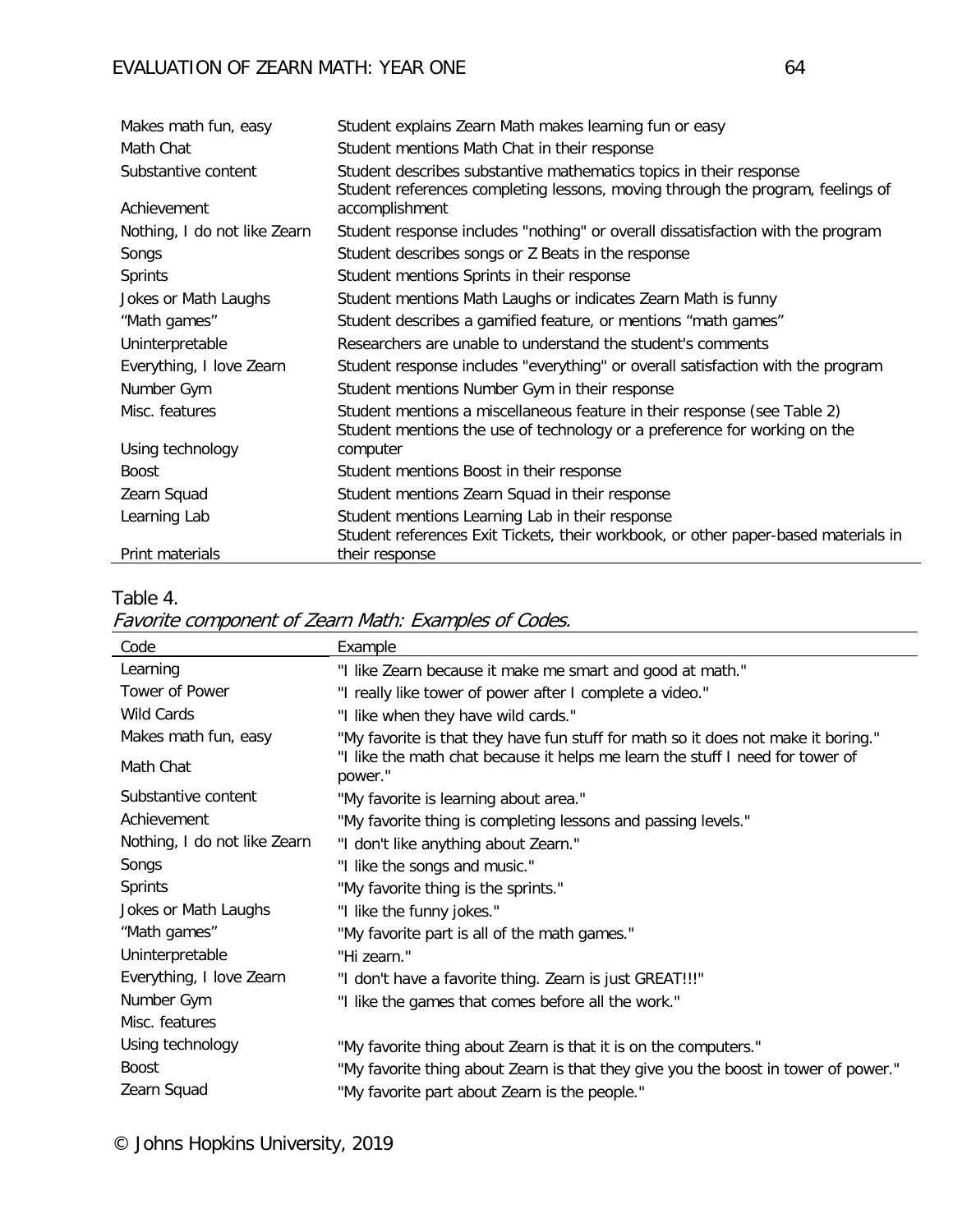#### EVALUATION OF ZEARN MATH: YEAR ONE 65

| Learning Lab    | "Learning Lab is my favorite."                 |
|-----------------|------------------------------------------------|
| Paper materials | "I like to do the exit ticket and turn it in." |

#### Table 5.

Students' least favorite components of Zearn Math (overall).

|                               | Frequency |
|-------------------------------|-----------|
| Nothing; I love Zearn         | 285       |
| Tower of Power (total)        | 265       |
| "It's too hard."              | 180       |
| Math Chat                     | 109       |
| Getting stuck; Frustration    | 107       |
| Starting over; Losing points  | 95        |
| I hate everything about Zearn | 74        |
| Takes too long; Zearn is      |           |
| boring                        | 66        |
| Misc. features                | 64        |
| Uninterpretable               | 50        |
| Getting things wrong          | 48        |
| Sprints                       | 44        |
| Paper or print materials      | 36        |
| Substantive content           | 34        |
| Not enough chances            | 32        |
| Zearn Squad                   | 19        |
| Technology-related concerns   | 18        |
| Boost                         | 17        |

#### Table 6.

Least favorite component of Zearn Math: Tower of Power.

|                                      | Frequency |
|--------------------------------------|-----------|
| <b>Tower of Power (no context)</b>   | 117       |
| <b>Tower of Power (with context)</b> | 148       |
| Starting over; Losing points         | 54        |
| It's hard                            | 36        |
| Getting stuck; Frustration           | 32        |
| Not enough chances                   | 17        |
| Takes too long; Zearn is boring      | 5         |
| Getting things wrong                 |           |

Table 7.

Least favorite component of Zearn Math: Misc. features.

|                               | Frequency |
|-------------------------------|-----------|
| <b>Miscellaneous features</b> | 64        |
| Laughs or jokes               | 12        |
| Number Gym                    | 10        |
| <b>Blast</b>                  |           |

© Johns Hopkins University, 2019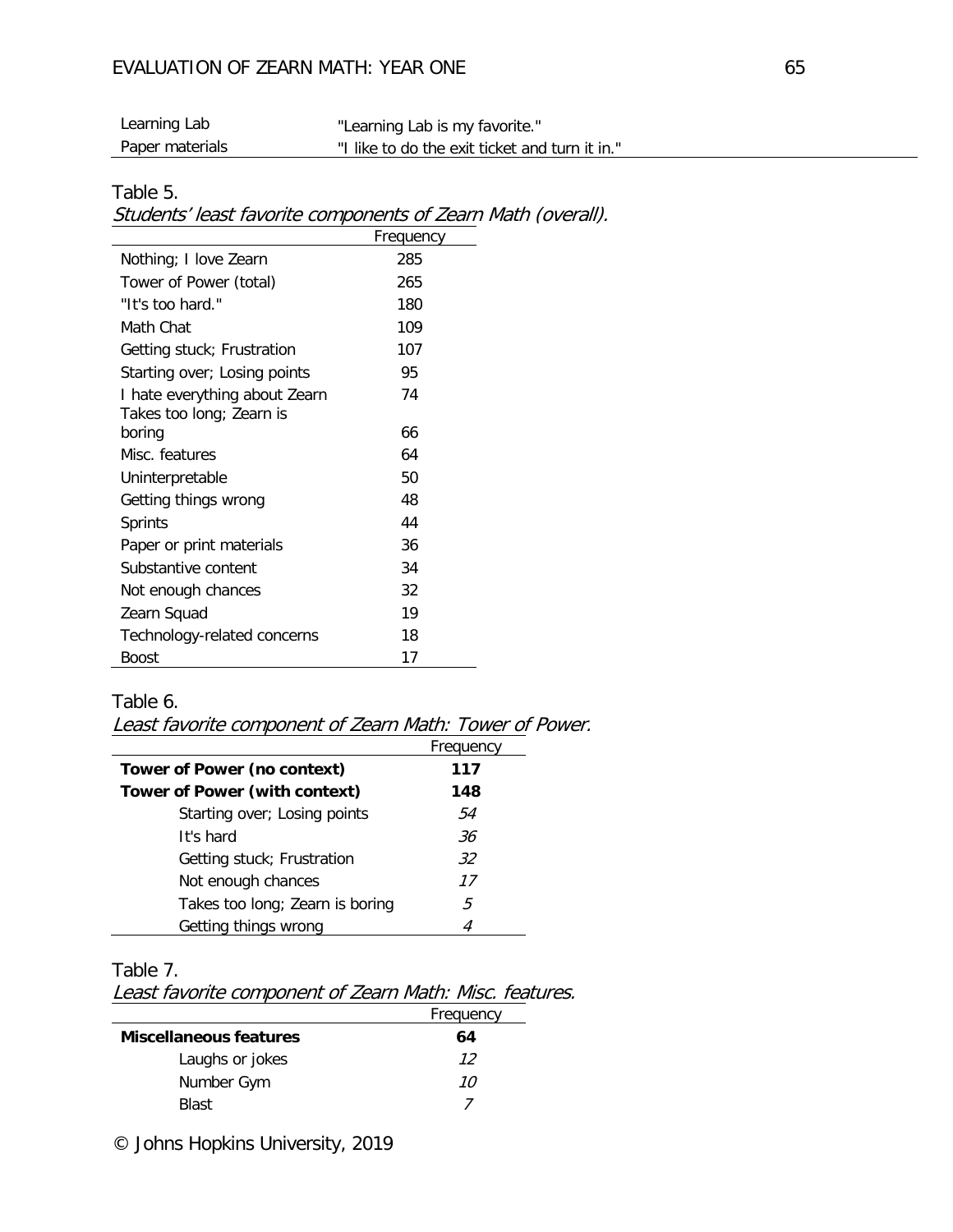| Learning Lab         |    |
|----------------------|----|
| Songs                | 6  |
| More Wild Cards      | 4  |
| Multiply Mania       | 4  |
| Discovery Canyon     | 3. |
| Sum Snacks           | 2  |
| <b>Totally Times</b> | 2  |
| Mix and Match        |    |
| Shape Shifter        |    |
|                      |    |

Table 8. Least favorite component of Zearn Math: Code descriptions.

| Code                            | Description                                                                                                           |
|---------------------------------|-----------------------------------------------------------------------------------------------------------------------|
| Nothing                         | Student says, "nothing" or uses space to describe why they like Zearn<br>Math                                         |
| Tower of Power (total)          | Student mentions the Tower of Power in their response                                                                 |
| Tower of Power (no              |                                                                                                                       |
| context)                        | Student provides only the name of the feature                                                                         |
| Tower of Power (with            | Student provides some context for why the Tower of Power is their least                                               |
| context)                        | favorite                                                                                                              |
| It's hard                       | Student describes Zearn Math as hard or difficult                                                                     |
| Math Chat                       | Student mentions Math Chat or "videos" in their response                                                              |
| Getting stuck; Frustration      | Student describes feeling stuck in the program, or feeling frustrated by<br>their experiences                         |
| Starting over; Losing points    | Student describes losing points or having to "go back"                                                                |
| I hate everything about Zearn   | Student response includes "everything" or overall dissatisfaction with the                                            |
|                                 | program                                                                                                               |
| Takes too long; Zearn is boring | Student describes Zearn Math as boring, or describes lessons as taking too<br>long to complete                        |
| Misc. features                  | Student mentions a specific program feature (see Table 7)                                                             |
| Uninterpretable                 | Researchers are unable to make sense of the student's response                                                        |
| Getting things wrong            | Student describes their least favorite component as making a mistake or<br>getting something incorrect in the program |
| <b>Sprints</b>                  | Student mentions Sprints in their response                                                                            |
| Paper or print materials        | Student references Exit Tickets, their workbook, or other paper-based                                                 |
|                                 | materials in their response                                                                                           |
| Substantive content             | Student describes substantive mathematics topics in their response                                                    |
| Not enough chances              | Student describes feeling the program does not allow them enough                                                      |
|                                 | chances to demonstrate learning                                                                                       |
| Zearn Squad                     | Student mentions Zearn Squad in their response                                                                        |
| Technology-related concerns     | Student references technology or hardware concerns in their response                                                  |
| <b>Boost</b>                    | Student mentions Boost in their response                                                                              |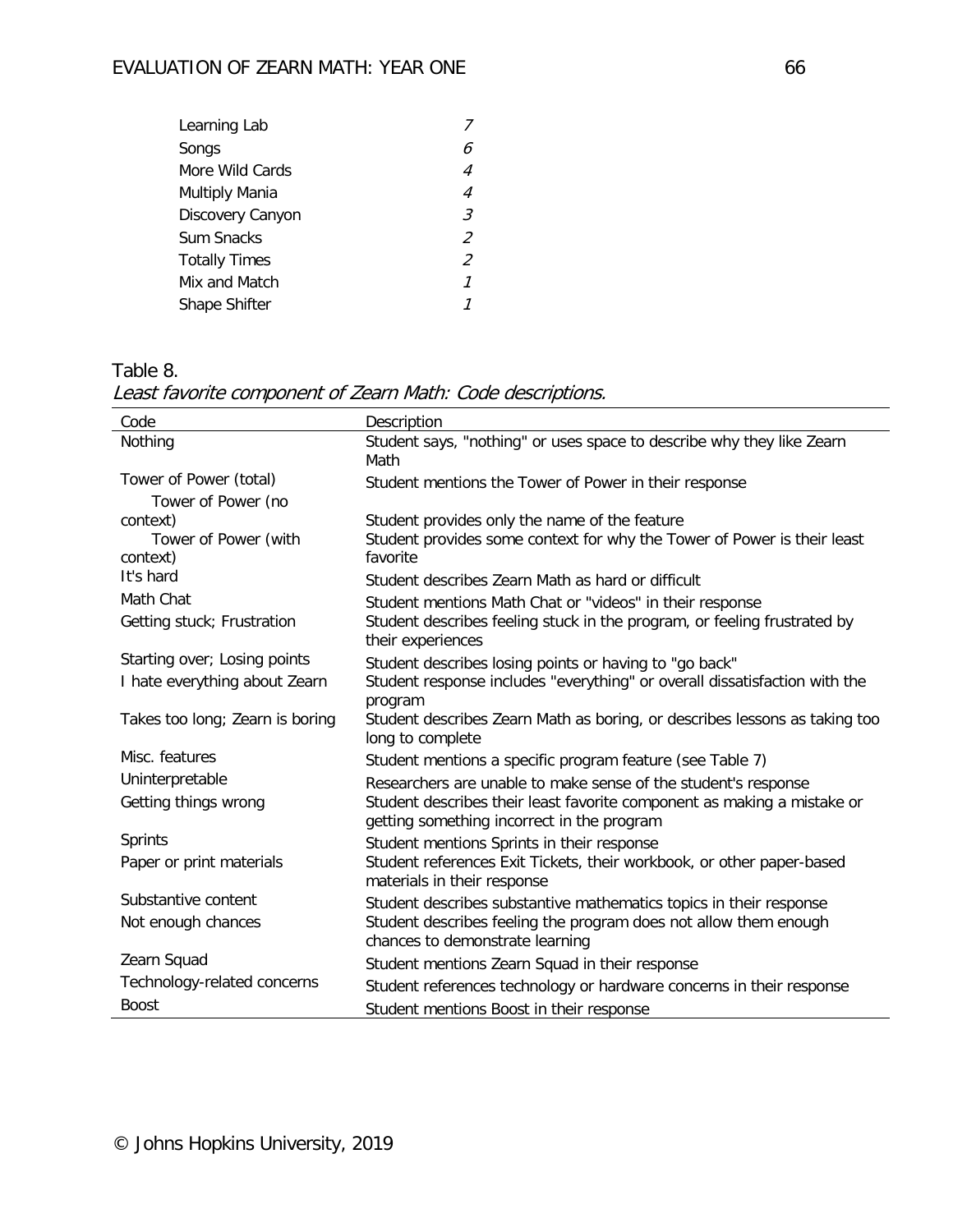# EVALUATION OF ZEARN MATH: YEAR ONE 67

Table 9.

| Least favorite component of Zearn: Examples of codes. |                                                                       |  |  |
|-------------------------------------------------------|-----------------------------------------------------------------------|--|--|
| Code                                                  | Example                                                               |  |  |
| Nothing                                               | "There is nothing bad about Zearn."                                   |  |  |
| Tower of Power (total)                                |                                                                       |  |  |
| Tower of Power (no                                    |                                                                       |  |  |
| context)                                              | "Tower of Power."                                                     |  |  |
| Tower of Power (with                                  |                                                                       |  |  |
| context)                                              | "The Tower of Power is hard for me."                                  |  |  |
| It's hard                                             | "They make it so hard."                                               |  |  |
| Math Chat                                             | "I don't like all the talking and long explanations in the videos."   |  |  |
| Getting stuck; Frustration                            | "When I need help on Zearn and I just give up."                       |  |  |
|                                                       | "When on the Tower of Power you get an answer wrong and the bar       |  |  |
| Starting over; Losing points                          | goes down."                                                           |  |  |
| I hate everything about Zearn                         | "I hate Zearn so much." or "I hate math."                             |  |  |
| Takes too long; Zearn is boring                       | "The lessons are very long. It's boring to me."                       |  |  |
| Misc. features                                        |                                                                       |  |  |
| Uninterpretable                                       | "I don't like the chain."                                             |  |  |
| Getting things wrong                                  | "I dislike when I get my answers wrong."                              |  |  |
| <b>Sprints</b>                                        | "Sprints because it goes too fast."                                   |  |  |
| Paper or print materials                              | "Doing the sheets that go with the lesson."                           |  |  |
| Substantive content                                   | "I don't like to divide."                                             |  |  |
| Not enough chances                                    | "They only give a few chances and then you have to go over it again." |  |  |
| Zearn Squad                                           | "I do not like the Z Squad."                                          |  |  |
| Technology-related concerns                           | "It's buggy sometimes and too slow."                                  |  |  |
| <b>Boost</b>                                          | "I dislike when I need a Boost."                                      |  |  |

Least favorite component of Zearn: Examples of codes.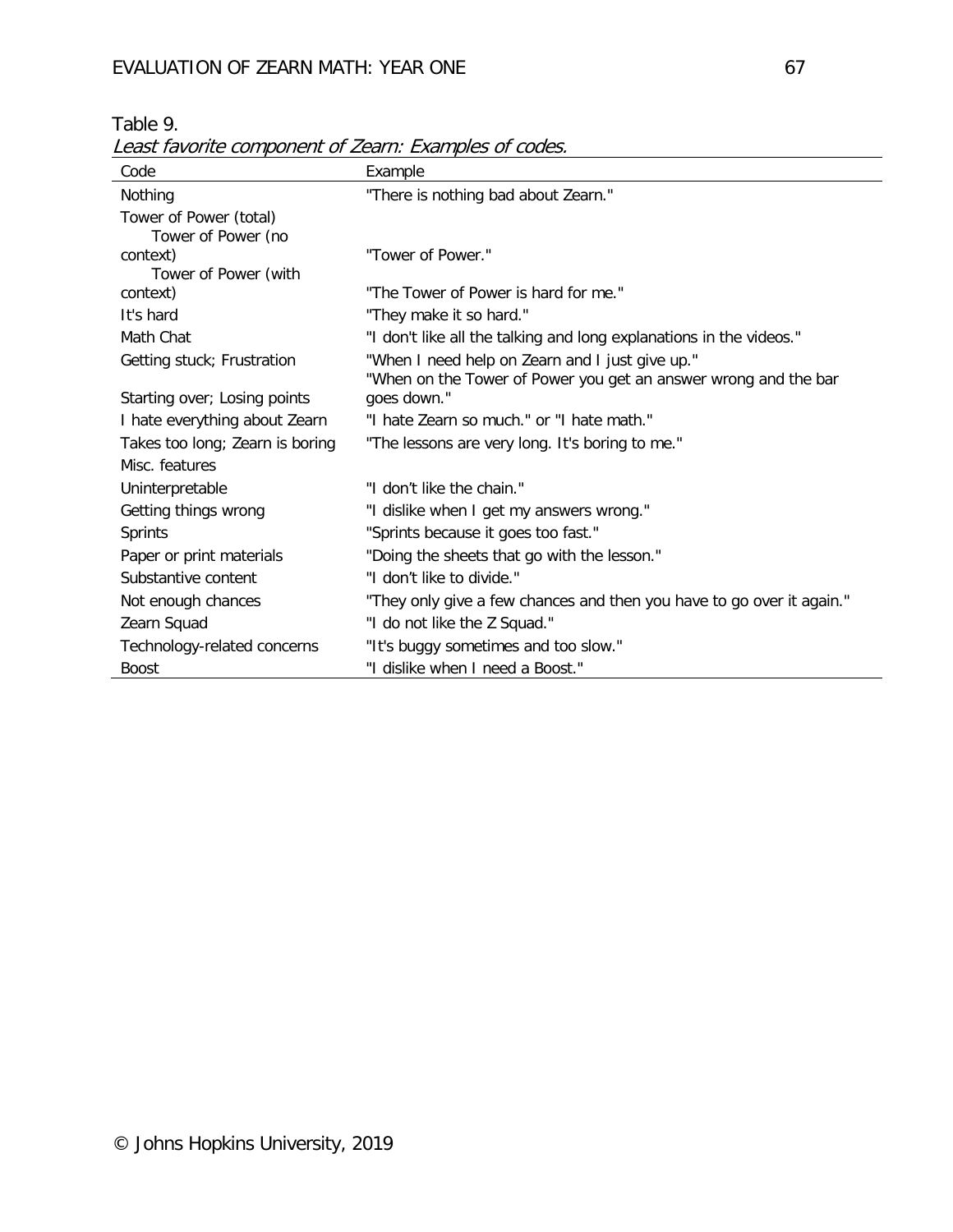# Appendix H: Digital Component Usage Data

| Class<br>Grade | Active<br><b>Students</b> | Average<br>Lessons On-<br>Grade | Average<br>Total<br>Lessons | Average<br><b>Student</b><br><b>Minutes per</b><br><b>Active Week</b> | Average<br><b>Student</b><br>Active<br><b>Weeks</b> |
|----------------|---------------------------|---------------------------------|-----------------------------|-----------------------------------------------------------------------|-----------------------------------------------------|
| К              | 517                       | 46.23                           | 46.23                       | 19.97                                                                 | 9.79                                                |
|                | 620                       | 41.19                           | 63.15                       | 55.56                                                                 | 21.41                                               |
| $\mathfrak{D}$ | 718                       | 32.05                           | 39.48                       | 53.44                                                                 | 24.01                                               |
| 3              | 875                       | 49.32                           | 57.28                       | 77.59                                                                 | 31.05                                               |
| 4              | 822                       | 46.3                            | 51.05                       | 85.37                                                                 | 30.79                                               |
| 5              | 768                       | 43.66                           | 53.31                       | 83.72                                                                 | 29.63                                               |

 $\frac{1}{\sqrt{N}}$  students in analytic sample  $\left(N - \frac{3}{\sqrt{N}}\right)$ 

Table 2.

Table 1.

Teacher usage data (N = 323).

| <b>Class Grade</b> | <b>Active Teachers</b> | <b>Average Teacher Minutes</b><br>per Active Week | <b>Average Teacher</b><br><b>Active Weeks</b> |
|--------------------|------------------------|---------------------------------------------------|-----------------------------------------------|
| К                  | 30                     | 19.0                                              | b                                             |
|                    | 54                     | 51.0                                              | 15                                            |
|                    | 55                     | 36.0                                              | 15                                            |
|                    | 67                     | 39.0                                              | 18                                            |
| 4                  | 68                     | 49.0                                              | 21                                            |
| 5                  | 63                     | 58.0                                              | 18                                            |
|                    | q                      | 16.0                                              |                                               |

#### Table 3.

Administrator usage data.

| <b>Class Grade</b> | <b>Active School</b> | <b>Average Admin Minutes</b> | <b>Average Admin Active</b> |
|--------------------|----------------------|------------------------------|-----------------------------|
|                    | <b>Admin</b>         | per Active Week              | Weeks                       |
| All                | 58                   | 43                           | 8.8                         |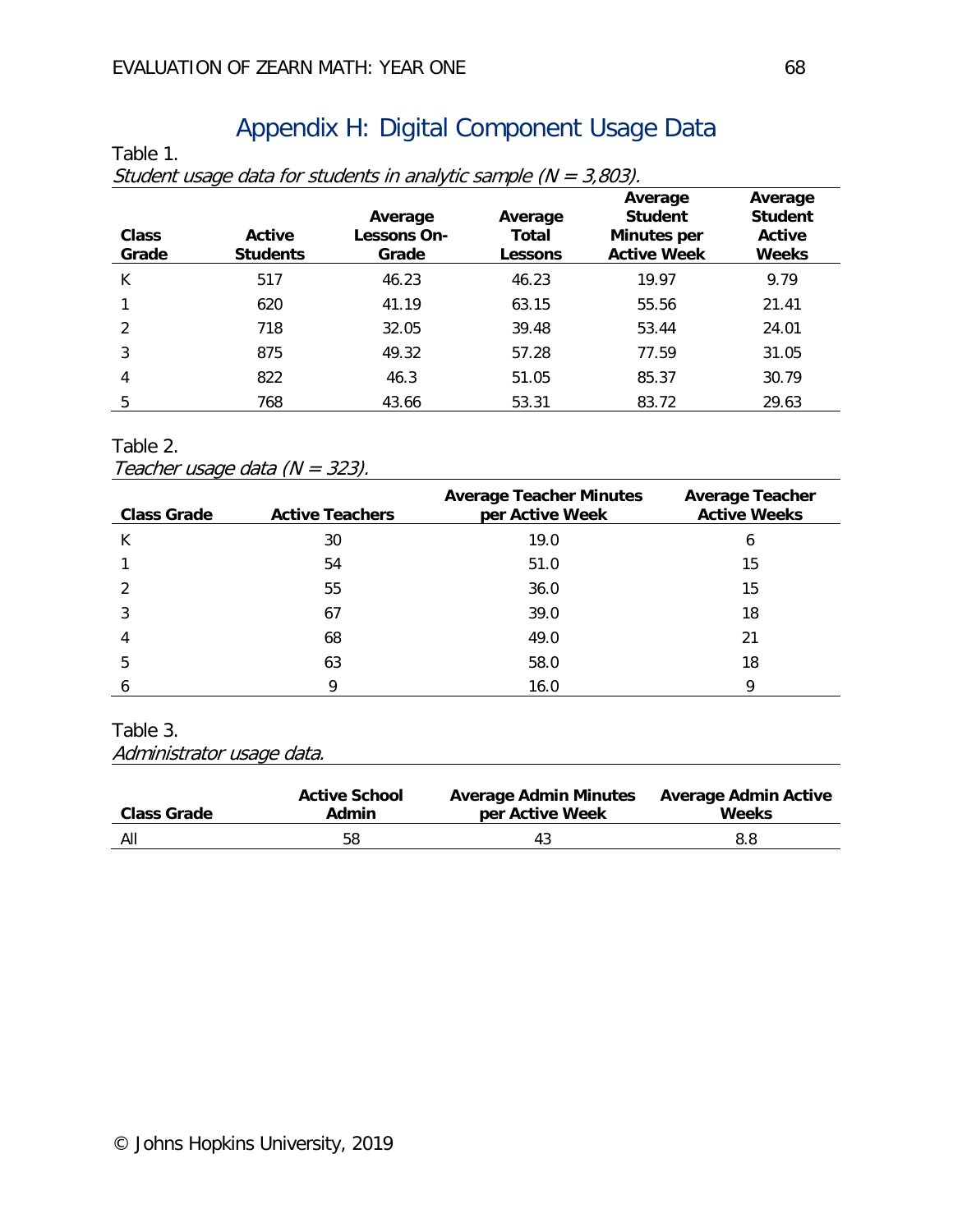# Appendix I: Subgroup Analyses Regression Models

Table 1

Regression results with prior achievement interactions: NWEA MAP sample

|                   | Estimate    | <b>Standard Error</b> | P-value |
|-------------------|-------------|-----------------------|---------|
| <b>Zearn Math</b> | 0.103       | 0.553                 | 0.852   |
| Zearn*High        |             |                       |         |
| Achievement       | 1.221       | 0.701                 | 0.082   |
| Zearn*Low         |             |                       |         |
| Achievement       | $1.009 *$   | 0.399                 | 0.012   |
| Constant          | 187.867 *** | 0.350                 | 0.000   |
| Student N         | 8718        |                       |         |
| School N          | 35          |                       |         |
| Table Notes:      |             |                       |         |

(a)  $*p<.05$ ,  $**p<.001$ 

#### Table 2

Regression results with gender interaction: NWEA MAP sample

|                   | Estimate      | <b>Standard Error</b> | P-value |
|-------------------|---------------|-----------------------|---------|
| <b>Zearn Math</b> | 0.498         | 0.575                 | 0.387   |
| Zearn*Female      | $-0.014$      | 0.431                 | 0.974   |
| Constant          | $187.877$ *** | 0.352                 | 0.000   |
| Student N         | 8718          |                       |         |
| School N          | 35            |                       |         |
| Table Notes:      |               |                       |         |

(a) \*\*\*  $p$  < .001

### Table 3

Regression results with race/ethnicity interactions: NWEA MAP sample

|              | Estimate    | <b>Standard Error</b> | P-value |
|--------------|-------------|-----------------------|---------|
|              |             |                       |         |
| Zearn Math   | $-0.261$    | 0.802                 | 0.745   |
| Zearn*Black  | 0.614       | 0.700                 | 0.381   |
| Zearn*Latino | 1.406       | 0.768                 | 0.067   |
| Constant     | 187.878 *** | 0.352                 | 0.000   |
| Student N    | 8718        |                       |         |
| School N     | 35          |                       |         |
| Table Notes: |             |                       |         |

(a) \*\*\*  $p$  < 001